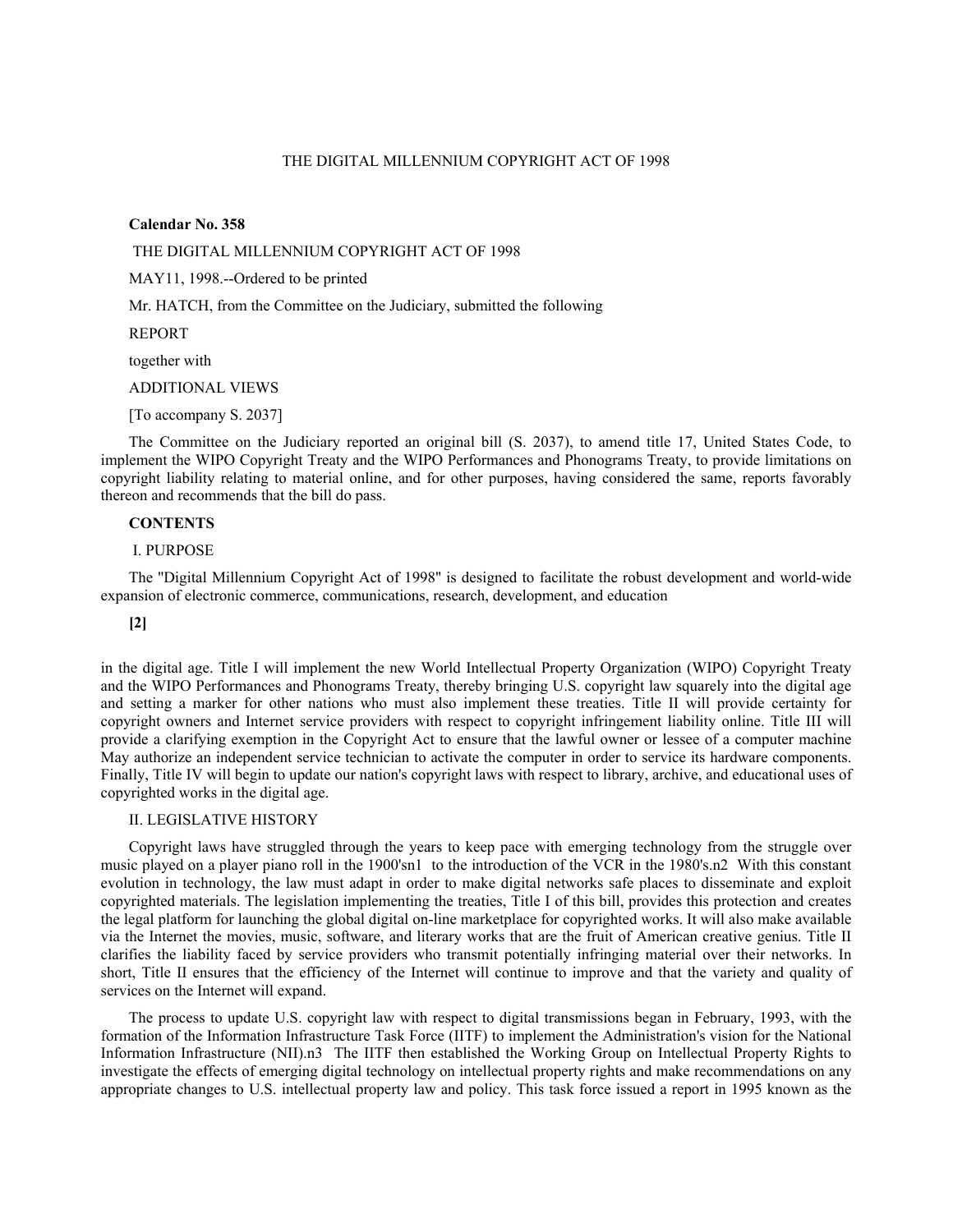White Paper, which discussed the application of existing copyright law to the NII and recommended changes to keep copyright law current with new technology.n4

To prepare the report, the Working Group held a public hearing in November 1993, at which 30 witnesses testified reflecting the views of copyright industries, libraries, educators, and beneficiaries of the public domain. The Working Group also solicited written comments and received some 70 statements during a public

#### **[3]**

comment period.n5 Following the Working Group's review of the public comments and analysis of the issues, it released a ''Green Paper'' on July 7, 1994.n6 Following the release of the Green Paper, the Working Group again heard testimony from the public in four days of hearings in Chicago, Los Angeles, and Washington, D.C., in September 1994. More than 1,500 pages of written comments were filed during the four-month comment period by more than 150 individuals and organizations.n7

The Working Group also convened a Conference on Fair Use (CONFU) to explore the particularly complex issue of fair use in a digital environment and to develop guidelines for uses of copyrighted works by librarians and educators.n8 CONFU issued an Interim Report in December, 1996, and a report in September, 1997, that concluded the first phase of CONFU.n9 The 1997 report addressed the issues of digital images, distance learning, educational multimedia, electronic reserve systems, and use of computer software in libraries.

Interested parties had numerous opportunities to submit their views on the intellectual property implications of the development and use of the NII and on the Working Group's Green Paper. This open process resulted in a voluminous record indicating the views of a wide variety of interested parties including service providers, libraries, copyright owners, and the entertainment industries.n10

On September 28, 1995, Chairman Hatch, with Senator Leahy, introduced the National Information Infrastructure (NII) Copyright Protection Act of 1995 (S. 1284), which embodied the legislative recommendations of the White Paper. Congressman Moorhead introduced identical legislation (H.R. 2441) in the House on September 29, 1995, with Congresswoman Schroeder as an original cosponsor.n11 The Senate Judiciary Committee and the Subcommittee on Courts and Intellectual Property of the House Judiciary Committee held a joint hearing on November 15, 1995, to consider the NII legislation. Dr. Mihaly Ficsor, Assistant Director General, World Intellectual Property Organization; Bruce A. Lehman, Assistant Secretary of Commerce and Commissioner of Patents and Trademarks; and Marybeth Peters, Register of Copyrights and Associate Librarian for Copyright Services testified at the hearing.

The House Subcommittee on Courts and Intellectual Property held a second set of hearings to consider H.R. 2441 on February 7 and 8, 1996. On February 7, the Subcommittee heard testimony from Jack Valenti, Chairman and CEO, Motion Picture Association of America; Frances W. Preston, President and CEO, Broadcast

### **[4]**

Music, Inc. (BMI); Edward P. Murphy, President and CEO, National Music Publishers Association; Robert Holleyman, II, President, Business Software Alliance; Edward J. Black, Computer & Communications Industry Association; Barbara A. Munder, Senior Vice President, Corporate Affairs, McGraw Hill Co. and on behalf of the Information Industry Association; Gary L. Shapiro, Chairman, Home Recording Rights Coalition and President, Consumer Electronics Manufacturers Association; Garry L. McDaniels, President, Skills Bank Corporation; and David M. Ostfeld, Vice Chairman, U.S. Activities Board Institute for Electrical and Electronics Engineers, and Vice Chairman, United States Intellectual Property Committee.

On February 8, the Subcommittee heard testimony from Jeanne Hurley Simon, Chair, U.S. National Commission on Libraries and Information Science; Dr. Tuck Tinsley III, President, American Printing House for the Blind, Inc.; Richard Robinson, Chair, President & CEO, Scholastic Corp., for the Association of American Publishers; Cornelius Pings, President, Association of American Universities; Stephen M. Heaton, Secretary and General Counsel, CompuServe, Inc.; Scott Purcell, President, HLC-Internet, Inc.; William J. Cook, Partner, William, Brinks, Hofer, Gilson & Lione; Catherine Simmons-Gill, President, International Trademark Association.

On May 7, 1996, the Senate Judiciary Committee also an additional hearing to consider S. 1284. The Committee heard testimony from John Bettis of the American Society of Composers, Authors, and Publishers (ASCAP); William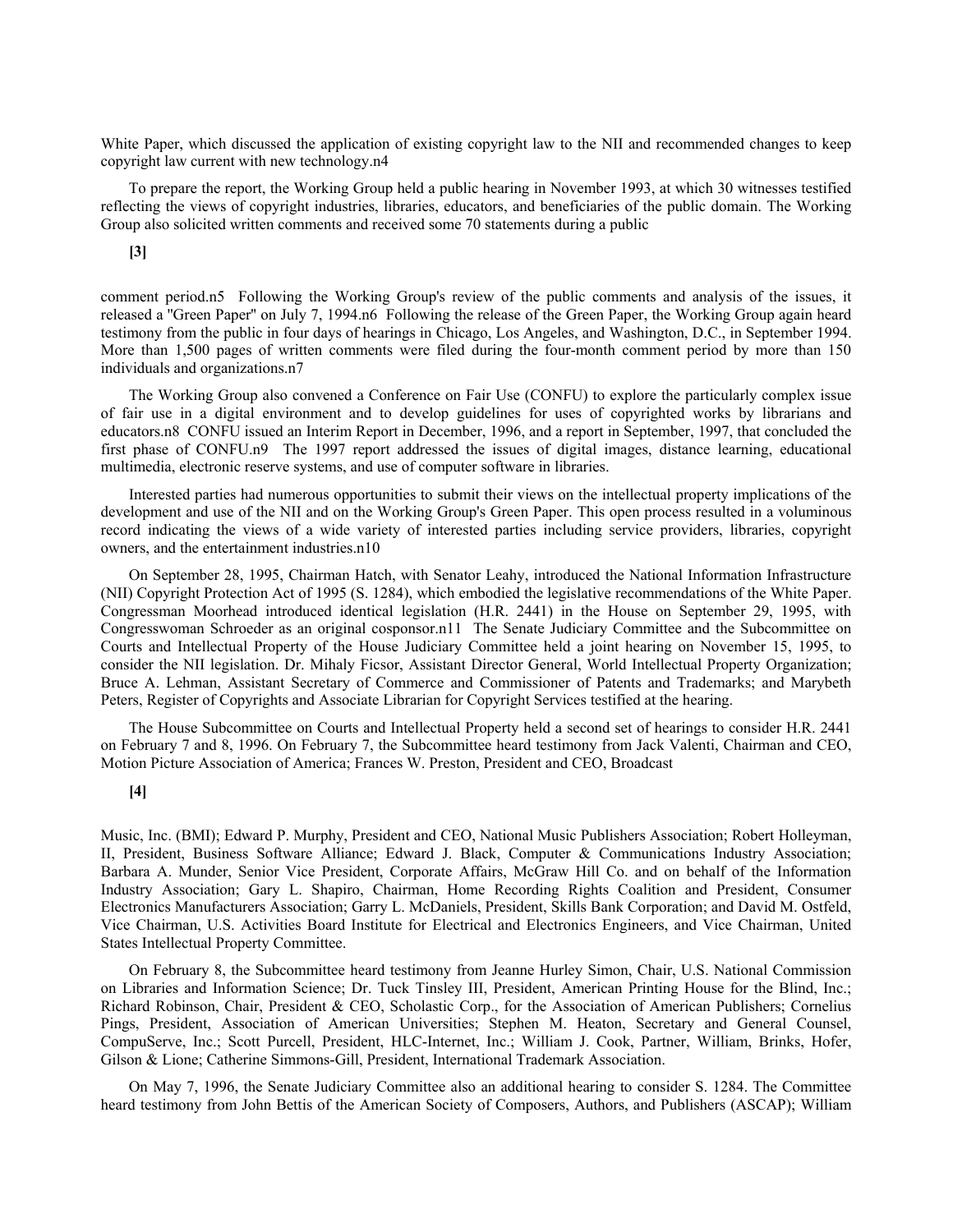W. Burrington, Assistant General Counsel and Director of Public Policy, America Online, Inc.; Robert L. Oakley, Professor of Law and Director of the Law Library, Georgetown University Law Center, on behalf of the Digital Future Coalition; and Daniel Burton, Vice President of Government Relations, Novell, Inc.

These hearings were supplemented by a series of negotiations overseen by Congressman Goodlatte of the House Subcommittee on Courts and Intellectual Property in which representatives of copyright owners and Internet and online service providers sought to resolve the contentious issue of the scope of liability of service providers for the infringing acts of their users. Agreement was reached on some issues, but many of the core issues remained unresolved. Negotiations resumed under the auspices of the Patent and Trademark Office in the summer of 1996, but produced no resolution of those issues. Ultimately, the NII Copyright Protection Act stalled in the 104th Congress due largely to the unsettled nature of these and other issues.

Meanwhile, parallel efforts to ensure protection of copyrighted works in the digital age proceeded on the international front. These efforts originated shortly after the United States ratified the Berne Convention in 1989, when the governing body of the Berne Union called upon WIPO to form a Committee of Experts concerning a possible supplementary agreement to the Berne Convention to clarify the existing provisions and explore the scope of the treaty.n12 The

## **[5]**

result was the introduction of formal proposals to update the Berne Convention to reflect the challenges of the digital age (''Protocol'') and to supplement that instrument with enhanced protections for performers and producers of phonograms (''New Instrument''). In December, 1996, the World Intellectual Property Organization held a diplomatic conference in Geneva, Switzerland, which culminated with the adoption of two treaties, the ''WIPO Copyright Treaty'' and the ''WIPO Performances and Phonograms Treaty,'' which were agreed to by consensus of 160 countries.

The WIPO Copyright Treaty originally contained a provision, article 7, which would have defined the term ''reproduction'' of a copyrighted work to include any direct or indirect reproduction whether permanent or temporary, in any manner or form.n13 This article proved to be too controversial and was deleted from the treaty prior to its adoption. Instead, the treaty was accompanied by an agreed upon statement that simply confirmed that the reproduction right in Article 9 of the Berne Convention applies fully in the digital environment. The treaty also originally contained language that banned circumvention devices. Again, controversy resulted in a milder declaration that member countries ''shall provide adequate legal protection and effective legal remedies against the circumvention of effective technological measures that are used by authors in connection with the exercise of their rights under this Treaty.''n14 The end result is that the treaty shifted the debate over technological circumvention measures and on-line service provider liability back to the national level, where each nation will determine how to best conform with the treaty.

The President submitted the WIPO treaties to the U.S. Senate on July 29, 1997, where they were referred to the Foreign Relations Committee. The Administration also submitted draft implementing legislation, which Chairman Hatch introduced by request as S. 1121 on July 31, 1997. Senators Leahy, Thompson, and Kohl joined as original cosponsors. Congressman Coble introduced identical legislation in the House as H.R. 2281 on July 29, 1997.n15 S. 1121 later became the basis for Title I of the Digital Millennium Copyright Act in the Senate Judiciary Committee.

With respect to the issue of service provider liability, two bills were introduced in the first session of the 105th Congress. Congressman Coble introduced H.R. 2180 on July 17, 1997, with Congressman Hyde as a cosponsor. Senator Ashcroft introduced S. 1146 on September 3, 1997, which proposed limitations on copyright liability relating to material on-line for service providers as well as amendments to the Copyright Act to implement the WIPO Treaties and make certain changes to accommodate libraries and educators in the digital environment.

The Senate Judiciary Committee conducted hearings on September 4, 1997, to consider the issues surrounding service provider

### **[6]**

liability. Testimony was heard from Fritz Attaway, Senior Vice President, Government Relations and Washington General Counsel, Motion Picture Association of America; Cary Sherman, General Counsel, Recording Industry Association of America; Daniel F. Burton, Vice President, Government Relations, Novell; George Vradenburg, Senior Vice President and General Counsel, America Online, Inc.; Roy Neel, President and C.E.O., U.S. Telephone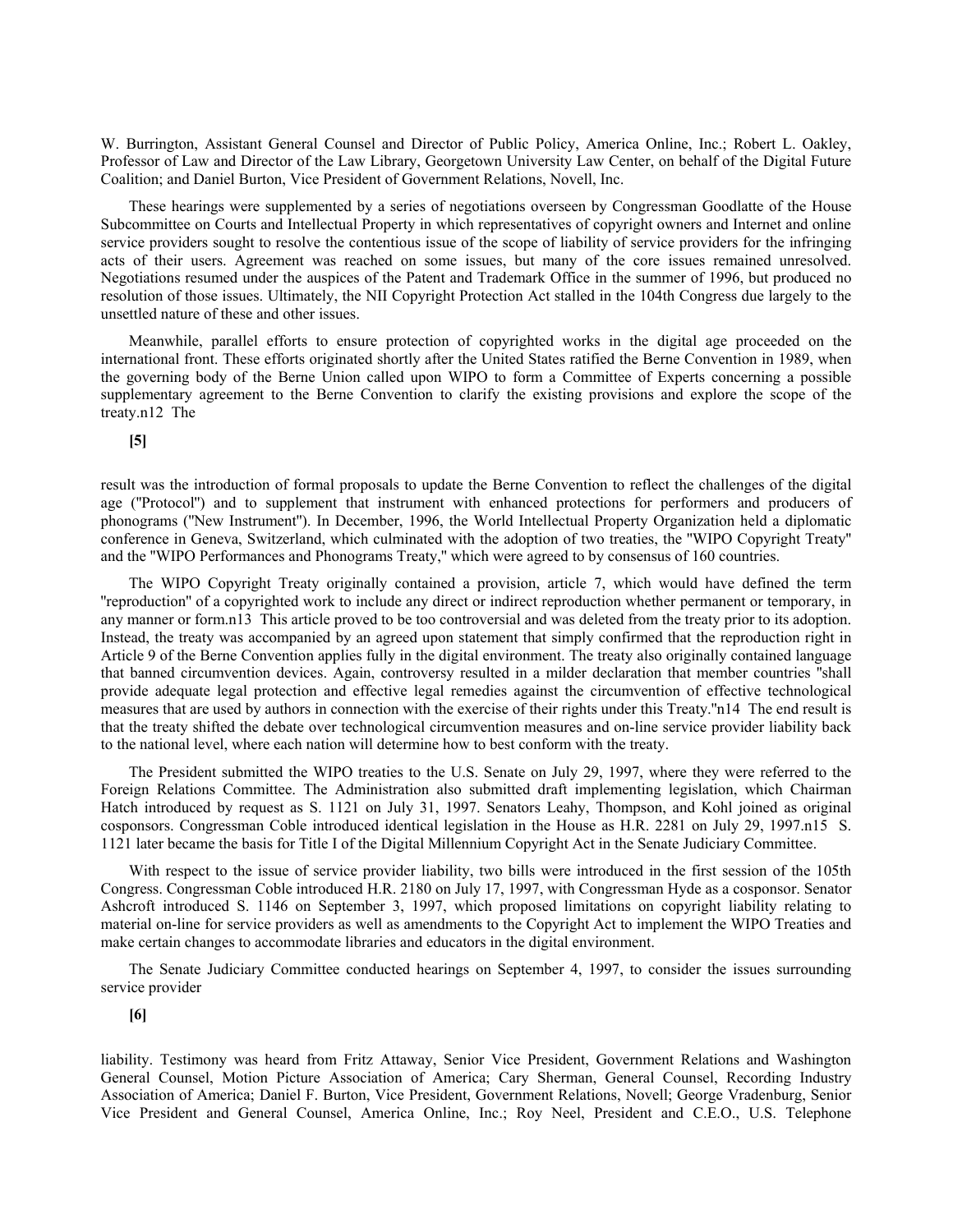Association; and Professor Robert L. Oakley, Director of Law Library and Professor Law, Georgetown University Law Center. At this hearing, parties on all sides were urged by Chairman Hatch and the Ranking Member, Senator Leahy, to resolve the remaining issues prior to the end of the year.

Shortly thereafter, a series of hearings were held in the House on these issues as well as on the issue of WIPO implementation. The Subcommittee on Courts and Intellectual Property of the House Judiciary Committee held two days of hearings on H.R. 2281, the WIPO Copyright Treaties Implementation Act, and H.R. 2180, the Online Copyright Liability Limitation Act, on September 16 and 17, 1997. Bruce Lehman, Assistant Secretary of Commerce and Commissioner of Patents and Trademarks, Patent and Trademark Office, and Marybeth Peters, Register of Copyrights, Copyright Office of the United States, Library of Congress testified on behalf of the Administration. The Subcommittee also heard testimony from Roy Neel, President and Chief Executive Officer, United States Telephone Association; Jack Valenti, President and Chief Executive Officer, Motion Picture Association of America; Robert Holleyman, II, President, Business Software Alliance; M.R.C. Greenwood, Chancellor, University of California, Santa Cruz, on behalf of the Association of American Universities and the National Association of State Universities and Land Grant Colleges; Tushar Patel, Vice President and Managing Director, USWeb, Lawrence Kenswil, Executive Vice President, Business and Legal Affairs, Universal Music Group; Marc Jacobson, General Counsel, Prodigy Services, Inc.; Ken Wasch, President, Software Publishers Association; Ronald G. Dunn, President, Information Industry Association; John Bettis, Songwriter, on behalf of the American Society of Composers, Authors, and Publishers; Allee Willis, Songwriter, on behalf of Broadcast Music, Inc. (BMI); Robert L. Oakley, Professor of Law, Georgetown University Law Center and Director, Georgetown Law Library, on behalf of a Coalition of Library and Educational Organizations; Johnny Cash, Vocal Artist, with Hilary Rosen, President and Chief Executive Officer, Recording Industry Association of America; Allan Adler, Vice President, Legal and Governmental Affairs, Association of American Publishers; Gail Markels, General Counsel and Senior Vice President, Interactive Digital Software Association; Mike Kirk, Executive Director, American Intellectual Property Law Association; Thomas Ryan, President, SciTech Software, Inc.; Mark Belinsky, Vice President Copy Protection Group, Macrovision, Inc.; Douglas Bennett, President, Earlham College, Vice President, American Council of Learned Societies, on behalf of the Digital Futures Coalition; Edward J. Black, President, Computer and Communications Industry Association; Christopher Byrne, Director of Intellectual Property, Silicon Graphics, Inc., on behalf of the Information Technology Industry Council; and Gary

### **[7]**

Shapiro, President, Consumer Electronics Manufacturer's Association, and Chairman, Home Recording Rights Coalition.

In January, 1998, Chairman Hatch initiated comprehensive negotiations within the Judiciary Committee among copyright owners and Internet and online service providers to resolve the issue of service provider liability. These negotiations centered around a draft proposal put forth by Chairman Hatch, which built upon the efforts over the previous two years. These negotiations continued under the supervision of the Chairman for three months, from January to April, 1998.

On February 26, 1998, the House Subcommittee on Courts and Intellectual Property conducted a markup of H.R. 2281, the WIPO Copyright Treaties Implementation Act, and of H.R. 3209, the On-Line Copyright Infringement Liability Limitation Act. H.R. 2281 and H.R. 3209 were reported favorably by voice vote to the House Judiciary Committee. On April 1, 1998, the full Committee adopted a substitute amendment to H.R. 2281, offered by Congressmen Coble, Hyde, Conyers, and Goodlatte, which incorporated both the provisions of H.R. 2281 and provisions regarding service provider liability in anticipation of a resolution of this issue that appeared to be close in the Senate Judiciary Committee. H.R. 2281 was then favorably reported to the House of Representatives.

On April 2, 1998, Chairman Hatch offered the ''Digital Millennium Copyright Act of 1998'' at an executive business meeting of the Committee. This bill incorporated the text of S. 1121, a proposal for resolving the issue of service provider liability for copyright infringement, and a provision that had been agreed to by the House Judiciary Committee with respect to computer maintenance and repair.

On April 23, 1998, the Committee met again in executive session to consider the bill. At that meeting, the Committee considered and accepted two amendments offered by Chairman Hatch, with Senators Leahy and Ashcroft, and one amendment offered by Senator Ashcroft, with Senators Leahy and Hatch, en bloc, by unanimous consent. These amendments dealt with reverse engineering of computer programs for interoperability purposes, ephemeral recordings, and an exemption for libraries and archives from copyright infringement liability.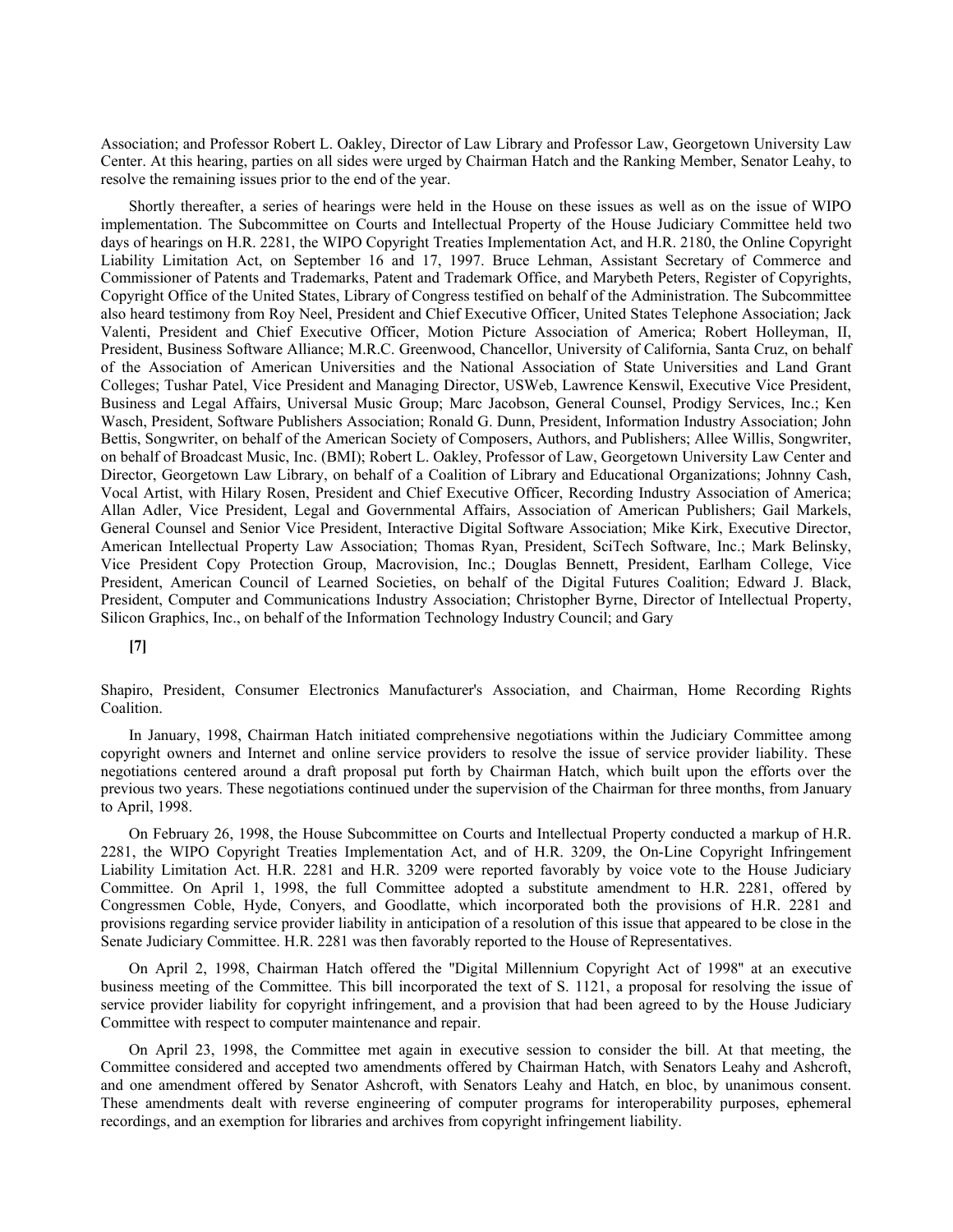On April 30, 1998, the Judiciary Committee resumed consideration of the bill and accepted the following ten amendments en bloc, by unanimous consent: an amendment by the Chairman (for himself, Mr. Leahy and Mr. Ashcroft), with respect to ephemeral recordings; an amendment by the Chairman (for himself, Mr. Leahy and Mr. Ashcroft), with respect to the use of copyright management information in the course of certain analog and digital transmissions; an amendment by the Chairman (for himself and Mr. Leahy), to make certain clarifying amendments; an amendment by Mr. Ashcroft (for himself, Mr. Leahy and Mr. Hatch), with respect to protection of subscribers of online and Internet service providers; an amendment by Mr. Ashcroft (for himself, Mr. Hatch and Mr. Leahy), with respect to the accommodation of particular technological protection measures; an amendment by Mr. Ashcroft (for himself, Mr. Hatch and Mr. Leahy), with respect to protection of personal privacy interests; an amendment by Mr. Ashcroft (for himself, Mr. Hatch and Mr. Leahy), with respect to the preservation of the ability to control minors' access to material on the Internet; an amendment by Mr. Ashcroft (for

## **[8]**

himself, Mr.Leahy and Mr. Hatch), with respect to distance education through digital technologies; an amendment by Mr. Grassley (for himself and Mr. Kyl), with respect to law enforcement and intelligence activities; and an amendment by Mrs. Feinstein, with respect to the liability of nonprofit educational institutions for copyright infringement online. The Committee then unanimously ordered the Digital Millennium Copyright Act of 1998 reported favorably, as amended.

### III. DISCUSSION

The Digital Millennium Copyright Act (DMCA) in Title I implements the World Intellectual Property (WIPO) treaties on copyright and on performers and phonograms, and in Title II limits the copyright infringement liability of online and Internet service providers (OSPs and ISPs) under certain circumstances. The DMCA also provides in Title III a minor but important clarification of copyright law that the lawful owner or lessee of a computer may authorize someone to turn on their computer for the purposes of maintenance or repair. Title IV addresses the issues of ephemeral recordings, distance education, and digital preservation for libraries and archives.

Due to the ease with which digital works can be copied and distributed worldwide virtually instantaneously, copyright owners will hesitate to make their works readily available on the Internet without reasonable assurance that they will be protected against massive piracy. Legislation implementing the treaties provides this protection and creates the legal platform for launching the global digital on-line marketplace for copyrighted works. It will facilitate making available quickly and conveniently via the Internet the movies, music, software, and literary works that are the fruit of American creative genius. It will also encourage the continued growth of the existing off-line global marketplace for copyrighted works in digital format by setting strong international copyright standards.

At the same time, without clarification of their liability, service providers may hesitate to make the necessary investment in the expansion of the speed and capacity of the Internet. In the ordinary course of their operations service providers must engage in all kinds of acts that expose them to potential copyright infringement liability. For example, service providers must make innumerable electronic copies by simply transmitting information over the Internet. Certain electronic copies are made to speed up the delivery of information to users. Other electronic copies are made in order to host World Wide Web sites. Many service providers engage in directing users to sites in response to inquiries by users or they volunteer sites that users may find attractive. Some of these sites might contain infringing material. In short, by limiting the liability of service providers, the DMCA ensures that the efficiency of the Internet will continue to improve and that the variety and quality of services on the Internet will continue to expand.

Besides the major copyright owners and the major OSP's and ISP's (e.g., the local telephone companies, the long distance carriers,

## **[9]**

America OnLine, etc.), the Committee heard from representatives of individual copyright owners and small ISP's, from representatives of libraries, archives and educational institutions, from representatives of broadcasters, computer hardware manufacturers, and consumers. Title II, for example, reflects 3 months of negotiations supervised by Chairman Hatch and assisted by Senator Ashcroft among the major copyright owners and the major OSP's and ISP's. Intense discussions took place on distance education too, with the participation of representatives of libraries, teachers,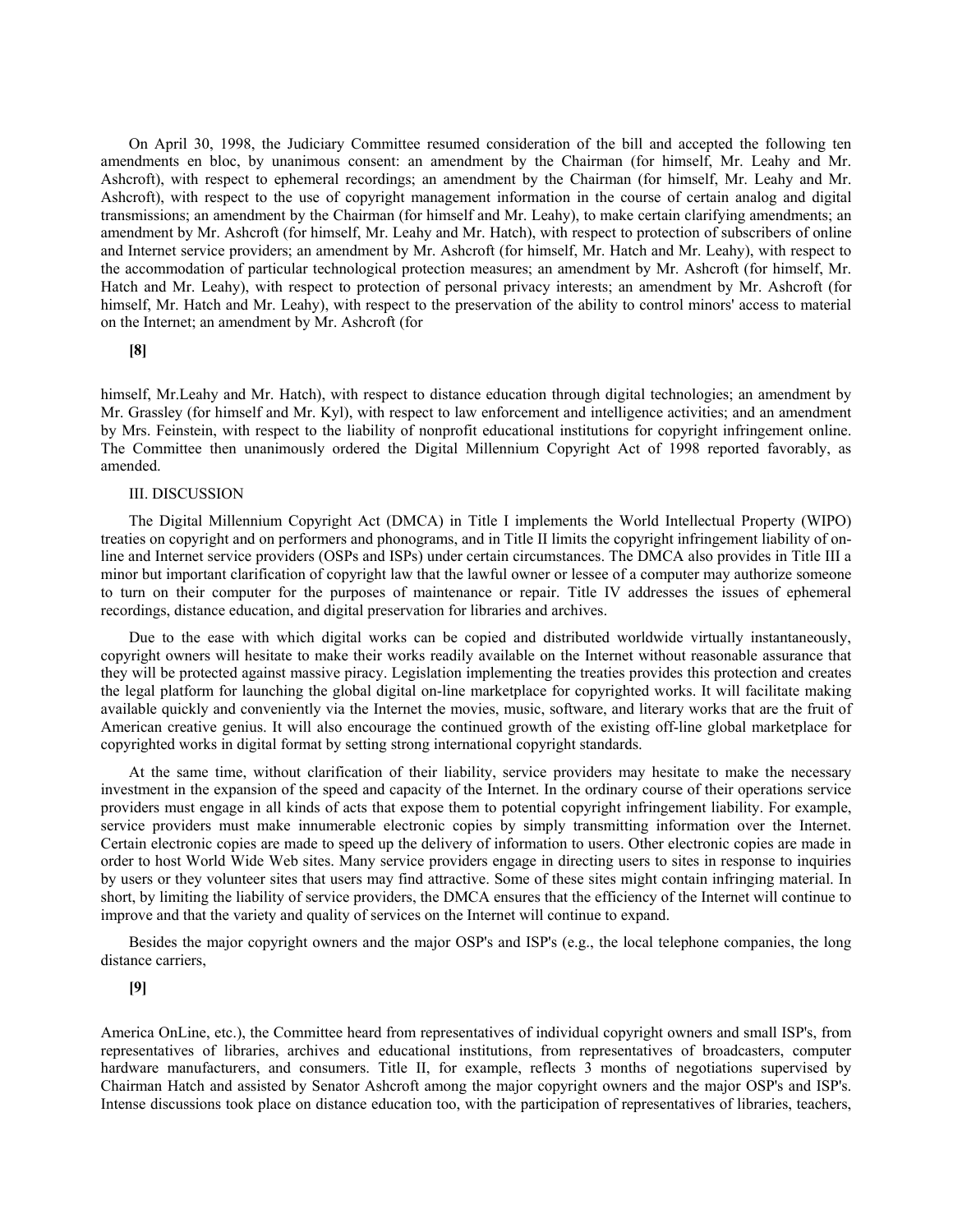and educational institutions, under the supervision of Chairman Hatch, Senator Leahy, Senator Ashcroft, and the Copyright Office.

As a result, the Committee took substantial steps to refine the discussion draft that Chairman Hatch laid down before the Committee through a series of amendments, each of which was adopted unanimously. For example, the current legislation contains: (1) a provision to ensure that parents will be able to protect their children from pornography and other inappropriate material on the Internet; (2) provisions to provide for the updating of the copyright laws so that educators, libraries, and archives will be able to take advantage of the promise of digital technology; (3) important procedural protections for individual Internet users to ensure that they will not be mistakenly denied access to the World Wide Web; (4) provisions to ensure that the current practice of legitimate reverse engineering for software interoperability may continue; and (5) provisions to accommodate the needs of broadcasters for ephemeral recordings and regarding copyright management information. These provisions are in addition to provisions Chairman Hatch had already incorporated into the discussion draft, such as provisions on library browsing, provisions addressing the special needs of individual creators regarding copyright management information, and provisions exempting nonprofit archives, nonprofit educational institutions, and nonprofit libraries from criminal penalties and, in the case of civil penalties, remitting damages entirely when such an institution was not aware and had no reason to believe that its acts constituted a violation.

Consequently, the DMCA enjoys widespread support from the motion picture, recording, software, and publishing industries, as well as the telephone companies, long distance carriers, and other OSP's and ISP's. It is also supported by the Information Technology Industry Council, which includes the leading computer hardware manufacturers, and by representatives of individual creators, such as the Writers Guild, the Directors Guild, the Screen Actors Guild, and the American Federation of Television and Radio Artists. The breadth of support for this bill is reflected in the unanimous roll call vote (18-0) by which the DMCA was reported out of Committee.

## TITLE I

Title I implements the WIPO Copyright Treaty and the WIPO Performances and Phonograms Treaty. These treaties were concluded by the Clinton administration in December 1996. The treaties are best understood as supplements to the Berne Convention for the Protection of Literary and Artistic Works. The Berne Convention is the leading multilateral treaty on copyright and related

# **[10]**

rights, with 130 countries adhering to it. The United States ratified the Berne Convention in 1989. The two new WIPO treaties were adopted at a diplomatic conference by a consensus of over 150 countries. In general, the Copyright Treaty updates the Berne Convention for digital works and the growth of the Internet and other digital communications networks, and the Performances and Phonograms Treaty supplements the Berne Convention with comprehensive copyright protection for performances and sound recordings (called ''phonograms'' in international parlance).

The importance of the treaties to the protection of American copyrighted works abroad cannot be overestimated. The treaties, as well as the Berne Convention, are based on the principle of national treatment; that is, that adhering countries are obliged to grant the same protection to foreign works that they grant to domestic works. Even more importantly, the Berne Convention and the treaties set minimum standards of protection. Thus, the promise of the treaties is that, in an increasing global digital marketplace, U.S. copyright owners will be able to rely upon strong, nondiscriminatory copyright protection in most of the countries of the world.

The copyright industries are one of America's largest and fastest growing economic assets. According to International Intellectual Property Alliance statistics, in 1996 (when the last full set of figures was available), the U.S. creative industries accounted for 3.65 percent of the U.S. gross domestic product (GDP)--\$ 278.4 billion. In the last 20 years (1977-1996), the U.S. copyright industries' share of GDP grew more than twice as fast as the remainder of the economy--5.5 percent vs. 2.6 percent. Between 1977 and 1996, employment in the U.S. copyright industries more than doubled to 3.5 million workers--2.8 percent of total U.S. employment. Between 1977 and 1996 U.S. copyright industry employment grew nearly three times as fast as the annual rate of the economy as a whole--4.6 percent vs. 1.6 percent. In fact, the copyright industries contribute more to the U.S. economy and employ more workers than any single manufacturing sector, including chemicals, industrial equipment, electronics, food processing, textiles and apparel, and aircraft. More significantly for the WIPO treaties, in 1996 U.S. copyright industries achieved foreign sales and exports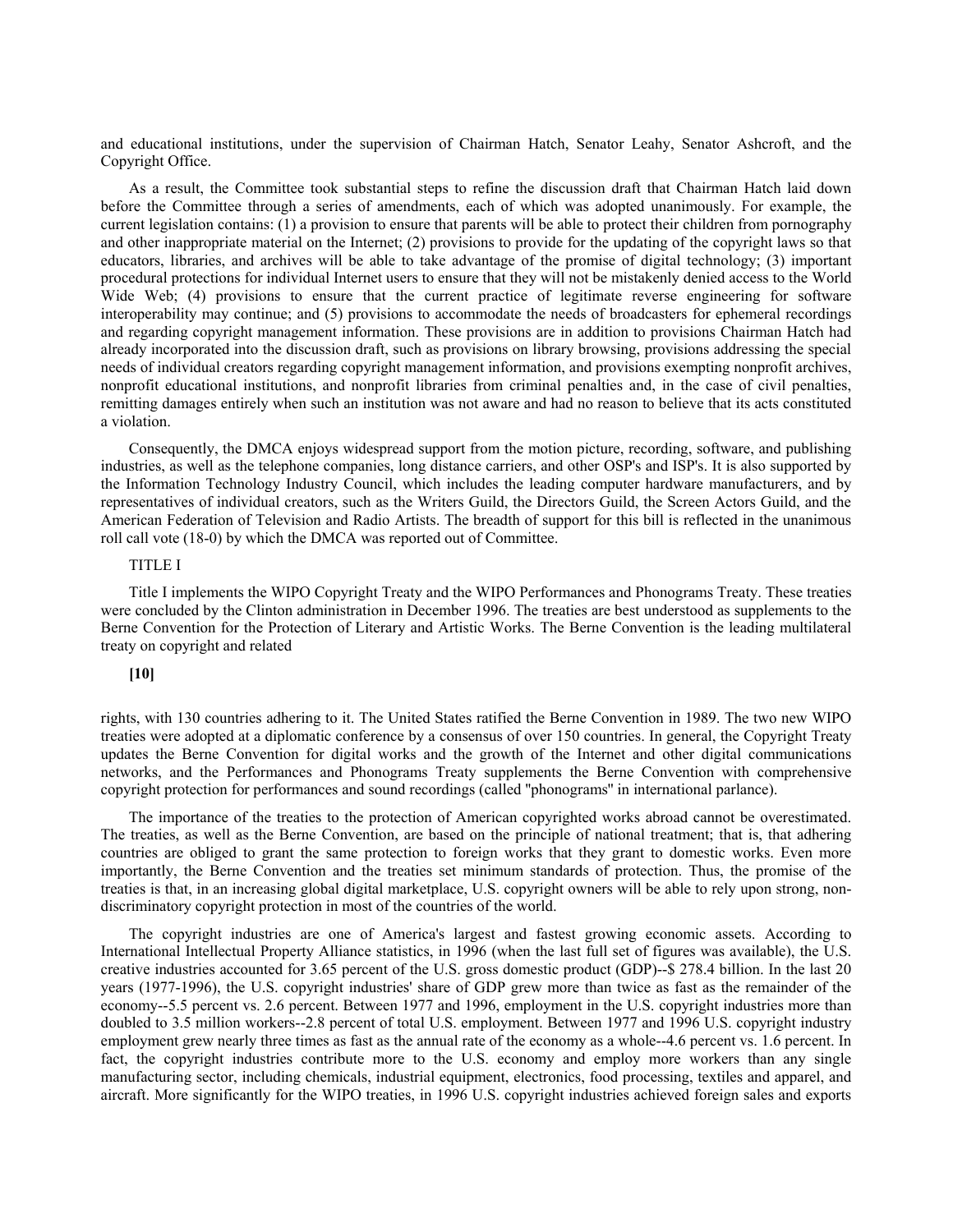of \$ 60.18 billion, for the first time leading all major industry sectors, including agriculture, automobiles and auto parts, and the aircraft industry.

The WIPO treaties contain many important provisions. For example, the Copyright Treaty contains significant provisions such as: (1) explicit recognition that computer programs are covered by the Berne Convention; (2) recognition of a broad right of public distribution; (3) recognition of a broad right of communication to the public that includes the Internet; (4) an official statement that interprets the existing reproduction right of the Berne Convention to ''fully apply in the digital environment'';n16 (5) an obligation to provide ''legal protection and effective legal remedies'' against circumventing technological measures, e.g. encryption and password protection, that are used by copyright owners to protect their works

## **[11]**

from piracy;n17 and (6) an obligation to provide "adequate and effective legal remedies" to preserve the integrity of "rights management information."n18 The Performances and Phonograms Treaty recognizes certain rights of performers over their performances and basically gives the copyright owners of sound recordings the same protection for their works as exist in the Berne Convention for other works.

The Committee believes that in order to adhere to the WIPO treaties, legislation is necessary in two primary areas- anticircumvention of technological protection measures and protection of the integrity of rights management information, or ''copyright management information'' (CMI), as it is referred to in the bill. This view is shared by the Clinton administration. In drafting implementing legislation for the WIPO treaties, the Committee has sought to address those two areas, as well as avoid government regulation of the Internet and encourage technological solutions. The Committee is keenly aware that other countries will use U.S. legislation as a model.

## A. ANTICIRCUMVENTION

Title I encourages technological solutions, in general, by enforcing private parties' use of technological protection measures with legal sanctions for circumvention and for producing and distributing products or providing services that are aimed at circumventing technological protection measures that effectively protect copyrighted works. For example, if unauthorized access to a copyrighted work is effectively prevented through use of a password, it would be a violation of this section to defeat or bypass the password and to make the means to do so, as long as the primary purpose of the means was to perform this kind of act.n19 This is roughly analogous to making it illegal to break into a house using a tool, the primary purpose of which is to break into houses.

Legislation prohibiting circumvention devices is not unprecedented. The Copyright Act in section 1002(c) already protects sound recordings and musical works by prohibiting devices which circumvent any program or circuit that implements a serial copy management system or similar system included in digital audio recording devices and digital audio interface devices. The Communications Act in section  $605(e)(4)$  prohibits devices that are "primarily of assistance in the unauthorized decryption of satellite cable programming.'' In addition to the WIPO Copyright Treaty, the NAFTA in article 1707(b) requires each party to make it a criminal offense to make available a device or system that is ''primarily of assistance in decoding an encrypted program-carrying

## **[12]**

satellite signal without the authorization of the lawful distributor of such signal.''

Although sections  $1201(a)(2)$  and  $1201(b)$  of the bill are worded similarly and employ similar tests, they are designed to protect two distinct rights and to target two distinct classes of devices. Subsection 1201(a)(2) is designed to protect access to a copyrighted work. Section 1201(b) is designed to protect the traditional copyright rights of the copyright owner. As a consequence, subsection  $1201(a)(2)$  prohibits devices primarily designed to circumvent effective technological measures that limit access to a work. Subsection 1201(b), on the other hand, prohibits devices primarily designed to circumvent effective technological protection measures that limit the ability of the copyrighted work to be copied, or otherwise protect the copyright rights of the owner of the copyrighted work. The two sections are not interchangeable, and many devices will be subject to challenge only under one of the subsections. For example, if an effective technological protection measure does nothing to prevent access to the plain text of the work, but is designed to prevent that work from being copied, then a potential cause of action against the manufacturer of a device designed to circumvent the measure lies under subsection  $1201(b)$ , but not under subsection  $1201(a)(2)$ . Conversely, if an effective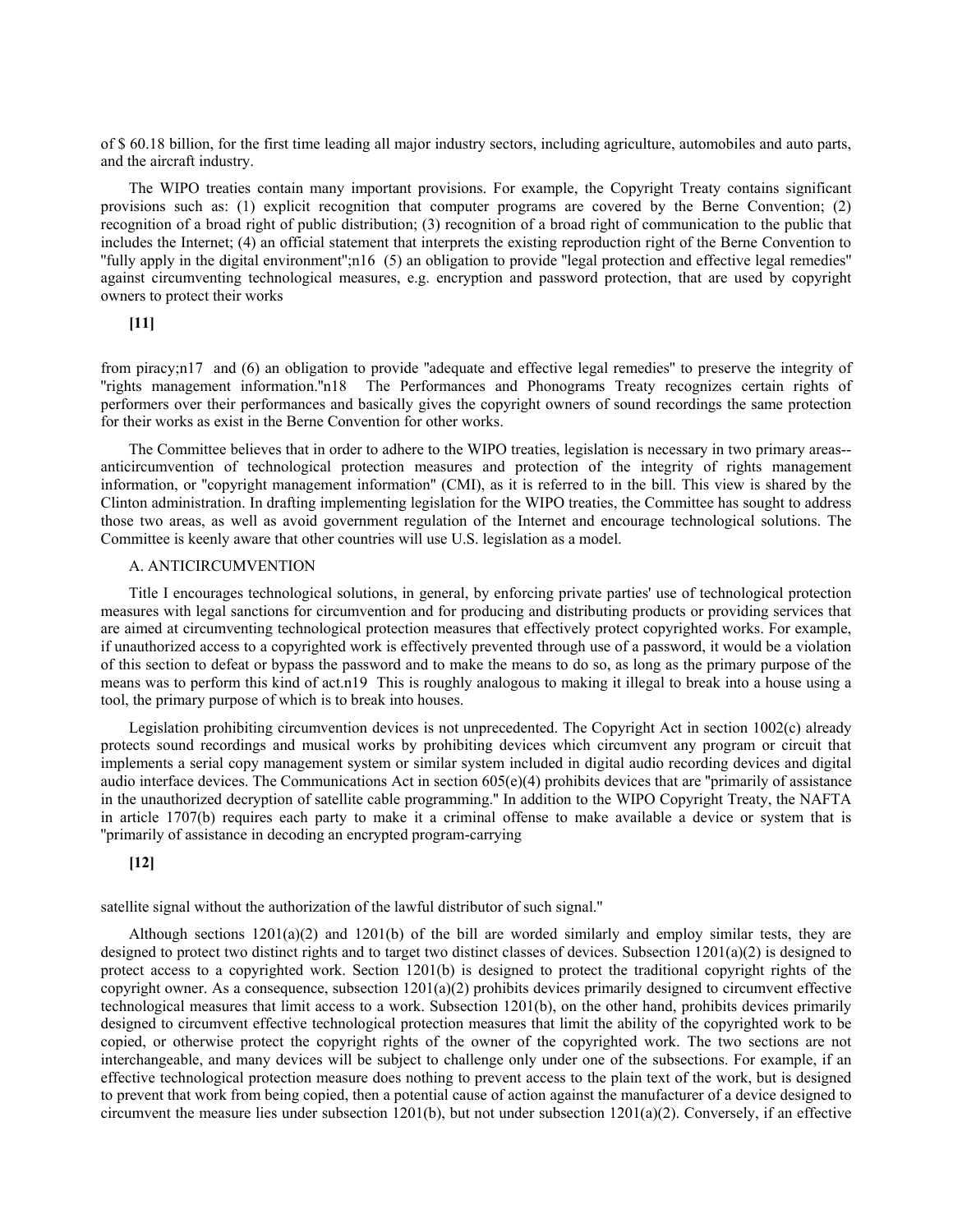technological protection measure limits access to the plain text of a work only to those with authorized access, but provides no additional protection against copying, displaying, performing or distributing the work, then a potential cause of action against the manufacturer of a device designed to circumvent the measure lies under subsection  $1201(a)(2)$ , but not under subsection  $1201(b)$ .

This, in turn, is the reason there is no prohibition on conduct in 1201(b) akin to the prohibition on circumvention conduct in  $1201(a)(1)$ . The prohibition in  $1201(a)(1)$  is necessary because prior to this Act, the conduct of circumvention was never before made unlawful. The device limitation in  $1201(a)(2)$  enforces this new prohibition on conduct. The copyright law has long forbidden copyright infringements, so no new prohibition was necessary. The device limitation in 1201(b) enforces the longstanding prohibitions on infringements.

### *Accommodation of particular technological protection measures*

The Committee was concerned that the provisions of subsections  $1201(a)(2)$  and (b) might be read to mandate that manufacturers of consumer electronics, telecommunications, and computing products design their products and components to respond to particular technological protection measures employed to protect copyrighted works. Subsection 1201(d)(3) addresses this concern and clarifies that section 1201 does not impose any affirmative design mandates on manufacturers of consumer electronics, telecommunications, and computing products. The fact that a product or component does not respond to any particular technological protection measure, standing alone, neither creates liability under section 1201 nor immunizes those trafficking in the product, part or component from liability. This provision recognizes that there may be legitimate reasons for a product or component's failure to respond to a particular technological measure--such as design efficiency or ensuring high

# **[13]**

quality output from the product--as well as illegitimate reasons--such as an unlawful intent to circumvent the protection measure.

That a component or part's failure to respond to a technological measure does not immunize the product or component from further review under section 1201 is made clear by the following example. Suppose a device expressly intended to circumvent an effective technological protection measure commonly employed to protect copyrighted works contained a component that was critical to the effectiveness of the device in achieving its stated purpose. Suppose further that the product was marketed as a circumvention device and had no commercially significant purposes or use other than to circumvent. That component would not provide the desired response to the effective technological protection measure, but the product would still clearly run afoul of section 1201 in light of the device manufacturer's unlawful intent, the marketing strategy and the lack of other commercially significant uses for the product.

On the other hand, suppose a manufacturer of a state-of-the-art consumer electronics device, which did not circumvent any technological protection measure when it was introduced into the market and which was designed and marketed for a purpose other than circumventing any technological protection measures, was sued for violating section 1201 because the device did not accommodate a particular technological protection measure developed after the device was designed and sold. In such a case, section  $1201(d)(3)$  would make it clear that the device's failure to accommodate this new protection measure does not render the device unlawful, and in light of the nature of the product, the manner in which it functions, the way it had been marketed and its obvious legitimate uses (assuming the device continues to be marketed and produced for the same legitimate uses), there would clearly be no basis for arguing that the device was unlawful under section 1201.

#### *Library browsing*

Section 1201(e) allows nonprofit libraries, archives, and educational institutions to gain access to a commercially exploited copyrighted work solely to make the determination of whether to acquire a copy of the work.

#### *Reverse engineering*

Sections 1201(g)-(j) are intended to allow legitimate software developers to continue engaging in certain activities for the purpose of achieving interoperability to the extent permitted by law prior to the enactment of this chapter. The objective is to ensure that the effect of current case law interpreting the Copyright Act is not changed by enactment of this legislation for certain acts of identification and analysis done in respect of computer programs. *See, Sega*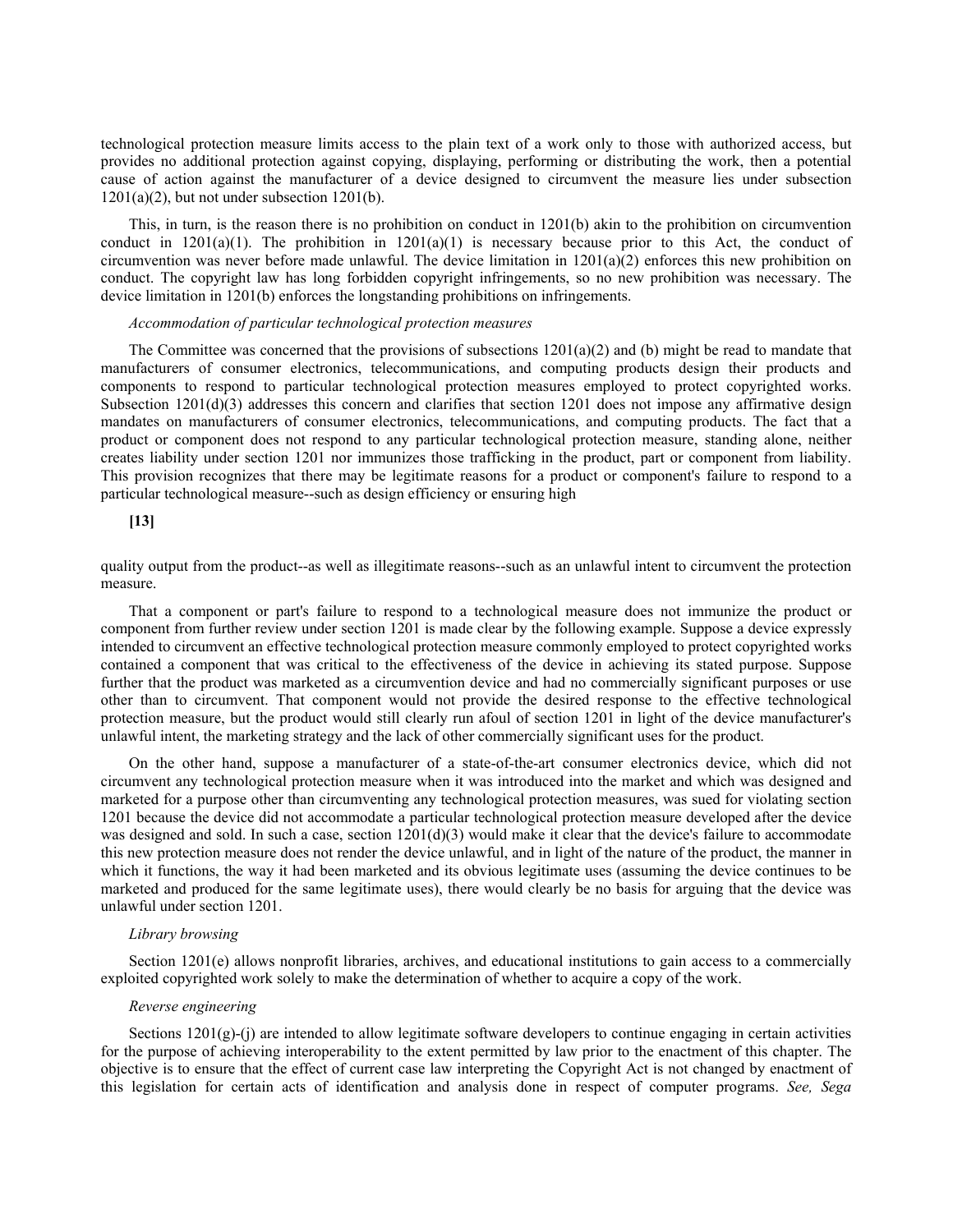*Enterprises Ltd. v Accolade, Inc., 977 F.2d 1510, 24 U.S.P.Q.2d 1561* (9th Cir. 1992.). The purpose of this section is to foster competition and innovation in the computer and software industry.

## *Controlling the access of minors to material on the Internet*

The Committee supports the voluntary efforts underway by a broad group of Internet users, library groups, publishers and other

**[14]**

copyright industry groups, family-focused organizations, on-line service providers, and civil liberties groups to empower parents to supervise and control the material their children access from the Internet. Nothing in this bill is intended to undercut these efforts.

To emphasize this point, an amendment (section 1201(k)) sponsored by Senator Ashcroft, Chairman Hatch and Senator Leahy was adopted unanimously by the Committee to ensure that the prohibitions in section 1201(a) did not inadvertently make it unlawful for parents to protect their children from pornography and other inappropriate material available on the Internet, or have unintended legal consequences for manufacturers of products designed solely to enable parents to protect their children in this fashion. Section 1201(k) makes clear that in a suit brought under section 1201(a), a court may consider the necessity for a challenged component or part's intended and actual incorporation into a technology, product, service or device, which does not itself violate the provisions of new chapter 12 on Copyright Protection and Management Systems, and which has the sole purpose of preventing the access of minors to pornography or other inappropriate material on the Internet. This provision applies to subsection 1201(a) in its entirety (as opposed to subsection  $1201(a)(2)$  alone) in order to clarify that the bill protects the actions of parents in ensuring that their children do not have access to inappropriate material on-line.

A variety of tools available now allow parents to exercise control in a manner consistent with their own family values, of their children's access to online materials. In the event that, in the future, any of these tools incorporates a part or component which circumvents a technological protection measure effectively controlling access to a copyrighted work solely in order to provide a parent with the information necessary to ascertain whether that material is appropriate for his or her child, this provision authorizes a court to take into consideration the necessity for incorporating such part or component in a suit alleging a violation of section 1201(a).

This provision is limited to the application of subsection (a) because the Committee does not anticipate that it would be necessary for parental empowerment tools to make copies of questionable material, or to distribute or perform it, in order to carry out their important function of assisting parents in guiding their children on the Internet. Accordingly, circumvention of copy controls, or of similar measures, should never be a necessary capability of a parental empowerment tool. By the same token, if a technology, product, service or device which (1) has the sole purpose of preventing the access of minors to certain materials on the Internet, and (2) that technology, product, service or device circumvents a technological protection measure that effectively controls access to a work as defined in subsection  $1201(a)(3)$  only for the purpose of gaining access to the work to ascertain whether it is suitable for a minor, but does not otherwise defeat any copy protection for that work, then that technology, product, service or device is only subject to challenge under subsection  $1201(a)(2)$  and not subsection  $1201(b)$ . In such circumstances, no cause of action would lie under section 1201(b) and therefore limiting language would be unnecessary.

This provision is not to be interpreted to allow the wholesale access to copyrighted works in their entirety, but merely to allow parents

# **[15]**

to have an ability to determine whether a work is inappropriate for that parent's child.

### *Encryption research*

The purpose of the Committee in proposing enactment of section 1201 is to improve the ability of copyright owners to prevent the theft of their works, including by applying technological protection measures. The effectiveness of such measures depends in large part on the rapid and dynamic development of better technologies, including encryptionbased technological protection measures. The development of encryption sciences requires, in part, ongoing research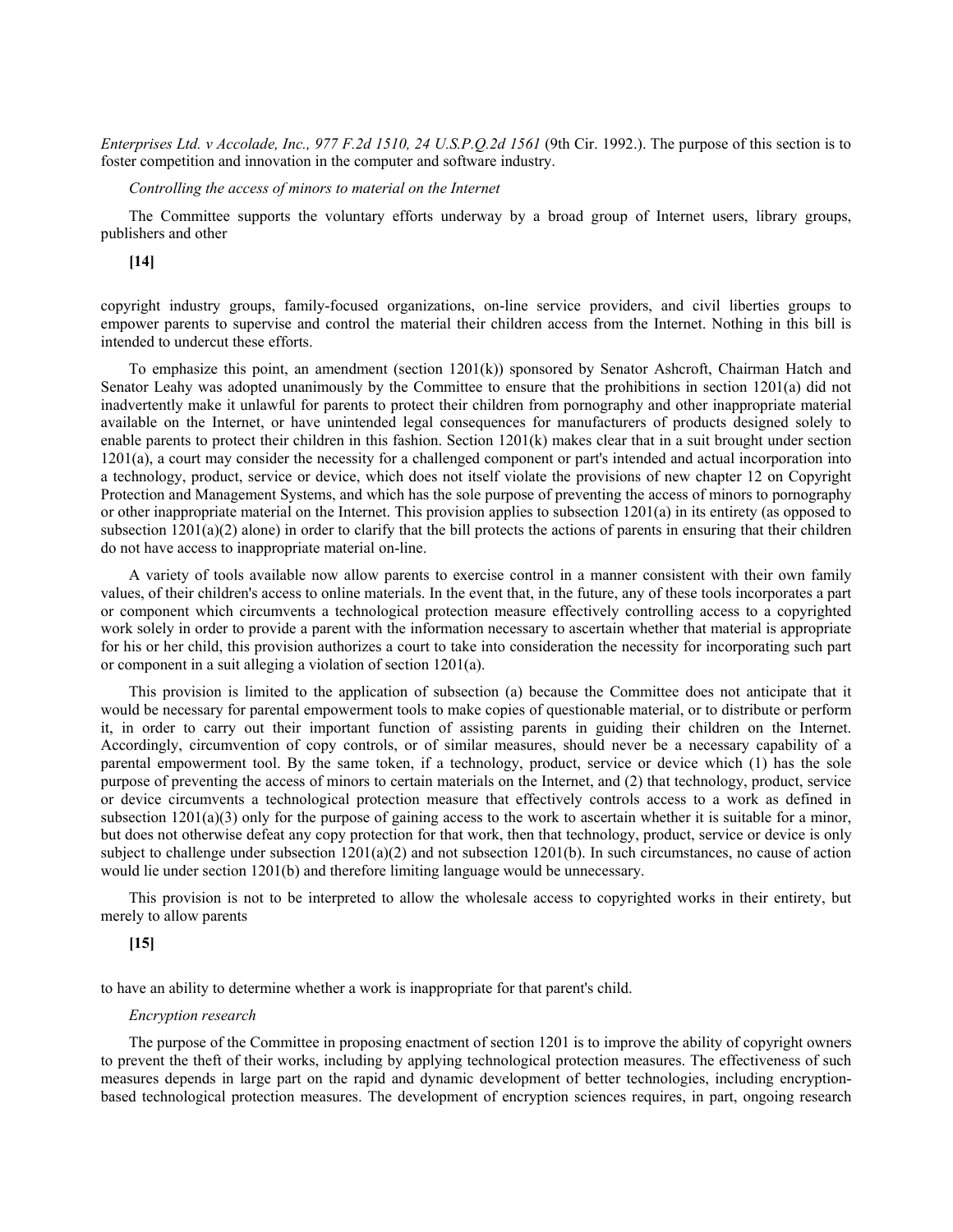and testing activities by scientists of existing encryption methods, in order to build on those advances, thus promoting and advancing encryption technology generally.

The goals of section 1201 would be poorly served if these provisions had the undesirable and unintended consequence of chilling legitimate research activities in the area of encryption. It is the view of the Committee, after having conducted extensive consultations, and having examined a number of hypothetical situations, that Section 1201 should not have such an unintended negative effect.

It is the view of the Committee that generally available encryption testing tools would not be made illegal by this Act. Each of those tools has a legitimate and substantial commercial purpose--testing security and effectiveness--and are not prohibited by Section 1201. In addition, the testing of specific encryption algorithms would not fall within the scope of 1201, since mathematical formulas as such are not protected by copyright. Thus, testing of an encryption algorithm or program that has multiple uses, including a use as a technical protection measure for copyrighted works, would not fall within the prohibition of section 1201(a) when that testing is performed on the encryption when it is in a form not implemented as a technical protection measure. Similarly, the testing of encryption technologies developed by or on behalf of the government of the United States, would not violate section 1201 since copyright does not subsist in such subject matter. Finally, there are many situations in which encryption research will be undertaken with the consent or at the direction of the copyright owner and therefore will not give rise to any action under section 1201.

For these reasons, it is the view of the Committee that the following types of encryption testing are not generally prohibited by section 1201.

If a cryptographer uses various cryptanalytic research techniques to discover a flaw in, for example, the U.S. government's Escrowed Encryption Standard (EES) used in the Clipper Chip and Fortezza cards. The flaw allows users to circumvent essential features of the algorithm. Since these encryption products are not covered by copyright, because they are merely mathematical algorithms in addition to being owned by the U.S. government, these acts do not violate 1201, and the results may be made available to the public.

If a company, in the course of developing a new cryptographic product, sponsors a crypto-cracking contest with cash prizes, contestants would not violate section 1201 since the research acts are specifically authorized.

## **[16]**

Significantly, section 1201 does not make illegal cryptographic devices that have substantial legitimate purposes other than to circumvent technological protection measures as applied to a work. For example, many popular word processing and other computer programs include a security feature allowing users to password-protect documents (employing a low-grade form of encryption.) It is not uncommon for users of such products to forget or lose their passwords for such documents, making their own protected works unrecoverable. As a result, many independent programmers have created utilities designed to assist in the recovery of passwords or password-protected works. Several of these utilities are distributed over the Internet as freeware or shareware. Because these utilities have a substantial legitimate use, and because they would be used by persons to gain access to their own works, these devices do not violate section 1201.

The law would also not prohibit certain kinds of commercial ''key-cracker'' products, e.g., a computer program optimized to crack certain 40-bit encryption keys. Such machines are often rented to commercial customers for the purpose of quick data recovery of encrypted data. So long as these devices would have a substantial legitimate use, and they do not become principally used to facilitate infringement, they would not be prohibited by section 1201.

Today, network and web site management and security tools increasingly contain components that automatically test systems security and identify common vulnerabilities. These programs are valuable tools for systems administrators and web site operators, to use in the course of their regular testing of their systems' security. Again, because these devices do not meet the test of section 1201, because they are good products put to a good use, the devices do not fall within the scope of this statute.

### B. COPYRIGHT MANAGEMENT INFORMATION

Copyright Management Information (CMI) is an important element in establishing an efficient Internet marketplace in copyrighted works free from governmental regulation. Such information will assist in tracking and monitoring uses of copyrighted works, as well as licensing of rights and indicating attribution, creation and ownership.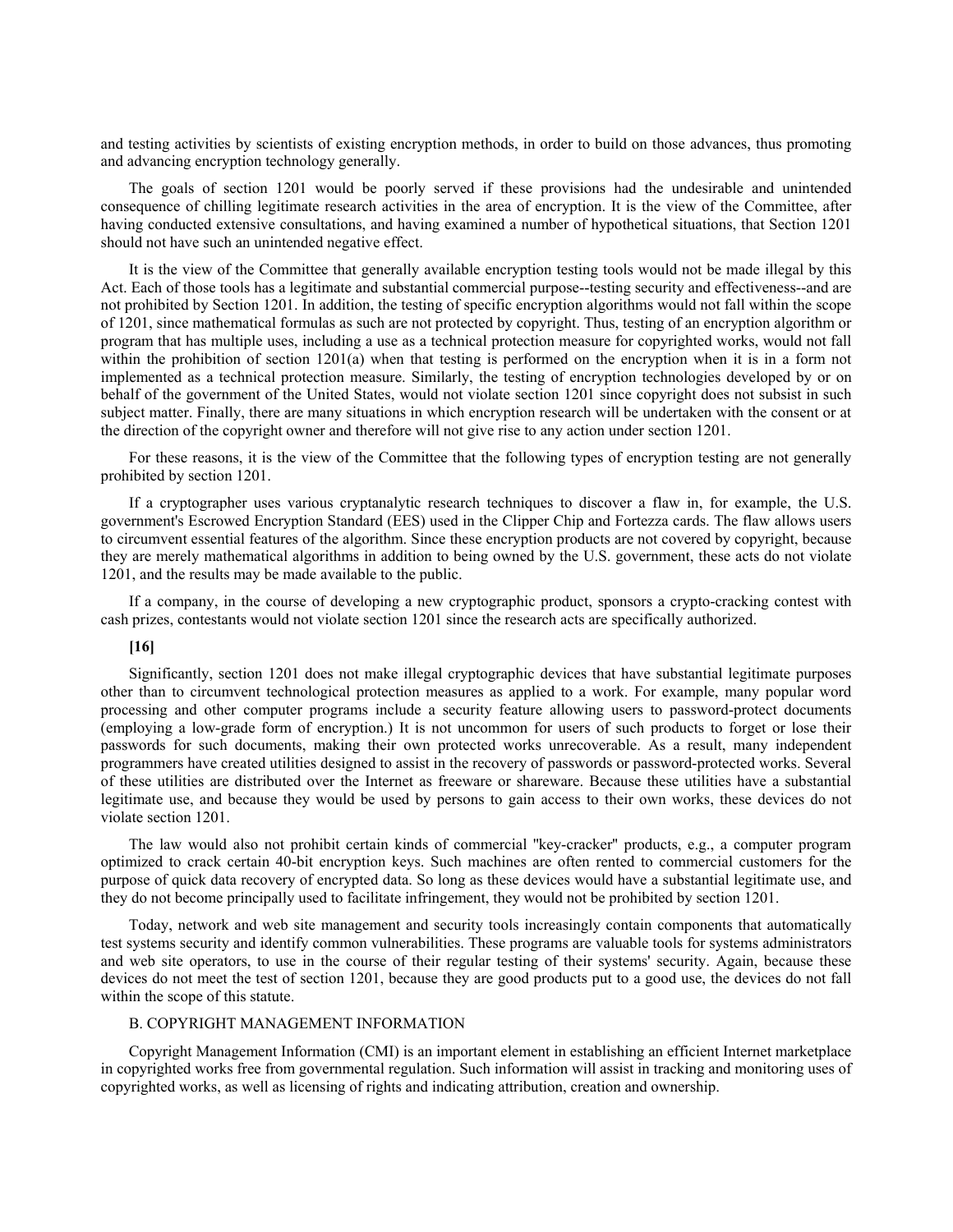Under the bill, CMI includes such items as the title of the work, the author, the copyright owner, and in some instances, the writer, performer, and director. CMI need not be in digital form, but CMI in digital form is expressly included. It is important to note that the DMCA does not *require* CMI, but if CMI is provided, the bill protects it from falsification, removal or alteration. Information that is not defined as CMI under the bill would not be protected by these provisions, although its removal or falsification might be protected under other laws, such as unfair trade. The definition of CMI may be expanded by regulation prescribed by the Register of Copyrights.

Section 1202(a) prohibits knowingly providing CMI that is false or knowingly distributing CMI that is false with the intent to induce, enable, facilitate or conceal infringement. Section 1202(b) prohibits (1) the intentional removal or alteration of CMI, (2) the distribution of CMI knowing that the information has been

## **[17]**

removed or altered, and (3) the distribution or public performance of works knowing or having reason to know that CMI has been removed or altered, so long as, regarding the prohibited acts described in section 1202(b), there is knowledge or reasonable grounds to know that these acts will induce, enable, facilitate or conceal an infringement.

Section 1202(e) recognizes special problems that certain broadcasting entities may have with the transmission of copyright management information. Under this subsection, radio and television broadcasters, cable systems, and persons who provide programming to such broadcasters or systems, who do not intend to induce, enable, facilitate or conceal infringement (eligible persons) may be eligible for a limitation on liability for violation of the copyright management information provisions of section 1202(b) in certain, limited circumstances.

## C. CIVIL REMEDIES AND CRIMINAL PENALTIES

Section 1203 gives civil remedies and section 1204 imposes criminal penalties for violations of sections 1201 and 1202.

In addition to an award of damages, section 1203(b) provides for various kinds of affirmative relief in civil actions such as temporary and permanent injunctions, impoundment, and, as part of a final judgment or decree finding a violation, the court may order remedial modification or destruction of the offending device or product. Such affirmative relief is currently found in the Copyright Act for copyright infringements.

Regarding monetary relief, section 1203 provides for actual damages, profits derived from the unlawful activity, statutory damages, and treble damages for repeat offenders. Such monetary relief is available under the current Copyright Act.

An important feature of section 1203 is the remittitur for innocent violators and for nonprofit libraries, archives, and educational institutions. In the case of a violator who was not aware and had no reason to believe that the acts at issue constituted a violation, the court may reduce or remit the total award of damages. In the cases of nonprofit libraries, archives, and educational institutions the court must remit damages if the institution was not aware and had no reason to believe that its acts constituted a violation.

The current Copyright Act provides for criminal penalties for copyright infringement. Section 1204 of the bill also provides criminal penalties for violations of section 1201(a) and (b). Specifically, willful violations of sections 1201 or 1202 for purposes of commercial advantage or private financial gain are punished by up to \$ 500,000 in fines or imprisonment for up to 5 years. Repeat offenses are punishable by up to \$ 1,000,000 in fines or imprisonment for up to 10 years. The bill requires that criminal proceedings be commenced within 5 years after the cause of action arose. Criminal penalties do not apply to nonprofit libraries, archives, and educational institutions.

## D. PROTECTING PERSONAL PRIVACY INTERESTS

Section 1205 responds to concerns expressed by some that certain technologies used to gather personally identifiable information

# **[18]**

from Internet users could be characterized as technological protection measures for copyrighted materials, and that therefore efforts by Internet users to protect their privacy by disabling or bypassing such technologies could be prohibited by section 1201. The Committee does not believe that enactment of this legislation will have this effect. No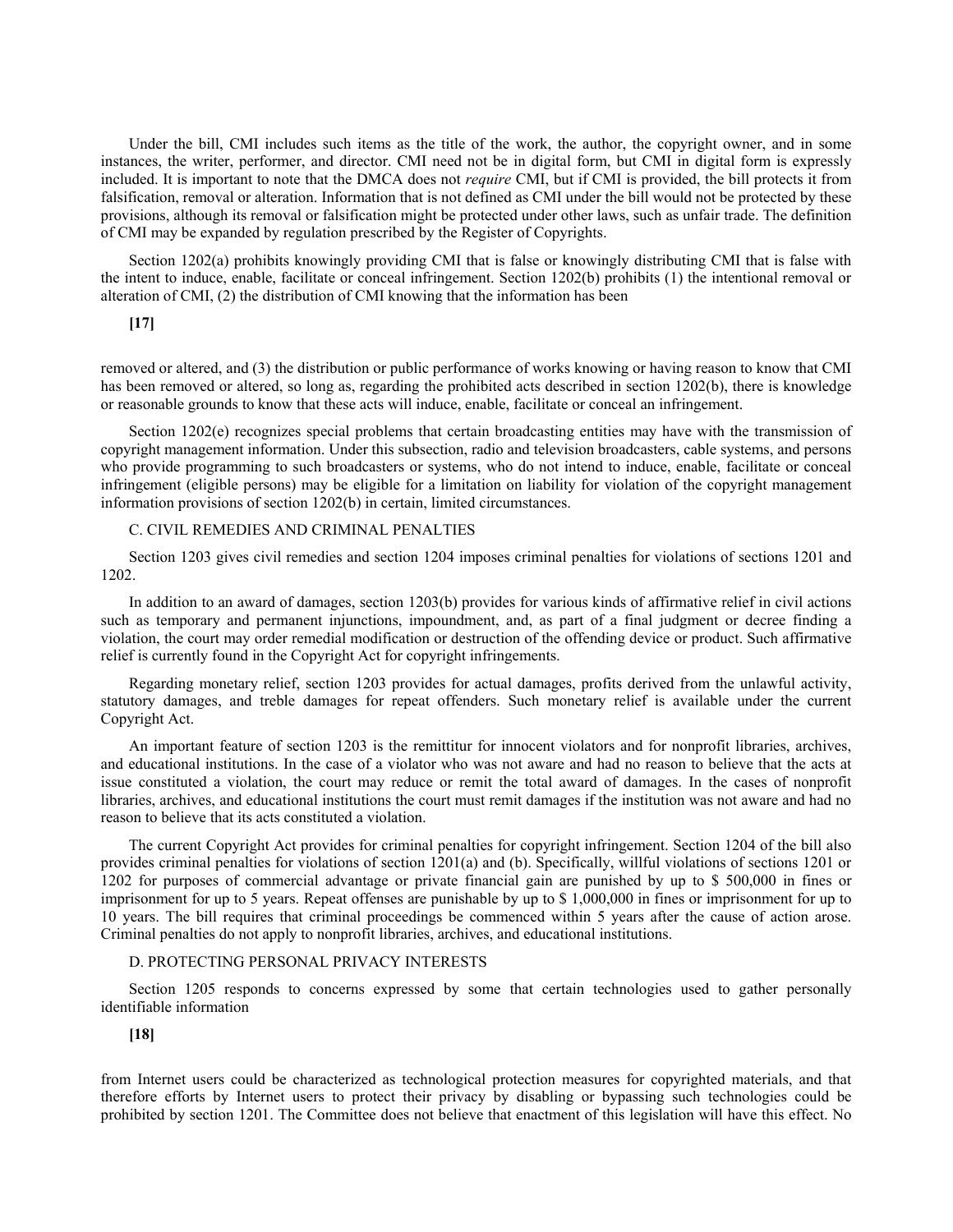specific example of such a privacy-invasive technology in use today that would be affected in this way has been called to the Committee's attention. For example, even if ''cookie'' files--which are automatically deposited on the hard drives of computers of users who visit World Wide Web sites--are considered to be invasive of personal privacy (and are deemed to be copyrighted works), all commercially significant browser programs can be readily configured to reject "cookies," and such a configuration raises no issue of any violation of section 1201.

In fact, enactment of section 1201 should have a positive impact on the protection of personal privacy on the Internet. The same technologies that copyright owners use to control access to and use of their works can and will be used to protect the personal privacy of Internet users by, for example, encrypting e-mail communications, or requiring a password for access to personal copyrighted information on an individual's web site. By outlawing the activities of those who make it their business to provide the tools for circumventing these protective technologies, this legislation will substantially enhance the degree to which individuals may protect their privacy as they work, play and communicate on the Internet.

However, because of the privacy concerns expressed that existing or future technologies may evolve in such a way that an individual would have to circumvent a technological protection measure to protect his or her privacy, the committee concluded that it was prudent to rule out any scenario in which section 1201 might be relied upon to make it harder, rather than easier, to protect personal privacy on the Internet. Accordingly, Senator Ashcroft, Chairman Hatch and Senator Leahy proposed a savings clause to clarify that nothing in the new chapter 12 will abrogate, diminish or weaken the provisions of any Federal or State law that prevents the violation of an individual's privacy in connection with the individual's use of the Internet. The savings clause also specifies that section 1201 cannot be used to provide a defense, or an element of mitigation, in any civil or criminal action to enforce such a law. For example, if a valid Federal or State law regulates, on personal privacy grounds, the use of ''cookie'' files, which are automatically placed on the computer hard drives of users as they visit Internet web sites, and a party with standing sues to enforce the limitations contained in that law, the defendant may not excuse his actions in violation of those limitations by pointing to anything in chapter 12 of title 17.

### *Law enforcement*

Sections 1201(f) and 1202(d) create exceptions for the lawfully authorized investigative, protective, or intelligence activities of an officer, agent, or employee of, the United States, a State, or a political subdivision of a State, or of persons acting pursuant to a contract with such an entity. These exceptions will protect officers, agents, employees, or contractors of, or other persons acting at the

## **[19]**

direction of, a law enforcement or intelligence agency of the United States, a State, or a political subdivision of a State, who are performing lawfully authorized investigative, protective, or intelligence activities. These exceptions will also protect officers, agents, employees, or contractors of, or other persons acting at the direction of, elements or divisions of an agency or department of the United States, a State, or a political subdivision of a State, which does not have law enforcement or intelligence as its primary function, but who may nevertheless, in the course of lawfully authorized protective, intelligence, or criminal investigative activities, engage in actions otherwise prohibited by this bill. These exceptions only apply to individuals covered under this section when they are performing investigative, protective, or intelligence activities, within the scope of their duties and in furtherance of lawfully authorized activities.

The Committee is concerned that these sections should not be misinterpreted as an opportunity to circumvent the WIPO Copyright Treaty. It should be clear that this is a routine law enforcement and intelligence exception. As such, the exceptions under sections 1201(f) and 1202(d) are to be narrowly construed. In addition, these exceptions are to be construed in a manner consistent with similar law enforcement and intelligence exceptions found elsewhere in U.S. law, such as *18 U.S.C. 1029*(f), 1030(f), or 2512(2)(b).

## TITLE II

Although the copyright infringement liability of on-line and Internet service providers (OSPs and ISPs) is not expressly addressed in the actual provisions of the WIPO treaties, the Committee is sympathetic to the desire of such service providers to see the law clarified in this area. There have been several cases relevant to service provider liability for copyright infringement.n20 Most have approached the issue from the standpoint of contributory and vicarious liability. Rather than embarking upon a wholesale clarification of these doctrines, the Committee decided to leave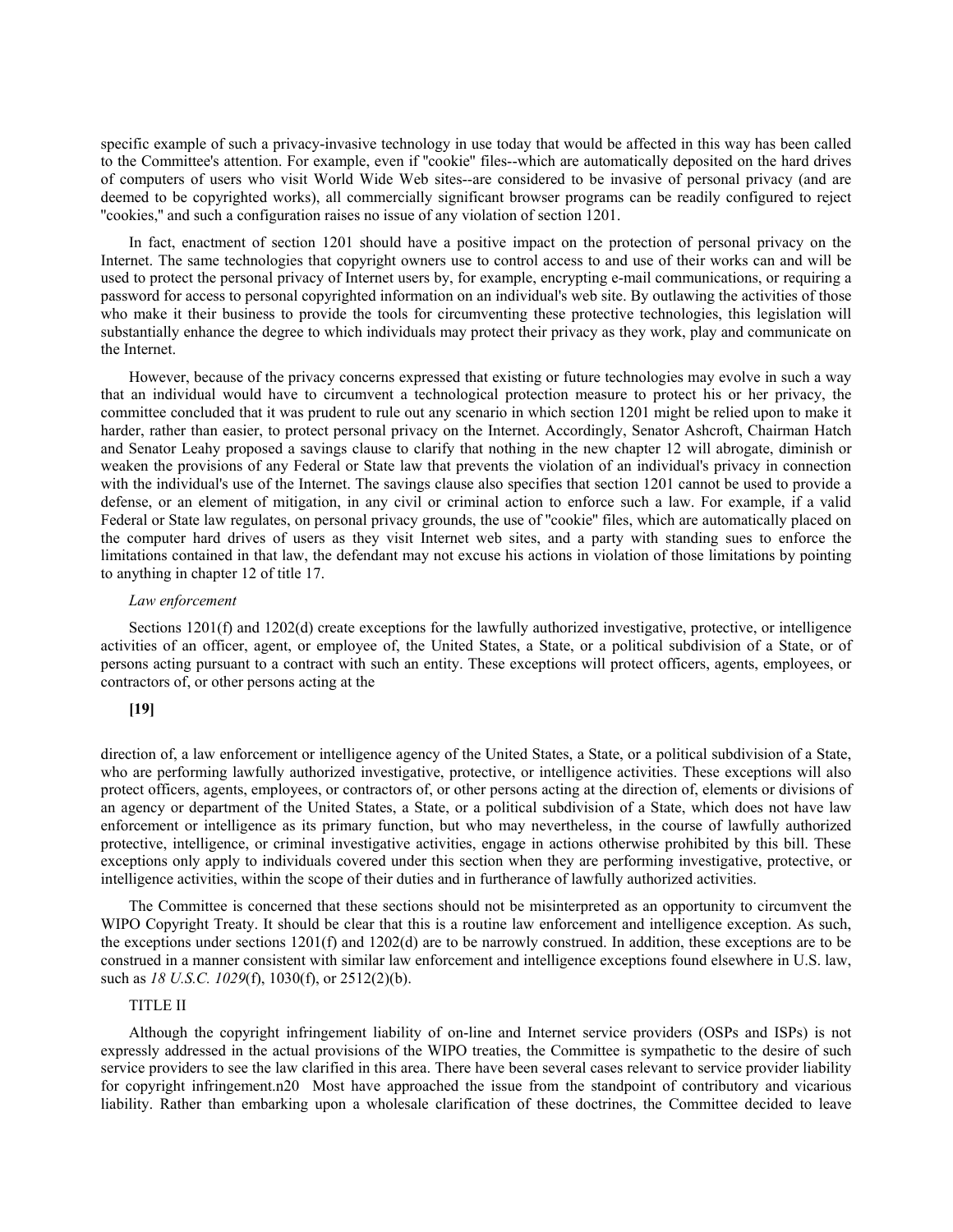current law in its evolving state and, instead, to create a series of ''safe harbors,'' for certain common activities of service providers. A service provider which qualifies for a safe harbor, receives the benefit of limited liability.

In the beginning, the Committee identified the following activities: (1) digital network communications, (2) system caching, (3) information stored on service providers, and (4) information location tools. In the end, Title II contains five general categories of activities, which are addressed in a newly created section 512 in *Chapter 5* of the Copyright Act. This new section contains limitations on service providers' liability for five general categories of activity set forth in subsections (a) through (d) and subsection (f). As provided in subsection (k), Section 512 is not intended to imply that a service provider is or is not liable as an infringer either for conduct that qualifies for a limitation of liability or for conduct that fails to so qualify. Rather, the limitations of liability apply if the provider is found to be liable under existing principles of law.

# **[20]**

The limitations in subsections (a) through (d) protect qualifying service providers from liability for all monetary relief for direct, vicarious and contributory infringement. Monetary relief is defined in subsection (j)(2) as encompassing damages, costs, attorneys' fees, and any other form of monetary payment. These subsections also limit injunctive relief against qualifying service providers to the extent specified in subsection (I). To qualify for these protections, service providers must meet the conditions set forth in subsection (h), and service providers' activities at issue must involve a function described in subsection (a), (b), (c), (d) or (f), respectively. The liability limitations apply to networks ''operated by or for the service provider,'' thereby protecting both service providers who offer a service and subcontractors who may operate parts of, or an entire, system or network for another service provider.

Title II preserves strong incentives for service providers and copyright owners to cooperate to detect and deal with copyright infringements that take place in the digital networked environment. At the same time, it provides greater certainty to service providers concerning their legal exposure for infringements that may occur in the course of their activities.

#### *Particular concerns of educational institutions*

At least two concerns have been raised concerning the applicability of section 512 to educational institutions, such as universities and libraries, when they act as on-line service providers. The first concerns the extent to which the knowledge of faculty members using the Internet will be imputed to a college or university as a whole or the specific department within the college or university responsible for providing Internet service. To the extent such knowledge is imputed, the on-line service provider might fail to qualify for certain of the exceptions to liability included in this section. This is one of the specific questions upon which the Copyright Office study authorized in section 204 of this Act will focus. Without prejudging any issues to be considered in that study, it seems that the extent to which knowledge is imputed to the service provider in the case of colleges and universities, and in other settings in which the service provider and end-user share an employee-employer or other relationship, is a matter of the relevant State law of respondeat superior, rather than a matter of Federal copyright law. As a consequence, there may be much that a nonprofit educational institution can do to structure the internal relationships between its faculty and its online service provider functions. What is more, nothing in this Act should be read to preclude a Federal court from taking into account the special circumstances of a non-profit educational institution in applying agency law to determine whether knowledge should be imputed to such an institution in its capacity as an online service provider.

The second concern raised about the applicability of section 512 to public universities and libraries, and indeed other public entities which operate as online service providers, is that by complying with the notice and take-down provisions of section 512, the public entities might violate the due process rights of their users. Any such due process objection suffers at least two flaws. In the first place, a prerequisite to any due process claim is a state law property

#### **[21]**

interest. In the case of the relatively new concept of Internet access, the service provider contract, rather than any common law property interest, would appear to be the yardstick of the Internet user's property interest in continued access. The contract for Internet service, therefore, can limit any property interest that would form the basis for a procedural due process claim. Second, and even more important, the procedural protections afforded by the notification requirements of subsection 512(c)(3) and the provisions for the replacement of removed or disabled materials in subsection 512(f) provide all the process that is due. The Committee was acutely concerned that it provide all end-users- -whether contracting with private or public sector online service providers--with appropriate procedural protections to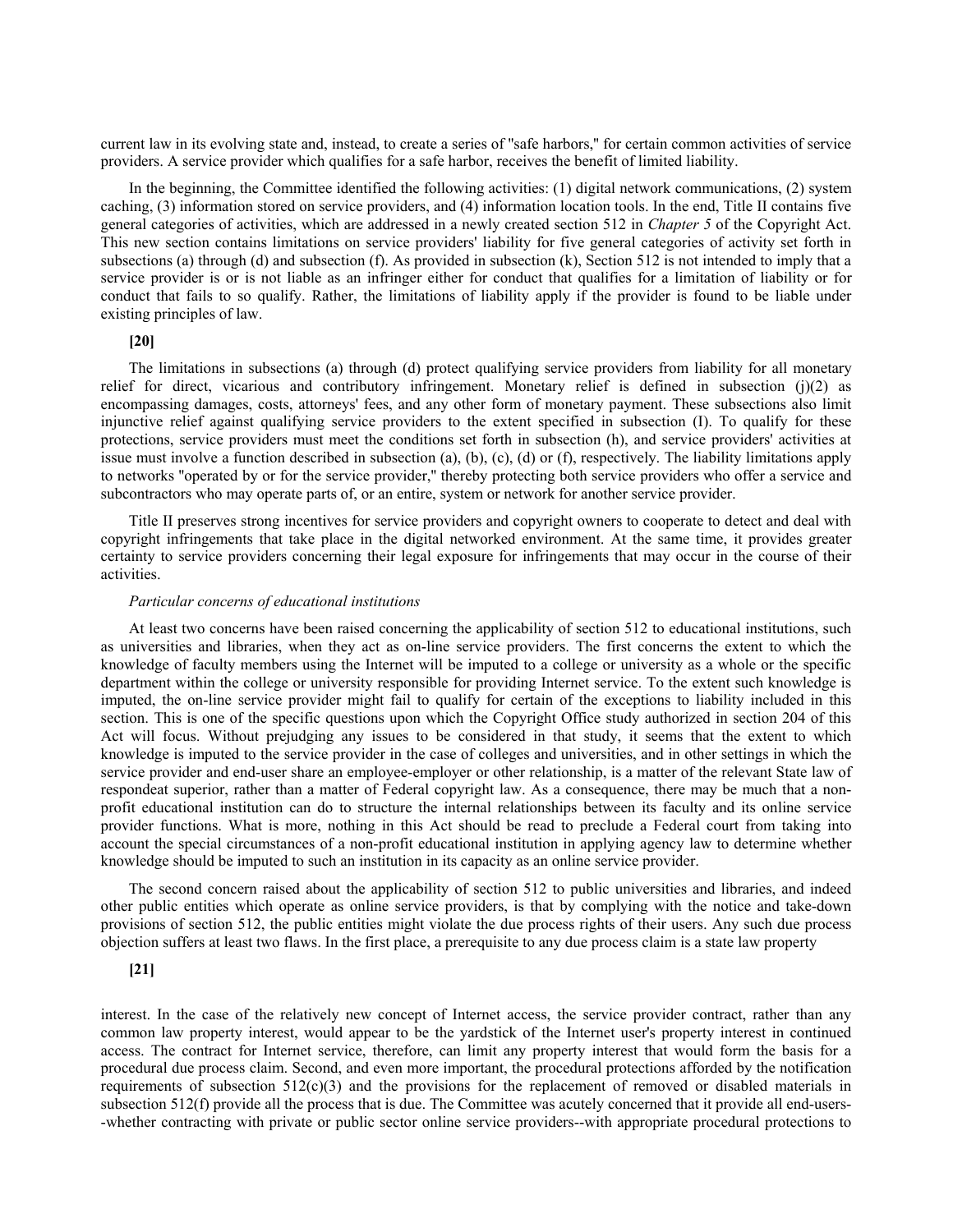ensure that material is not disabled without proper justification. The provisions in the bill balance the need for rapid response to potential infringement with the end-users legitimate interests in not having material removed without recourse.

In order to explore these and other issues more fully, the Committee provides in section 204 for a study to be conducted by the Register of Copyrights.

#### TITLE III

#### *Computer maintenance or repair*

Title III of the bill amends section 117 of the Copyright Act *(17 U.S.C. 117)* to ensure that independent service organizations do not inadvertently become liable for copyright infringement merely because they have turned on a machine in order to service its hardware components.

When a computer is activated, that is when it is turned on, certain software or parts thereof (generally the machine's operating system software) is automatically copied into the machine's random access memory, or ''RAM''. During the course of activating the computer, different parts of the operating system may reside in the RAM at different times because the operating system is sometimes larger than the capacity of the RAM. Because such copying has been held to constitute a ''reproduction'' under section 106 of the Copyright Act *(17 U.S.C. 106),*n21 a person who activated the machine without the authorization of the copyright owner of that software could be liable for copyright infringement. This legislation has the narrow and specific intent of relieving independent service providers, persons unaffiliated with either the owner or lessee of the machine, from liability under the Copyright Act when, solely by virtue of activating the machine in which a computer program resides, they inadvertently cause an unauthorized copy of that program to be made.

This title is narrowly crafted to achieve the foregoing objective without prejudicing the rights of copyright owners of computer software. Thus, for example, 1201(k) does not relieve from liability

#### **[22]**

persons who make unauthorized adaptations, modifications, or other changes to the software. This title also does not relieve from liability persons who make any unauthorized copies of software other than those caused solely by activation of the machine.

Title IV

#### A. EPHEMERAL RECORDINGS

Section 401 of the bill amends section 112 of the Copyright Act to address two issues concerning the application of the ephemeral recording exemption in the digital age.

The first of these issues is the relationship between the ephemeral recording exemption and the Digital Performance Right in Sound Recordings Act of 1995 (''DPRA''). The DPRA granted sound recording copyright owners the exclusive right to perform their works publicly by means of digital audio transmission, subject to certain limitations, particularly those set forth in section 114(d). Among those limitations is an exemption for nonsubscription broadcast transmissions, which are defined as those made by terrestrial broadcast stations licensed as such by the FCC. *17 U.S.C.*   $114(d)(1)(A)(iii)$  and (j)(2). The ephemeral recording exemption presently privileges certain activities of a transmitting organization when it is entitled to transmit a performance or display under a license or transfer of copyright ownership or under the limitations on exclusive rights in sound recordings specified by section 114(a). The Committee believes that the ephemeral recording exemption should apply to broadcast radio and television stations when they make nonsubscription digital broadcasts permitted by the DPRA. The Committee has therefore changed the existing language of the ephemeral recording exemption (redesignated as  $112(a)(1)$ ) to extend explicitly to broadcasters the same privilege they already enjoy with respect to analog broadcasts.

The second of these issues is the relationship between the ephemeral recording exemption and the anticircumvention provisions that the bill adds as section 1201 of the Copyright Act. Concerns were expressed that if use of copy protection technologies became widespread, a transmitting organization might be prevented from engaging in its traditional activities of assembling transmission programs and making ephemeral recordings permitted by section 112 for purposes of its own transmissions within its local service area and of archival preservation and security. To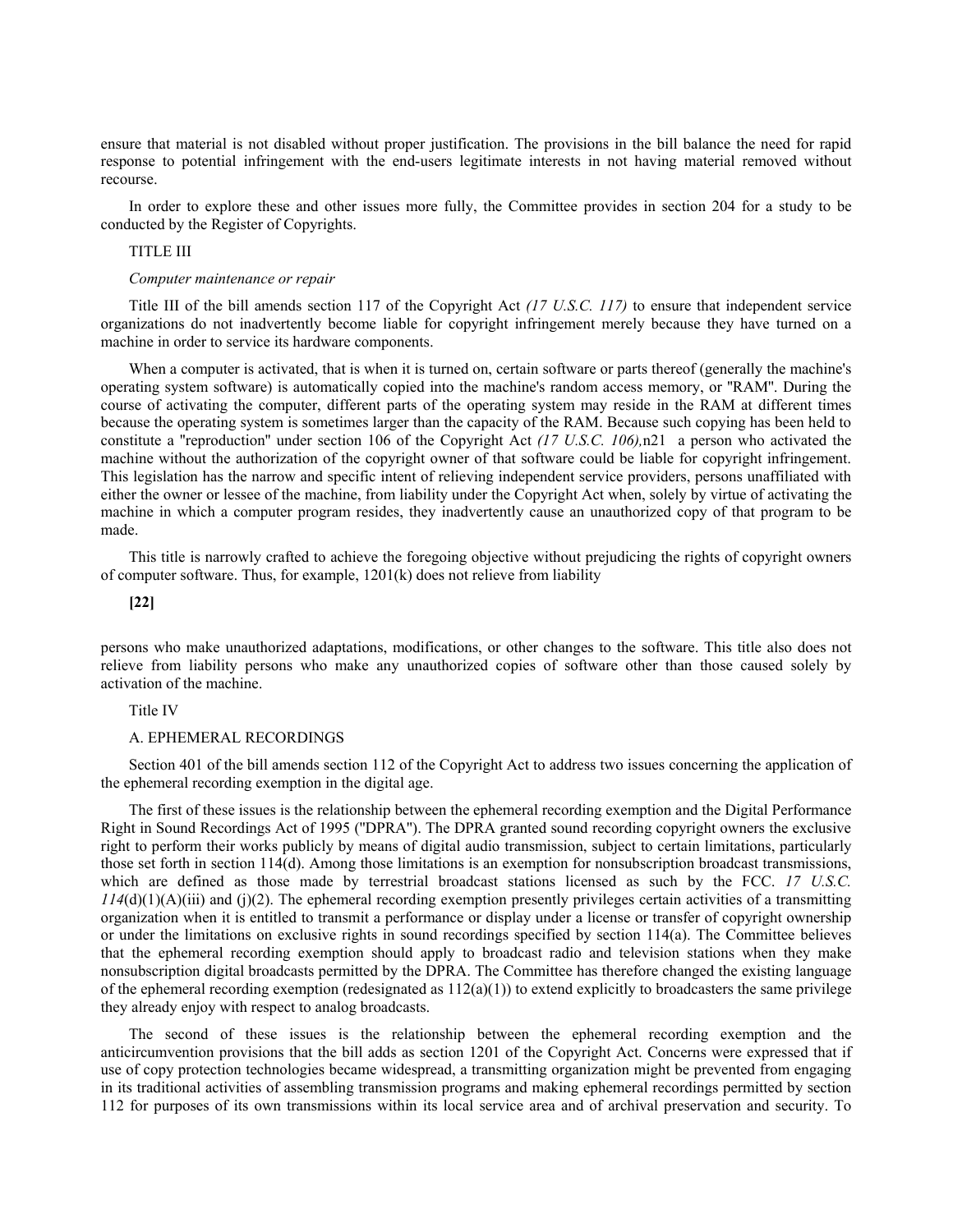address this concern, the Committee has added to section 112 a new paragraph that permits transmitting organizations to engage in activities that otherwise would violate section  $1201(a)(1)$  in certain limited circumstances when necessary for the exercise of the transmitting organization's privilege to make ephemeral recordings under redesignated section  $112(a)(1)$ . By way of example, if a radio station could not make a permitted ephemeral recording from a commercially available phonorecord without violating section  $1201(a)(1)$ , then the radio station could request from the copyright owner the necessary means of making a permitted ephemeral recording. If the copyright owner did not then either provide a phonorecord that could be reproduced or otherwise provide the necessary means of making a permitted ephemeral recording from the phonorecord already in the possession of the radio station, the radio station would not be liable for violating section  $1201(a)(1)$  for taking the steps

## **[23]**

necessary for engaging in activities permitted under section  $112(a)(1)$ . The radio station would, of course, be liable for violating section  $1201(a)(1)$  if it engaged in activities prohibited by that section in other than the limited circumstances permitted by section  $112(a)(1)$ .

## B. DISTANCE EDUCATION

New technology, especially digital technology, is increasingly being used by educational institutions in their distance learning programs. In the past, distance learning programs were developed primarily for students who, because of their special circumstances, could not be taught in a traditional classroom. Section  $110(2)$  of the copyright law contains an exemption that accommodates this type of activity. The current exemption is designed to cover instructional broadcasting, and allows the use of only certain categories of works. Future distance education, however, may involve a wider range of activities, including the use of interactive digital transmissions, and be designed for a broader audience of students working from personal computers in their own homes.

The Committee believes that the scope of the distance education exemption should be re-examined in light of the range of educational activities made possible by digital technologies. The Committee therefore initiated discussions on distance learning with representatives of libraries, educational institutions and copyright owners, and asked the Register of Copyrights to recommend any appropriate legislative language for an updated distance education exemption. In response to this request by Chairman Hatch, Senator Leahy and Senator Ashcroft, the Register reported the conclusion that digital distance education is an evolving field, and the range of activities contemplated is diverse and potentially far-reaching in impact and scope.

In light of the complexity, importance and potential scope of the issues implicated by distance education, the Committee has determined that further study of the issues would be useful. The Committee therefore has directed the Copyright Office to provide Congress with a report recommending ways to promote distance learning through digital technologies no later than six months after enactment of this legislation. In conducting this study, the Copyright Office is required to consult with representatives of copyright owners, nonprofit educational institutions, libraries and archives. The Committee anticipates that the Copyright Office will also consult with others with relevant expertise, where appropriate, such as the Department of Education.

The Committee underscores the importance to the public of a speedy resolution of any copyright issues associated with distance learning and commits itself to developing a fair and effective distance learning regime promptly after receipt of the Register's Report.

### *Fair use*

The bill does not amend section 107 of the Copyright Act, the fair use provision. The Committee determined that no change to section 107 was required because section 107, as written, is technologically

## **[24]**

neutral, and therefore, the fair use doctrine is fully applicable in the digital world as in the analog world.

## C. EXEMPTION FOR LIBRARIES AND ARCHIVES

Section 108 of title 17 permits libraries and archives of the type described in that section to make and, in some cases, distribute a limited number of copies of certain types of copyrighted works, without the permission of the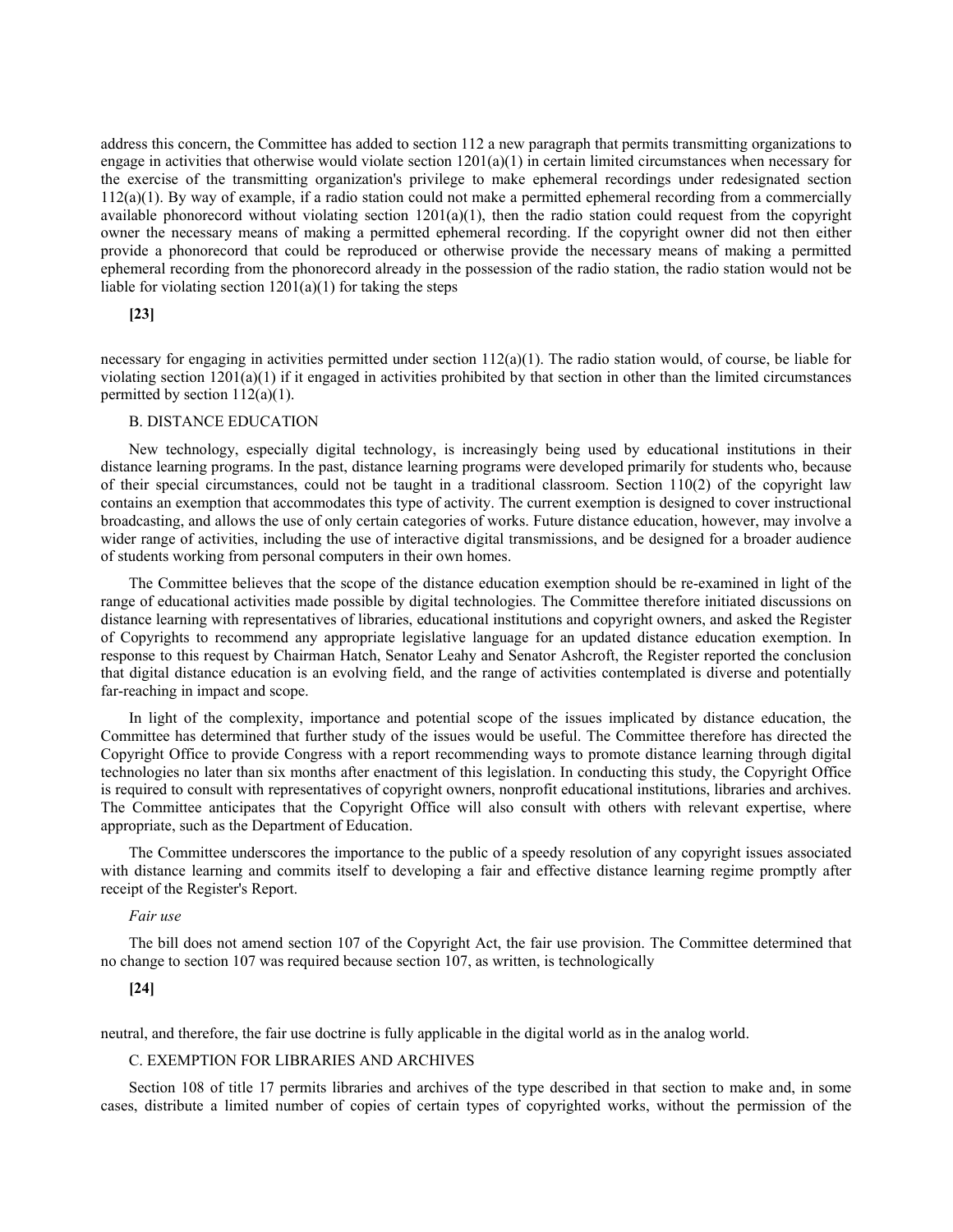copyright holder, for specified purposes relating to these entities' functions as repositories of such works for public reference. Section 403 of the bill updates section 108 to allow these entities to take advantage of digital technologies when engaging in specified preservation activities.

## IV. VOTE OF THE COMMITTEE

Pursuant to paragraph 7 of rule XXVI of the Standing Rules of the Senate, each Committee is to announce the results of rollcall votes taken in any meeting of the Committee on any measure or amendment. The Senate Committee on the Judiciary, with a quorum present, met on Thursday, April 23, 1998, at 10 a.m., to consider the Digital Millennium Copyright Act of 1998. The Committee considered and accepted the following three amendments en bloc, by unanimous consent: an amendment by the Chairman (for himself, Mr. Leahy, and Mr. Ashcroft), with respect to reverse engineering of computer programs for interoperability purposes; an amendment by the Chairman (for himself, Mr. Leahy and Mr. Ashcroft), with respect to ephemeral recordings; and, an amendment by Mr. Ashcroft (for himself, Mr. Leahy, and Mr. Hatch), with respect to the exemption from copyright infringement liability for libraries and archives.

The Committee, with a quorum present, met to resume consideration of the Digital Millennium Copyright Act on Thursday, April 30, 1998, at 10 a.m. The Committee considered and accepted the following amendments en bloc, by unanimous consent: an amendment by the Chairman (for himself, Mr. Leahy, and Mr. Ashcroft), with respect to ephemeral recordings; an amendment by the Chairman (for himself, Mr. Leahy, and Mr. Ashcroft), with respect to the use of copyright management information in the course of certain analog and digital transmissions; an amendment by the Chairman (for himself and Mr. Leahy), to make certain clarifying amendments; an amendment by Mr. Ashcroft (for himself, Mr. Leahy, and Mr. Hatch), with respect to protection of subscribers of online and Internet service providers; an amendment by Mr. Ashcroft (for himself, Mr. Hatch, and Mr. Leahy), with respect to the accommodation of particular technological protection measures; an amendment by Mr. Ashcroft (for himself, Mr. Hatch, and Mr. Leahy), with respect to protection of personal privacy interests; an amendment by Mr. Ashcroft (for himself, Mr. Hatch, and Mr. Leahy), with respect to the preservation of the ability to control minors'' access to material on the Internet; an amendment by Mr. Ashcroft (for himself, Mr. Leahy, and Mr. Hatch), with respect to distance education through digital technologies; an amendment by Mr. Grassley (for himself and Mr. Kyl), with respect to law enforcement and intelligence activities; and an amendment by Mrs. Feinstein, with respect

**[25]**

to the liability of nonprofit educational institutions for copyright infringement online. The Committee then ordered the Digital Millennium Copyright Act of 1998 reported favorably, as amended, with a recommendation that the bill do pass, by a rollcall vote of 18 yeas to 0 nays.

YEAS NAYS Thurmond (by proxy) Grassley (by proxy) Specter (by proxy) Thompson Kyl DeWine Ashcroft Abraham (by proxy) Sessions Leahy Kennedy Biden (by proxy) Kohl (by proxy) Feinstein Feingold Durbin (by proxy) Torricelli (by proxy) Hatch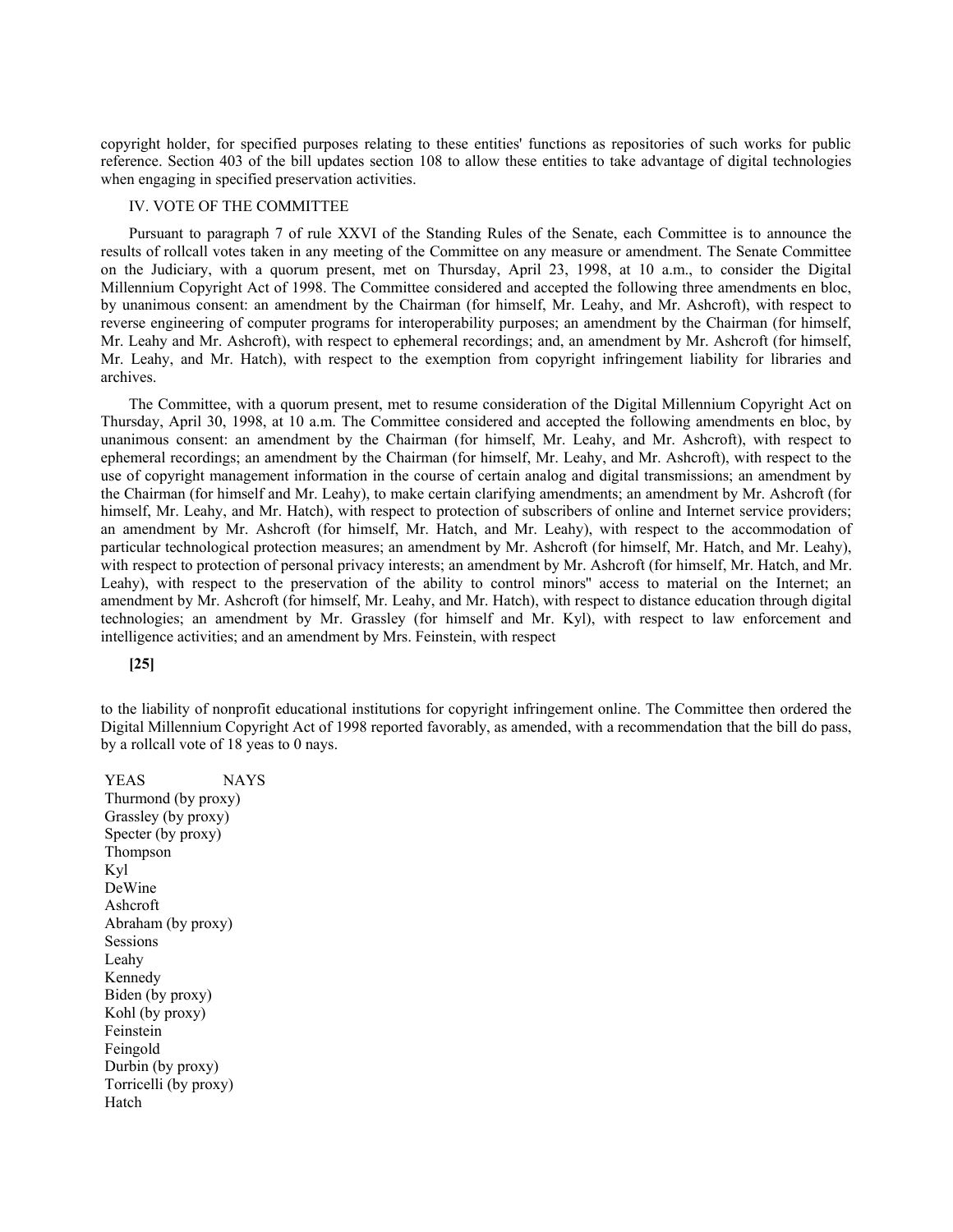### V. SECTION-BY-SECTION ANALYSIS

*Section 1. Short title*

This Act may be cited as the ''Digital Millennium Copyright Act of 1998.''

*Section 2. Table of contents*

TITLE I--WIPO TREATIES IMPLEMENTATION

*Section 101. Short title*

This Title may be cited as the ''WIPO Copyright and Performances and Phonograms Treaties Implementation Act of 1998.''

## *Section 102. Technical amendments*

To comply with the obligations of the WIPO Treaties, several technical amendments to the U.S. Copyright Act are necessary. These amendments are needed to ensure that works from countries that join the two new WIPO Treaties, including works in existence on the date each treaty becomes effective for the United States, will be protected in the United States on a formality-free basis, as required by the provisions of each treaty. Three sections of the Copyright Act require amendment: (1) section 104, which specifies the conditions on which works from other countries are protected in the United States; (2) section 104A, which restores protection to certain preexisting works from other countries that have fallen into the public domain in the United States; and (3) section 411(a), which makes copyright registration a precondition to bringing suit for infringement for some works. In addition, the amendments made to

## **[26]**

these sections require some additions to, and changes in, the definition section of the Copyright Act, section 101.

*Subsection (a)--Amendments to Section 101: Definitions. --*The bill amends section 101 of the Copyright Act *(17 U.S.C. 101)* to define ''treaty party'' as ''any country or intergovernmental organization that is a party to an international agreement'' and to define ''international agreement'' to include, inter alia, the two new WIPO Treaties. Definitions of the two new WIPO Treaties are also provided. In addition, a definition of ''United States work'' was added for purposes of section 411 of the Copyright Act *(17 U.S.C. 411),* as amended by the bill.

*Subsection (b)--Amendments to Section 104: Subject Matter of Copyright: National Origin.* --Section 104 of the Copyright Act *(17 U.S.C. 104)* identifies the criteria that must be met for a work to qualify for protection under the U.S. copyright law (i.e., ''points of attachment''). Among those protected under section 104 are nationals or domiciliaries of those countries with which we have an appropriate treaty relationship. Section 104, as it is presently written, explicitly identifies those treaty relationships, but does not refer to the two new WIPO Treaties. Therefore, section 104 needs to be amended to provide for points of attachment for the two new WIPO Treaties.

Subsection (b) amends section 104 so that all countries that have copyright relations with the United States would be referred to collectively by the term ''treaty parties.'' This change, in conjunction with the amendments to section 101, which define "treaty party" and "international agreement," serves to ensure that the two new WIPO Treaties are covered by section 104. This subsection also amends section 104 to extend protection to foreign works from any treaty party based on four points of attachment: nationality of the author, place of first publication of the work, place of fixation of the sounds embodied in a sound recording, and the situs of a constructed architectural work.

The way section 104 is presently written requires that it be amended each time U.S. treaty membership changes. By defining ''treaty party'' in section 101 and amending section 104 to refer to ''treaty party,'' future changes in the treaties to which the U.S. is a party would not require changes to section 104. It is much clearer and less unwieldy to have a single set of criteria for eligibility in section 104 as proposed by this bill, rather than multiple, overlapping criteria in a long list of complex definitions in section 101. If the U.S. joins any future treaties, those treaties can simply be added to the list of ''international agreements'' without any detailed amendments repeating the criteria for eligibility. The amendment to section 104 also makes clear that membership in the Geneva Phonograms Convention and the WIPO Performances and Phonograms Treaty provides national eligibility for sound recordings only, not other types of works.

*Subsection (c)--Amendments to Section 104A: Copyright in Restored Works. --*Subsection (c) amends section 104A(h) of the Copyright Act *(17 U.S.C. 104A*(h)) by adding the two new WIPO Treaties to the definitions of ''date of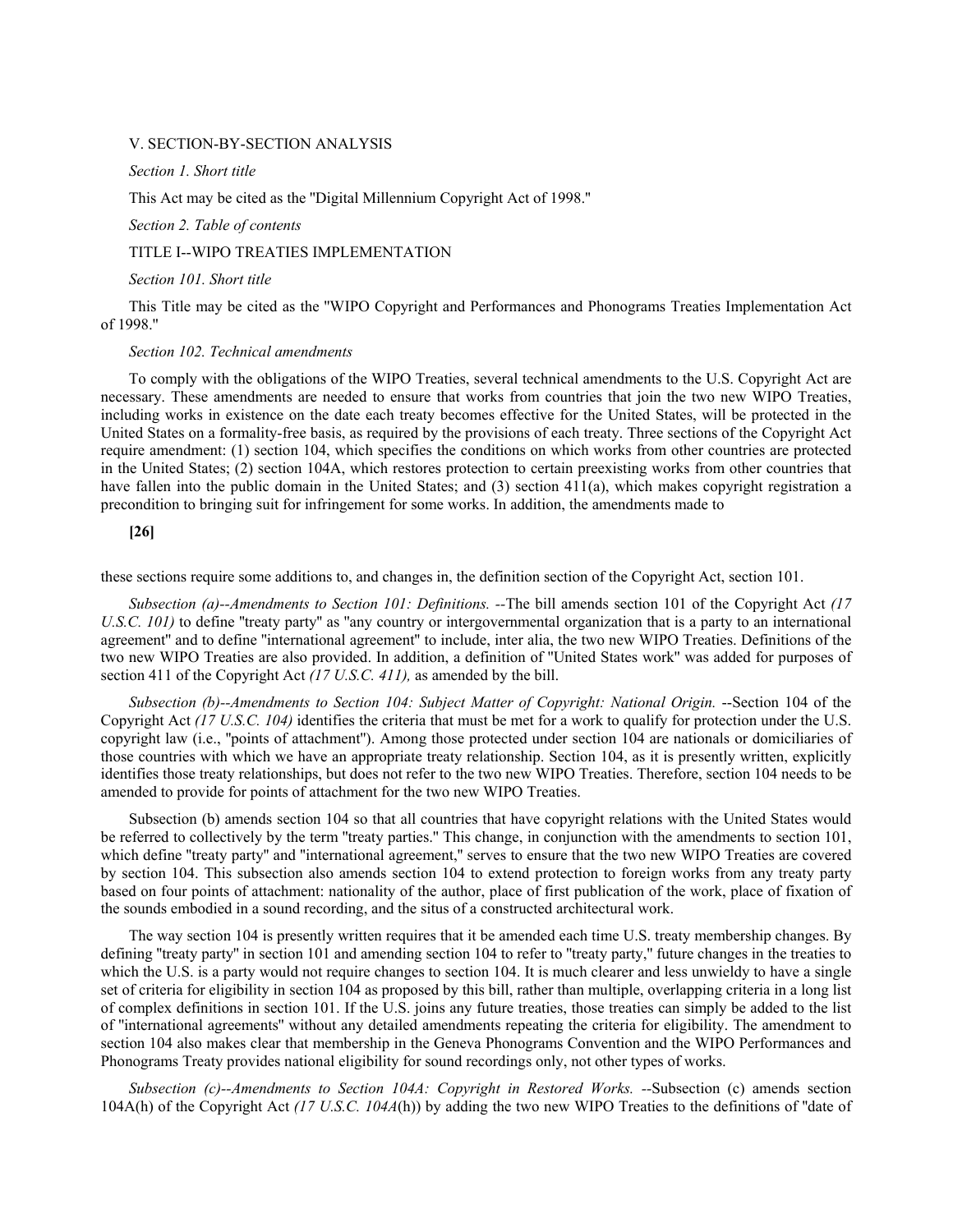adherence or proclamation'' and ''eligible country.'' It would also add a paragraph to the definition of ''restored work'' to ensure that copyrighted works other than

**[27]**

sound recordings do not qualify as restored works where the sole basis for protection in the United States is adherence to the WIPO Performances and Phonograms Treaty.

*Subsection (d)--Amendments to Section 411(a): Registration and Infringement Actions. --*In its current form, section 411(a) of the Copyright Act *(17 U.S.C. 411*(a)) requires works to be registered with the Copyright Office before suit can be brought for their infringement, but exempts Berne Convention works whose country of origin is not the United States. Subsection (d) amends section 411(a) of the Copyright Act to include works from members of the two new WIPO Treaties within the exemption.

The amendments made by subsection (d) reframe the registration requirement in the affirmative--essentially the converse of the current section 411(a). In other words, the provision would state affirmatively that ''United States works'' must be registered before suit. Rather than frame an exemption from that requirement for certain works whose origin is not the United States, section 411(a) would, as amended by this subsection, merely limit the requirement of registration as a precondition to suit to those works whose country of origin is the United States. ''United States works'' are defined in section 101 of the Copyright Act *(17 U.S.C. 101),* as amended by this Title. As discussed with respect to the amendments in subsection (b) to section 104 of the Copyright Act, section 411(a), as amended by this subsection, may be easily updated each time the United States joins another treaty, without the need to change several interrelated provisions of the Act.

*Subsection (e)--Amendment to section 507(a). --*Section 507(a) of the Copyright Act *(17 U.S.C. 507*(a)) provides for a 3-year statute of limitations period for all criminal copyright actions. Subsection (e) amends section 507(a) to recognize exceptions to the 3-year limitations period if expressly provided elsewhere in title 17. This amendment is necessary in light of the 5-year criminal limitation period contained in the new chapter 12 of title 17, which is created by this title.

#### *Section 103. Copyright protection systems and copyright management information*

The two new WIPO Treaties include substantively identical provisions on technological measures of protection (also commonly referred to as the ''black box'' or ''anticircumvention'' provisions). These provisions require contracting parties to provide ''adequate legal protection and effective legal remedies against the circumvention of effective technological measures that are used by authors in connection with the exercise of their rights under this Treaty or the Berne Convention and that restrict acts, in respect of their works, which are not authorized by the authors concerned or permitted by law.''

Both of the new WIPO treaties also include substantively identical provisions requiring contracting parties to protect the integrity of copyright management information. The treaties define copyright management information as ''information which identifies the work, the author of the work, the owner of any right in the work, or information about the terms and conditions of use of the work, and any numbers or codes that represent such information,

# **[28]**

when any of these items of information is attached to a copy of a work or appears in connection with the communication of a work to the public.''

Legislation is required to comply with both of these provisions. To accomplish this, the bill adds a new chapter (chapter twelve) to title 17 of the United States Code. This new chapter twelve includes five sections--(1) section 1201, which prohibits the circumvention of technological copyright protection measures; (2) section 1202, which protects the integrity of copyright management information; (3) section 1203, which provides for civil remedies for violations of sections 1201 and 1202; (4) section 1204, which provides for criminal penalties for violations of sections 1201 and 1202; and (5) section 1205, which provides a savings clause to preserve the effectiveness of federal and state laws in protecting individual privacy on the Internet.

*Section 1201. Circumvention of copyright protection systems*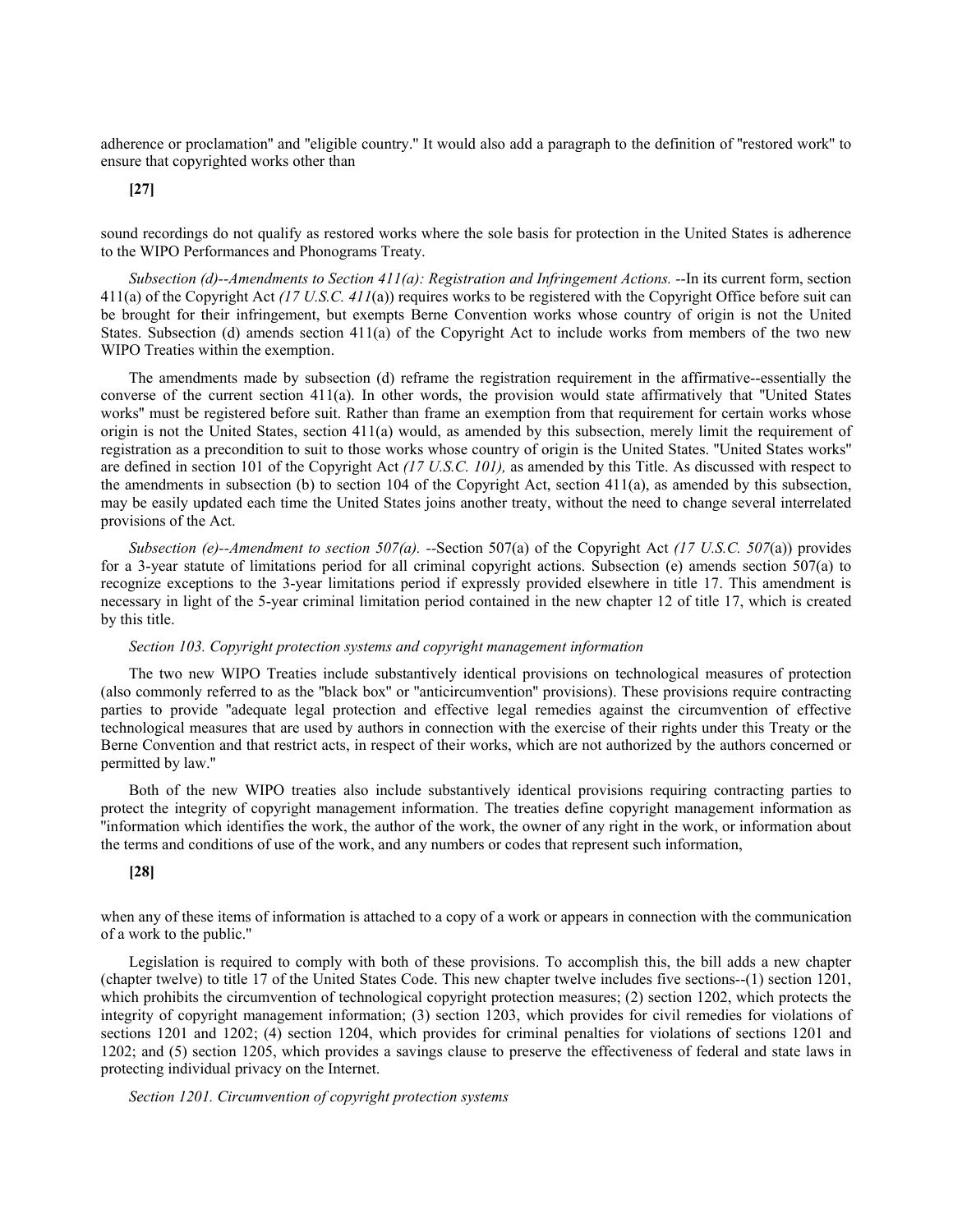*Subsection (a)--Violations regarding circumvention of technological protection measures. --*Subsection (a) applies when a person has not obtained authorized access to a copy or a phonorecord of a work that is protected under the Copyright Act and for which the copyright owner has put in place a technological measure that effectively controls access to his or her work. The relevant terminology is defined in paragraph  $(a)(3)$ , as described below.

Paragraph (a)(1) establishes a general prohibition against gaining unauthorized access to a work by circumventing a technological protection measure put in place by the copyright owner where such protection measure otherwise effectively controls access to a work protected under title 17 of the U.S. Code. This paragraph does not apply to the subsequent actions of a person once he or she has obtained authorized access to a copy of a work protected under title 17, even if such actions involve circumvention of other types of technological protection measures.

In order to provide meaningful protection and enforcement of the copyright owner's right to control access to his or her copyrighted work, paragraph (a)(2) supplements the prohibition against the act of circumvention in paragraph (a)(1) with prohibitions on creating and making available certain technologies, products and services used, developed or advertised to defeat technological protections against unauthorized access to a work. Similar laws have been enacted in related contexts. See, *e.g*., *17 U.S.C. 1002*(a) (prohibiting the import, manufacture, or distribution of digital audio recording equipment lacking specified characteristics and prohibiting the import, manufacture, or distribution of any device, or the offer to perform any service, the primary purpose or effect of which is to circumvent the serial copy management system required for digital audio equipment); *47 U.S.C. 553*(a)(2) (prohibiting the manufacture or distribution of equipment intended for the unauthorized reception of cable television service); 47 U.S.C. 605(e)(4) (prohibiting the manufacture, assembly, import, and sale of equipment used in the unauthorized decryption of satellite cable programming.)

Specifically, paragraph (a)(2) prohibits manufacturing, importing, offering to the public, providing, or otherwise trafficking in certain technologies, products, services, devices, components, or parts

## **[29]**

that can be used to circumvent a technological protection measure that otherwise effectively controls access to a work protected under title 17. It is drafted carefully to target ''black boxes,'' and to ensure that legitimate multipurpose devices can continue to be made and sold. For a technology, product, service, device, component, or part thereof to be prohibited under this subsection, one of three conditions must be met. It must: (1) be primarily designed or produced for the purpose of circumventing; (2) have only a limited commercially significant purpose or use other than to circumvent; or (3) be marketed by the person who manufactures it, imports it, offers it to the public, provides it or otherwise traffics in it, or by another person acting in concert with that person with that person's knowledge, for use in circumventing a technological protection measure that effectively controls access to a work protected under title 17. This provision is designed to protect copyright owners, and simultaneously allow the development of technology.

Paragraph (a)(3) defines certain terms used throughout paragraph (a). Subparagraph (1) defines the term ''circumvent a technological protection measure'' as meaning ''to descramble a scrambled work, to decrypt an encrypted work, or otherwise to avoid, bypass, remove, deactivate, or impair a technological protection measure, without the authority of the copyright owner.'' This definition applies to paragraph (a) only, which covers protections against unauthorized initial access to a copyrighted work. Subparagraph (2) states that a technological protection measure ''effectively controls access to a work'' if the measure, in the ordinary course of its operation, requires the application of information, or a process or a treatment, with the authority of the copyright owner, to gain access to the work.

*Subsection (b)--Additional violations. --*Subsection (b) applies to those technological measures employed by a copyright owner that effectively protect his or her copyright rights in a work, as opposed to those technological protection measures covered by subsection (a), which prevent unauthorized access to a copyrighted work. Unlike subsection (a), which prohibits the circumvention of access control technologies, subsection (b) does not, by itself, prohibit the circumvention of effective technological copyright protection measures. It is anticipated that most acts of circumventing a technological copyright protection measure will occur in the course of conduct which itself implicates the copyright owners rights under title 17. This subsection is not intended in any way to enlarge or diminish those rights. Thus, for example, where a copy control technology is employed to prevent the unauthorized reproduction of a work, the circumvention of that technology would not itself be actionable under section 1201, but any reproduction of the work that is thereby facilitated would remain subject to the protections embodied in title 17.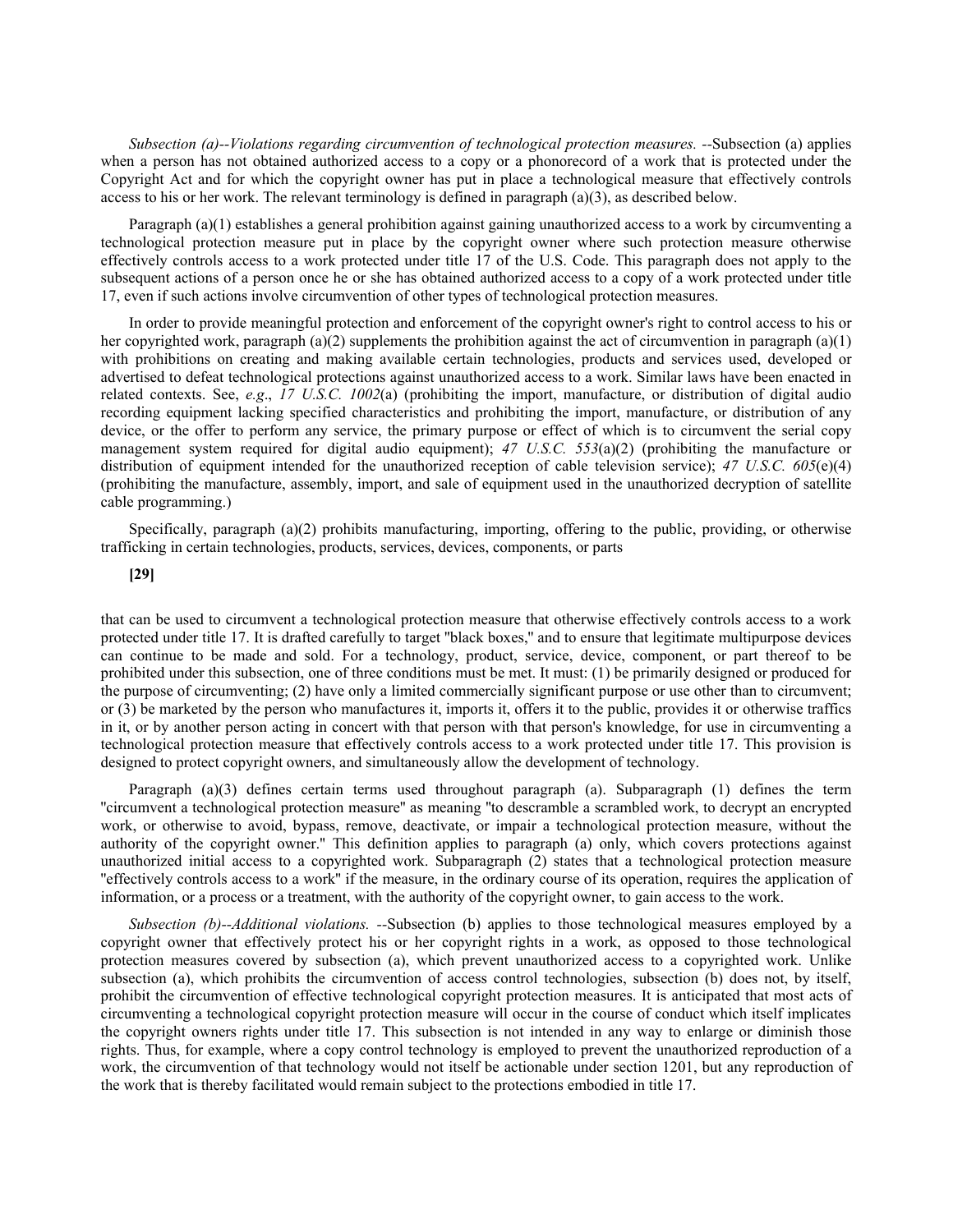Paralleling paragraph (a)(2), above, paragraph (b)(1) seeks to provide meaningful protection and enforcement of copyright owners' use of technological protection measures to protect their rights under title 17 by prohibiting the act of making or selling the technological means to overcome these protections and thereby facilitate copyright infringement. Paragraph (b)(1) prohibits manufacturing, importing, offering to the public, providing, or otherwise

**[30]**

trafficking in certain technologies, products, services, devices, components, or parts thereof that can be used to circumvent a technological protection measure that effectively protects a right of a copyright owner under title 17 in a work or portion thereof. Again, for a technology, product, service, device, component, or part thereof to be prohibited under this subsection, one of three conditions must be met. It must: (1) be primarily designed or produced for the purpose of circumventing; (2) have only limited commercially significant purpose or use other than to circumvent; or (3) be marketed by the person who manufactures it, imports it, offers it to the public, provides it, or otherwise traffics in it, or by another person acting in concert with that person with that person's knowledge, for use in circumventing a technological protection measure that effectively protects the right of a copyright owner under title 17 in a work or a portion thereof. Like paragraph (a)(2), this provision is designed to protect copyright owners, and simultaneously allow the development of technology.

Paragraph  $(b)(2)$  defines certain terms used in subsection (b). Subparagraph  $(b)(2)(A)$  defines the term "circumvent" protection afforded by a technological protection measure'' as ''avoiding, bypassing, removing, deactivating, or otherwise impairing a technological protection measure.'' Subparagraph (b)(2)(B) provides that a technological protection measure "effectively protects a right of a copyright owner under title 17" if the measure, in the ordinary course of its operation, prevents, restricts, or otherwise limits the exercise of a right under Title 17 of a copyright owner.

*Subsection (c)--Importation. --*Subsection (c) prohibits the importation, sale for importation, or sale within the United States after importation by the owner, importer or consignee of any technology, product, service, device, component, or part thereof covered by subsections (a) or (b). This paragraph further provides that violations of this provision are actionable under section 337 of the Tariff Act *(19 U.S.C. 1337),* which authorizes actions by the International Trade Commission against unfair import practices.

*Subsection (d)--Other rights, etc., not affected. --*Subsection (d) sets forth several provisions clarifying the scope of section 1201. Paragraph (d)(1) provides that section 1201 shall not have any effect on rights, remedies, limitations, or defenses to copyright infringement, including fair use, under title 17. Paragraph (d)(2) provides that section 1201 shall not alter the existing doctrines of contributory or vicarious liability for copyright infringement in connection with any technology, product, service, device, component or part thereof. Together, these provisions are intended to ensure that none of the provisions in section 1201 affect the existing legal regime established in the Copyright Act and case law interpreting that statute.

Paragraph (d)(3) clarifies that nothing in section 1201 creates a mandate requiring manufacturers of consumer electronics, telecommunications, and computing products to design their products or their parts and components to respond to any particular technological measure employed to protect a copyrighted work. The provision also makes clear, however, that while the failure of a product to respond to a particular technological measure does not in and of itself create liability, neither does the failure of the product to respond

## **[31]**

to a particular technological protection measure immunize those trafficking in the product from liability under section  $1201(a)(2)$  or (b), if the tests of liability in those provisions are met.

*Subsection (e)--Exemption for nonprofit libraries, archives, and educational institutions. --*Subsection (e) provides a limited exemption from the prohibition on circumvention of technological protection measures contained in section  $1201(a)(1)$  for qualified nonprofit libraries, archives, and educational institutions.

Paragraph (1) of this subsection allows a nonprofit library, nonprofit archives or nonprofit educational institution to obtain access to a copyrighted work for the sole purpose of making a good faith determination as to whether it wishes to acquire a copy, or portion of a copy, of that work in order to engage in conduct permitted under the Copyright Act, such as a fair use under section 107. A qualifying institution may not gain access for a period of time longer than necessary to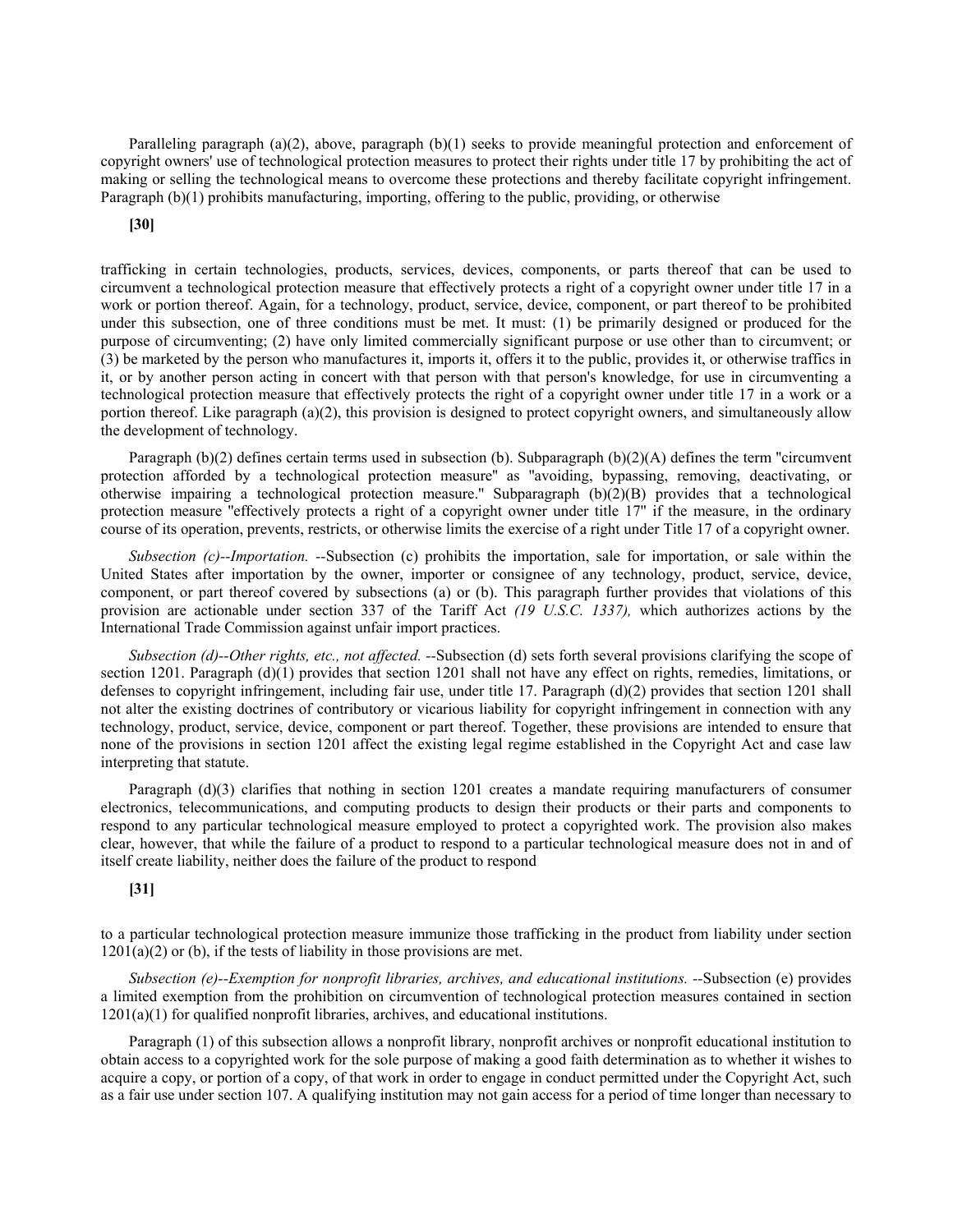determine whether it wishes to obtain a copy, or portion of a copy, for such purposes, and the right to gain access shall not apply for any other purpose.

Paragraph (2) provides that the right to obtain access under this paragraph only applies when the nonprofit library, nonprofit archives, or nonprofit educational institution cannot obtain a copy of an identical work by other means, and such an entity may not use the exemption in this paragraph for commercial advantage or financial gain without penalty.

Paragraph (3) seeks to protect the legitimate interests of copyright owners by providing a civil remedy against a library, archive, or educational institution that violates section 1201(a) by gaining access to a commercially exploited copyrighted work and willfully and for the purpose of commercial advantage or financial gain failing to comply with the provisions of paragraph (1)(A) (requiring that a qualifying library, archive, or educational institution not retain the work for longer than necessary to make a good faith determination as to whether to acquire a copy or portion of the work) or paragraph (1)(B) (requiring that a qualifying library, archive, or educational institution not use the work to which it has gained access for any purpose other than to make a good faith determination as to whether to acquire a copy or portion of the work). Under this paragraph, a violator shall be subject to civil remedies under section 1203 for the first time it gains access in violation of section  $1201(a)$  without complying with the requirements of paragraph (1). For subsequent offenses, the violator shall not only be subject to civil remedies under section 1203, but also lose the benefit of the exemption provided by this subsection.

Paragraph (4) provides that this subsection may not be used as a defense to the prohibitions on manufacturing or selling devices contained in sections  $1201(a)(2)$  or  $1202(b)$ .

Finally, paragraph (5) provides that a library or archive, to be eligible for the exemption in paragraph (1), must maintain its collections open to the public and available, not only to researchers affiliated with the library or archives or with the institution of which it is a part, but also to other persons doing research in a specialized field.

*Subsection (f)--Law enforcement and intelligence activities.* --Subsection (f) creates an exception for the lawfully authorized investigative,

**[32]**

protective, or intelligence activities of an officer, agent, or employee of, the United States, a State, or a political subdivision of a State, or of persons acting pursuant to a contract with such an entity. This exception will protect officers, agents, employees, or contractors of, or other persons acting at the direction of, a law enforcement or intelligence agency of the United States, a State, or a political subdivision of a State, who are performing lawfully authorized investigative, protective, or intelligence activities. This exception will also protect officers, agents, employees, or contractors of, or other persons acting at the direction of, elements or divisions of an agency or department of the United States, a State, or a political subdivision of a State, which does not have law enforcement or intelligence as its primary function, but who may nevertheless, in the course of lawfully authorized protective, intelligence, or criminal investigative activities, engage in actions otherwise prohibited by this bill. This exception only applies to individuals covered under this section when they are performing investigative, protective, or intelligence activities, within the scope of their duties and in furtherance of lawfully authorized activities.

*Subsections (g)-(j)--Interoperability of computer programs.* --Subsections (g) through (j) are intended to allow legitimate software developers to continue engaging in certain activities for the purpose of achieving interoperability to the extent permitted by law prior to the enactment of this chapter. The objective is to ensure that the effect of current case law interpreting the Copyright Act is not changed by enactment of this legislation for certain acts of identification and analysis done in respect of computer programs. See, *Sega Enterprises Ltd. v. Accolade, Inc., 977 F.2d 1510, 24 U.S.P.Q.2d 1561* (9th Cir. 1992.). The purpose of this section is to foster competition and innovation in the computer and software industry.

Subsection (g) permits the circumvention of access control technologies for the sole purpose of achieving software interoperability. For example, this subsection permits a software developer to circumvent an access control technology applied to a portion or portions of a program in order to perform the necessary steps to identify and analyze the information necessary to achieve interoperability. Subsection (g) permits the act of circumvention in only certain instances. First, the copy of the computer program which is the subject of the analysis must be lawfully acquired. That is the computer program must be acquired from a legitimate source, along with any necessary serial codes, passwords, or other such means as may be necessary to be able to use the program as it was designed to be used by a consumer of the product. The permitted acts must be limited to those elements of the program which must be analyzed to achieve the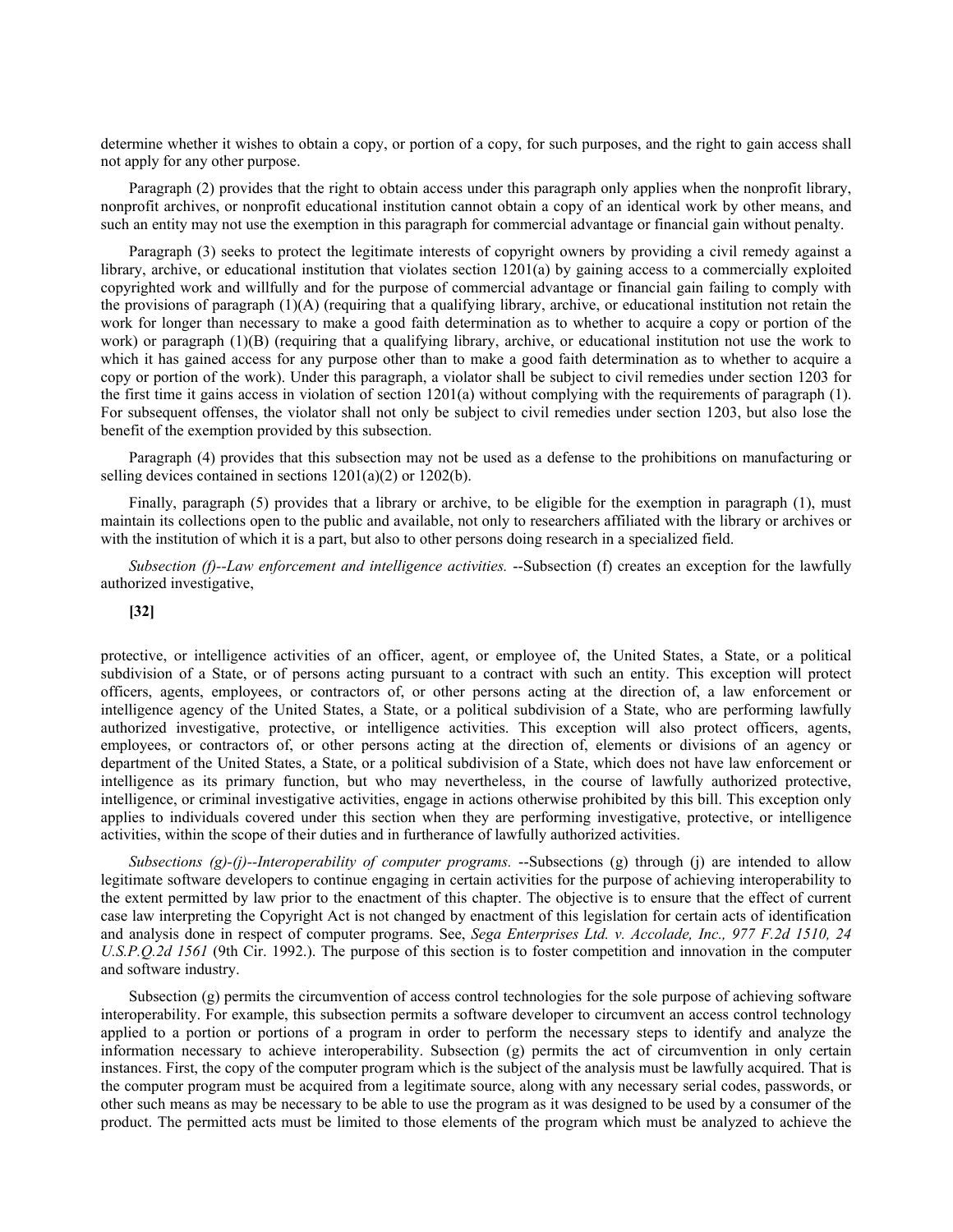sole permitted purpose, which is interoperability of an independently created program with other programs. Interoperability is defined in subsection (j) as the ability of computer programs to exchange information, and for such programs mutually to use the information which has been exchanged. The resulting product must be a new and original work, in that it may not infringe the original computer program. In addition, the objective of the analysis must be to identify and extract such elements as are necessary to achieve interoperability which are not

### **[33]**

otherwise available to the person. Finally, the goal of this section is to ensure that current law is not changed, and not to encourage or permit infringement. Thus, each of the acts undertaken must avoid infringing the copyright of the author of the underlying computer program.

Subsection (h) recognizes that to accomplish the acts permitted under subsection (g) a person may, in some instances, have to make and use certain tools. In most instances these will be generally available tools that programmers use in developing computer programs, such as compilers, trace analyzers and disassemblers, which are not prohibited by this section. In certain instances, it is possible that a person may have to develop special tools to achieve the permitted purpose of interoperability. Thus, this provision creates an exception to the prohibition on making circumvention tools contained in subsections  $1201(a)(2)$  and (b). These tools can be either software or hardware. Again, this provision is limited by a general admonition not to act in a way that constitutes infringing activity.

Subsection (i) recognizes that developing complex computer programs often involves the efforts of many persons. For example, some of these persons may be hired to develop a specific portion of the final product. For that person to perform these tasks, some of the information acquired through the permitted analysis, and the tools to accomplish it, may have to be made available to that person. This subsection allows developers of independently created software to rely on third parties either to develop the necessary circumvention tools or to identify the necessary information to achieve interoperability. The ability to rely on third parties is particularly important for small software developers who do not have the capability of performing these functions in-house. This provision permits such sharing of information and tools. Recognizing, however, that making such circumvention information or tools generally available would undermine the objectives of this Act, this section imposes strict limitations. Such acts of sharing information and tools is permitted solely for the purpose of achieving interoperability of an independently created computer program with other programs. If a person makes this information available for a purpose other than to achieve interoperability of an independently created computer program with other programs, that action is a violation of this Act. In addition, these acts are permitted only to the extent that doing so does not constitute infringement under this title, or violate applicable law other than this title.

Subsection (j) defines "interoperability" as the ability of computer programs to exchange information, and for such programs mutually to use the information which has been exchanged. The seamless exchange of information is an key element of creating such an interoperable independently created program. This provision applies to computer programs as such, regardless of their medium of fixation and not to works generally, such as music or audiovisual works, which may be fixed and distributed in digital form. Accordingly, since the goal of interoperability is the touchstone of the exceptions contained in subsections  $1201(g)$  through (j), nothing in those subsections can be read to authorize the circumvention of any technological protection measure that controls access to any work other

# **[34]**

than a computer program, or the trafficking in products or services for that purpose.

*Subsection (k).*--The Committee was concerned that section 1201(a) might inadvertently make it unlawful for parents to protect their children from pornography and other harmful material available on the Internet, or have unintended legal consequences for manufacturers of products designed solely to enable parents to protect their children in this fashion. Subsection (k) addresses these concerns.

#### *Section 1202: Integrity of copyright management information*

Section 1202 implements the obligation contained in Article 12 of the WIPO Copyright Treaty and Article 19 of the WIPO Performances and Phonograms Treaty that Contracting Parties ''provide adequate and effective legal remedies'' against any person who knowingly and without authority removes or alters copyright management information (CMI), or who distributes, imports, broadcasts, or communicates to the public, works or copies of works knowing that such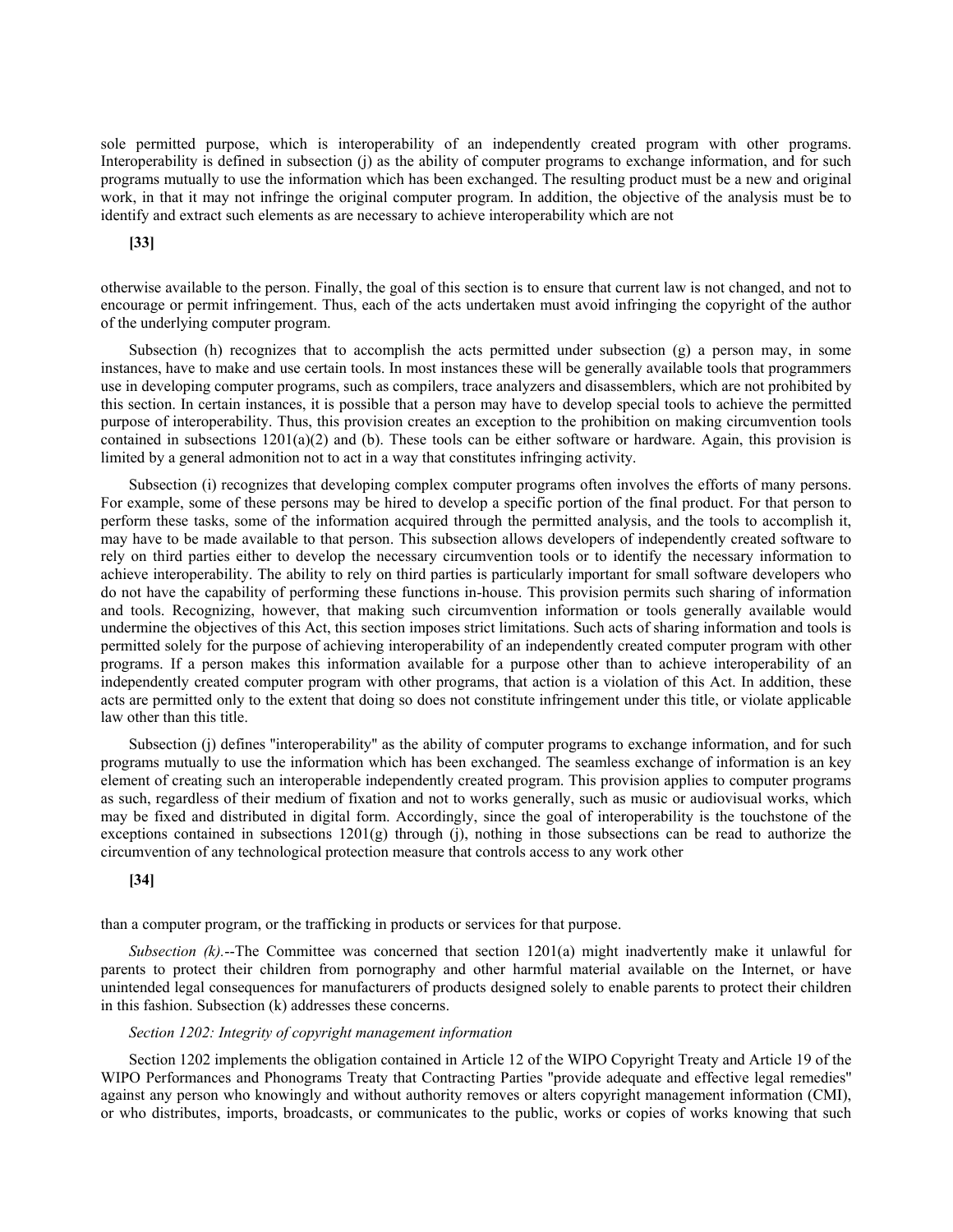information has been removed or altered without authority.n22 This section does not mandate the use of CMI, nor does it prescribe the choice of any particular type of CMI for those who do use it. It merely protects the integrity of CMI if a party chooses to use it in connection with a copyrighted work by prohibiting its deliberate deletion or alteration. Furthermore, this section imposes liability for specified acts. It does not address the question of liability for persons who manufacture devices or provide services.

*Subsection (a)--False copyright management information.* --Subsection (a) establishes a general prohibition against intentionally providing false copyright management information, as defined in subsection (c), and against distributing or importing for distribution false copyright management information. There are two prerequisites that must be met for these prohibitions to be violated:

## **[35]**

(1) the person providing, distributing or importing the false CMI must know the CMI is false, and (2) the person providing, distributing, or importing the false CMI must do so with the intent to induce, enable, facilitate or conceal an infringement of any right under title 17.

*Subsection (b)--Removal or alteration of copyright management information.* --Subsection (b) establishes general prohibitions against removing or altering CMI, against distributing or importing for distribution altered CMI, and against distributing, importing for distribution or publicly performing works in which CMI has been removed. There are three specific acts prohibited if they are committed without the authority of the copyright owner or the law, and if they are done knowing, or with respect to civil remedies under section 1203, having reasonable grounds to know, that they will induce, enable, facilitate or conceal a copyright infringement: (1) intentionally removing or altering CMI; (2) distributing or importing for distribution CMI knowing that it has been altered without the authority of the copyright owner or the law; or (3) distributing, importing for distribution, or publicly performing works, copies of works, or phonorecords knowing that CMI has been removed or altered without the authority of the copyright owner or the law.

*Subsection (c)--Definition. --*Subsection (c) defines ''copyright management information.'' To fall within the definition, there is a threshold requirement that the information be conveyed in connection with copies or phonorecords, performances or displays of the copyrighted work. The term ''conveyed'' is used in its broadest sense and is not meant to require any type of transfer, physical or otherwise, of the information. It merely requires that the information be accessible in conjunction with, or appear with, the work being accessed. Such information is ''copyright management information'' as defined in this subsection if it falls within the categories enumerated in paragraphs (1) through (6).

Paragraph (1) describes information that identifies the copyrighted work, including the title of a work. This paragraph makes clear that the information set forth on a notice of copyright is included within the definition of copyright management information.

Paragraph (2) describes information that identifies the author of the work.

Paragraph (3) describes information that identifies the copyright owner. Paragraph (4) describes information that identifies a performer whose performance is fixed in a work, other than an audiovisual work. Information that identifies such a performer is excluded from the definition of CMI, however, when such information is conveyed by a radio or television broadcast station in connection with the public performance of a work.

Paragraph (5) describes, in the case of an audiovisual work, information that identifies the writer, performer, or director who is credited in the work. Paralleling paragraph (4), information that identifies such a writer, performer, or director is excluded from the definition of CMI when such information is conveyed by a radio or television broadcast station in connection with the public performance of a work.

#### **[36]**

Paragraph (6) describes numbers and symbols which refer to or represent the above information. As noted above, both the WIPO Copyright Treaty and the WIPO Performances and Phonograms Treaty require that numbers and symbols be included within the definition of CMI. Links, such as embedded pointers and hypertext links, to the above information are also included. The phrase ''links to such information'' was included because removing or altering a link to the information will have the same adverse effect as removing or altering the information itself.

Finally, paragraph (7) permits the Register of Copyrights to prescribe by regulation other information that, if conveyed in connection with a work, is to be protected as copyright management information. To protect the privacy of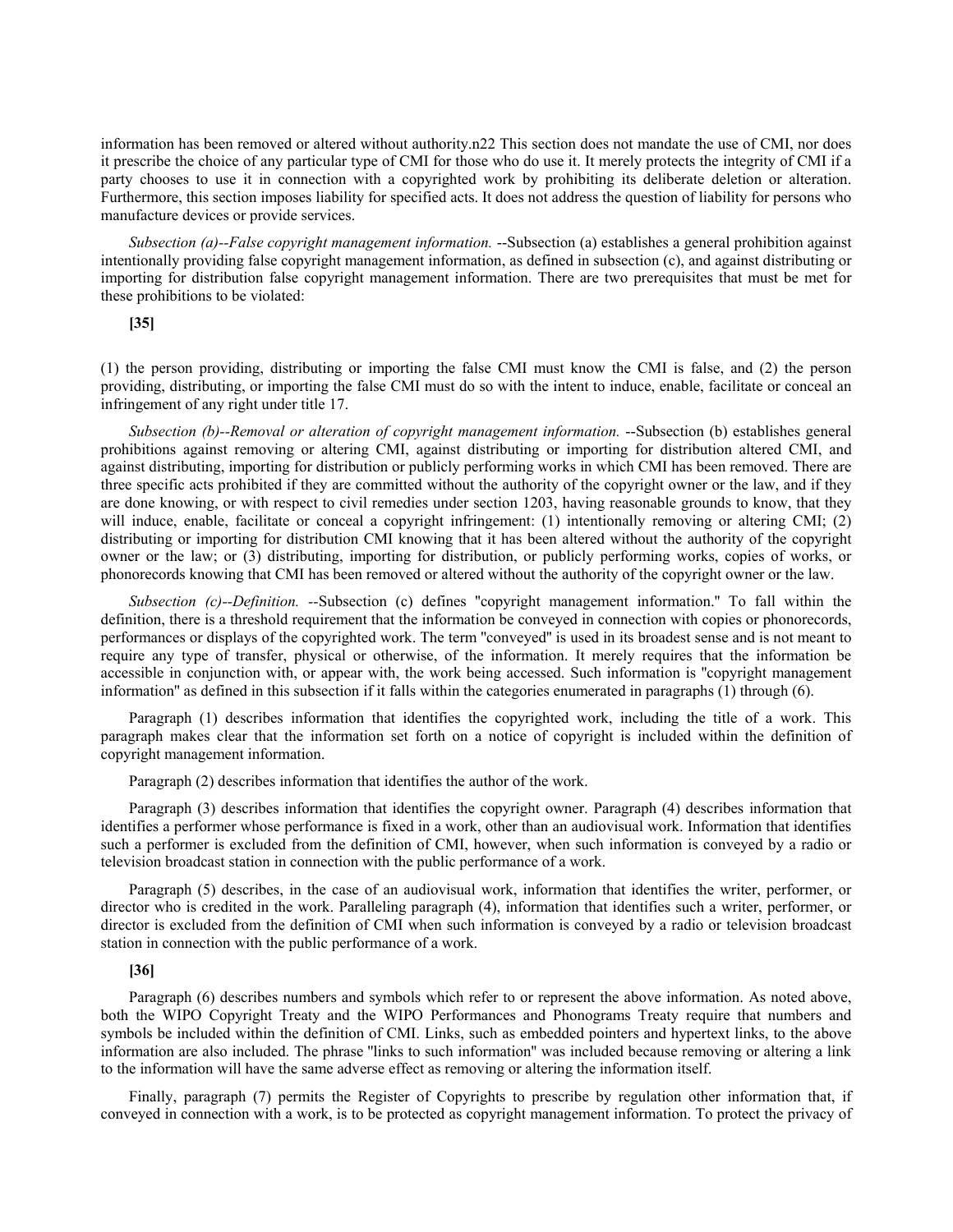users of copyrighted works, however, the Register of Copyrights may not include within the definition of CMI any information concerning users of copyrighted works.

Consistent with the proviso contained in paragraph (7), it should be noted that the definition of ''copyright management information'' does not encompass, nor is it intended to encompass, tracking or usage information relating to the identity of users of the works. The definition of CMI is limited by this subsection to the types of information listed, and it would be inconsistent with the purpose and construction of this bill, and contrary to the protection of privacy to include, tracking and usage information within the definition of CMI.

*Subsection (d)--Law enforcement and intelligence activities.* --Section 1202(d) creates an exception for the lawfully authorized investigative, protective, or intelligence activities of an officer, agent, or employee of, the United States, a State, or a political subdivision of a State, or of persons acting pursuant to a contract with such an entity. This exception will protect officers, agents, employees, or contractors of, or other persons acting at the direction of, a law enforcement or intelligence agency of the United States, a State, or a political subdivision of a State, who are performing lawfully authorized investigative, protective, or intelligence activities. This exception will also protect officers, agents, employees, or contractors of, or other persons acting at the direction of, elements or divisions of an agency or department of the United States, a State, or a political subdivision of a State, which does not have law enforcement or intelligence as its primary function, but who may nevertheless, in the course of lawfully authorized protective, intelligence, or criminal investigative activities, engage in actions otherwise prohibited by this section. This exception only applies to individuals covered under this subsection when they are performing investigative, protective, or intelligence activities, within the scope of their duties and in furtherance of lawfully authorized activities.

*Subsection (e)--Limitations on Liability.* --Subsection (e) recognizes special problems that certain broadcasting entities may have with the transmission of copyright management information. Under this subsection, radio and television broadcasters, cable systems, and persons who provide programming to such broadcasters or systems, who do not intend to induce, enable, facilitate or conceal infringement (eligible persons) may be eligible for a limitation on liability for violation of the copyright management information provisions of subsection (b) in certain, limited circumstances.

## **[37]**

In the case of an analog transmission, paragraph (1) provides that an eligible person will not be held liable for violating provisions of subsection (b) if it is not ''technically feasible'' for that person to avoid the violation or if avoiding the violation would ''create an undue financial hardship.'' Avoiding a violation of subsection (b) with respect to the transmission of credits that are of an excessive duration in relation to standard practice in the relevant industries (for instance, the motion picture and television broadcast industries) is one example of an activity that may ''create an undue financial hardship'' under paragraph (1). As indicated above, this limitation on liability applies only if such person did not intend, by engaging in such activity, to induce, enable, facilitate or conceal infringement.

Paragraph (2) provides a limitation on liability in the case of a digital transmission, and contemplates voluntary digital transmission standards for the placement of copyright management information. Separate standards are likely to be set for the location of copyright management information in different categories of works. For instance, the standard(s) for the location of the name of the copyright owner in a sound recording or musical work to be broadcast by radio stations may differ--and be set in a separate standard-setting process(es)--from the standard for the location of such information in a motion picture to be broadcast by television stations.

Paragraph (2)(A) provides that if a digital transmission standard for the placement of copyright management information for a category of works is set in a voluntary, consensus standard-setting process involving a representative cross-section of the relevant copyright owners and relevant transmitting industry, including but not limited to representatives of radio or television broadcast stations, cable systems, and copyright owners of a category of works that are intended for public performance by such stations or systems, an eligible person will not be liable for a violation of subsection (b) if the copyright management information involved in the violation was not placed in a location specified by the standard for that information. The eligible person, however, cannot qualify for this limitation on liability if that person was responsible for the nonconforming placement.

Paragraph (2)(B)(i) provides that until such a standard is set for a category of works, an eligible person will not be liable for a violation of subsection (b) if the transmission of the copyright management information would cause a perceptible visual or aural degradation of the digital signal. Paragraph (2)(B)(ii) provides that during this time period before a standard is set, an eligible person also will not be liable if the digital transmission of the information would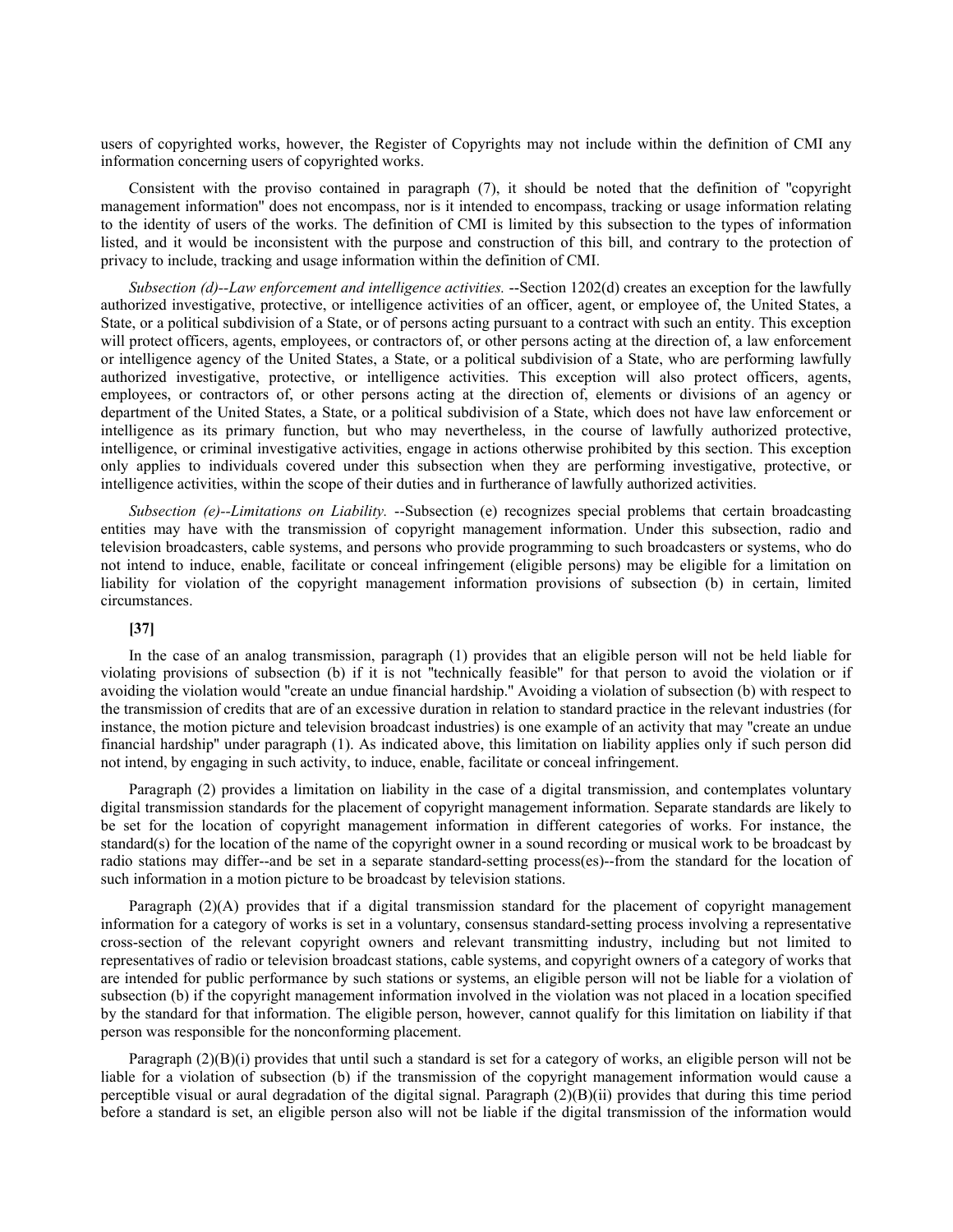conflict with an applicable government regulation or industry standard relating to transmission of information in a digital signal, such as the regulation requiring the placement of closed captioning in line 21 of the vertical blanking interval (*47 C.F.R. 79.1*, implementing *47 U.S.C. 613).* For purposes of this paragraph, however, the applicable industry-wide standard must be of a type specified in paragraphs  $(2)(B)(ii)(II)$  or (III). The first type, defined in paragraph  $(2)(B)(ii)(II)$ , includes only those standards that were adopted by a voluntary, consensus standards body, such as the Advanced

## **[38]**

Television Systems Committee, before the effective date of section 1202. The other type, defined in paragraph (2)(B)(ii)(III), includes only those standards adopted in a voluntary, consensus standards-setting process open to participation by groups, including but not limited to a representative cross-section of radio or television broadcast stations, cable systems, and copyright owners of a category of works that are intended for public performance by such stations or systems.

# *Section 1203--Civil remedies*

*Subsection (a)--Civil actions. --*Subsection (a) sets forth the general proposition that civil remedies are available for violations of sections 1201 and 1202. This paragraph establishes the jurisdiction for such civil actions as the ''appropriate U.S. district court'' and limits standing to bring a civil action to those persons injured by a violation of section 1201 or 1202.

*Subsection (b)--Powers of the court.* --Subsection (b) sets out the powers of the court that hears the case. Paragraph (1) authorizes the court to grant temporary and permanent injunctions on such terms as it deems reasonable to prevent or restrain a violation of section 1201 or 1202. Paragraph (2) authorizes the court to order the impounding of any device or product that is in the custody or control of the alleged violator and that the court has reasonable cause to believe was involved in a violation. Under paragraph (3), the court may award damages as provided in subsection (c). Paragraph (4) authorizes the court to allow the recovery of costs by or against any party other than the United States or an officer thereof. Under paragraph (5), the court may award reasonable attorneys' fees to the prevailing party. Finally, paragraph (6) authorizes the court to order the remedial modification or the destruction of any device or product involved in a violation of section 1201 or 1202 that is in the custody or control of the violator or has been impounded under paragraph (2).

*Subsection (c)--Award of damages. --*Subsection (c) is divided into five paragraphs, each of which addresses the awarding of damages to the prevailing party.

Paragraph (1) establishes the general proposition that a person who violates section 1201 or 1202 is liable for either actual damages and any additional profits of the violator, or statutory damages.

Paragraphs (2) and (3) specify that the complaining party may finalize a choice between the two types of damage awards at any time until the final judgment is entered.

Paragraph (2) provides that, when the prevailing party opts for actual damages, the court shall award to that party the actual damages suffered by the party as a result of the violations, as well as any profits of the violator that are attributable to the violation and are not taken into account in computing the actual damages.

Paragraph (3) provides different statutory award amounts depending upon whether the civil action involves a section 1201 or 1202 violation. When the violation is a section 1201 violation and the prevailing party opts to recover an award of statutory damages, the prevailing party will be awarded statutory damages of not less than \$ 200 or more than \$ 2,500 per act of circumvention, device,

## **[39]**

product, component, offer, or performance of service. When the violation is a section 1202 violation and the prevailing party opts to recover an award of statutory damages, the prevailing party will be awarded statutory damages of not less than \$ 2,500 or more than \$ 25,000 for each violation.

Paragraphs (4) and (5) set forth circumstances in which it would be appropriate to increase or decrease a damage award.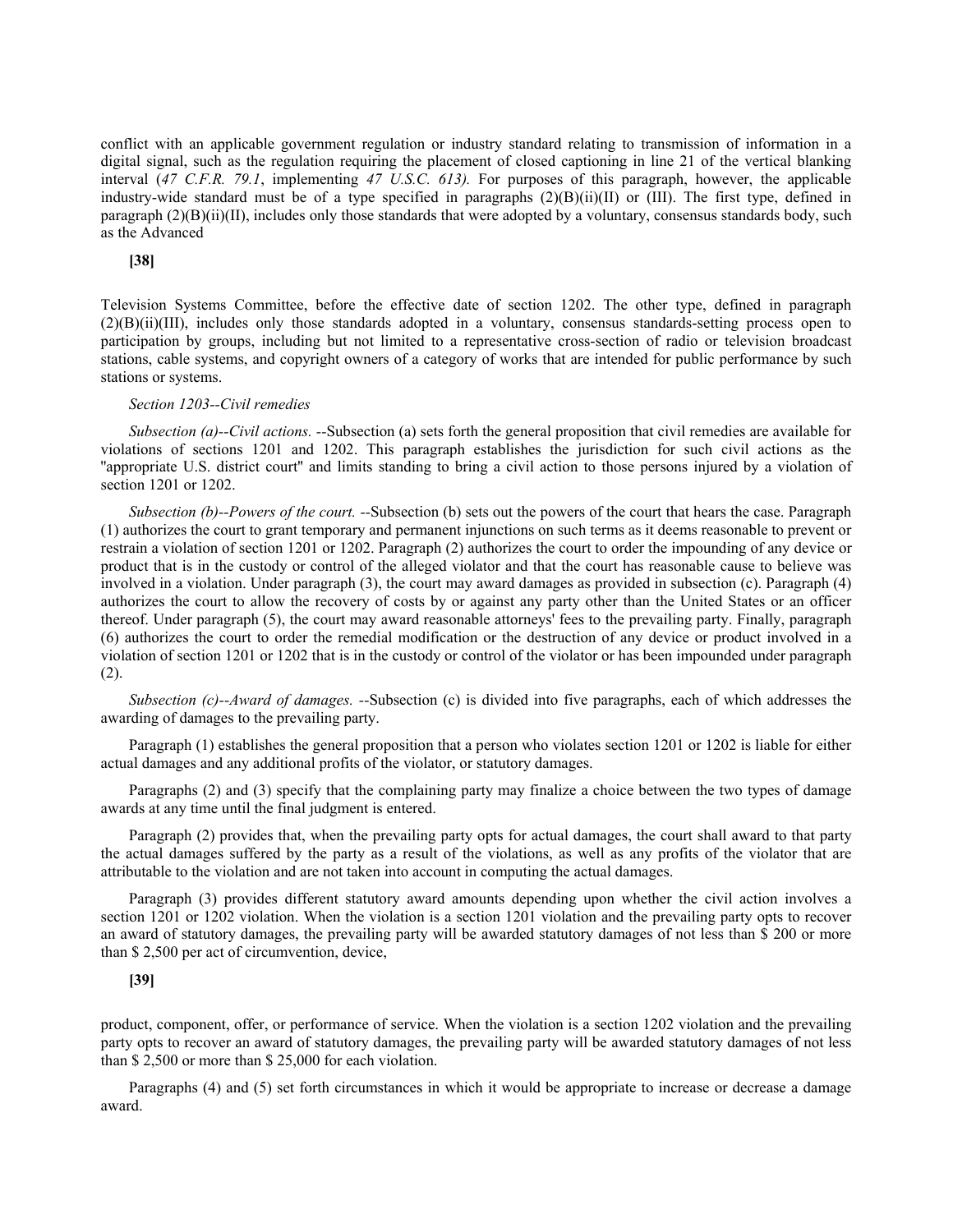Paragraph (4) provides for an increased damage award when the violator is a repeat offender. Specifically, when the prevailing party establishes that a person violated section 1201 or 1202 within three years after a final judgment was entered against that person for another such violation, the award of damages may be increased to a sum of up to triple the amount that would otherwise be awarded.

Paragraph (5)(A) provides that, when a violator of section 1201 or 1202 was not aware and had no reason to believe that its acts constituted a violation, the damage award may be reduced or remitted. Paragraph (5)(B) requires the reduction or remission of damages in certain circumstances by providing that, when a nonprofit library, nonprofit archives, or nonprofit educational institution violator of section 1201 or 1202 was not aware and had no reason to believe that its acts constituted a violation, the damage award shall be remitted entirely.

### *Section 1204--Criminal offenses and penalties*

*Subsection (a)--In general. --*Subsection (a) provides for the availability of criminal penalties for violations of sections 1201 and 1202. The standard applicable under this subsection is identical to the standard used in section 506 of the Copyright Act to establish criminal violations. Subsection (a)(1) sets forth the penalties available for a criminal violation of sections 1201 and 1202 as ''not more than \$ 500,000 or imprisonment for not more than five years, or both'' for the first offense. If the person who is found guilty of criminal violation of sections 1201 or 1202 is a repeat offender, subsection (a)(2) provides that penalties may be increased to "not more than \$ 1,000,000 or imprisonment for not more than ten years, or both.''

*Subsection (b)--Limitation for nonprofit library, archives, or educational institution. --*Subsection (b) exempts completely any nonprofit library, nonprofit archives or nonprofit educational institution from the criminal penalties contained in subsection (a).

*Subsection (c)--Statute of limitations. --*Subsection (c) provides for a 5-year statute of limitations for criminal offenses under chapter 12.

*Section 104. Conforming amendment*

This section amends the table of chapters for title 17 to reflect the addition of new chapter 12.

*Section 105. Effective date*

*Subsection (a)--In general. --*Subsection (a) establishes the effective date of the proposed amendments in this bill as the date the bill is enacted into law, subject to the exceptions enumerated in subsection (b).

## **[40]**

*Subsection (b)--*Amendments relating to certain international agreements. --Subsection (b) sets forth several exceptions to the effective date established by subsection (a). These exceptions only apply to the technical amendments that are proposed in section 102 of the bill. Section 105 of the bill changes the effective date of any provision in section 102 of the bill that specifically refers to the WIPO Copyright Treaty or the WIPO Performances and Phonograms Treaty from the date the bill is enacted into law to the date the Treaty enters into force.

These exceptions are necessary because, as of the drafting of this bill, the two treaties have not entered into force and will not do so until three months after 30 States deposit their instruments of ratification or accession with the Director General of WIPO. The exceptions ensure that the amendments that refer specifically to the two treaties do not become effective until the treaties themselves become effective. In addition, it was necessary to refer to each treaty separately in this section, because it is possible that the two treaties may enter into force at different times and the amendments particular to each treaty had to be grouped together to ensure that the provisions relating specifically to one treaty do not become effective once the other treaty enters into force. Finally, it was necessary to add the phrase ''with respect to the United States'' in paragraphs (1) and (2) to ensure that, if the Treaties enter into force before the United States deposits its instrument of accession, the United States does not extend benefits to Member States of these Treaties until the United States becomes party to the Treaties.

## TITLE II--INTERNET COPYRIGHT INFRINGEMENT LIABILITY

The liability of online service providers and Internet access providers for copyright infringements that take place in the online environment has been a controversial issue. Title II of the Digital Millennium Copyright Act, the Internet Copyright Infringement Liability Clarification Act, addresses this complex issue. Title II preserves strong incentives for service providers and copyright owners to cooperate to detect and deal with copyright infringements that take place in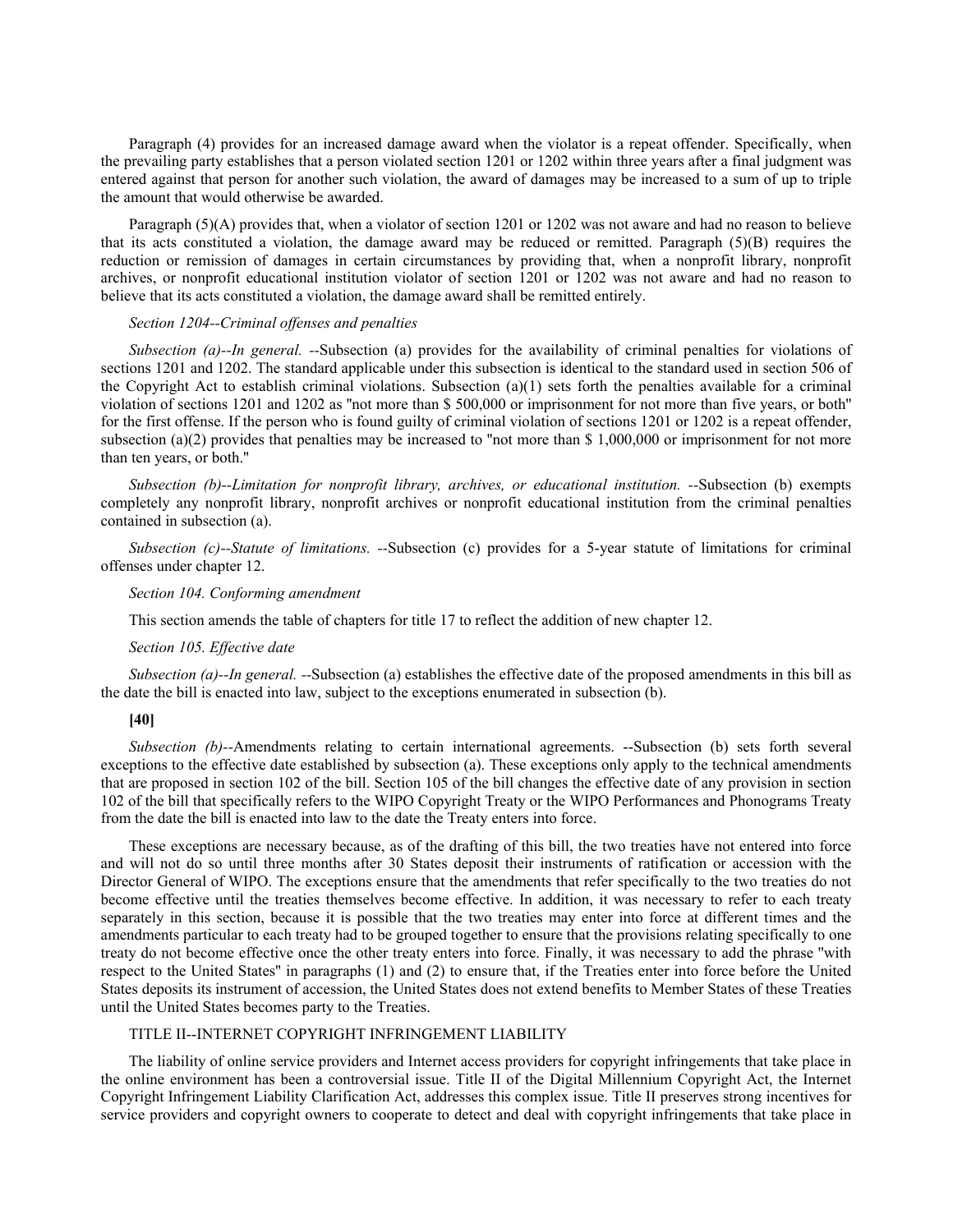the digital networked environment. At the same time, it provides greater certainty to service providers concerning their legal exposure for infringements that may occur in the course of their activities.

New section 512 contains limitations on service providers' liability for five general categories of activity set forth in subsections (a) through (d) and subsection (f). As provided in subsection (k), section 512 is not intended to imply that a service provider is or is not liable as an infringer either for conduct that qualifies for a limitation of liability or for conduct that fails to so qualify. Rather, the limitations of liability apply if the provider is found to be liable under existing principles of law.

The limitations in subsections (a) through (d) protect qualifying service providers from liability for all monetary relief for direct, vicarious and contributory infringement. Monetary relief is defined in subsection (j)(2) as encompassing damages, costs, attorneys' fees, and any other form of monetary payment. These subsections also limit injunctive relief against qualifying service providers to the extent

## **[41]**

specified in subsection (i). To qualify for these protections, service providers must meet the conditions set forth in subsection (h), and service providers' activities at issue must involve a function described in subsection (a), (b), (c), (d) or (f), respectively. The liability limitations apply to networks ''operated by or for the service provider,'' thereby protecting both service providers who offer a service and subcontractors who may operate parts of, or an entire, system or network for another service provider.

## *Section 201. Short title*

This title may be cited as the ''Internet Copyright Infringement Liability Clarification Act of 1998.''

*Section 202. Limitations on liability for Internet copyright infringement*

This section amends chapter 5 of the Copyright Act *(17 U.S.C. 501,* et. seq.) to create a new section 512, titled ''Liability of service providers for online infringement of copyright.''

*Subsection (a)--Digital network communications. --*Subsection (a) applies to communications functions associated with sending digital communications of others across digital networks, such as the Internet and other online networks. It establishes a limitation on liability for infringements that may occur in the provision of services falling within the definition of subsection  $(j)(1)(A)$ . The limitations on injunctive relief set forth in subsection  $(i)(1)(B)$  are applicable when the functions at issue fall within the provisions of subsection (a), and the service provider meets the threshold criteria of subsection (h).n23

Subsection (a) applies to service providers transmitting, routing, or providing connections for material, and some forms of intermediate and transient storage of material in the course of performing these functions. For example, in the course of moving packets of information across digital online networks, many intermediate and transient copies of the information may be made in routers and servers along the way. Such copies are created as an automatic consequence of the transmission process. In this context, ''intermediate and transient'' refers to such a copy made and/or stored in the course of a transmission, not a copy made or stored at the points where the transmission is initiated or received.

The use of the term "transmitting" throughout section 512 is not intended to be limited to transmissions of "a performance or display'' of ''images or sounds'' within the meaning of section 101 of the Copyright Act.

Subsections (a)(1) through (5) limit the range of activities that qualify under this subsection to ones in which a service provider plays the role of a ''conduit'' for the communications of others. This limitation on liability applies if: (1) the communication was initiated by or at the direction of a person other than the service provider; (2) it is carried out through an automatic technical process without selection of the material by the service provider; (3) the service provider does not select the recipients of the material except as an automatic response to the request of another; (4) no copy

### **[42]**

of the material made in the course of intermediate or transient storage is maintained on the system or network so that it is ordinarily accessible to other than the anticipated recipients, and no copy is maintained on the system or network in a manner ordinarily accessible to the anticipated recipients for a longer period than is reasonably necessary for the communication; and (5) the content (but not necessarily the form) of the material is not modified in the course of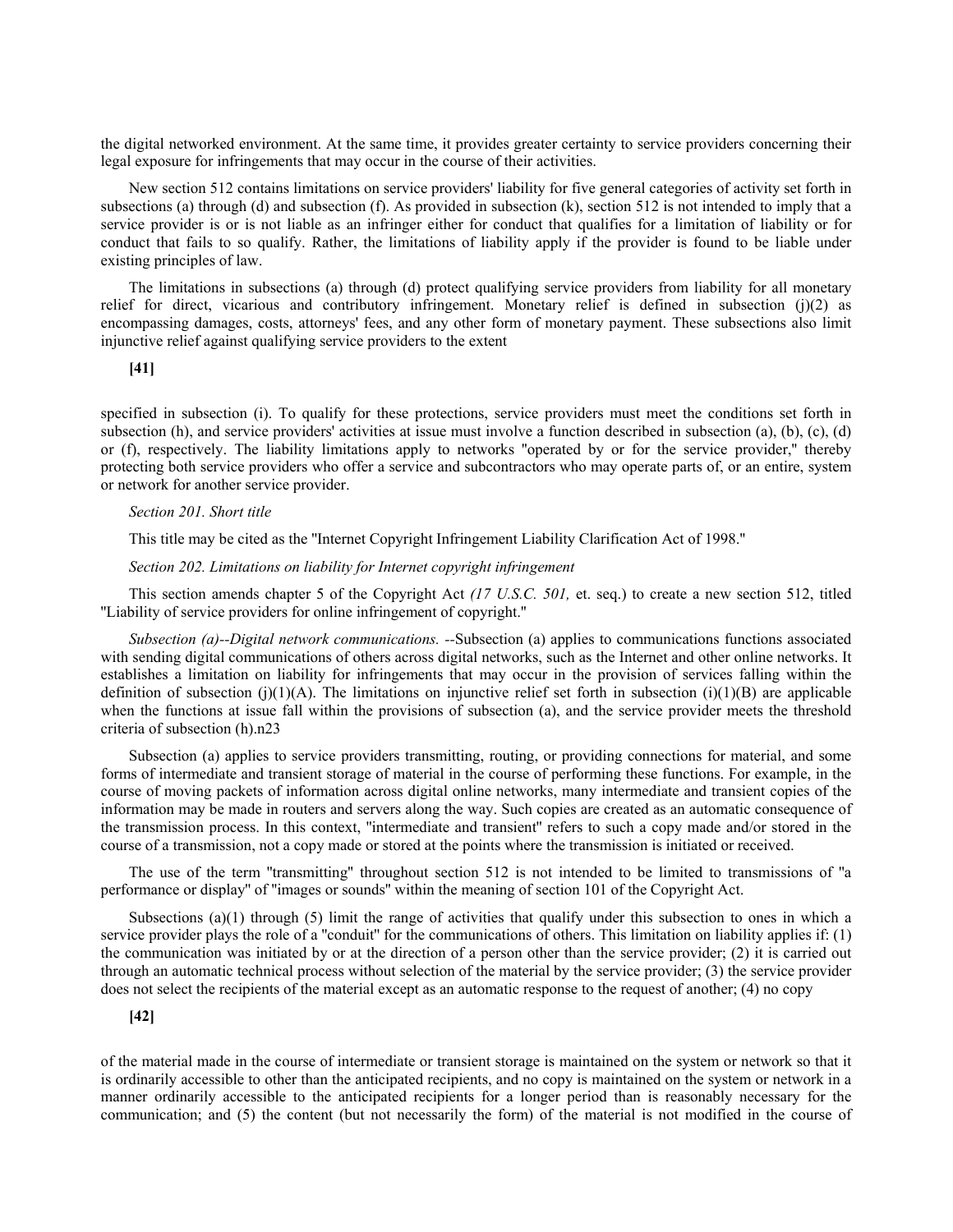transmission. Thus, for example, an e-mail transmission may appear to the recipient without bolding or italics resulting from format codes contained in the sender's message.

The Committee intends the term "selection of the material" in subsection  $(a)(2)$  to reflect an editorial function of determining what material to send, or the specific sources of material to place online (*e.g*., a radio station), rather than ''an automatic technical process'' of responding to a command or request, such as one from a user, an Internet location tool, or another network. The term ''automatic response to the request of another'' is intended to encompass a service provider's actions in responding to requests by a user or other networks, such as requests to forward e-mail traffic or to route messages to a mailing list agent (such as a Listserv) or other discussion group. The Committee intends subsection (a)(4) to cover copies made of material while it is *en route* to its destination, such as copies made on a router or mail server, storage of a web page in the course of transmission to a specific user, store and forward functions, and other transient copies that occur en route. The term ''ordinarily accessible'' is intended to encompass stored material that is routinely accessible to third parties. For example, the fact that an illegal intruder might be able to obtain access to the material would not make it ordinarily accessible to third parties. Neither, for example, would occasional access in the course of maintenance by service provider personnel, nor access by law enforcement officials pursuant to subpoena make the material ''ordinarily accessible.'' However, the term does not include copies made by a service provider for the purpose of making the material available to other users. Such copying is addressed in subsection (b).

*Subsection (b)--System caching. --*Subsection (b) applies to a different form of intermediate and temporary storage than is addressed in subsection (a). In terminology describing current technology, this storage is a form of ''caching,'' which is used on some networks to increase network performance and to reduce network congestion generally, as well as to reduce congestion and delays to popular sites. This storage is intermediate in the sense that the service provider serves as an intermediary between the originating site and ultimate user. The material in question is stored on the service provider's system or network for some period of time to facilitate access by users subsequent to the one who previously sought access to it.

For subsection (b) to apply, the material must be made available on an originating site, transmitted at the direction of another person through the system or network operated by or for the service provider to a different person, and stored through an automatic technical process so that users of the system or network who subsequently request access to the material from the originating site may obtain access to the material from the system or network.

## **[43]**

Subsections (b)(1) through (b)(5) further refine the circumstances under which subsection (b) applies. Subsection (b)(1) provides that the material must be transmitted to subsequent users without modification to its content in comparison to the way it was originally transmitted from the originating site. The Committee intends that this restriction apply, for example, so that a service provider who caches material from another site does not change the advertising associated with the cached material on the originating site without authorization from the originating site.

Subsection (b)(2) limits the applicability of the subsection to circumstances where the service provider complies with certain updating commands.

Subsection (b)(3) provides that the service provider shall not interfere with the ability of certain technology that is associated with the work by the operator of the originating site to return to the originating site information, such as user ''hit'' counts, that would have been available to the site had it not been cached. The technology must: (i) not significantly interfere with the performance of the storing provider's system or network or with intermediate storage of the material; (ii) be consistent with generally accepted industry standard communications protocols applicable to Internet and online communications, such as those approved by the Internet Engineering Task Force and the World Wide Web Consortium; and (iii) not extract information beyond that which would have been obtained had the subsequent users obtained access to the material directly on the originating site.

Subsection (b)(4) applies to circumstances in which the originating site imposes a prior condition on access.

Subsection (b)(5) establishes a notification and take down procedure for cached material modeled on the procedure under subsection (c). However, this take down obligation does not apply unless the material has previously been removed from the originating site, or the party submitting the notification has obtained a court order for it to be removed from the originating site and notifies the service provider's designated agent of that order. This proviso has been added to subsection (b)(5) because storage under subsection (b) occurs automatically and unless infringing material has been removed from the originating site, the infringing material would ordinarily simply be re-cached.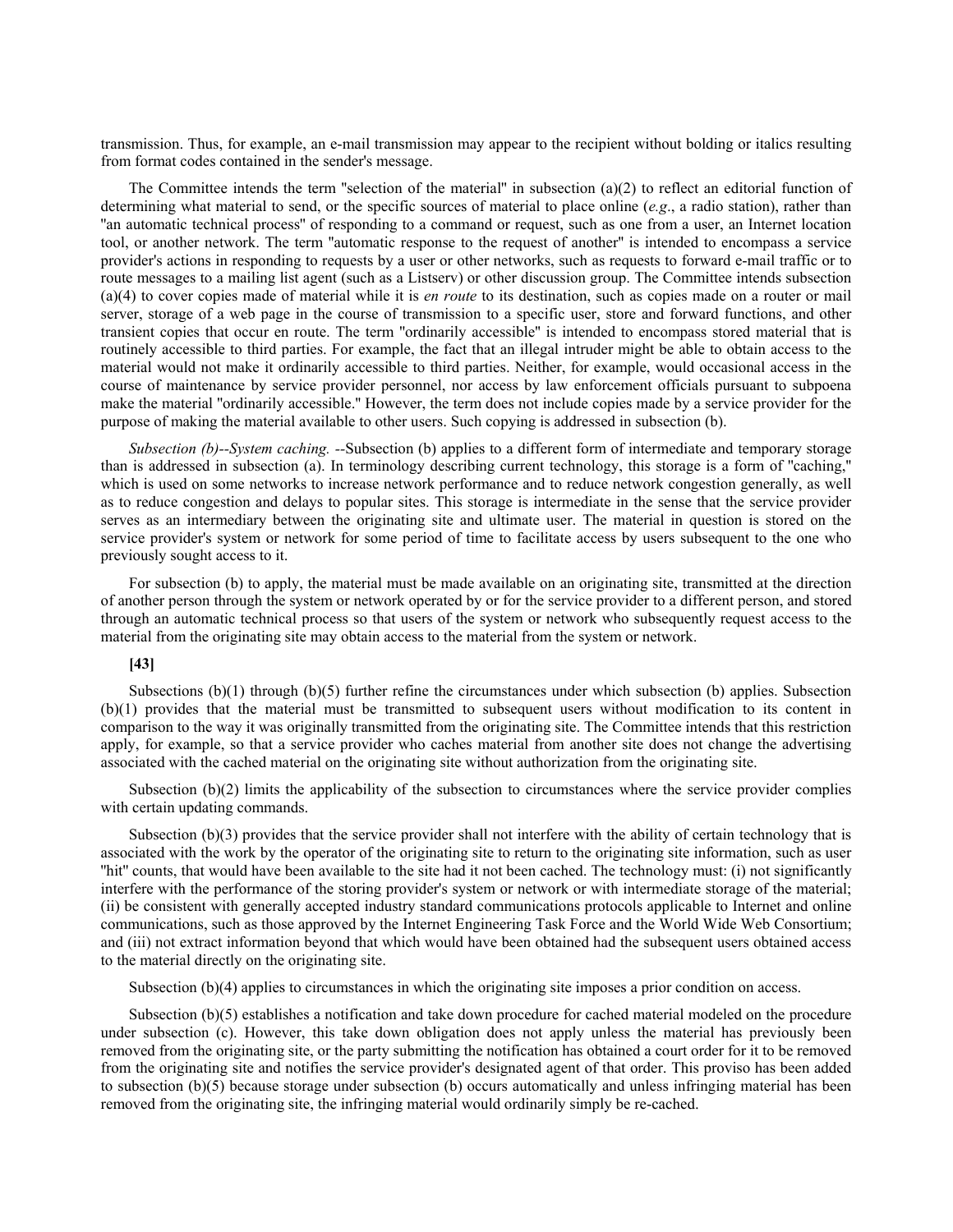*Subsection (c)--Information stored on service providers. --*Subsection (c) limits the liability of qualifying service providers for claims of direct, vicarious and contributory infringement for storage at the direction of a user of material that resides on a system or network controlled or operated by or for the service provider. Examples of such storage include providing server space for a user's web site, for a chatroom, or other forum in which material may be posted at the direction of users. Subsection (c) defines the scope of this limitation on liability. It also sets forth procedural requirements that copyright owners or their agents and service providers must follow with respect to notifications of claimed infringement under subsection  $(c)(3)$ . Information that resides on the system or network operated by or for the service provider through its own acts or decisions and not at the direction of a user does not fall within the liability limitation of subsection (c).

# **[44]**

*Subsection (c)(1)--In general.*--Subsection (c)(1)(A) sets forth the applicable knowledge standard. This standard is met either by actual knowledge of infringement or in the absence of such knowledge by awareness of facts or circumstances from which infringing activity is apparent. The term ''activity'' is intended to mean activity using the material on the system or network. The Committee intends such activity to refer to wrongful activity that is occurring at the site on the provider's system or network at which the material resides, regardless of whether copyright infringement is technically deemed to occur at that site or at the location where the material is received. For example, the activity at an online site offering audio or video may be unauthorized public performance of a musical composition, a sound recording, or an audio-visual work, rather than (or in addition to) the creation of an unauthorized copy of any of these works.

Subsection  $(c)(1)(A)(ii)$  can best be described as a "red flag" test. As stated in subsection (1), a service provider need not monitor its service or affirmatively seek facts indicating infringing activity (except to the extent consistent with a standard technical measure complying with subsection (h)), in order to claim this limitation on liability (or, indeed any other limitation provided by the legislation). However, if the service provider becomes aware of a ''red flag'' from which infringing activity is apparent, it will lose the limitation of liability if it takes no action. The ''red flag'' test has both a subjective and an objective element. In determining whether the service provider was aware of a ''red flag,'' the subjective awareness of the service provider of the facts or circumstances in question must be determined. However, in deciding whether those facts or circumstances constitute a ''red flag''--in other words, whether infringing activity would have been apparent to a reasonable person operating under the same or similar circumstances--an objective standard should be used.

Subsection  $(c)(1)(A)(iii)$  provides that once a service provider obtains actual knowledge or awareness of facts or circumstances from which infringing material or activity on the service provider's system or network is apparent, the service provider does not lose the limitation of liability set forth in subsection (c) if it acts expeditiously to remove or disable access to the infringing material. Because the factual circumstances and technical parameters may vary from case to case, it is not possible to identify a uniform time limit for expeditious action.

Subsection  $(c)(1)(B)$  sets forth the circumstances under which a service provider would lose the protection of subsection (c) by virtue of its benefit from and control over infringing activity. In determining whether the financial benefit criterion is satisfied, courts should take a common-sense, fact-based approach, not a formalistic one. In general, a service provider conducting a legitimate business would not be considered to receive a ''financial benefit directly attributable to the infringing activity'' where the infringer makes the same kind of payment as non-infringing users of the provider's service. Thus, receiving a one-time set-up fee and flat periodic payments for service from a person engaging in infringing activities would not constitute receiving a ''financial benefit directly attributable to the infringing activity.'' Nor is subparagraph (B) intended

# **[45]**

to cover fees based on the length of the message (per number of bytes, for example) or by connect time. It would however, include any such fees where the value of the service lies in providing access to infringing material.

Subsection  $(c)(1)(C)$  establishes that in cases where a service provider is notified of infringing activity by a copyright owner or its authorized agent, in accordance with the notification procedures of subsection  $(c)(3)$ , the limitation on the service provider's liability shall be maintained only if the service provider acts expeditiously either to remove the infringing material from its system or to prevent further access to the infringing material on the system or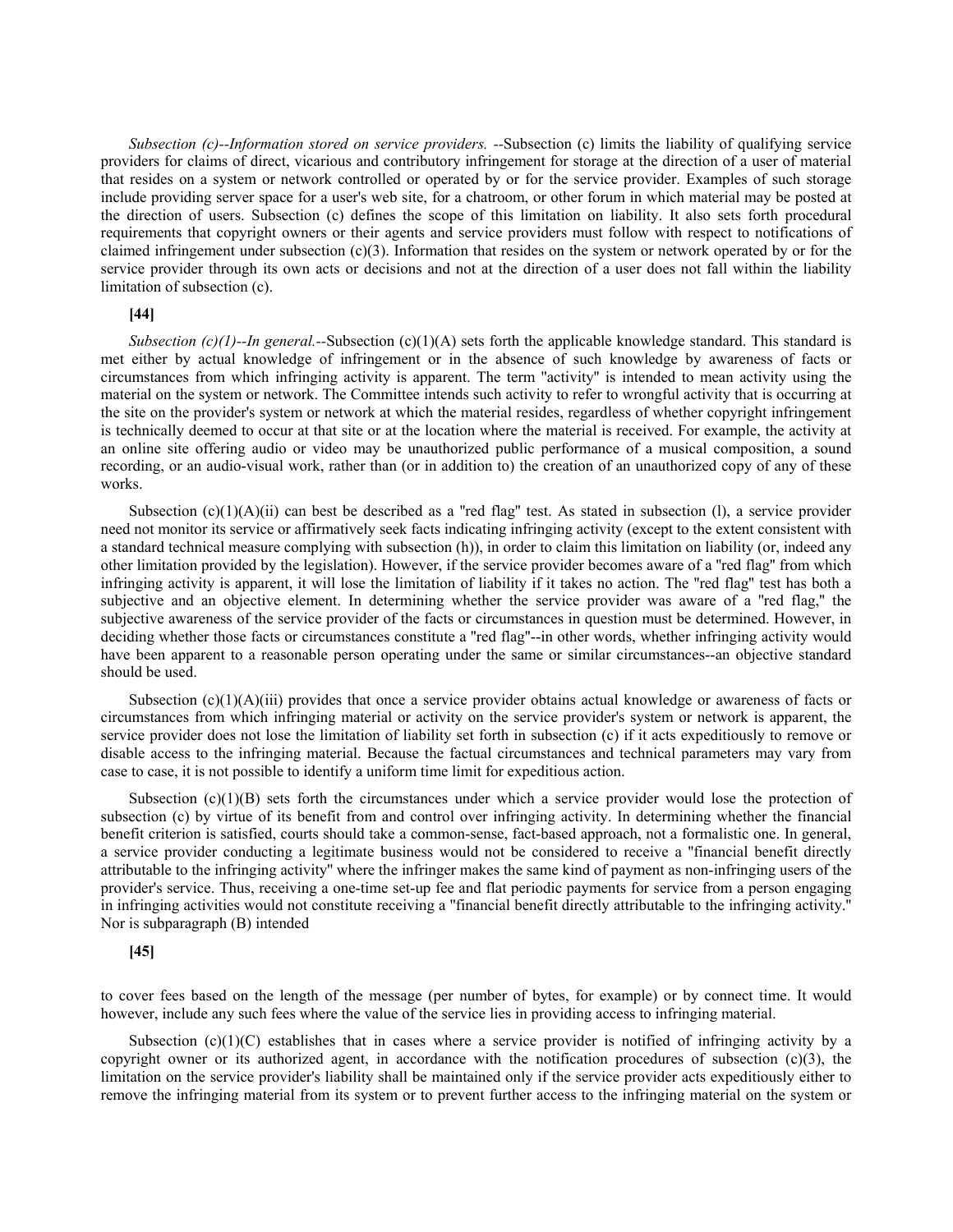network. This ''notice and takedown'' procedure is a formalization and refinement of a cooperative process that has been employed to deal efficiently with network-based copyright infringement.

Section 512 does not require use of the notice and take-down procedure. A service provider wishing to benefit from the limitation on liability under subsection (c) must ''take down'' or disable access to infringing material residing on its system or network of which it has actual knowledge or that meets the ''red flag'' test, even if the copyright owner or its agent does not notify it of a claimed infringement. On the other hand, the service provider is free to refuse to ''take down'' the material or site, even after receiving a notification of claimed infringement from the copyright owner; in such a situation, the service provider's liability, if any, will be decided without reference to section 512(c). For their part, copyright owners are not obligated to give notification of claimed infringement in order to enforce their rights. However, neither actual knowledge nor awareness of a red flag may be imputed to a service provider based on information from a copyright owner or its agent that does not comply with the notification provisions of subsection (c)(3), and the limitation of liability set forth in subsection (c) may apply.

*Subsection (c)(2)--Designated agent. --*Subsection (c)(2) provides that to qualify for the liability limitation of subsection (c), the service provider must designate an agent to receive notifications under subsection (c)(1)(C). The designation, provided to the Register of Copyrights, and made available on the service provider's web site is to contain certain information necessary to communicate with the service provider concerning allegedly infringing material or activity. The Register of Copyrights is directed to maintain a directory of designated agents available for inspection by the public, both on the web site of the Library of Congress, and in hard copy format on file at the Copyright Office. The Committee does not intend or anticipate that the Register will publish hard copies of the directory. The directory shall have entries for the name, address, telephone number and electronic mail address of an agent designated by service providers. The service provider's designation shall substantially comply with these elements.

*Subsection (c)(3)--Elements of notification.*--Subsection (c)(3) sets forth the procedures under which copyright owners and their agents may provide effective notification to a service provider of allegations of infringement on the provider's system or network. Subsection  $(c)(3)(A)$  requires that to count as an effective notification, the notification must be in writing and submitted to the service provider's designated agent.

## **[46]**

Subsections  $(c)(3)(A)(i)-(vi)$  then set forth the information to be included in an effective notification. The standard against which a notification is to be judged is one of substantial compliance. Subsection  $(c)(3)(A)(i)$  provides that the notification must be signed by the copyright owner or its authorized agent to be effective. The requirement for signature, either physical or electronic, relates to the verification requirements of subsections  $(c)(3)(A)(v)$  and (vi). Subsection  $(c)(3)(A)(ii)$  requires that the copyright owner identify the copyrighted work alleged to be infringed. Where multiple works at a single online site are covered by a single notification, a representative list of such works at that site is sufficient. Thus, where a party is operating an unauthorized Internet jukebox from a particular site, it is not necessary for a compliant notification to list every musical composition or sound recording that has been or could be infringed at that site, so long as a representative list of those compositions or recordings is provided so that the service provider can understand the nature and scope of the infringement being claimed.

Subsection  $(c)(3)(A)(iii)$  requires that the copyright owner or its authorized agent provide the service provider with information reasonably sufficient to permit the service provider to identify and locate the allegedly infringing material. An example of such sufficient information would be a copy or description of the allegedly infringing material and the URL address of the location (web page) which is alleged to contain the infringing material. The goal of this provision is to provide the service provider with adequate information to find and address the allegedly infringing material expeditiously.

Subsection  $(c)(3)(A)(iv)$  requires that the copyright owner or its authorized agent provide reasonably sufficient identifying information concerning the owner or its agent who submits the notification, such as an address, telephone number, and if available an electronic mail address so that the service provider may contact the complaining party.

Subsection  $(c)(3)(A)(v)$  makes clear that the notification from complaining parties must contain a statement that the complaining party has a good faith belief that the use of the material in the manner complained of is not authorized by the copyright owner, or its agent, or the law.

Subsection  $(c)(3)(A)(vi)$  specifies that the notification must contain a statement that the information contained therein is accurate. The complaining party--whether the copyright owner, or an authorized representative--also must confirm under penalty of perjury, that it has authority to act on behalf of the owner of the exclusive right that is alleged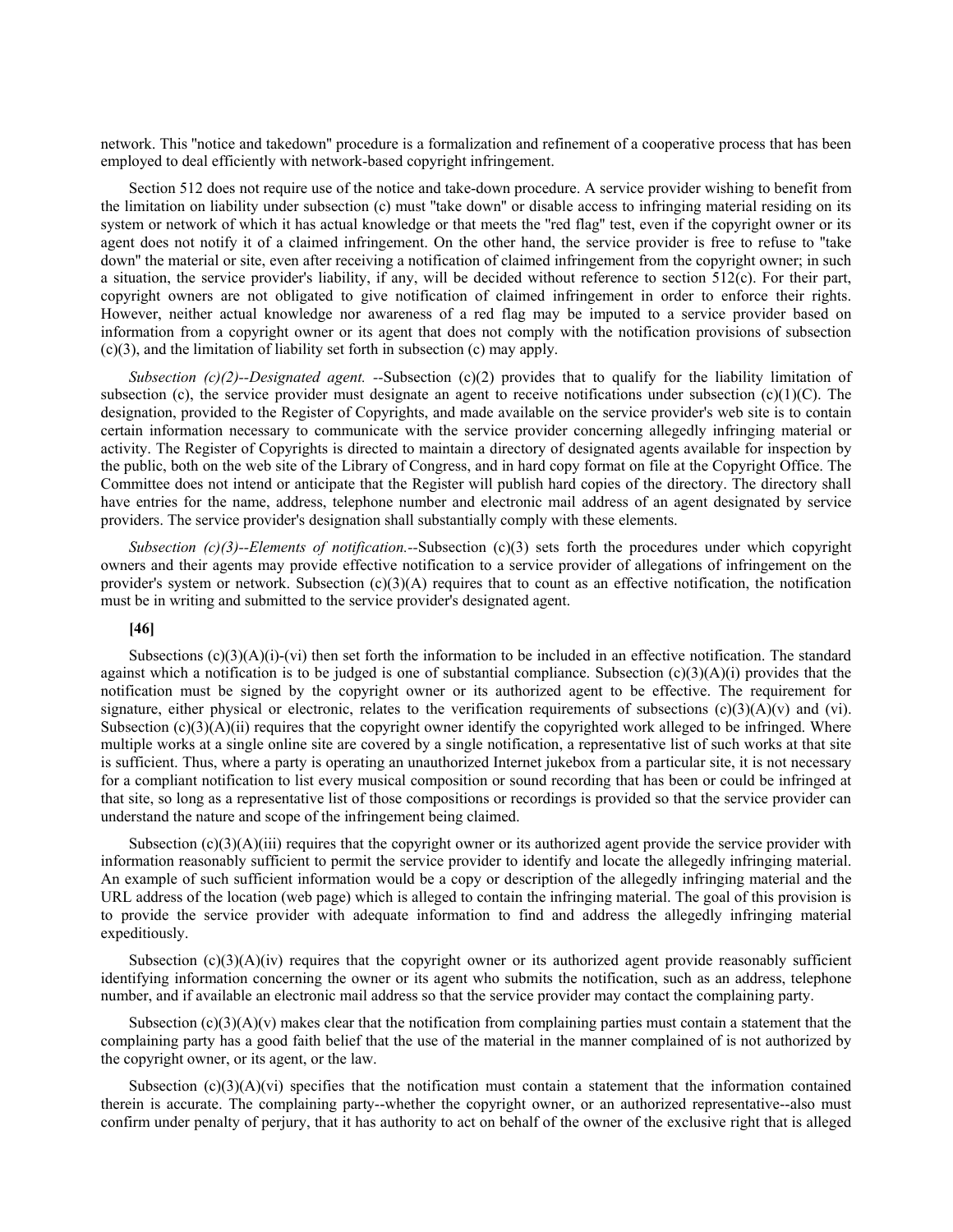to be infringed. The term ''perjury'' is used in the sense found elsewhere in the United States Code. See *28 U.S.C. 1746; 18 U.S.C. 1621.*

Subsection  $(c)(3)(B)$  addresses the effect of notifications that do not substantially comply with the requirements of subsection (c)(3). Under this subsection, the court shall not consider such notifications as evidence of whether the service provider has actual knowledge, is aware of facts or circumstances, or has received a notification for purposes of subsection  $(c)(1)(A)$ . However, a defective notice provided to the designated agent may be considered in evaluating

### **[47]**

the service provider's knowledge or awareness of facts and circumstances, if (i) the complaining party has provided the requisite information concerning the identification of the copyrighted work, identification of the allegedly infringing material, and information sufficient for the service provider to contact the complaining party, and (ii) the service provider does not promptly attempt to contact the person making the notification or take other reasonable steps to assist in the receipt of notification that substantially complies with paragraph  $(3)(A)$ . If the service provider subsequently receives a substantially compliant notice, the provisions of paragraph  $(1)(C)$  would then apply upon receipt of the notice.

The Committee intends that the substantial compliance standard in subsections  $(c)(2)$  and  $(c)(3)$  be applied so that technical errors (such as misspelling a name, supplying an outdated area code if the phone number is accompanied by an accurate address, or supplying an outdated name if accompanied by an e-mail address that remains valid for the successor of the prior designated agent or agent of a copyright owner) do not disqualify service providers and copyright owners from the protections afforded under subsection (c). The Committee expects that the parties will comply with the functional requirements of the notification provisions--such as providing sufficient information so that a designated agent or the complaining party submitting a notification may be contacted efficiently--in order to ensure that the notification and take down procedures set forth in this subsection operate smoothly.

*Subsection (d)--Information location tools. --*Subsection (d) applies to referring or linking users to an online location containing infringing material or infringing activity using information location tools. The reference to ''infringing activity'' is intended to refer to wrongful activity that is occurring at the location to which the link or reference refers, without regard to whether copyright infringement is technically deemed to occur at that location or at the location where the material is received. The term information location tools includes, for example: a directory or index of online sites or material such as a search engine that identifies pages by specified criteria, a reference to other online material such as a list of recommended sites, a pointer that stands for an Internet location or address, or a hypertext link which allows users to access material without entering its address.

Subsection (d) incorporates the notification and take down structure of subsection (c) and applies it to the provision of references and links to infringing sites. A service provider is entitled to the liability limitations of subsection (d) if it: (1) lacks actual knowledge of infringement on the other site, and is not aware of facts or circumstances from which infringing activity in that location is apparent; (2) does not receive a financial benefit directly attributable to the infringing activity on the site, where the service provider has the right and ability to control the infringing activity; and (3) responds expeditiously to remove or disable the reference or link upon receiving a notification of claimed infringement as described in subsection  $(c)(3)$ . The notification procedures under subsection (d) follow those set forth in subsection (c). However, the information submitted by the complaining party under subsection  $(c)(3)(A)(iii)$  is identification of the reference or link to infringing

# **[48]**

material or activity, and information reasonably sufficient to permit the service provider to locate that reference or link.

Section 512(d) provides a safe harbor that would limit the liability of a service provider that refers or links users to an online location containing infringing material or activity by using ''information location tools,'' such as hyperlink directories and indexes. A question has been raised as to whether a service provider would be disqualified from the safe harbor based solely on evidence that it had viewed the infringing Internet site. If so, there is concern that online directories prepared by human editors and reviewers, who view and classify various Internet sites, would be denied eligibility to the information location tools safe harbor, in an unintended number of cases and circumstances. This is an important concern because such online directories play a valuable role in assisting Internet users to identify and locate the information they seek on the decentralized and dynamic networks of the Internet.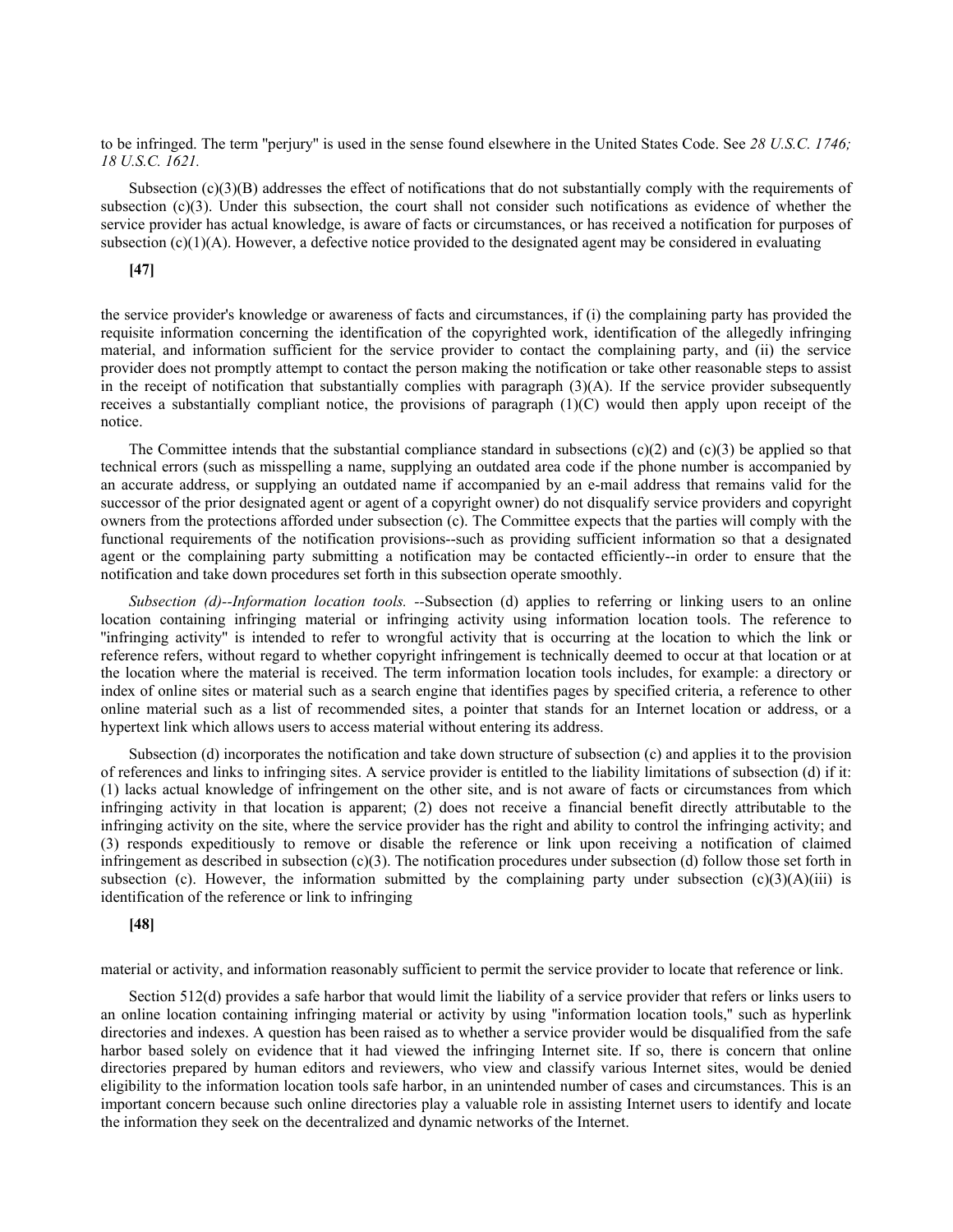Like the information storage safe harbor in section  $512(c)$ , a service provider would qualify for this safe harbor if, among other requirements, it ''does not have actual knowledge that the material or activity is infringing'' or, in the absence of such actual knowledge, it is ''not aware of facts or circumstances from which infringing activity is apparent.'' Under this standard, a service provider would have no obligation to seek out copyright infringement, but it would not qualify for the safe harbor if it had turned a blind eye to ''red flags'' of obvious infringement.

For instance, the copyright owner could show that the provider was aware of facts from which infringing activity was apparent if the copyright owner could prove that the location was clearly, at the time the directory provider viewed it, a ''pirate'' site of the type described below, where sound recordings, software, movies or books were available for unauthorized downloading, public performance or public display. Absent such ''red flags'' or actual knowledge, a directory provider would not be similarly aware merely because it saw one or more well known photographs of a celebrity at a site devoted to that person. The provider could not be expected, during the course of its brief cataloguing visit, to determine whether the photograph was still protected by copyright or was in the public domain; if the photograph was still protected by copyright, whether the use was licensed; and if the use was not licensed, whether it was permitted under the fair use doctrine.

The important intended objective of this standard is to exclude sophisticated ''pirate'' directories--which refer Internet users to other selected Internet sites where pirate software, books, movies, and music can be downloaded or transmitted--from the safe harbor. Such pirate directories refer Internet users to sites that are obviously infringing because they typically use words such as ''pirate,'' ''bootleg,'' or slang terms in their uniform resource locator (URL) and header information to make their illegal purpose obvious to the pirate directories and other Internet users. Because the infringing nature of such sites would be apparent from even a brief and casual viewing, safe harbor status for a provider that views such a site and then establishes a link to it would not be appropriate. Pirate directories do not follow the routine business practices of legitimate service providers preparing directories, and thus

## **[49]**

evidence that they have viewed the infringing site may be all that is available for copyright owners to rebut their claim to a safe harbor.

In this way, the "red flag" test in section  $512(d)$  strikes the right balance. The common-sense result of this "red flag" test is that on-line editors and catalogers would not be required to make discriminating judgments about potential copyright infringement. If, however, an Internet site is obviously pirate, then seeing it may be all that is needed for the service provider to encounter a ''red flag.'' A provider proceeding in the face of such a red flag must do so without the benefit of a safe harbor.

Information location tools are essential to the operation of the Internet; without them, users would not be able to find the information they need. Directories are particularly helpful in conducting effective searches by filtering out irrelevant and offensive material. The Yahoo! directory, for example, currently categorizes over 800,000 online locations and serves as a ''card catalogue'' to the World Wide Web, which over 35,000,000 different users visit each month. Directories such as Yahoo!'s usually are created by people visiting sites to categorize them. It is precisely the human judgment and editorial discretion exercised by these cataloguers which makes directories valuable.

This provision is intended to promote the development of information location tools generally, and Internet directories such as Yahoo!'s in particular, by establishing a safe-harbor from copyright infringement liability for information location tool providers if they comply with the notice and takedown procedures and other requirements of subsection (d). The knowledge or awareness standard should not be applied in a manner which would create a disincentive to the development of directories which involve human intervention. Absent actual knowledge, awareness of infringement as provided in subsection (d) should typically be imputed to a directory provider only with respect to pirate sites or in similarly obvious and conspicuous circumstances, and not simply because the provider viewed an infringing site during the course of assembling the directory.

*Subsection (e)--Misrepresentations. --*Subsection (e) establishes a right of action against any person who knowingly misrepresents that material or activity online is infringing, or that material or activity was removed or disabled by mistake or misidentification under the ''put back'' procedure set forth in subsection (f). Actions may be brought under subsection (e) by any copyright owner, copyright owner's licensee, or by a service provider, who is injured by such misrepresentation, as a result of the service provider relying upon the misrepresentation in either taking down material or putting material back online. Defendants who make such a knowing misrepresentation are liable for any damages,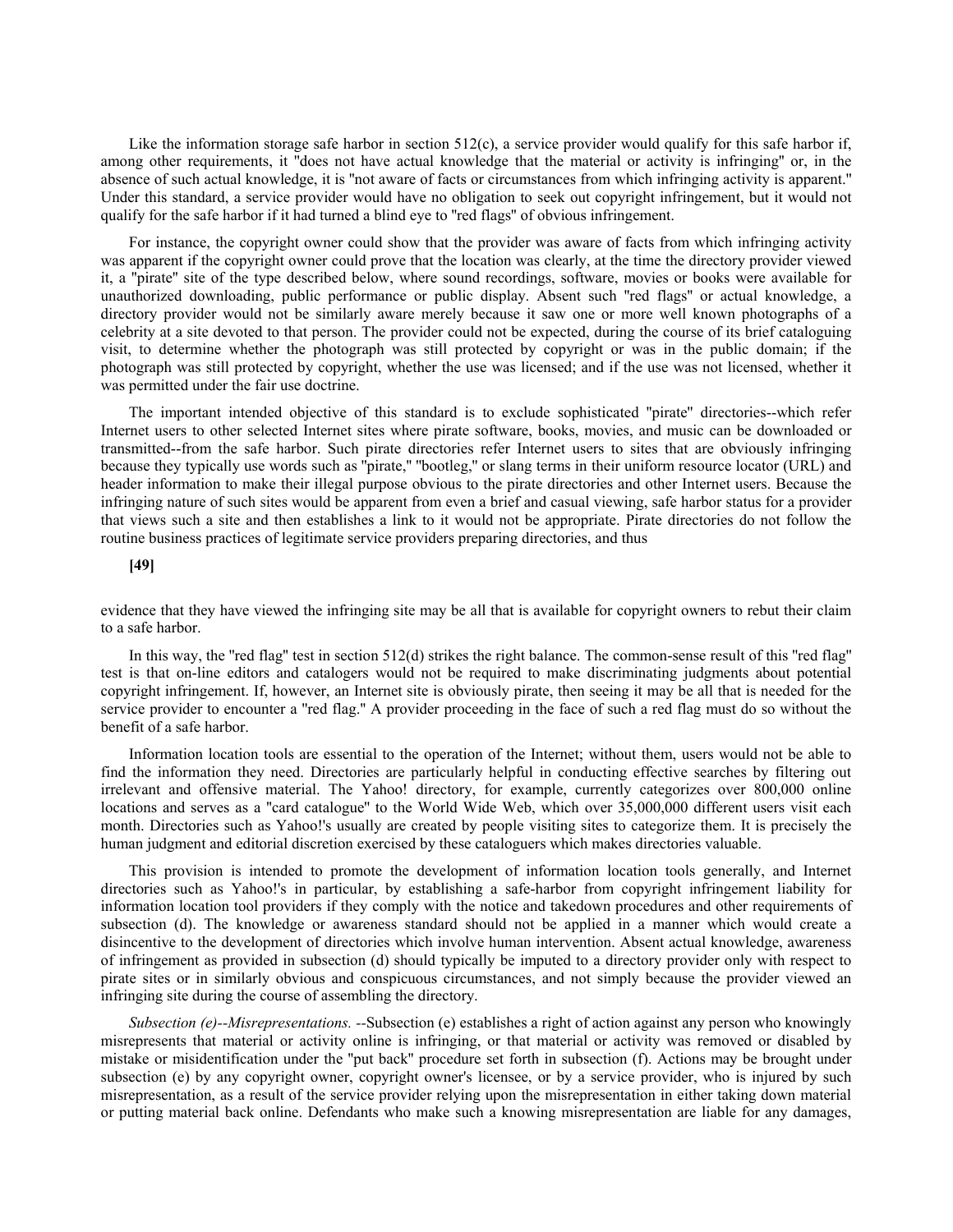including costs and attorneys'' fees, incurred by any of these parties as a result of the service provider's reliance upon the misrepresentation. This subsection is intended to deter knowingly false allegations to service providers in recognition that such misrepresentations are detrimental to rights holders, service providers, and Internet users.

*Subsection (f)--Immunity for take downs and user put back procedure. --*Subsection (f) provides immunity to service providers for

**[50]**

taking down infringing material, and establishes a ''put back'' procedure under which subscribers may contest a complaining party's notification of infringement provided under subsection (c)(3). The put back procedures were added as an amendment to this title in order to address the concerns of several members of the Committee that other provisions of this title established strong incentives for service providers to take down material, but insufficient protections for third parties whose material would be taken down.

Subsection  $(f)(1)$  immunizes service providers from any claim based on the service provider's good faith disabling of access to, or removal of, material or activity claimed to be infringing. The immunity also applies to material or activity that a service provider disables access to or removes based on facts or circumstances from which infringing activity is apparent. This immunity applies even if the material or activity is ultimately determined not to be infringing. The purpose of this subsection is to protect service providers from liability to third parties whose material service providers take down in a good faith effort to comply with the requirements of subsection  $(c)(1)$ .

Subsection  $(f)(2)$  establishes a "put back" procedure through an exception to the immunity set forth in subsection  $(f)(1)$ . The exception applies in a case in which the service provider, pursuant to a notification provided under subsection  $(c)(1)(C)$  in accordance with subsection  $(c)(3)$ , takes down material that a subscriber has posted to the system or network. In such instances, to retain the immunity set forth in subsection  $(f)(1)$  with respect to the subscriber whose content is taken down, the service provider is to follow up to three steps.

Under subsection  $(f)(2)(A)$ , the service provider is to take reasonable steps to notify the subscriber promptly of the removal or disabling of access to the subscriber's material. The Committee intends that ''reasonable steps'' include, for example, sending an e-mail notice to an e-mail address associated with a posting, or if only the subscriber's name is identified in the posting, sending an e-mail to an e-mail address that the subscriber submitted with its subscription. The Committee does not intend that this subsection impose any obligation on service providers to search beyond the four corners of a subscriber's posting or their own records for that subscriber in order to obtain contact information. Nor does the Committee intend to create any right on the part of subscribers who submit falsified information in their postings or subscriptions to complain if a service provider relies upon the information submitted by the subscriber.

The subscriber may then file a counter notification, in accordance with the requirements of subsection  $(f)(3)$ , contesting the original take down on grounds of mistake or misidentification of the material and requesting ''put back'' of the material that the service provider has taken down. If a subscriber files a counter notification with the service provider's designated agent, subparagraph  $(f)(2)$  calls for the service provider to promptly forward a copy to the complaining party who submitted the take down request. Finally, under subsection  $(f)(2)(C)$ , the service provider is to place the subscriber's material back online or cease disabling access to it between 10 and 14 business days after receiving the counter notifica-

# **[51]**

tion unless the designated agent receives a further notice from the complaining party that the complaining party has filed an action seeking a court order to restrain the subscriber from engaging in infringing activity on the service provider's system or network with regard to the material in question.

Subscriber counter notifications must substantially comply with defined requirements set forth in subsection  $(f)(3)$ . Notifications shall he signed by the subscriber physically or by electronic signature; identify the material taken down and the location from which it was taken down; include a statement under penalty of perjury that the subscriber has a good faith belief that the material was taken down as a result of mistake or misidentification of the material; and include the subscriber's contact information, as well as a statement consenting to the jurisdiction of a Federal district court and to accept service of process from the complaining party or the complaining party's agent. The substantial compliance standard is the same as that set forth in subsections  $(c)(2)$  and  $(3)$ .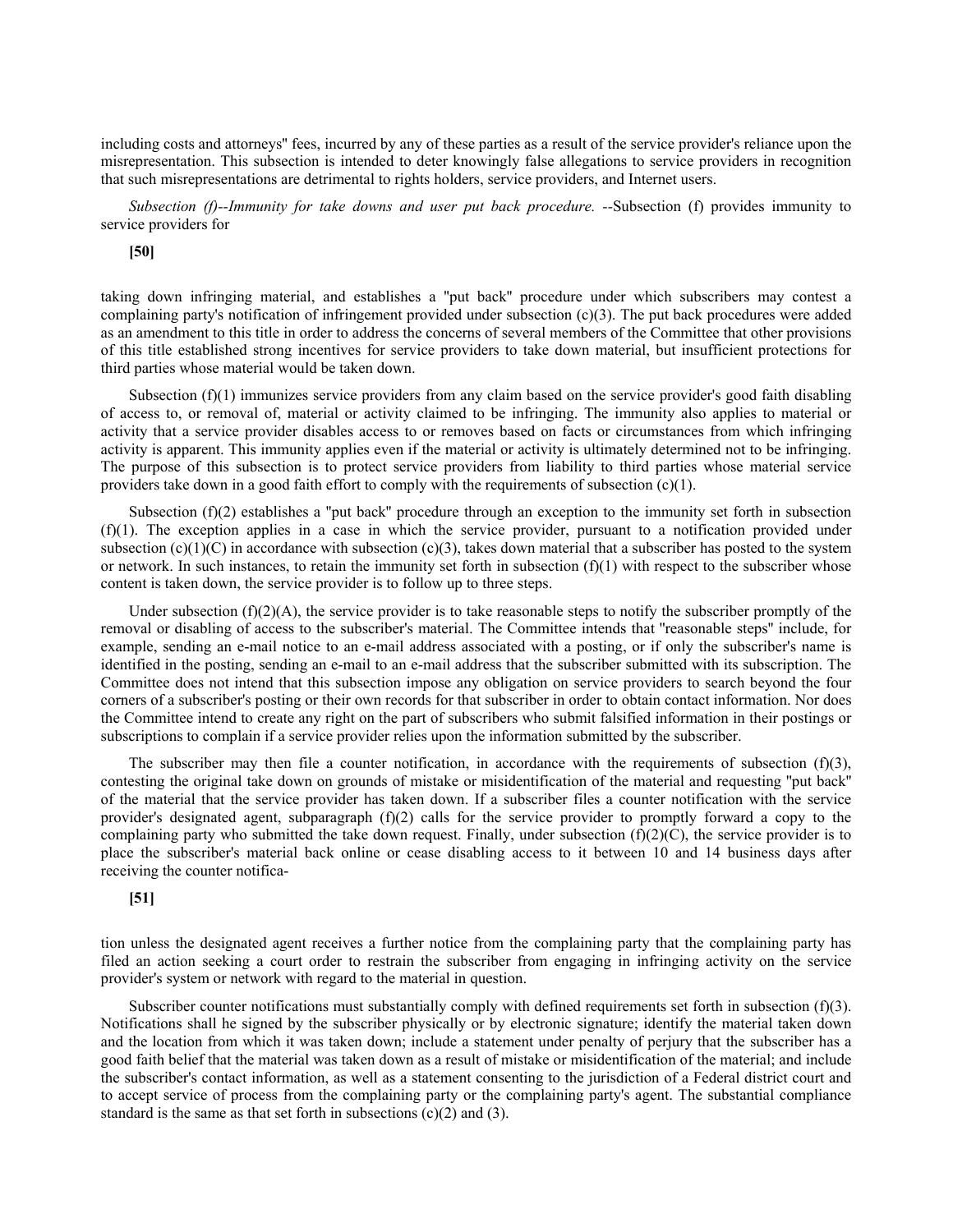Subsection (f)(4) is included to make clear the obvious proposition that a service provider's compliance with the put back procedure does not subject it to liability for copyright infringement or cause it to lose its liability limitation with respect to the replaced material.

*Subsection (g)--Identification of direct infringer.--*Subsection (g) creates a procedure by which copyright owners or their authorized agents who have submitted or will submit a request for notification satisfying the requirements of subsection (c)(3)(A) may obtain an order for identification of alleged infringers who are users of a service provider's system or network. Under this procedure, the copyright owner or agent files three documents with the clerk of any U.S. District Court: a copy of the notification, a proposed order, and a sworn declaration that the purpose of the order is to obtain the identity of an alleged infringer and that the information obtained will only be used to protect the owner's rights under this Title.

Orders issued under subsection (g) shall authorize and order the service provider expeditiously to disclose to the person seeking the order information sufficient to identify the alleged infringer to the extent such information is available to the service provider. The Committee intends that an order for disclosure be interpreted as requiring disclosure of information in the possession of the service provider, rather than obliging the service provider to conduct searches for information that is available from other systems or networks. The Committee intends that such orders be expeditiously issued if the notification meets the provisions of subsection  $(c)(3)(A)$  and the declaration is properly executed. The issuing of the order should be a ministerial function performed quickly for this provision to have its intended effect. After receiving the order, the service provider shall expeditiously disclose to the copyright owner or its agent the information required by the order to the extent that the information is available to the service provider, regardless of whether the service provider responds to the notification of claimed infringement.

*Subsection (h)--Conditions for eligibility.--*Subsection (h) sets forth two conditions that a service provider must satisfy to be eligible

# **[52]**

for the limitations of liability provided in subsections (a) through (d).

First, the service provider is expected to adopt and reasonably implement a policy for the termination in appropriate circumstances of the accounts of subscribersn24 of the provider's service who are repeat online infringers of copyright. The Committee recognizes that there are different degrees of online copyright infringement, from the inadvertent to the noncommercial, to the willful and commercial. In addition, the Committee does not intend this provision to undermine the principles of subsection (l) or the knowledge standard of subsection (c) by suggesting that a provider must investigate possible infringements, monitor its service, or make difficult judgments as to whether conduct is or is not infringing. However, those who repeatedly or flagrantly abuse their access to the Internet through disrespect for the intellectual property rights of others should know that there is a realistic threat of losing that access.

Second, a provider's system must accommodate, and not interfere with, standard technical measures used to identify or protect copyrighted works. The Committee believes that technology is likely to be the solution to many of the issues facing copyright owners and service providers in this digital age. For that reason, we have included subsection  $(h)(1)(B)$ , which is intended to encourage appropriate technological solutions to protect copyrighted works. The Committee strongly urges all of the affected parties expeditiously to commence voluntary, interindustry discussions to agree upon and implement the best technological solutions available to achieve these goals.

Subsection  $(h)(1)(B)$  is explicitly limited to "standard technical measures" that have been developed pursuant to a broad consensus of both copyright owners and service providers in an open, fair, voluntary, multi-industry standards process. The Committee anticipates that these provisions could be developed both in recognized open standards bodies or in ad hoc groups, as long as the process used is open, fair, voluntary, and multi-industry and the measures developed otherwise conform to the requirements of the definition of standard technical measures set forth in paragraph (h)(2). A number of recognized open standards bodies have substantial experience with Internet issues. The Committee also notes that an ad-hoc approach has been successful in developing standards in other contexts, such as the process that has developed copy protection technology for use in connection with DVD.

*Subsection (i)--Injunctions.--*Subsection (i) defines the terms and conditions under which an injunction may be issued against a service provider that qualifies for the limitations of liability set forth in subsections (a) through (d), but is otherwise subject to an injunction under existing principles of law. Subsection  $(i)(1)$  limits the scope of injunctive relief that may be ordered against a qualifying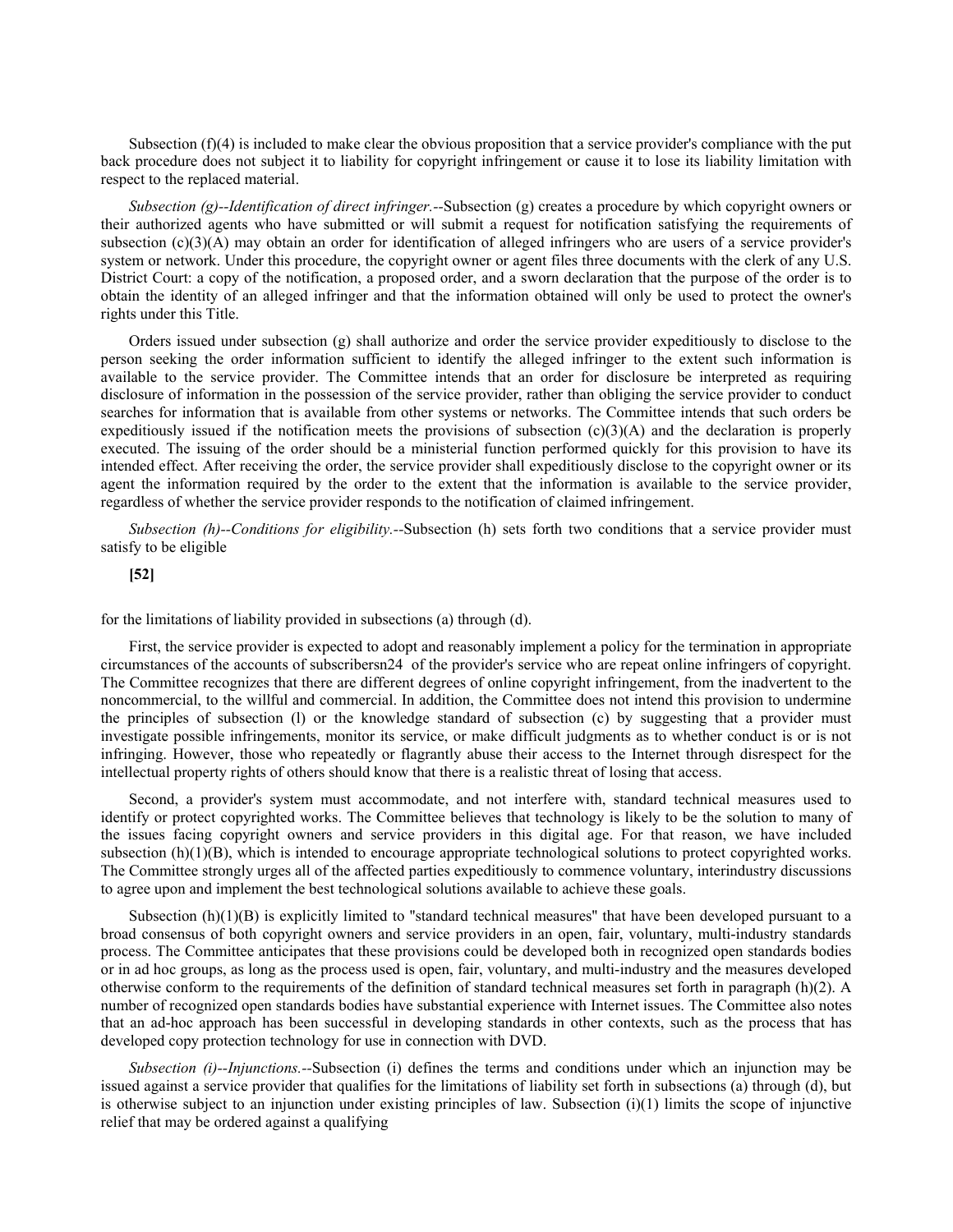# provider. Subsection (i)(2) identifies factors a court must consider in deciding whether to grant injunctive relief and in determining the appropriate scope of injunctive relief.

*Subsection (i)(1)--Scope of relief.* --Subsection (i)(1) is divided into two subparagraphs. Subparagraph (A) defines the scope of injunctive relief available against service providers who qualify for the limitations of liability set forth in subsections (b), (c) or (d). Only three forms of injunctive relief may be granted. First, the court may provide for the removal or blocking of infringing material or activity that is residing at a specific location on the provider's system or network. This is essentially an order to take the actions identified in subsection (c)(1)(C) to ''remove, or disable access'' to the material that is claimed to be infringing or to be the subject of infringing activity.

Second, the court may order the provider to terminate the accounts of a subscribern25 of the provider's service who is engaging in infringing activity.

Subsection  $(i)(1)(A)$  permits the court, under appropriate circumstances, to enter a different form of injunction if the court considers it necessary to prevent or restrain infringement of specific copyrighted material that resides at an identified online location. If a court enters an injunction other than that contemplated in the first two clauses of subparagraph (A), the court must determine that the injunctive relief is the least burdensome to the service provider among those forms of relief that are comparably effective.

Subsection  $(i)(1)(B)$  sets forth a different set of remedies available for injunctions against service providers qualifying for the limitation on remedies set forth in subsection (a). In such cases, if a court determines that injunctive relief is appropriate, it may only grant injunctive relief in one or both of two specified forms. The first is an order to the service provider to terminate subscriber accounts that are specified in the order. The second form of relief, available in cases in which a provider is engaging in infringing activity relating to a foreign online location, is an order to take reasonable steps to block access to a specific, identified foreign online location. Such blocking orders are not available against a service provider qualifying under subsection (a) in the case of infringing activity on a site within the United States or its territories.

*Subsection (i)(2)--Considerations. --*Subsection (i)(2) sets forth mandatory considerations for the court beyond those that exist under current law. These additional considerations require the court to consider factors of particular significance in the digital online environment.

*Subsection (i)(3)--Notice and ex parte orders. --*Subsection (i)(3) prohibits most forms of ex parte injunctive relief (including temporary and preliminary relief) against a service provider qualifying for a liability limitation under section 512. A court may issue an order to ensure the preservation of evidence or where the order will have no material adverse effect on the operation of the provider's network.

*Subsection (j)--Definitions.*--Subsection (j) sets forth two definitions of the term "service provider" as used in this title, as well as

# **[54]**

a definition of the term ''monetary relief.'' Only an entity that is performing the functions of a ''service provider'' is eligible for the limitations on liability set forth in section 512 with respect to those functions.

The first definition of a service provider, set forth in subsection  $(j)(1)(A)$ , defines a narrower range of functions and applies to use of the term in subsection (a). As used in that subsection the term ''service provider'' means any entity offering the transmission, routing or providing of connections for digital online communications, between or among points specified by a user, of material of a user's choosing without modification to the content of the material as sent or received. This freestanding definition is derived from the definition of ''telecommunications'' found in *47 U.S.C. 153*(48) in recognition of the fact that the functions covered by this definition are conduit activities, but the Committee has reworked the definition and written subsection  $(j)(1)(A)$  to make it appropriate for the Internet and online media. Thus, the subsection  $(j)(1)(A)$  definition includes the offering of transmission, routing or providing of connections. Although the transmission, routing or providing of connections may occur over digital or analog networks, the service provider must be providing such services for communications that are both digital and online. By online communications, the Committee intends to refer to communications over an interactive computer network, such as the Internet. Thus, over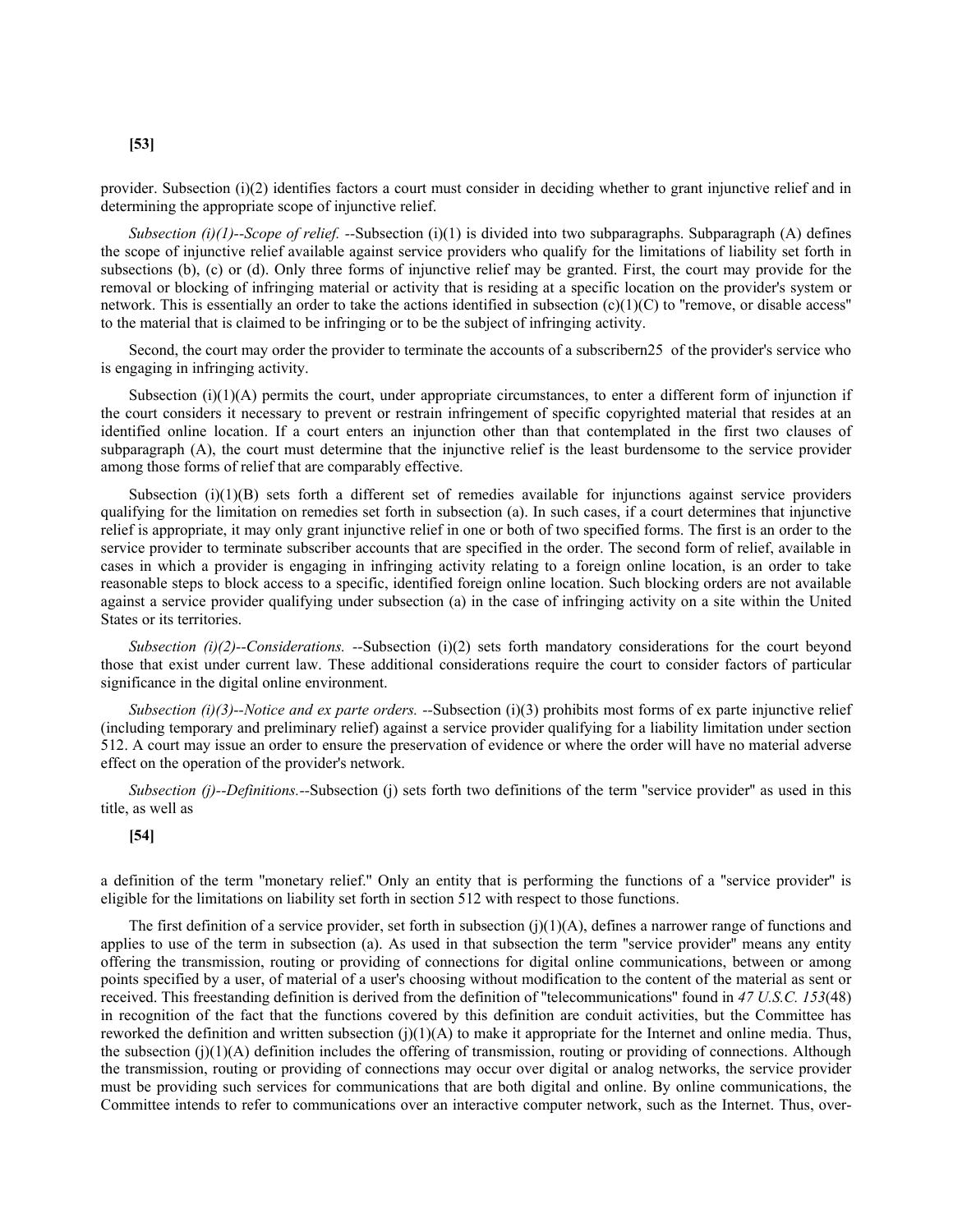the-air broadcasting, whether in analog or digital form, or a cable television system, or a satellite television service would not qualify, except to the extent it provides users with online access to a digital network such as the Internet, or it provides transmission, routing or connections to connect material to such a network, and then only with respect to those functions. An entity is not disqualified from being a ''service provider'' because it alters the form of the material, so long as it does not alter the content of the material. As a threshold matter, a service provider's performance of a particular function with respect to allegedly infringing activity falls within the  $(j)(1)(A)$  definition of service provider if and only if such function is within the range of functions set forth in subsection (j)(1)(A). For example, hosting a World Wide Web site does not fall within the subsection  $(j)(1)(A)$  definition; providing connectivity for a world wide web site does fall within that definition. The subparagraph (A) definition of service provider is not intended to exclude providers that perform other functions in addition to those set forth in subparagraph (A), including the functions identified in subsection  $(j)(1)(B)$ . Conversely, the fact that a provider performs some functions that fall within the definition of subparagraph (A) does not imply that its other functions that do not fall within the definition of subparagraph (A) qualify for the limitation of liability under subsection (a).

The second definition of "service provider," set forth in subsection  $(j)(1)(B)$ , applies to the term as used in any other subsection of section 512. This definition is broader than the first, covering providers of online services or network access, or the operator of facilities therefor. This definition includes, for example, services such as providing Internet access, e-mail, chat room and web page hosting services. The (j)(1)(B) definition of service provider, for example, includes universities and schools to the extent they perform the functions

**[55]**

identified in subsection  $(j)(1)(B)$ . The definition also specifically includes any entity that falls within the first definition of service provider. A broadcaster or cable television system or satellite television service would not qualify, except to the extent it performs functions covered by  $(j)(1)(B)$ .

Finally, subsection (j)(2) defines the term "monetary relief" broadly for purposes of this section as encompassing damages, costs, attorneys' fees and any other form of monetary payment.

*Subsection (k)--Other defenses not affected. --*Subsection (k) clarifies that other defenses under copyright law are not affected and codifies several important principles.

New section 512 does not define what is actionable copyright infringement in the online environment, and does not create any new exceptions to the exclusive rights under copyright law. The rest of the Copyright Act sets those rules. Similarly, new section 512 does not create any new liabilities for service providers or affect any defense available to a service provider. Enactment of section 512 does not bear upon whether a service provider is or is not an infringer when its conduct falls within the scope of section 512. Even if a service provider's activities fall outside the limitations on liability specified in the bill, the service provider is not necessarily an infringer; liability in these circumstances would be adjudicated based on the doctrines of direct, vicarious or contributory liability for infringement as they are articulated in the Copyright Act and in the court decisions interpreting and applying that statute, which are unchanged by section 512. In the event that a service provider does not qualify for the limitation on liability, it still may claim all of the defenses available to it under current law. New section 512 simply defines the circumstances under which a service provider, as defined in this Section, may enjoy a limitation on liability for copyright infringement.

*Subsection (l)--Protection of privacy. --*Subsection (l) is designed to protect the privacy of Internet users. This subsection makes clear that the applicability of subsections (a) through (d) is no way conditioned on a service provider: (1) monitoring its service or affirmatively seeking facts indicating infringing activity except to the extent consistent with implementing a standard technical measure under subsection (h); or (2) accessing, removing or disabling access to material if such conduct is prohibited by law, such as the Electronic Communications Privacy Act.

*Subsection (m)--Rule of construction. --*Subsection (m) establishes a rule of construction applicable to subsections (a) through (d). Section 512's limitations on liability are based on functions, and each limitation is intended to describe a separate and distinct function. Consider, for example, a service provider that provides a hyperlink to a site containing infringing material which it then caches on its system in order to facilitate access to it by its users. This service provider is engaging in at least three functions that may be subject to the limitation on liability: transitory digital network communications under subsection (a), system caching under subsection (b), and information location tools under subsection (d). If this service provider (as defined in subsection  $(j)(1)(A)$  in the case of transitory digital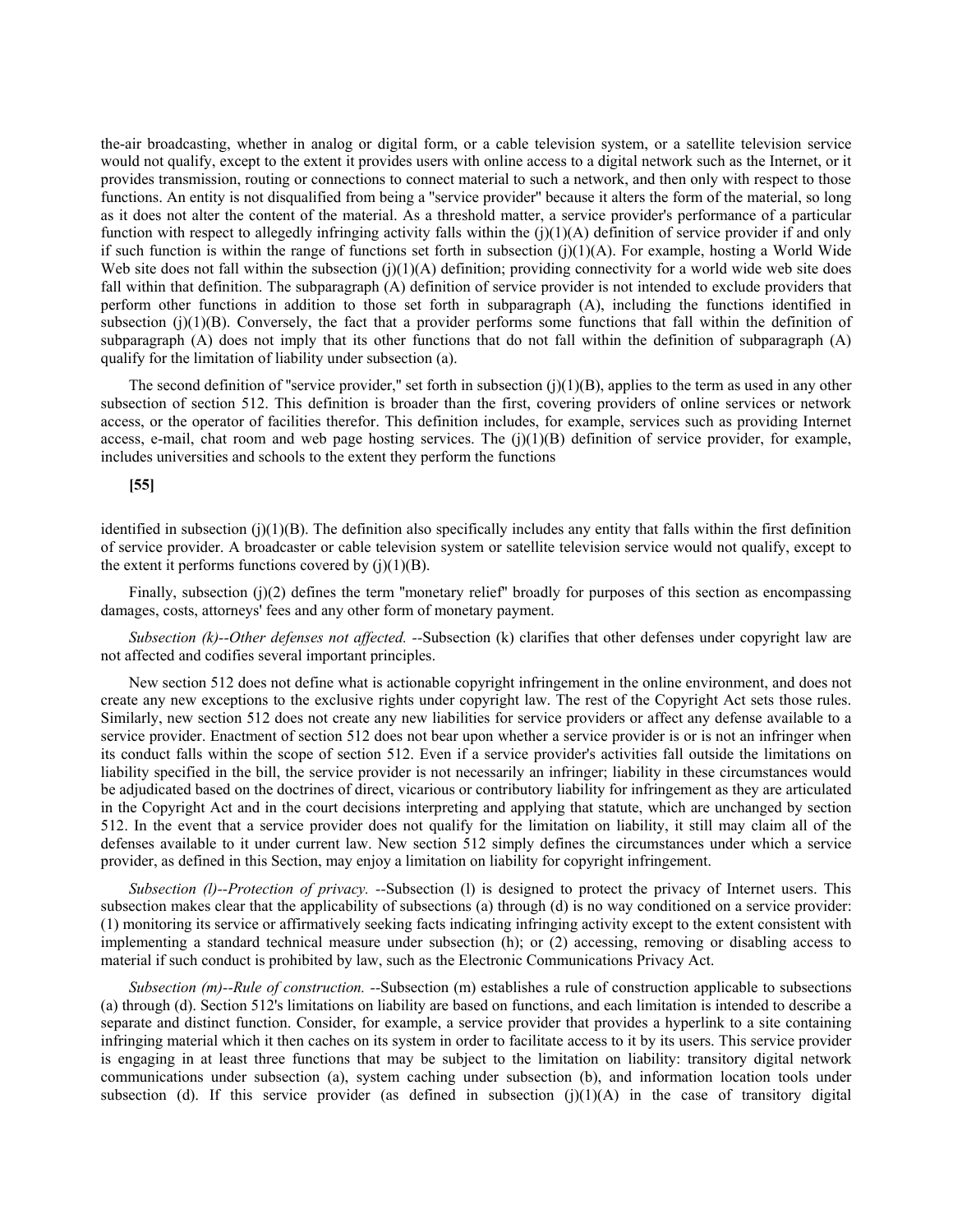communications, or as defined in subsection  $(i)(1)(B)$  in the case of system caching or information location tools) meets the

## **[56]**

threshold criteria spelled out in subsection  $(h)(1)$ , then for its acts of system caching defined in subsection  $(b)$ , it may avail itself of the liability limitations stated in subsection (b), which incorporate the limitations on injunctive relief described in subsection  $(i)(1)(B)$  and  $(i)(3)$ . If it is claimed that the same company is committing an infringement by using information location tools to link its users to infringing material, as defined in subsection (d), then its fulfillment of the requirements to claim the system caching liability limitation does not affect whether it qualifies for the liability limitation for information location tools; the criteria in subsection (d), rather than those in subsection (b), are applicable. Section 512(m) codifies this principle by providing that the determination of whether a service provider qualifies for one liability limitation has no effect on the determination of whether it qualifies for a separate and distinct liability limitation under another subsection of section 512.

#### *Section 203. Conforming amendment*

This section amends the table of sections for chapter 5 of the Copyright Act *(17 U.S.C. 501* et. seq.) to reflect the new section 512, as created by this title.

#### *Section 204. Liability of educational institutions for online infringement of copyright*

Subsection 204(a) directs the Register of Copyrights to consult with representatives of copyright owners and nonprofit educational institutions and to submit to the Congress within 6 months after enactment of the bill recommendations regarding the liability of nonprofit educational institutions for copyright infringements that take place through the use of the institution's computer system or network, where the institution qualifies as a ''service provider'' under the provisions of this Title. Included in the Register's report are to be any recommendations for legislation that the Register considers appropriate.

Subsection 204(b) sets forth specific considerations that the Register shall take into account, where relevant, in formulating her recommendations to the Congress.

### TITLE III--COMPUTER MAINTENANCE OR REPAIR

### *Section 301. Limitation on exclusive rights; computer programs*

This section effects a minor, yet important clarification in section 117 of the Copyright Act *(17 U.S.C. 117)* to ensure that the lawful owner or lessee of a computer machine may authorize an independent service provider--a person unaffiliated with either the owner or lessee of the machine--to activate the machine for the sole purpose of servicing its hardware components. When a computer is activated, certain software or parts thereof is automatically copied into the machine's random access memory, or ''RAM''. A clarification in the Copyright Act is necessary in light of judicial decisions holding that such copying is a ''reproduction'' under section 106 of the Copyright Act *(17 U.S.C. 106),*n26 thereby calling into question the right of an independent service provider who is not the licensee of

## **[57]**

the computer program resident on the client's machine to even activate that machine for the purpose of servicing the hardware components. This section does not in any way alter the law with respect to the scope of the term ''reproduction'' as it is used in the Copyright Act. Rather, this section it is narrowly crafted to achieve the objectives just described--namely, ensuring that an independent service provider may turn on a client's computer machine in order to service its hardware components, provided that such service provider complies with the provisions of this section designed to protect the rights of copyright owners of computer software.

Paragraphs (1) and (2) make technical changes to the structure of section 117, dividing the existing provisions between two subsections, the first entitled ''(a) Making of Additional Copy or Adaptation by Owner of Copy'' and the second entitled "(b) Lease, Sale, or Other Transfer of Additional Copy or Adaptation." The operative provisions, and limitations, are in paragraph (3), which creates two new subsections in section 117, subsections (c) and (d).

*Subsection (c)--Machine maintenance or repair.* --The bill creates a new subsection (c) in section 117 of the Copyright Act *(17 U.S.C. 117),* which delineates the specific circumstances under which a reproduction of a computer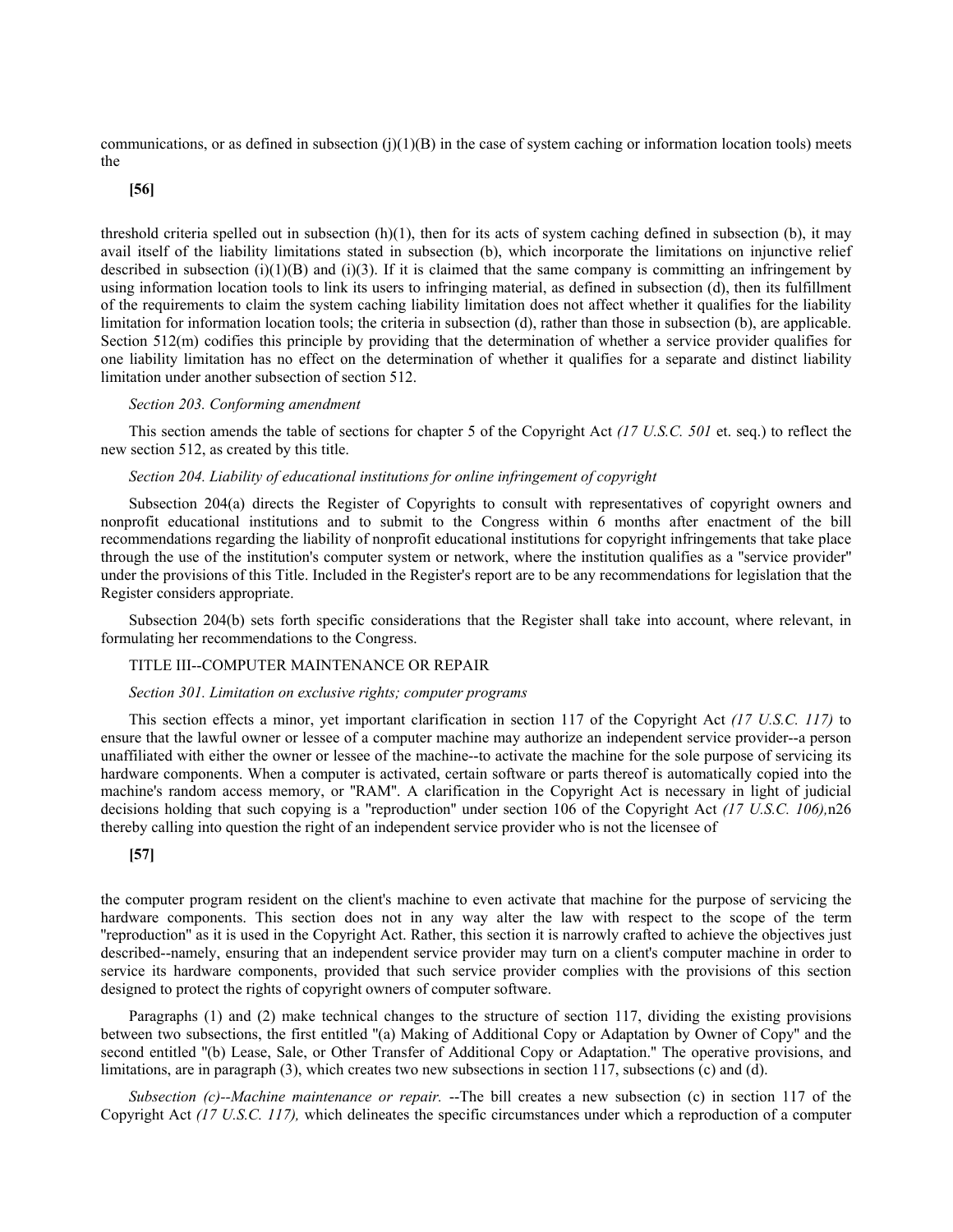program would not constitute infringement of copyright. The goal is to maintain undiminished copyright protection afforded under the Copyright Act to authors of computer programs, while making it possible for third parties to perform servicing of the hardware. This new subsection states that it is not an infringement of copyright for the owner or lessee of a machine to make or authorize the making of a copy of a computer program provided that the following conditions are met:

First, subsection (c) itself makes clear that the copy of the computer program must have been made solely and automatically by virtue of turning on the machine in order to perform repairs or maintenance on the hardware components of the machine. Moreover, the copy of the computer program which is reproduced as a direct and sole consequence of activation must be an authorized copy that has lawfully been installed in the machine. Authorized copies of computer programs are only those copies that have been made available with the consent of the copyright owner. Also, the acts performed by the service provider must be authorized by the owner or lessee of the machine.

Second, in accordance with paragraph  $(c)(1)$ , the resulting copy may not be used by the person performing repairs or maintenance of the hardware components of the machine in any manner other than to effectuate the repair or maintenance of the machine. Once these tasks are completed, the copy of the program must be destroyed, which generally will happen automatically once the machine is turned off.

Third, as is made clear in paragraph  $(c)(2)$ , the amendment is not intended to diminish the rights of copyright owners of those computer programs, or parts thereof, that also may be loaded into RAM when the computer is turned on, but which did not need to be so loaded in order for the machine to be turned on. A hardware manufacturer or

### **[58]**

software developer might, for example, provide diagnostic and utility programs that load into RAM along with or as part of the operating system, even though they market those programs as separate products--either as freestanding programs, or pursuant to separate licensing agreements. Indeed, a password or other technical access device is sometimes required for the owner of the machine to be able to gain access to such programs. In other cases, it is not the hardware or software developer that has arranged for certain programs automatically to be reproduced when the machine is turned on; rather, the owner of the machine may have configured its computer to load certain applications programs into RAM as part of the boot-up process (such as a word processing program on a personal computer). This subsection is not intended to derogate from the rights of the copyright owners of such programs. In order to avoid inadvertent copyright infringement, these programs need to be covered by subsection (c), but only to the extent that they are automatically reproduced when the machine is turned on. This subsection is not intended to legitimize unauthorized access to and use of such programs just because they happen to be resident in the machine itself and are reproduced with or as a part of the operating system when the machine is turned on. According to paragraph  $(c)(2)$ , if such a program is accessed or used without the authorization of the copyright owner, the initial reproduction of the program shall not be deemed exempt from infringement by this subsection.

*Subsection (d)--Definitions. --*Subsection (d) defines two terms not previously defined by the Copyright Act. Paragraph (1) defines the term ''maintenance'' as the servicing of the machine in order to make it work in accordance with its original specifications and any changes to those specifications authorized for that machine. These acts can include, but are not limited to, cleaning the machine, tightening connections, installing new components such as memory chips, circuit boards and hard disks, checking the proper functioning of these components, and other similar acts.

Paragraph (2) defines the term "repair" as the restoring of the machine to the state of working in accordance with its original specifications and any changes to those specifications authorized for that machine. These acts of repairing the hardware include, but are not limited to, replacing worn or defective components such as memory chips, circuit boards and hard disks, correcting the improper installation of new components, and other similar acts.

Both paragraphs (1) and (2) of this subsection are subject to the same limitations, which are intended to clarify that activating a machine in order to perform maintenance or repair does not constitute infringement as provided in subsection (c) if the maintenance or repair is undertaken to make the machine work in accordance with the parameters specified for such a machine and its component parts. Because technological improvements may lead customers to upgrade their machines, the language of both definitions authorizes service providers to maintain those components of the hardware that have been installed since the time the machine was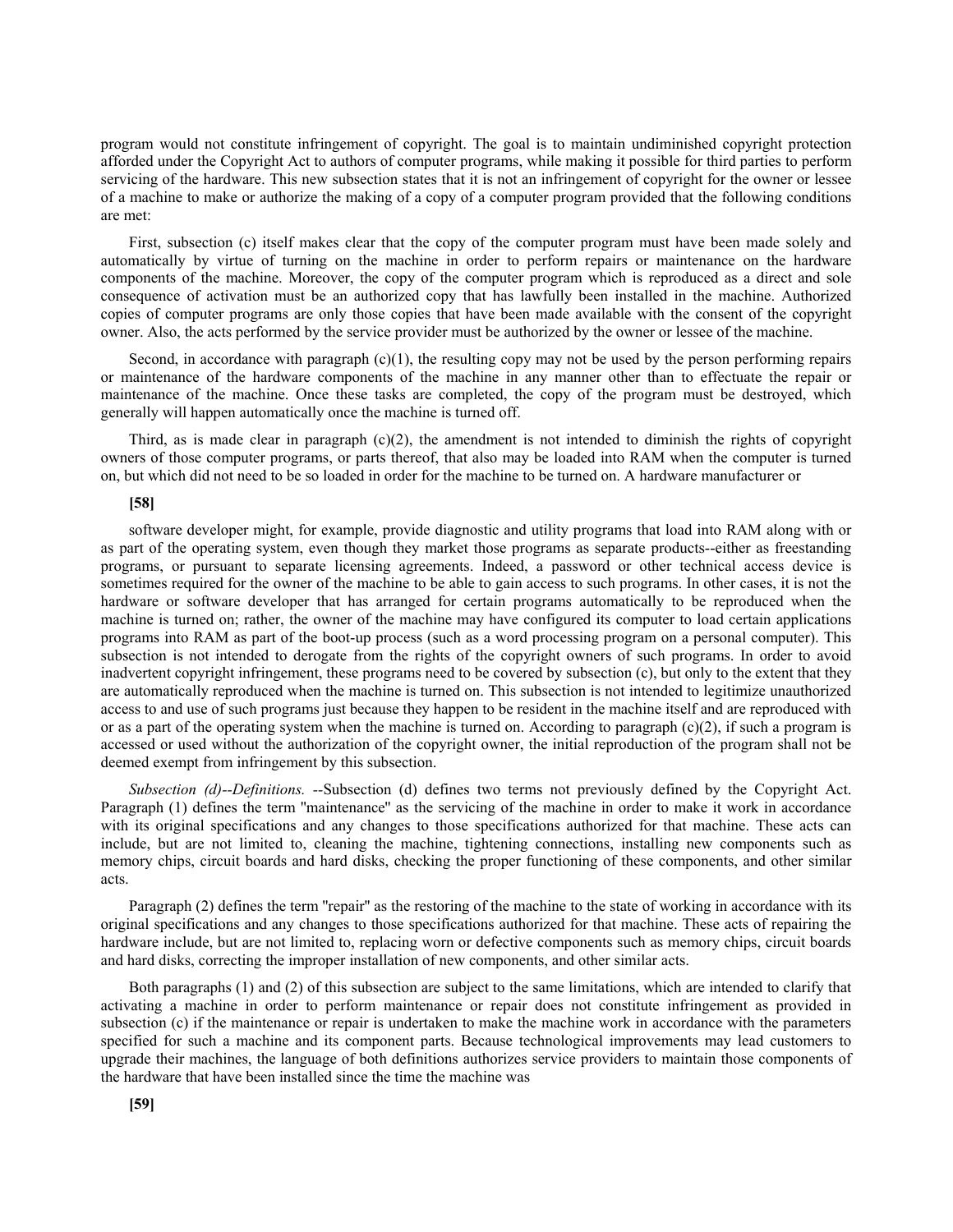originally acquired, or to install new components. But their acts shall be noninfringing under subsection (c) only if the components being serviced have been lawfully acquired and installed. Finally, the terms ''maintenance'' and ''repair'' do not include unauthorized adaptations, modifications, error corrections or any other changes to any software which may be in the machine being serviced.

## TITLE IV--EPHEMERAL RECORDINGS; DISTANCE EDUCATION; EXEMPTION FOR LIBRARIES AND ARCHIVES

#### *Section 401. Ephemeral recordings*

Section 401 amends section 112 of the Copyright Act *(17 U.S.C. 112)* to address two issues concerning the application of the ephemeral recording exemption in the digital age.

The first of these issues is the relationship between the ephemeral recording exemption and the Digital Performance Right in Sound Recordings Act of 1995 (''DPRA''). The DPRA granted sound recording copyright owners the exclusive right to perform their works publicly by means of digital audio transmission, subject to certain limitations, particularly those set forth in section 114(d). Among those limitations is an exemption for nonsubscription broadcast transmissions, which are defined as those made by terrestrial broadcast stations licensed as such by the FCC. *17 U.S.C.*   $114(d)(1)(A)(iii)$  and (j)(2). The ephemeral recording exemption presently privileges certain activities of a transmitting organization when it is entitled to transmit a performance or display under a license or transfer of copyright ownership or under the limitations on exclusive rights in sound recordings specified by section 114(a). The Committee believes that the ephemeral recording exemption should apply to broadcast radio and television stations when they make nonsubscription digital broadcasts permitted by the DPRA. The Committee has therefore changed the existing language of the ephemeral recording exemption (redesignated as  $112(a)(1)$ ) to extend explicitly to broadcasters the same privilege they already enjoy with respect to analog broadcasts.

The second of these issues is the relationship between the ephemeral recording exemption and the anticircumvention provisions that the bill adds as section 1201 of the Copyright Act. Concerns were expressed that if use of copy protection technologies became widespread, a transmitting organization might be prevented from engaging in its traditional activities of assembling transmission programs and making ephemeral recordings permitted by section 112 for purposes of its own transmissions within its local service area and of archival preservation and security. To address this concern, the Committee has added to section 112 a new paragraph that permits transmitting organizations to engage in activities that otherwise would violate section  $1201(a)(1)$  in certain limited circumstances when necessary for the exercise of the transmitting organization's privilege to make ephemeral recordings under redesignated section  $112(a)(1)$ . By way of example, if a radio station could not make a permitted ephemeral recording from a commercially available phonorecord without violating section 1201(a)(1), then the radio station could request from the copyright owner the necessary means of making a permitted ephemeral recording. If the

## **[60]**

copyright owner did not then either provide a phonorecord that could be reproduced or otherwise provide the necessary means of making a permitted ephemeral recording from the phonorecord already in the possession of the radio station, the radio station would not be liable for violating section  $1201(a)(1)$  for taking the steps necessary for engaging in activities permitted under section  $112(a)(1)$ . The radio station would, of course, be liable for violating section  $1201(a)(1)$  if it engaged in activities prohibited by that section in other than the limited circumstances permitted by section  $112(a)(1)$ .

## *Section 402. Limitation on exclusive rights; distance education*

Section 402(a) directs the Register of Copyrights to consult with representatives of copyright owners, nonprofit educational institutions, and nonprofit libraries and archives and to submit recommendations to the Congress no later than 6 months after the date of enactment of the bill on how to promote distance education through digital technologies, including interactive digital networks, while maintaining an appropriate balance between the rights of copyright owners and the needs of users. Where appropriate, the Register shall include legislative recommendations to achieve those objectives.

Section 402(b) specifies considerations which the Register shall take into account in formulating such recommendations.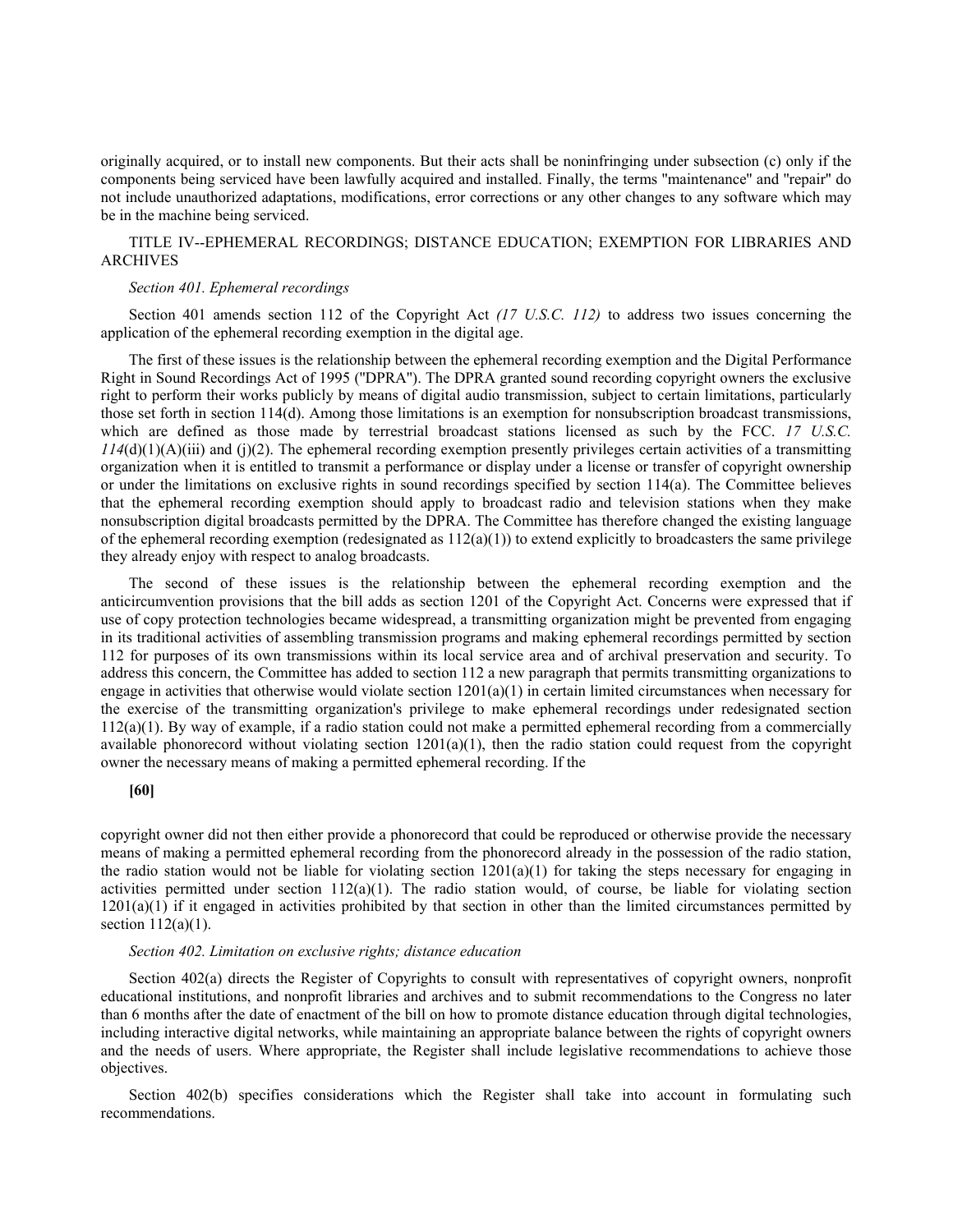#### *Section 403. Exemption for libraries and archives*

Section 108 of the Copyright Act *(17 U.S.C. 108)* permits libraries and archives of the type described in that section to make and, in some cases, distribute a limited number of copies of certain types of copyrighted works, without the permission of the copyright holder, for specified purposes relating to these entities' functions as repositories of such works for public reference. Section 403 of the bill updates section 108 to allow these entities to take advantage of digital technologies when engaging in specified preservation activities.

Except for the amendment to paragraph (a)(3), which deals with the inclusion of copyright notice on all copies or phonorecords of works made or distributed pursuant to section 108, the amendments revise either subsection (b), which addresses the reproduction and distribution of a copy or phonorecord of an unpublished work for purposes of preservation and security or for deposit for research use in another library or archive of the type described; or subsection (c), which addresses the reproduction of a copy or phonorecord of a published work for the purpose of replacement of a copy of that work that is damaged, deteriorating, lost, or stolen, if an unused replacement copy cannot be obtained at a fair price.

The amendment to paragraph (a)(3) of section 108 is intended to ease the burden on libraries and archives of the current law's requirement that a notice of copyright be included on copies that are reproduced under section 108. Under this amendment, such notice would be required only where the particular copy that is reproduced by the library or archives itself bears a notice. In other words, a notice appearing on the material copied would still need to be maintained, and could not be deleted. On the other hand, if

## **[61]**

the copy being reproduced does not bear a copyright notice, the library or archives would fully satisfy its obligation under this section by simply placing on the reproduction a legend that states ''This work may be protected by copyright,'' or words to that effect. This minimal obligation is similar to those found in subsections (e) and (f) of existing section 108, which condition the exemption in those subsections on the display of a general notice or warning of potential copyright protection.

Subsection (b) currently permits a library or archive under this section to make and distribute one copy or phonorecord of an unpublished work solely for purposes of preservation and security or for deposit for research use in another library or archives, provided that the duplication of the work occurs ''in facsimile form.'' The legislative history to that section makes clear that, when this language was enacted more than twenty years ago, Congress intended to permit the copy to be made by microfilm or electrostatic photocopying process, but not in a computerized form i.e., ''in machine readable language for storage in an information system.''n27

The amendment to subsection (b) permits a library or archive to make (for itself or another library or archive of the type described by clause (2) of subsection (a)) up to 3 copies or phonorecords for these purposes, rather than just one, and permits such copies or phonorecords to be made in digital as well as analog formats. In recognition of the risk that uncontrolled public access to the copies or phonorecords in digital formats could substantially harm the interests of the copyright owner by facilitating immediate, flawless and widespread reproduction and distribution of additional copies or phonorecords of the work, the amendment provides that any copy of a work that the library or archive makes in a digital format must not be otherwise distributed in that format and must not be made available in that format to the public outside the premises of the library or archives. In this way, the amendment permits the utilization of digital technologies solely for the purposes of this subsection.

Similarly, subsection (c) currently permits a library or archives under this section to make one copy or phonorecord of any published work solely for purposes of replacement of a copy or phonorecord that is damaged, deteriorating, lost or stolen, provided that the library or archive has determined after a reasonable effort that an unused replacement cannot be obtained at a fair price, and provided that the duplication of the work occurs ''in facsimile form.''

As in subsection (b), the amendment to subsection (c) permits a library or archive to make and use three copies or phonorecords for these purposes, rather than just one, and permits such copies or phonorecords to be made in digital as well as analog formats, with the proviso that any copy of a work that the library or archive makes in a digital format must not be made available to the public in that format except for use on the premises of a library or archives in lawful possession of such copy. In the view of the Committee, this proviso is necessary to ensure that the amendment strikes the appropriate balance, permitting the use of digital technology by libraries and archives while guarding against the potential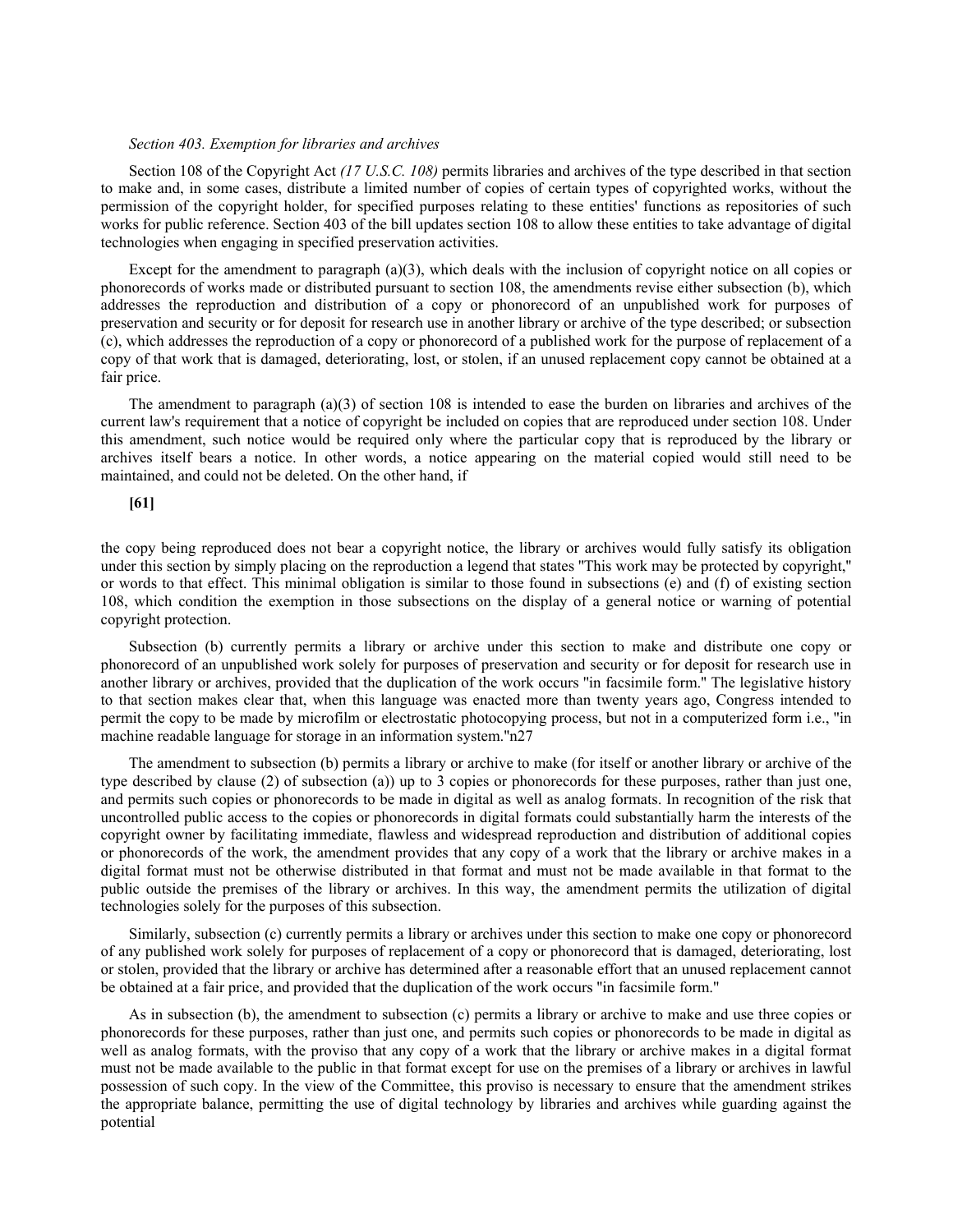harm to the copyright owner's market from patrons obtaining unlimited access to digital copies from any location.

The amendment to subsection (c) also broadens its coverage to allow the updating of obsolete formats. It permits the making of such copies or phonorecords of a work ''if the existing format in which the work is stored has become obsolete.'' This provision is intended to permit libraries and archives to ensure that copies of works in their collections continue to be accessible and useful to their patrons. In order to ensure that the provision does not inadvertently result in the suppression of ongoing commercial offerings of works in still-usable formats, the amendment explicitly provides that, for purposes of this subsection, a format will be considered obsolete only if the machine or device necessary to render perceptible a work stored in that format is no longer manufactured or reasonably available in a commercial marketplace. Under this language, if the needed machine or device can only be purchased in second-hand stores, it should not be considered ''reasonably available.''

Finally, the Committee wants to make clear that, just as when section 108 of the Copyright Act was first enacted, the term ''libraries'' and ''archives'' as used and described in this provision still refer to such institutions only in the conventional sense of entities that are established as, and conduct their operations through, physical premises in which collections of information may be used by researchers and other members of the public. Although online interactive digital networks have since given birth to online digital ''libraries'' and ''archives'' that exist only in the virtual (rather than physical) sense on websites, bulletin boards and homepages across the Internet, it is not the Committee's intent that section 108 as revised apply to such collections of information. The ease with which such sites are established online literally allows anyone to create his or her own digital ''library'' or ''archives.'' The extension of the application of section 108 to all such sites would be tantamount to creating an exception to the exclusive rights of copyright holders that would permit any person who has an online website, bulletin board or a homepage to freely reproduce and distribute copyrighted works. Such an exemption would swallow the general rule and severely impair the copyright owners' right and ability to commercially exploit their copyrighted works. Consequently, the Committee intends that references to ''the premises of the library or archives'' in amended sections 108 (b)(2) and (c)(2) mean only physical premises.

VI. COST ESTIMATE

U.S. CONGRESS,

CONGRESSIONAL BUDGET OFFICE,

*Washington, DC, May 11, 1998.*

HON. ORRIN G. HATCH,

*Chairman, Committee on the Judiciary, U.S. Senate, Washington, DC.*

DEAR MR. CHAIRMAN: The Congressional Budget Office has prepared the enclosed cost estimate for S. 2037, the Digital Millennium Copyright Act of 1998.

## **[63]**

If you wish further details on this estimate, we will be pleased to provide them. The CBO staff contacts are Kim Cawley (for federal costs), Pepper Santalucia (for the state and local impact), and Matthew Eyles (for the private-sector impact).

Sincerely,

JAMES L. BLUM

(For June E. O'Neill, Director).

Enclosure.

CONGRESSIONAL BUDGET OFFICE COST ESTIMATE

S. 2037--DIGITAL MILLENNIUM COPYTIGHT ACT OF 1998

CBO estimates that enacting S. 2037 would have no significant impact on the federal budget. Enacting the bill would establish new criminal penalties and thus could affect both receipts and direct spending. hence, pay-as-you-go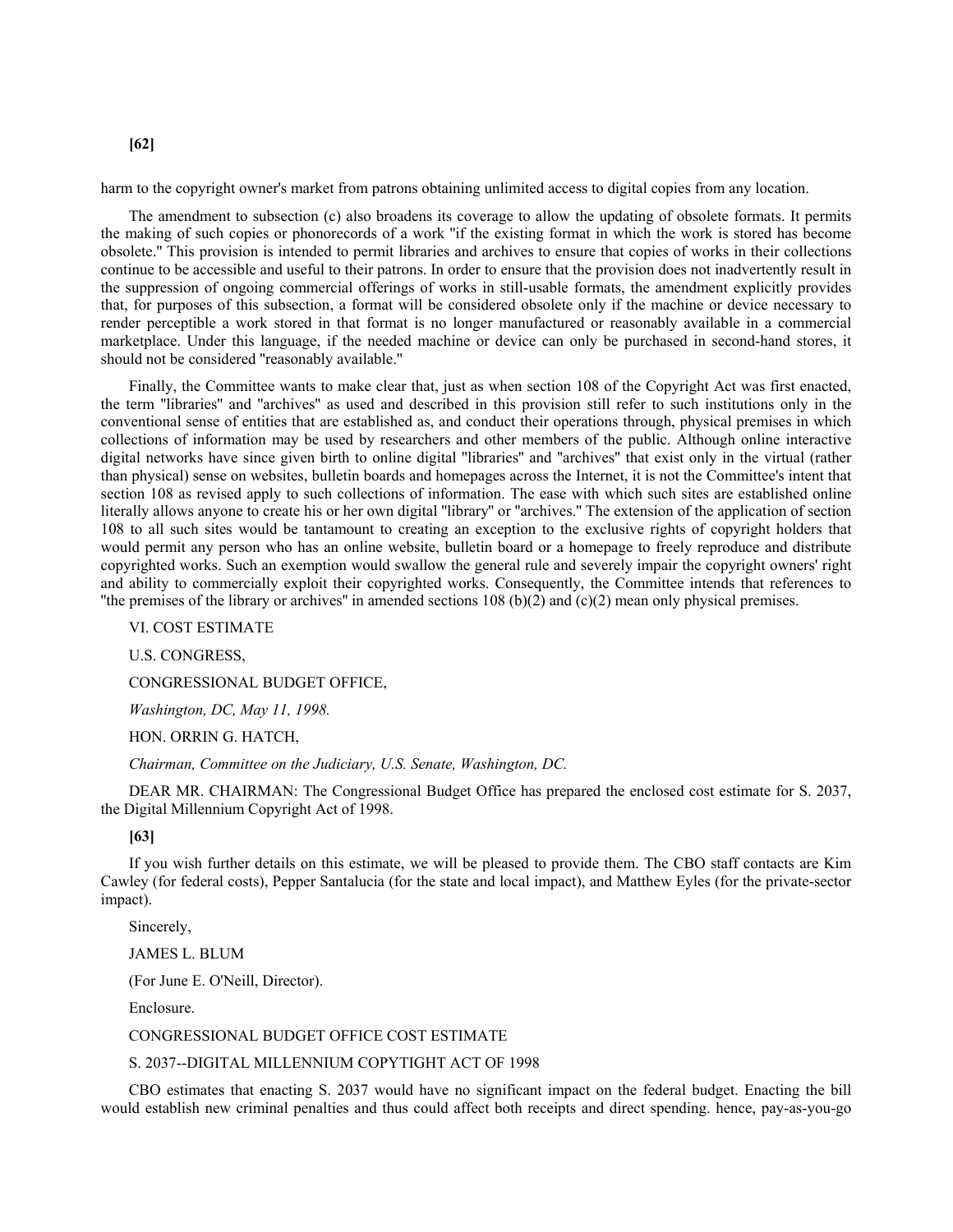procedures would apply, but we expect that any changes in receipts and direct spending would be insignificant. S. 2037 contains an intergovernmental and a private-sector mandate as defined in the Unfunded Mandates Reform Act of 1995 (UMRA), but the costs of the mandates would not exceed the thresholds in the law.

Title I of S. 2037 would amend U.S. copyright law to comply with two treaties produced by the December 1996 conference of the World Intellectual Property Organization--one regarding the use of copyrighted material in digital environments, and the other dealing with international copyright protection of performers and producers of phonograms. Section 103 would establish criminal fines of up to \$ 1 million for anyone attempting to circumvent copyright protection systems or falsifying or altering copyright management information. Enacting this provision could increase governmental receipts from the collection of fines, but we estimate that any such increase would be less than \$ 500,000 annually. Criminal fines are deposited in the Crime Victims Fund and are spent in the following year. Thus any change in direct spending from the fund would also amount to less than \$ 500,000 annually.

Title II would limit the liability for copyright infringement of persons who are providers of on-line services or network access. Title III would amend copyright law to allow copies of computer programs to be made for the purpose of repairing or maintaining a computer. Title IV would require copyright owners that protect their audio recordings with technical measures to prevent the reproduction of such work, to make available to transmitting organizations entitled to make a copy of such work the necessary means of making a copy, provided that it is technologically and economically feasible for the copyright owner to do so. The bill would direct the Copyright Office to make recommendations to the Congress concerning the liability for copyright infringement of nonprofit educational institutions when they are providers of Internet services. The bill also would seek recommendations from the Copyright Office in using digital technologies to promote distance learning while protecting the rights of copyright owners. Based on information from the Copyright Office, CBO estimates that preparing these provisions would cost less than \$ 300,000.

## **[64]**

Section 4 of UMRA excludes from the application of that act any legislative provisions that are necessary for the ratification or implementation of international treaty obligations. CBO has determined that Title I of the bill fits within that exclusion, because it is necessary for the implementation of the WIPO Copyright Treaty and the WIPO Performances and Phonograms Treaty.

Title IV of S. 2037 would impose a mandate on certain owners of copyrights who apply technical protections to works that prevent their reproduction. Title IV would require copyright owners who employ mechanisms that prevent the reproduction of copyrighted works to make available to federally licensed broadcasters the necessary means to copy such works. Under current law, federally licensed broadcasters are authorized to reproduce copyright-protected material under specific conditions. Since this mandate would apply to both public and private entities that own copyrights, it would be considered both a private-sector and an intergovernmental mandate.

The use of reproduction protections envisioned in the bill is not yet widespread. Furthermore, copyright owners may claim economic hardship or technical infeasibility to avoid the new requirement and the costs of providing federally licensed broadcasters with the means to copy technically protected works would likely be modest. Therefore, CBO estimates that the direct cost of the new mandates would be well below the statutory thresholds in UMRA.

The CBO staff contacts for this estimate are Kim Cawley (for Federal costs); Pepper Santalucia (for the State and local impact); and Matthew Eyles (for the private-sector impact). This estimate was approved by Paul N. Van de Water, Assistant Director for Budget Analysis.

## VII. REGULATORY IMPACT STATEMENT

In compliance with paragraph 11(b)(1), rule XXVI of the Standing Rules of the Senate, the Committee, after due consideration, concludes that S. 2037 will not have significant regulatory impact.

### **[65]**

## **VIII. ADDITIONAL VIEWS OF MR. LEAHY**

The successful adoption by the World Intellectual Property Organization (WIPO) in December 1996 of two new copyright treaties--one on written material and one on sound recordings--was appropriately lauded in the United States. The WIPO Copyright Treaty and the WIPO Performances and Phonograms Treaty will give a significant boost to the protection of intellectual property rights around the world, and stand to benefit important American creative industries- from movies, recordings, computer software and many other copyrighted materials that are subject to piracy online.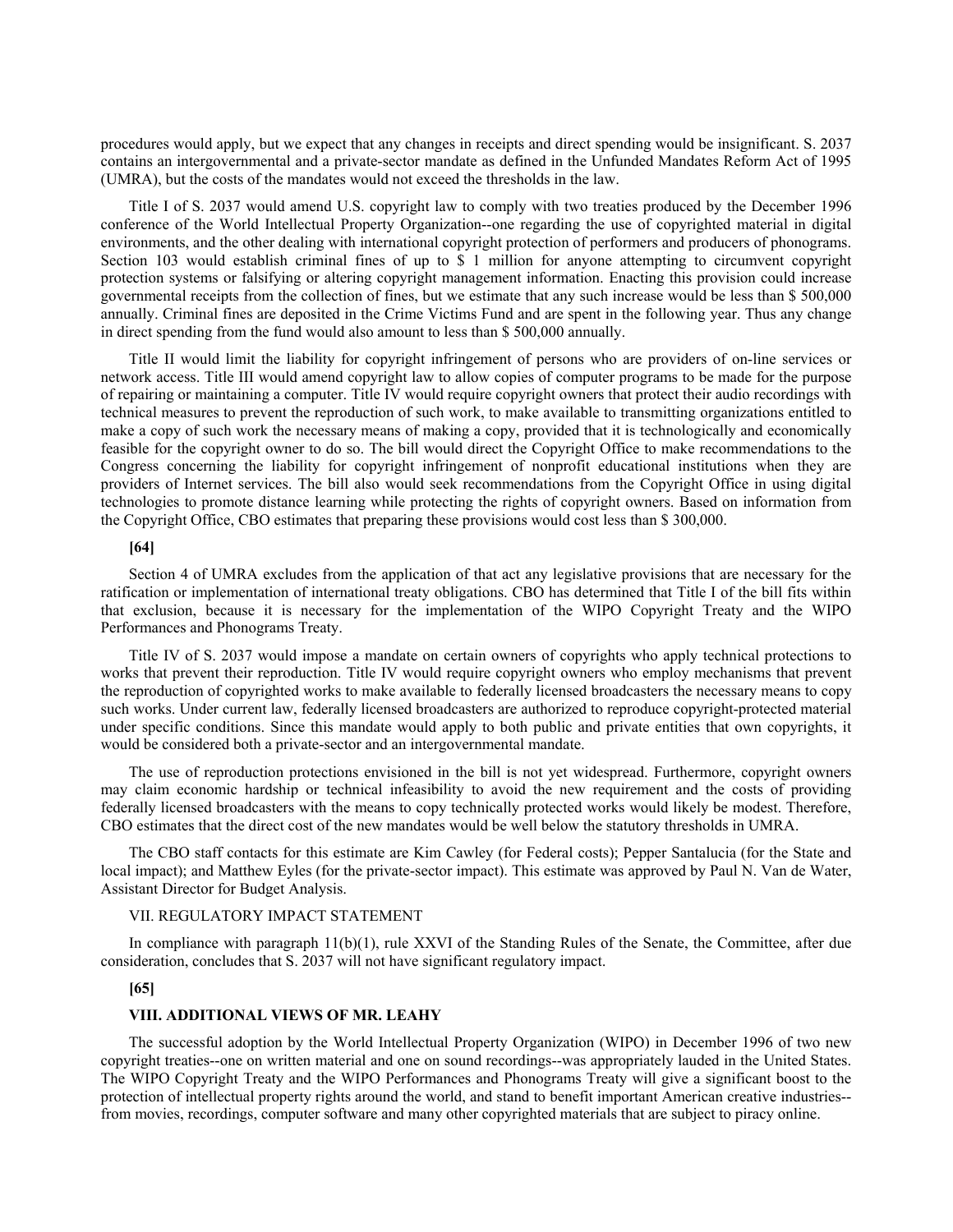According to Secretary Daley of the Department of Commerce, for the most part, ''the treaties largely incorporate intellectual property norms that are already part of U.S. law.'' What the treaties will do is give American owners of copyrighted material an important tool to protect their intellectual property in those countries that become a party to the treaties. With an ever-expanding global marketplace, such international protection is critical to protect American companies and, ultimately, American jobs and the U.S. economy.

The President submitted the two WIPO treaties to the U.S. Senate on July 29, 1997, as well as draft legislation to implement the two treaties. I was proud to introduce this draft implementing legislation, S. 1121, with Senators Hatch, Thompson, and Kohl on July 29, 1997.

This legislation is the culmination of an effort to ensure that the appropriate copyright protections are in place around the world to foster the enormous growth of the Internet and other digital computer networks. Our dependence on interconnected computers only grows as a means to communicate, manage our personal and business affairs and obtain the goods and services we want. Indeed, computer networks will increasingly become the means of transmitting copyrighted works in the years ahead. This presents great opportunities but also poses significant risks to authors and our copyright industries.

We must make sure that our copyright laws protect the intellectual property rights of creative works available online in ways that promote the use of the Internet, both by content providers and users. The future growth of computer networks like the Internet and of digital, electronic communications requires it. Otherwise, owners of intellectual property will be unwilling to put their material online. If there is no content worth reading online, the growth of this medium will be stifled, and public accessibility will be retarded.

The Clinton administration showed great foresight when it formed, in 1993, the Information Infrastructure Task Force (IITF), which in turn established the Working Group on Intellectual Property Rights to examine and recommend changes to keep copyright

## **[66]**

law current with new technology. In 1995, the Administration's Working Group on Intellectual Property Rights released its report, ''Intellectual Property and the National Information Infrastructure,'' in which it explained the importance of adequate copyright protection for the future of the Internet:

The full potential of the NII will not be realized if the education, information and entertainment products protected by intellectual property laws are not protected effectively when disseminated via the NII. Creators and other owners of intellectual property will not be willing to put their interests at risk if appropriate systems--both in the U.S. and internationally--are not in place to permit them to set and enforce the terms and conditions under which their works are made available in the NII environment. Likewise, the public will not use the services available on the NII and generate the market necessary for its success unless a wide variety of works are available under equitable and reasonable terms and conditions, and the integrity of those works is assured. All the computers, telephones, fax machines, scanners, cameras, keyboards, televisions, monitors, printers, switches, routers, wires, cables, networks, and satellites in the world will not create a successful NII, if there is no content. What will drive the NII is the content moving through it.

The same year that report was issued, Senator Hatch and I joined together to introduce ''The NII Copyright Protection Act of 1995'', S. 1284, which incorporated the recommendations of the Administration. That legislative proposal confronted fundamental questions about the role of copyright in the next century--many of which are echoed by the Digital Millennium Copyright Act (DMCA), which was reported by the Senate Judiciary Committee.

I note that the Report of the Administration's Working Group on Intellectual Property also generally supported ''the amendments to the copyright law and the criminal law (which sets out sanctions for criminal copyright violations) set forth in S. 1122, introduced in the 104th Congress by Senators Leahy and Feingold following consultations with the Justice Department.'' While the 104th Congress did not act on this legislation, I revised and reintroduced this bill as S. 1044 in 1997. This important legislation, the No Electronic Theft Act, to adapt to the emerging digital environment was finally enacted in this Congress.

Title I of the DMCA is based on the administration's recommendations for legislation to implement the two WIPO treaties, as reflected in S. 1121. In sum, Title I makes certain technical changes to conform our copyright laws to the treaties and substantive amendments to comply with two new treaty obligations. Specifically, the treaties oblige the signatories to provide legal protections against circumvention of technological measures used by copyright owners to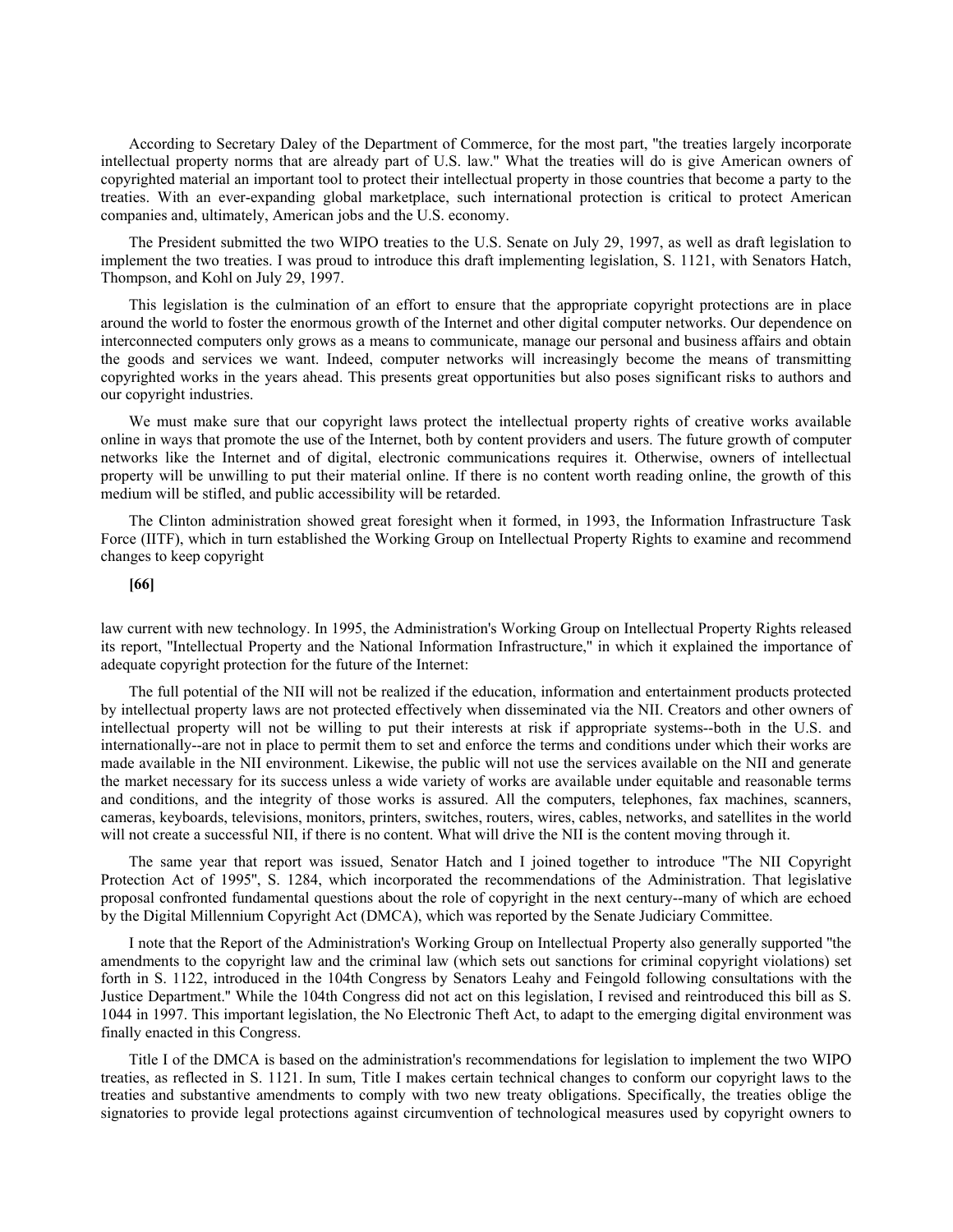protect their works, and against violations of the integrity of copyright management information (CMI), which identifies a work, its author, the copyright owner and any information about the terms and conditions of use of the work. The bill adds a new chapter to U.S. copyright law to implement the

## **[67]**

anticircumvention and CMI provisions, along with corresponding civil and criminal penalties. Title II of the DMCA provides limitations, under certain conditions, on copyright infringement liability for Internet service providers (ISP's) and online service providers (OSP's). Title III provides a statutory exemption in the Copyright Act to ensure that the lawful owner or lessee of a computer machine may authorize an independent service technician to activate the computer in order to service its hardware components. Title IV begins the process of updating our Nation's copyright laws with respect to library, archives, and educational uses of copyrighted works in the digital age.

Following intensive discussions with a number of interested parties, including libraries, universities, small businesses, ISP's and OSP's, telephone companies, computer users, broadcasters, content providers and device manufacturers, the Senate Judiciary Committee was able to reach unanimous agreement on certain modifications and additions incorporated into the DMCA.

For example, significant provisions were added to the bill in Title II to clarify the liability for copyright infringement of online and Internet service providers. These provisions set forth ''safe harbors'' from liability for ISP's and OSP's under clearly defined circumstances, which both encourage responsible behavior and protect important intellectual property rights. In addition, during the Committee's consideration of this bill, an Ashcroft-Leahy-Hatch amendment was adopted to ensure that computer users are given reasonable notice of when their Web sites are the subject of infringement complaints, and to provide procedures for computer users to have material that is mistakenly taken down put back online.

This bill contains a number of provisions designed to help libraries and archives. First, libraries expressed concerns about the possibility of criminal sanctions or potentially ruinous monetary liability for actions taken in good faith. This bill makes sure that libraries acting in good faith can never be subject to fines or civil damages. Specifically, a library is exempt from monetary liability in a civil suit if it was not aware and had no reason to believe that its acts constituted a violation. In addition, libraries are completely exempt from the criminal provisions.

Second, the bill contains a ''browsing'' exception for libraries. Libraries have indicated that in an online environment dominated by encrypted works it may be impossible for them to gain access to works to decide whether or not to acquire them. The current version of the bill permits libraries to disregard access prevention technologies in order to make a good faith determination of whether or not it would like to buy a copy of a work. If the library decides that it wishes to acquire the work it must negotiate with the copyright owner just as libraries do today.

Third, Senator Hatch, Senator Ashcroft, and I crafted an amendment to provide for the preservation of digital works by qualified libraries and archives. The ability of libraries to preserve legible copies of works in digital form is one I consider critical. Under present law, libraries are permitted to make a single facsimile copy of works in their collections for preservation purposes, or to replace lost, damaged or stolen copies of works that have become commercially unavailable. This law, however, has become outmoded by

# **[68]**

changing technology and preservation practices. The bill ensures that libraries' collections will continue to be available to future generations by permitting libraries to make up to three copies in any format--including in digital form. This was one of the proposals in The National Information Infrastructure (NII) Copyright Protection Act of 1995, which I sponsored in the last Congress. The Register of Copyrights, among others, has supported that proposal.

In addition, the bill would permit a library to transfer a work from one digital format to another if the equipment needed to read the earlier format becomes unavailable commercially. This change addresses a problem that should be familiar to anyone whose office has boxes of eight-inch floppy disks tucked away somewhere.

These provisions go a long way toward meeting the concerns that libraries have expressed about the original bill, S. 1121.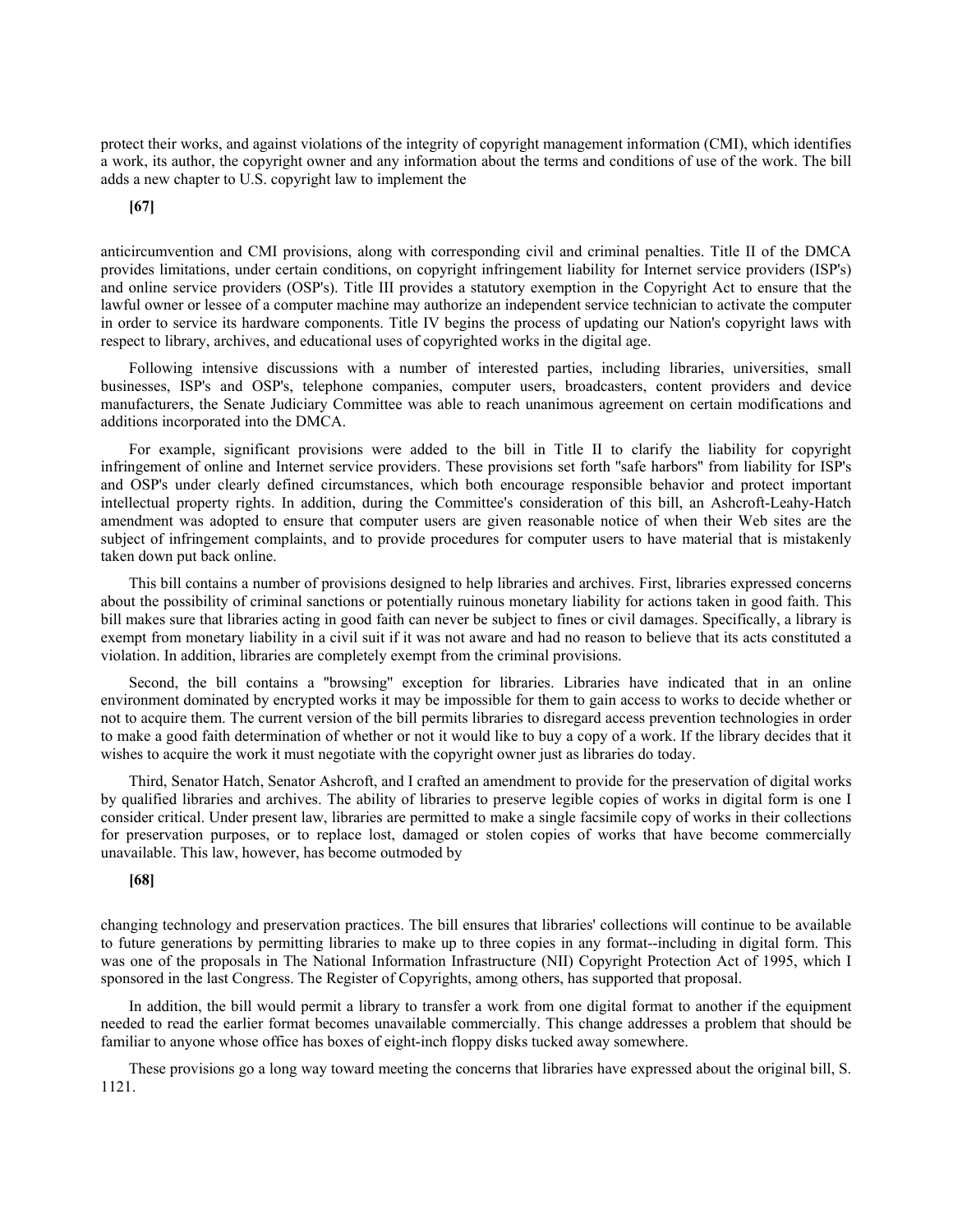Another issue that the bill addresses is distance learning. When Congress enacted the present copyright law it recognized the potential of broadcast and cable technology to supplement classroom teaching, and to bring the classroom to those who, because of their disabilities or other special circumstances, are unable to attend classes. At the same time, Congress also recognized the potential for unauthorized transmissions of works to harm the markets for educational uses of copyrighted materials. In the present Copyright Act, we struck a careful balance and crafted a narrow exemption. But as with so many areas of copyright law, the advent of digital technology requires us to take another look at the issue.

I recognize that the issue of distance learning has been under consideration for the past several years by the Conference on Fair Use (CONFU) that was established by the administration to consider issues relating to fair use in the digital environment. In spite of the hard work of the participants, CONFU has so far been unable to forge a comprehensive agreement on guidelines for the application of fair use to digital distance learning.

We made tremendous strides in the Committee to chart the appropriate course for updating the Copyright Act to permit the use of copyrighted works in valid distance learning activities. Senator Hatch, Senator Ashcroft, and I joined together to ask the Copyright Office to facilitate discussions among interested library and educational groups and content providers with a view toward making recommendations that could be incorporated into the DMCA at the April 30 markup.

Based on the Copyright Office's recommendations, we incorporated into the DMCA a new section 122 requiring the Copyright Office to make broader recommendations to Congress on digital distance education within six months. Upon receiving the Copyright Office's recommendations, it is my hope that the Senate Judiciary Committee will promptly commence hearings on the issue and move expeditiously to enact further legislation on the matter. I know that all members on this Committee are as anxious as I am to complete the process that we started in Committee of updating the Copyright Act to permit the appropriate use of copyrighted works in valid distance learning activities. This step should be viewed as a beginning--not an end, and we are committed to reaching that end point as quickly as possible.

## **[69]**

Senator Feinstein had sought to clarify when a university would be held responsible for the actions of its employees in connection with its eligibility for the safe harbors spelled out in title II of the bill. I and others on the Committee agreed with Senator Feinstein that, because of the importance, complexity, and implications for other online service providers, including libraries and archives of this issue, we should have the Copyright Office examine the issue in a comprehensive fashion as well.

Amendments sponsored by Senator Ashcroft, Senator Hatch, and I were also crafted to address the issues of reverse engineering, ephemeral recordings and to clarify the use of copyright management information in the course of certain analog and digital transmissions in broadcasting. Additional legislative language was incorporated into the bill to clarify that the law enforcement exemptions apply to all government agencies which conduct law enforcement and intelligence work, as well as to government contractors engaging in intelligence, investigative, or protective work.

Finally, to assuage the concerns of the consumer electronics manufacturers and others that the bill might require them to design their products to respond to any particular technological protection measure, Senator Hatch, Senator Ashcroft, and I crafted an amendment that clarified the bill on this issue. We also agreed to incorporate provisions into the bill clarifying that nothing in the bill will prevent parents form controlling their children's access to the Internet or individuals from protecting personal identifying information.

The DMCA is a product of the Senate Judiciary Committee's recognition that ours is a time of unprecedented challenge to copyright protection. Copyright has been the engine that has traditionally converted the energy of artistic creativity into publicly available arts and entertainment. Historically, the Government's role has been to encourage creativity and innovation by protecting copyrights that create incentives for the dissemination to the public of new works and forms of expression. That is the tradition which I have sought to honor and which I intend to continue to promote.

Now, with the DMCA, the Senate Judiciary Committee takes another important step toward protecting American ingenuity and creative expression. This bill is a well-balanced package of proposals that address the needs of creators, consumers and commerce in the digital age and well into the next century.

## PATRICK LEAHY.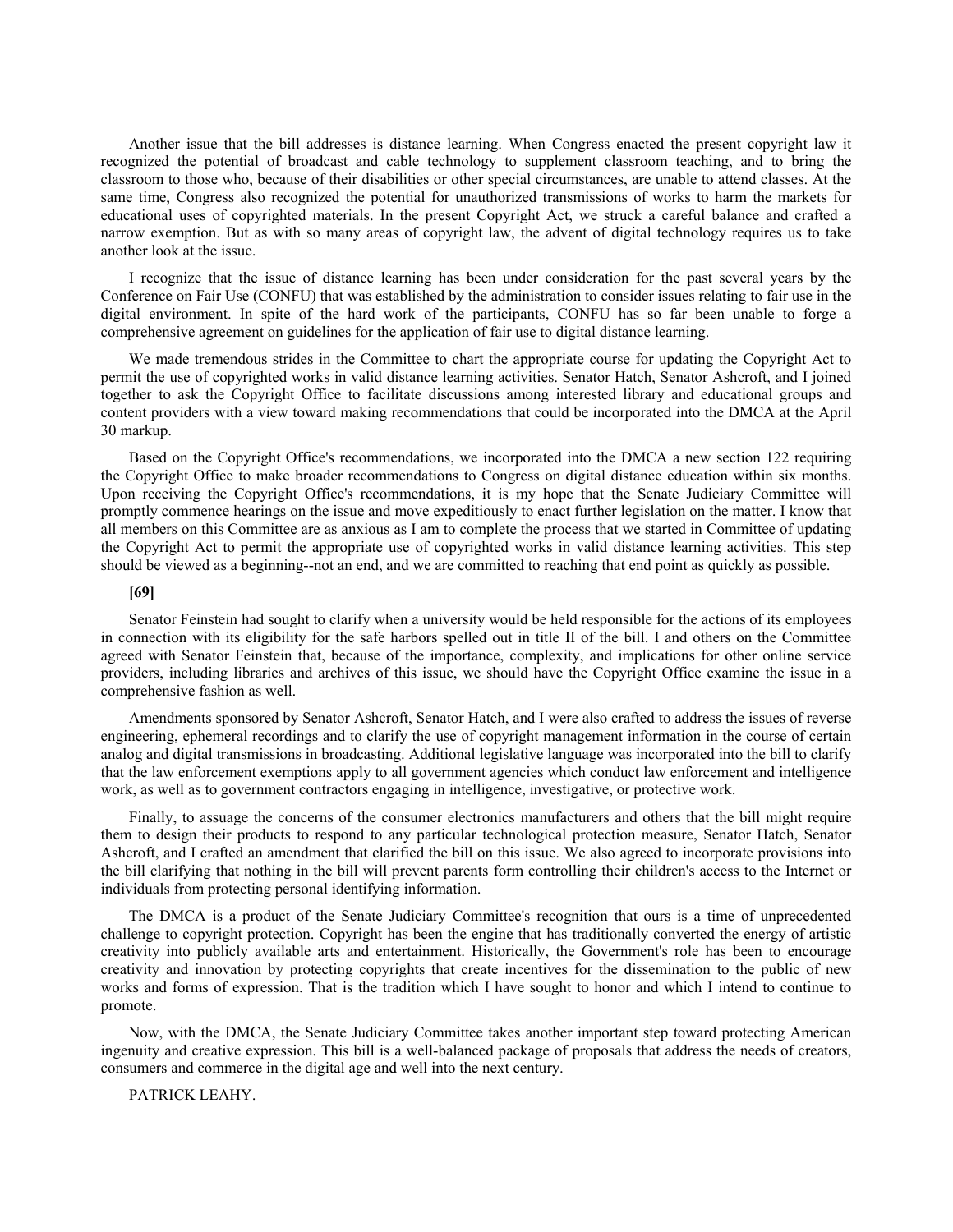**[70]**

## IX. CHANGES IN EXISTING LAW

In compliance with paragraph 12 of rule XXVI of the Standing Rules of the Senate, changes in existing law made by S. 2037, as reported, are shown as follows (existing law proposed to be omitted is enclosed in black brackets, new matter is printed in italic, and existing law in which no change is proposed is shown in roman):

## **UNITED STATES CODE**

\* \* \* \* \*

#### **TITLE 17--COPYRIGHTS**

Click here to view image.

### **CHAPTER 1--SUBJECT MATTER AND SCOPE OF COPYRIGHT**

\* \* \* \* \*

### **§ 101. Definitions**

Except as otherwise provided in this title, as used in this title, the following terms and their variant forms mean the following:

\* \* \* \* \*

**[**A work is a ''Berne Convention work'' if--

**[**(1) in the case of an unpublished work, one or more of the authors is a national of a nation adhering to the Berne Convention, or in the case of a published work, one of more of the authors is a national of a nation adhering to the Berne Convention on the date of first publication;

**[**(2) the work was first published in a nation adhering to the Berne Convention, or was simultaneously first published in a nation adhering to the Berne Convention and in a foreign nation that does not adhere to the Berne Convention;

**[**(3) in the case of an audiovisual work--

**[**(A) if one or more of the authors is a legal entity, that author has its headquarters in a nation adhering to the Berne Convention; or

**[**(B) if one or more of the authors is an individual, that author is domiciled, or has his or her habitual residence in a nation adhering to the Berne Convention;

## **[71]**

**[**(4) in the case of a pictorial, graphic, or sculptural work that is incorporated in a building or other structure, the building or structure is located in a nation adhering to the Berne Convention; or

**[**(5) in the case of an architectural work embodied in a building, such building is erected in a country adhering to the Berne Convention.

**[**For purposes of paragraph (1), an author who is domiciled in or has his or her habitual residence in, a nation adhering to the Berne Convention is considered to be a national of that nation. For purposes of paragraph (2), a work is considered to have been simultaneously published in two or more nations if its dates of publication are within 30 days of one another.**]**

\* \* \* \* \*

**[**The ''country of origin'' of a Berne Convention work, for**]** *For* purposes of section 411, **[**is the United States**]** *a work is a ''United States work'' only* if--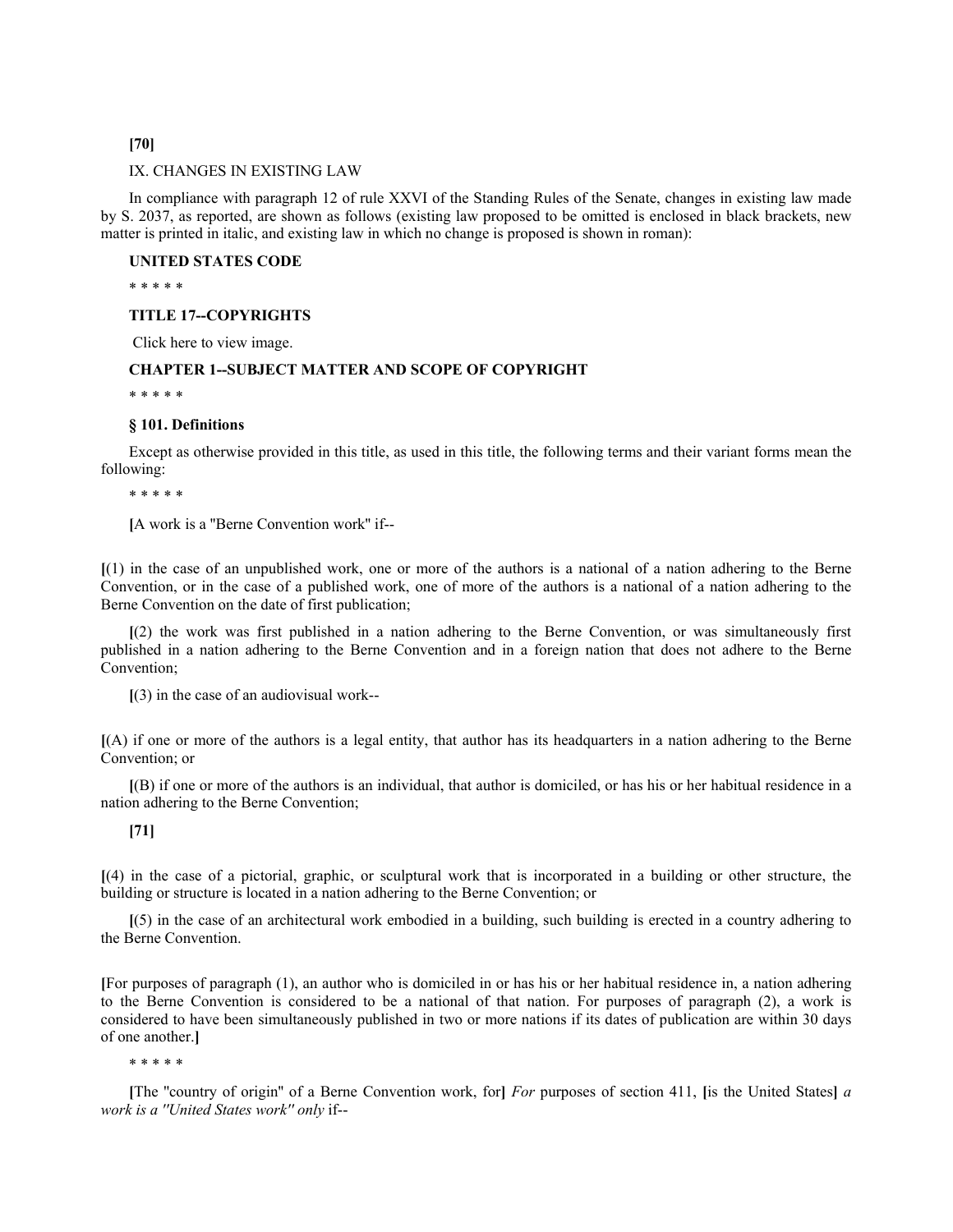(1) in the case of a published work, the work is first published--

(A) in the United States;

(B) simultaneously in the United States and another **[**nation or nations adhering to the Berne Convention**]** *treaty party or parties*, whose law grants a term of copyright protection that is the same as or longer than the term provided in the United States;

(C) simultaneously in the United States and a foreign nation that **[**does not adhere to the Berne Convention**]** *is not a treaty party;* or

(D) in a foreign nation that **[**does not adhere to the Berne Convention**]** *is not a treaty party*, and all of the authors of the work are nationals, domiciliaries, or habitual residents of, or in the case of an audiovisual work legal entities with headquarters in, the United States;

(2) in the case of an unpublished work, all the authors of the work are nationals, domiciliaries, or habitual residents of the United States, or, in the case of an unpublished audiovisual work, all the authors are legal entities with headquarters in the United States; or

(3) in the case of a pictorial, graphic, or sculptural work incorporated in a building or structure, the building or structure is located in the United States.

**[**For the purposes of section 411, the ''country of origin'' of any other Berne Convention work is not the United States.**]**

\* \* \* \* \*

A work is ''fixed'' in a tangible medium of expression when its embodiment in a copy or phonorecord, by or under the authority of the author, is sufficiently permanent or stable to permit it to be perceived, reproduced, or otherwise communicated for a period of more than transitory duration. A work consisting of sounds, images, or both, that are being transmitted, is ''fixed'' for purposes of this title if a fixation of the work is being made simultaneously with its transmission.

# **[72]**

*The ''Geneva Phonograms Convention'' is the Convention for the Protection of Producers of Phonograms Against Unauthorized Duplication of Their Phonograms, concluded at Geneva, Switzerland on October 29, 1971.*

The terms ''including'' and ''such as'' are illustrative and not limitative.

*An ''international agreement'' is*--

*(1) the Universal Copyright Convention;*

*(2) the Geneva Phonograms Convention;*

*(3) the Berne Convention;*

*(4) the WTO Agreement;*

*(5) the WIPO Copyright Treaty;*

*(6) the WIPO Performances and Phonograms Treaty; and*

*(7) any other copyright treaty to which the United States is a party.*

\* \* \* \* \*

To ''transmit'' a performance or display is to communicate it by any device or process whereby images or sounds are received beyond the place from which they are sent.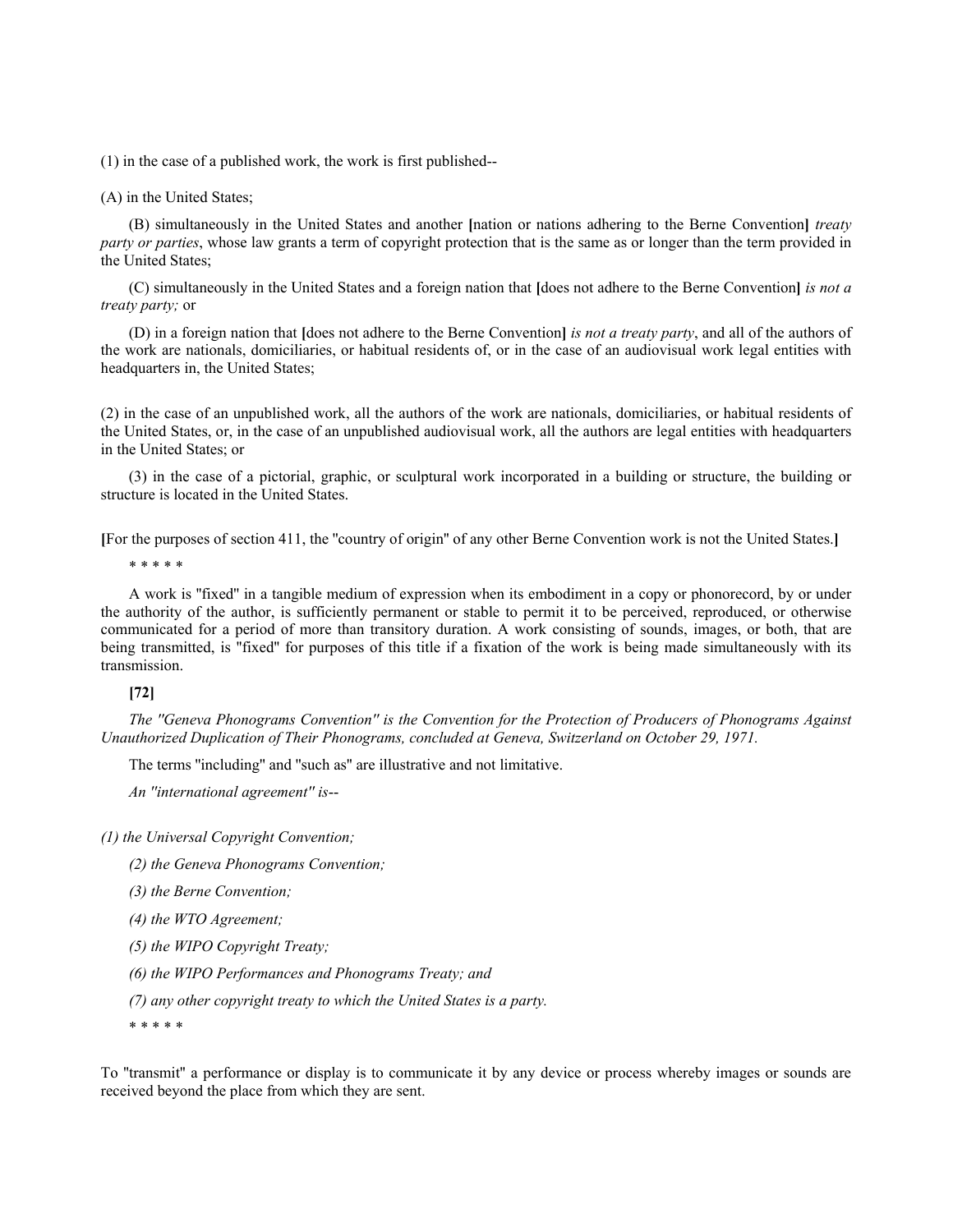*A ''treaty party'' is a country or intergovernmental organization other than the United States that is a party to an international agreement.*

\* \* \* \* \*

The author's ''widow'' or ''widower'' is the author's surviving spouse under the law of the author's domicile at the time of his or her death, whether or not the spouse has later re-married.

*The ''WIPO Copyright Treaty'' is the WIPO Copyright Treaty concluded at Geneva, Switzerland, on December 20, 1996.*

*The ''WIPO Performances and Phonograms Treaty'' is the WIPO Performances and Phonograms Treaty concluded at Geneva, Switzerland on December 20, 1996.*

\* \* \* \* \*

A ''work made for hire'' is--

(1) a work prepared by an employee within the scope of his or her employment; or

\* \* \* \* \*

*The ''WTO Agreement'' is the Agreement Establishing the World Trade Organization entered into on April 15, 1994. The terms ''WTO Agreement'' and ''WTO member country'' have the meanings given those terms in paragraphs (9) and (10) respectively of section 2 of the Uruguay Round Agreements Act.*

\* \* \* \* \*

## **§ 104. Subject matter of copyright: National origin**

(a) UNPUBLISHED WORKS. --The works specified by sections 102 and 103, while unpublished, are subject to protection under this title without regard to the nationality or domicile of the author.

(b) PUBLISHED WORKS. --The works specified by sections 102 and 103, when published, are subject to protection under this title if--

(1) on the date of first publication, one or more of the authors is a national or domiciliary of the United States, or is a

## **[73]**

national domiciliary, or sovereign authority of a **[**foreign nation that is a party to a copyright treaty to which the United States is also a party**]** *treaty party*, or is a stateless person, wherever that person may be domiciled; or

(2) the work is first published in the United States or in a foreign nation that, on the date of first publication, is a **[**party to the Universal Copyright Convention**]** *treaty party;* or

*(3) the work is a sound recording that was first fixed in a treaty party; or*

(4) the work is a **[**Berne Convention work**]** *pictorial, graphic or sculptural work that is incorporated in a building or other structure, or an architectural work that is embodied in a building and the building or structure is located in the United States or a treaty party;* or

**[**(3)**]** *(5)* the work is first published by the United Nations or any of its specialized agencies, or by the Organization of American States; or

**[**(5)**]** *(6)* the work comes within the scope of a Presidential proclamation. Whenever the President finds that a particular foreign nation extends, to works by authors who are nationals or domiciliaries of the United States or to works that are first published in the United States, copyright protection on substantially the same basis as that on which the foreign nation extends protection to works of its own nationals and domiciliaries and works first published in that nation, the President may by proclamation extend protection under this title to works of which one or more of the authors is, on the date of first publication, a national, domiciliary, or sovereign authority of that nation, or which was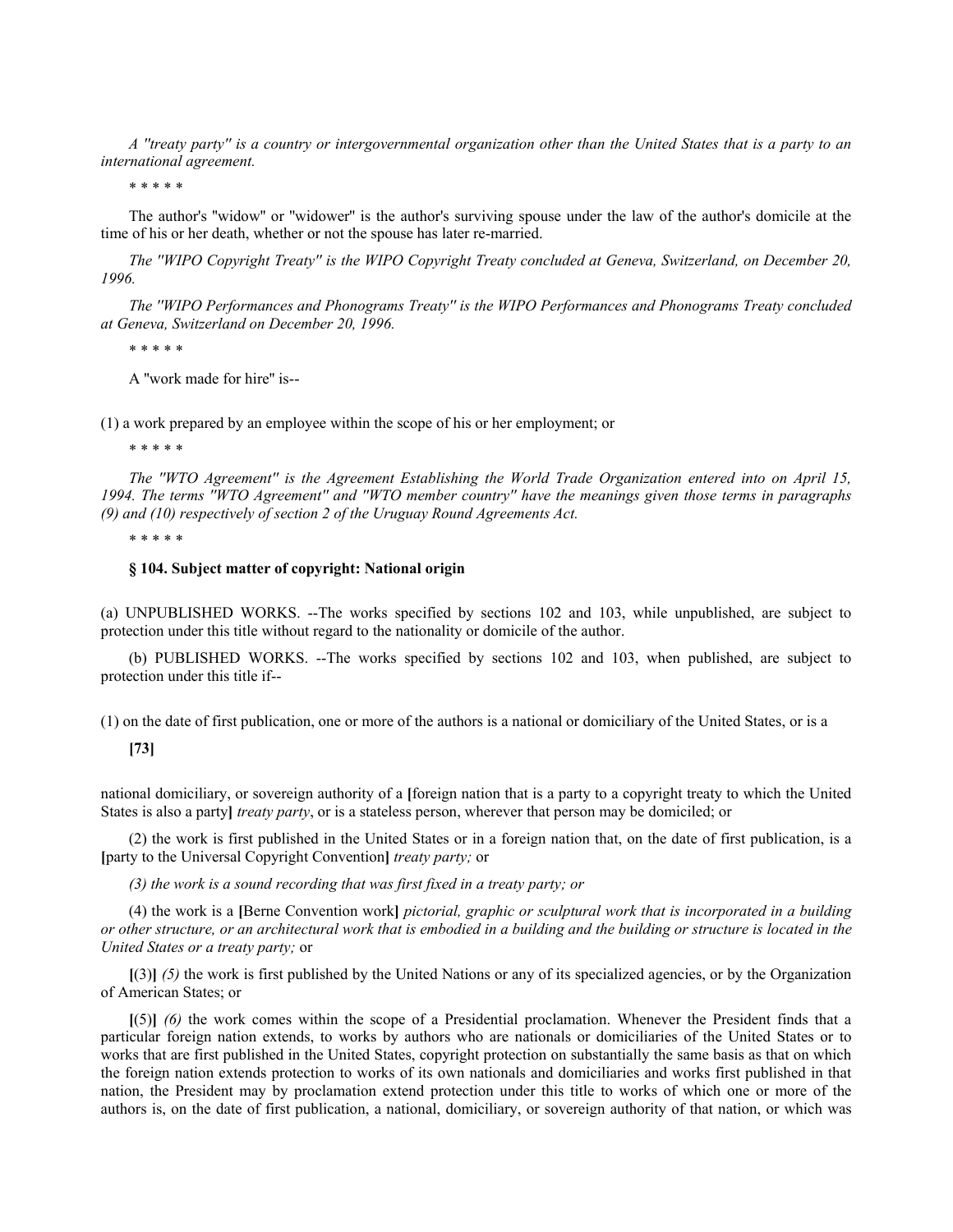first published in that nation. The President may revise, suspend, or revoke any such proclamation or impose any conditions or limitations on protection under a proclamation.

*(7) For purposes of paragraph (2), a work that is published in the United States or a treaty party within thirty days of publication in a foreign nation that is not a treaty party shall be considered first published in the United States or such treaty party as the case may be.*

\* \* \* \* \*

*(d) EFFECT OF PHONOGRAMS TREATIES.--Notwithstanding the provisions of subsection (b), no works other than sound recordings shall be eligible for protection under this title solely by virtue of the adherence of the United States to the Geneva Phonograms Convention or the WIPO Performances and Phonograms Treaty.*

### **§ 104A. Copyright in restored works**

(a) AUTOMATIC PROTECTION AND TERM. --

(1) TERM. --

(A) Copyright subsists, in accordance with this section, in restored works, and vests automatically on the date of restoration.

\* \* \* \* \*

(h) DEFINITIONS. --For purposes of this section and section 109(a):

**[74]**

(1) The term ''date of adherence or proclamation'' means the earlier of the date on which a foreign nation which, as of the date the WTO Agreement enters into force with respect to the United States, is not a nation adhering to the Berne Convention or a WTO member country, becomes--

**[**(A) a nation adhering to the Berne Convention or a WTO member country; or**]**

**[**(B) subject to a Presidential proclamation under subsection (g).**]**

- *(A) a nation adhering to the Berne Convention;*
- *(B) a WTO member country;*
- *(C) a nation adhering to the WIPO Copyright Treaty;*
- *(D) a nation adhering to the WIPO Performances and Phonograms Treaty; or*
- *(E) subject to a Presidential proclamation under subsection (g).*
- \* \* \* \* \*

**[**(3) The term ''eligible country'' means a nation, other than the United States, that is a WTO member country, adheres to the Berne Convention, or is subject to a proclamation under section 104A(g).**]**

*(3) the term ''eligible country'' means a nation, other than the United States that--*

*(A) becomes a WTO member country after the date of enactment of the Uruguay Round Agreements Act;*

*(B) on the date of enactment is, or after the date of enactment becomes, a nation adhering to the Berne Convention;*

*(C) adheres to the WIPO Copyright Treaty;*

*(D) adheres to the WIPO Performances and Phonograms Treaty; or*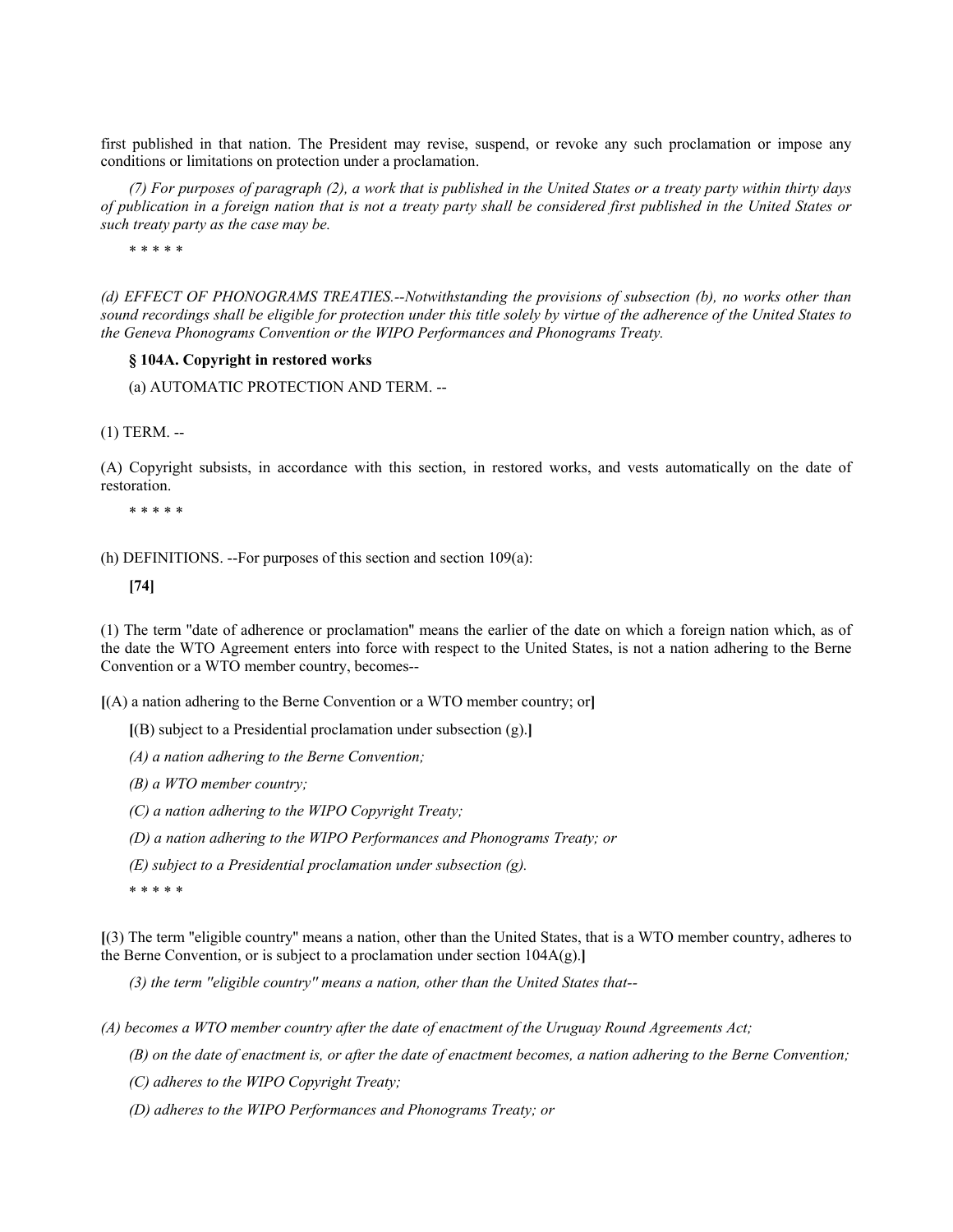*(E) after such date of enactment becomes subject to a proclamation under subsection (g).* \* \* \* \* \*

(6) The term ''restored work'' means an original work of authorship that--

(A) is protected under subsection (a);

(B) is not in the public domain in its source country through expiration of term of protection;

(C) is in the public domain in the United States due to--

\* \* \* \* \*

(iii) lack of national eligibility; **[**and**]**

(D) has at least one author or rightholder who was, at the time the work was created, a national or domiciliary of an eligible country, and if published, was first published in an eligible country and not published in the United States during the 30-day period following publication in such eligible country**[**.**]**; *and*

*(E) if the source country for the work is an eligible country solely by virtue of its adherence to the WIPO Performances and Phonograms Treaty, is a sound recording.*

\* \* \* \* \*

(8) The ''source country'' of a restored work is--

**[75]**

(A) a nation other than the United States;

(B) in the case of an unpublished work--

(i) the eligible country in which the author or rightholder is a national or domiciliary, or, if a restored work has more than 1 author or rightholder, *of which* the majority of foreign authors or rightholders are nationals or domiciliaries **[**of eligible countries**]**; or

\* \* \* \* \*

**[**(9) The terms ''WTO Agreement'' and ''WTO member country'' have the meanings given those terms in paragraphs (9) and (10), respectively, of section 2 of the Uruguay Round Agreements Act.**]**

\* \* \* \* \*

### **§ 108. Limitations on exclusive rights: Reproduction by libraries and archives**

(a) **[**Notwithstanding**]** *Except as otherwise provided and notwithstanding* the provisions of section 106, it is not an infringement of copyright for a library or archives, or any of its employees acting within the scope of their employment, to reproduce no more than one copy or phonorecord of a work *except as provided in subsections (b) and (c)*, or to distribute such copy or phonorecord, under the conditions specified by this section, if--

\* \* \* \* \*

(3) the reproduction or distribution of the work includes a notice of copyright *if such notice appears on the copy of phonorecord that is reproduced under the provisions of this section, or a legend stating that the work may be protected by copyright if no such notice can be found on the copy or phonorecord that is reproduced under the provisions of this section.*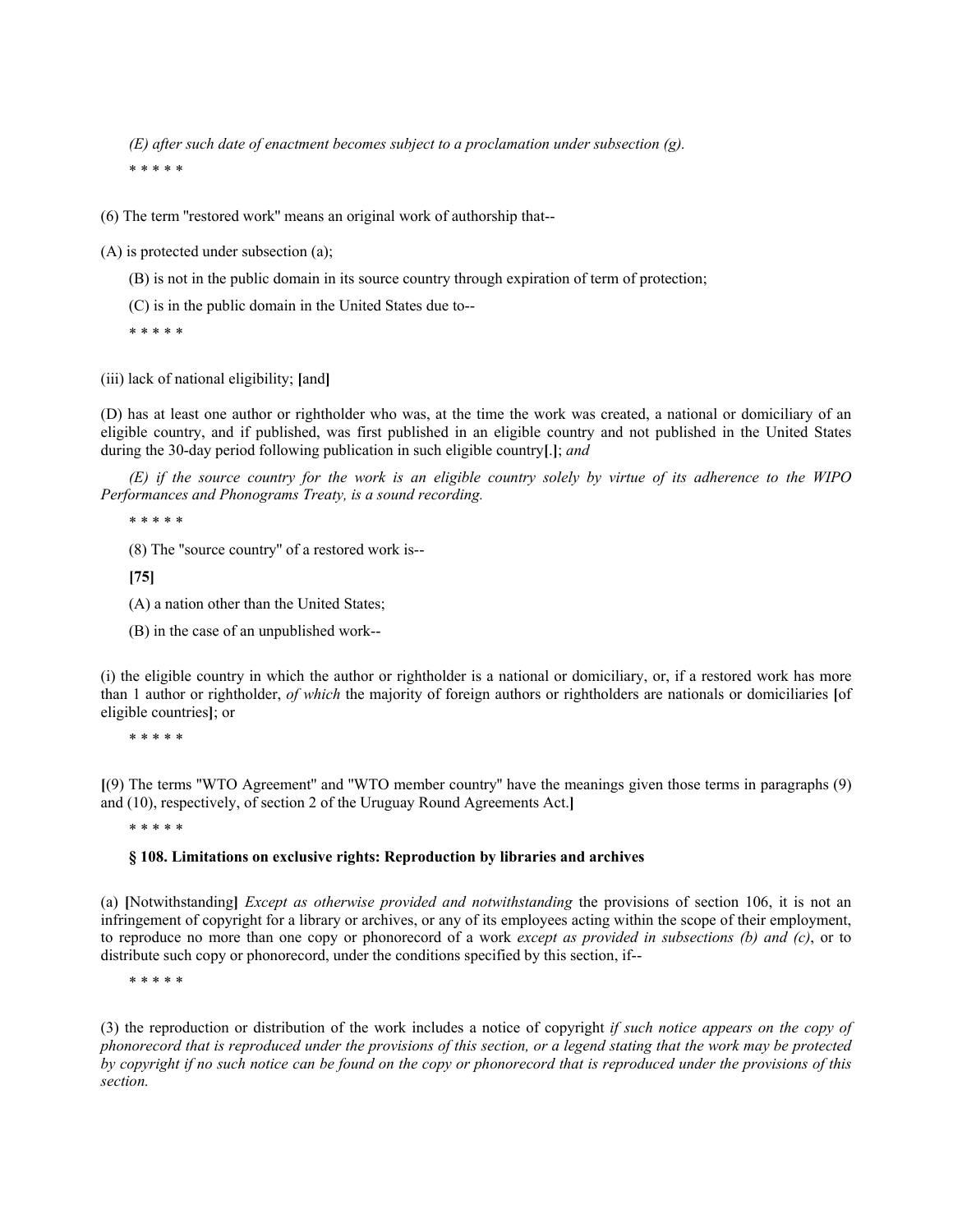(b) The rights of reproduction and distribution under this section apply to **[**a copy or phonorecord**]** *three copies or phonorecords* of an unpublished work duplicated **[**in facsimile form**]** solely for purposes of preservation and security or for deposit for research use in another library or archives of the type described by clause (2) of subsection (a), **[**if the copy or phonorecord reproduced is currently in the collections of the library or archives.**]** *if*--

*(1) the copy or phonorecord reproduced is currently in the collections of the library or archives; and*

*(2) any such copy or phonorecord that is reproduced in digital format is not otherwise distributed in that format and is not made available to the public outside the premises of the library or archives in that format.*

(c) The right of reproduction under this section applies to **[**a copy or phonorecord**]** *three copies or phonorecords* of a published work duplicated **[**in facsimile form**]** solely for the purpose of replacement of a copy or phonorecord that is damaged, deteriorating, lost, or stolen, *or if the existing format in which the work is stored has become obsolete*, **[**if the library or archives has, after a reasonable effort, determined that an unused replacement cannot be obtained at a fair price.**]** if--

**[76]**

*(1) the library or archives has, after a reasonable effort, determined that an unused replacement cannot be obtained at a fair price; and*

*(2) any such copy or phonorecord that is reproduced in digital format is not made available to the public in that format except for use on the premises of the library or archives in lawful possession of such copy.*

*For purposes of this subsection, a format shall be considered obsolete if the machine or device necessary to render perceptible a work stored in that format is no longer manufactured or is no longer reasonably available in the commercial marketplace.*

\* \* \* \* \*

## **§ 112. Limitations on exclusive rights: Ephemeral recordings**

 $[(a)]$  $(a)$  $(1)$  Notwithstanding the provisions of section 106, and except in the case of a motion picture or other audiovisual work, it is not an infringement of copyright for a transmitting organization entitled to transmit to the public a performance or display of a work, under a license or transfer of the copyright or under the limitations on exclusive rights in sound recordings specified by section, 114(a), *or for a transmitting organization that is broadcast radio or television station licensed as such by the Federal Communications Commission that broadcasts a performance of a sound recording in a digital format on a nonsubscription basis.* to make no more than one copy or phonorecord of a particular transmission program embodying the performance or display, if--

**[**(1)**]** *(A)* the copy of phonorecord is retained and used solely by the transmitting organization that made it, and no further copies or phonorecords are reproduced from it; and

**[**(2)**]** *(B)* the copy or phonorecord is used solely for the transmitting organization's own transmissions within its local service area, or for purposes of archival preservation or security; and

**[**(3)**]** *(C)* unless preserved exclusively for archival purposes, the copy or phonorecord is destroyed within six months from the date the transmission program was first transmitted to the public.

*(2) Where a transmitting organization entitled to make a copy or phonorecord under section 112(a)(1) in connection with the transmission to the public of a performance or display or a work pursuant to that section is prevented from making such copy or phonorecord by reason of the application by the copyright owner or technical measures that prevent the reproduction of the work, such copyright owner shall make available to the transmitting organization the necessary means for permitting the making of such copy of phonorecord within the meaning of that section, provided that it is technologically feasible and economically reasonable for the copyright owner to do so, and provided further*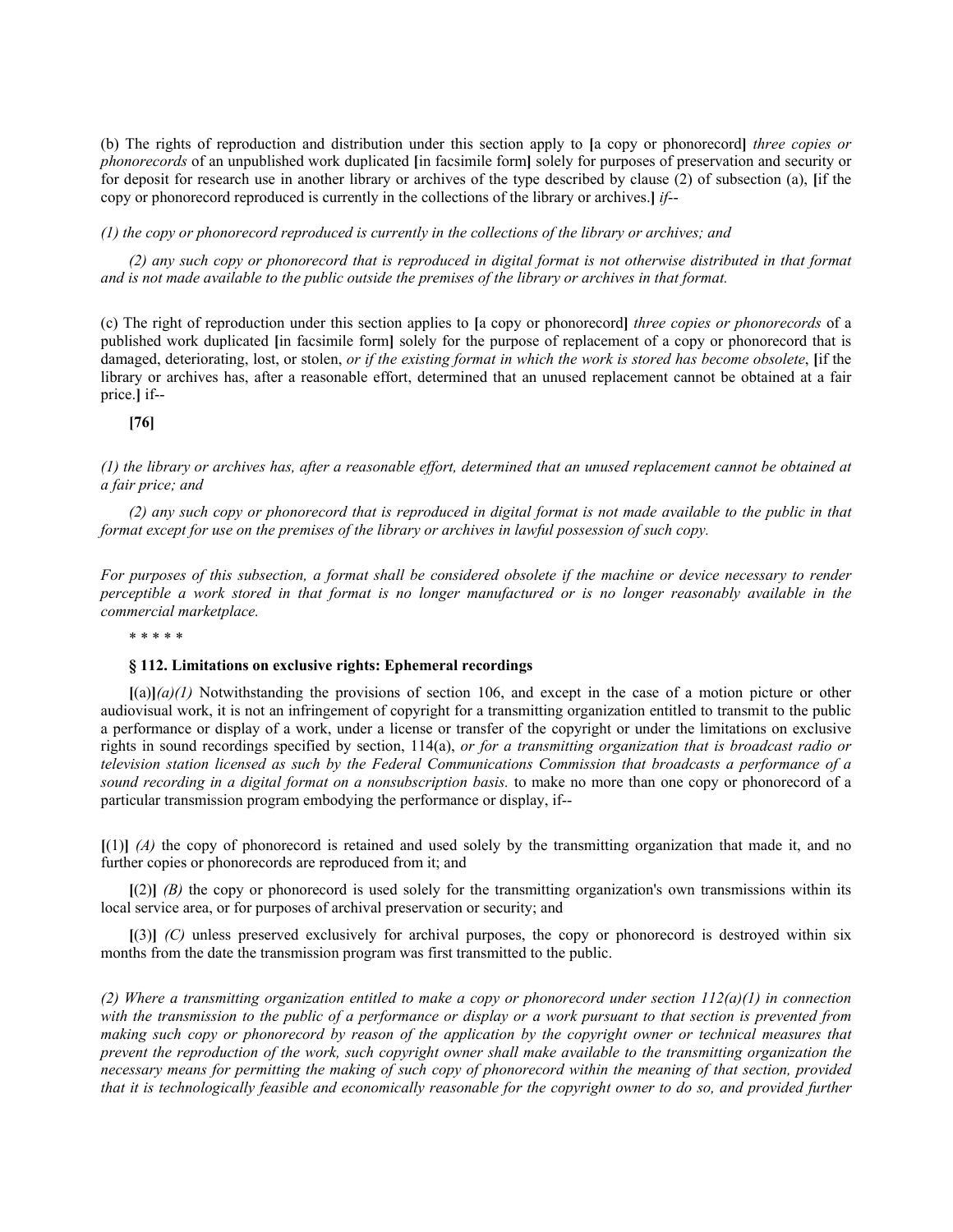*that, if such copyright owner fails to do so in a timely manner in light of the transmitting organizations' reasonable business requirements, the transmitting organization shall not be liable for a violation of section 1201(a)(1) of this*

**[77]**

*title for engaging in such activities as are necessary to make such copies or phonorecords as permitted under section 112(a)(1).*

\* \* \* \* \*

## **§ 117. Limitations on exclusive rights: Computer programs**

**[**Notwithstanding**]** *(a) MAKING OFADDITIONAL COPY OR ADAPTATION BY OWNER OF COPY.-- Notwithstanding* the provisions of section 106, it is not an infringement for the owner of a copy of a computer program to make or authorize the making of another copy or adaption of that computer program provided:

\* \* \* \* \*

**[**Any exact**]***(b) LEASE SALE, OR OTHER TRANSFER OF ADDITIONAL COPY OR ADAPTATION.--Any exact* copies prepared in accordance with the provisions of this section may be leased, sold, or otherwise transferred, along with the copy from which such copies were prepared, only as part of the lease, sale, or other transfer of all rights in the program. Adaptations so prepared may be transferred only with the authorization of the copyright owner.

*(c) MACHINE MAINTENANCE OR REPAIR.--Notwithstanding the provisions of section 106, it is not an infringement for an owner or lessee of a machine to make or authorize the making of a copy of a computer program if such copy is made solely by virtue of the activation of a machine that lawfully contains an authorized copy of the computer program, for purposes only of maintenance or repair of that machine, if--*

*(1) such new copy is used in no other manner and is destroyed immediately after the maintenance or repair is completed; and*

*(2) with respect to any computer program or part thereof that is not necessary for that machine to be activated, such program or part thereof is not accessed or used other than to make such new copy by virtue of the activation of the machine.*

#### *(d) DEFINITIONS.--For purposes of this section--*

*(1) the ''maintenance'' of a machine is the servicing of the machine in order to make it work in accordance with its original specifications and any changes to those specifications authorized for that machine; and*

*(2) the ''repair'' of a machine is the restoring of the machine to the state of working in accordance with its original specifications and any changes to those specifications authorized for that machine.*

\* \* \* \* \*

#### **CHAPTER 4--COPYRIGHT NOTICE, DEPOSIT, AND REGISTRATION**

\* \* \* \* \*

### **§ 411. Registration and infringement actions**

(a) Except for **[**actions for infringement of copyright in Berne Convention works whose country of origin is not the United States and an action brought for a violation of the rights of the author under section 106A(a), and subject to the provisions of subsection

**[78]**

(b), no action for infringement of the copyright in any *United States* work shall be instituted until registration of the copyright claim has been made in accordance with this title. In any case, however, where the deposit, application, and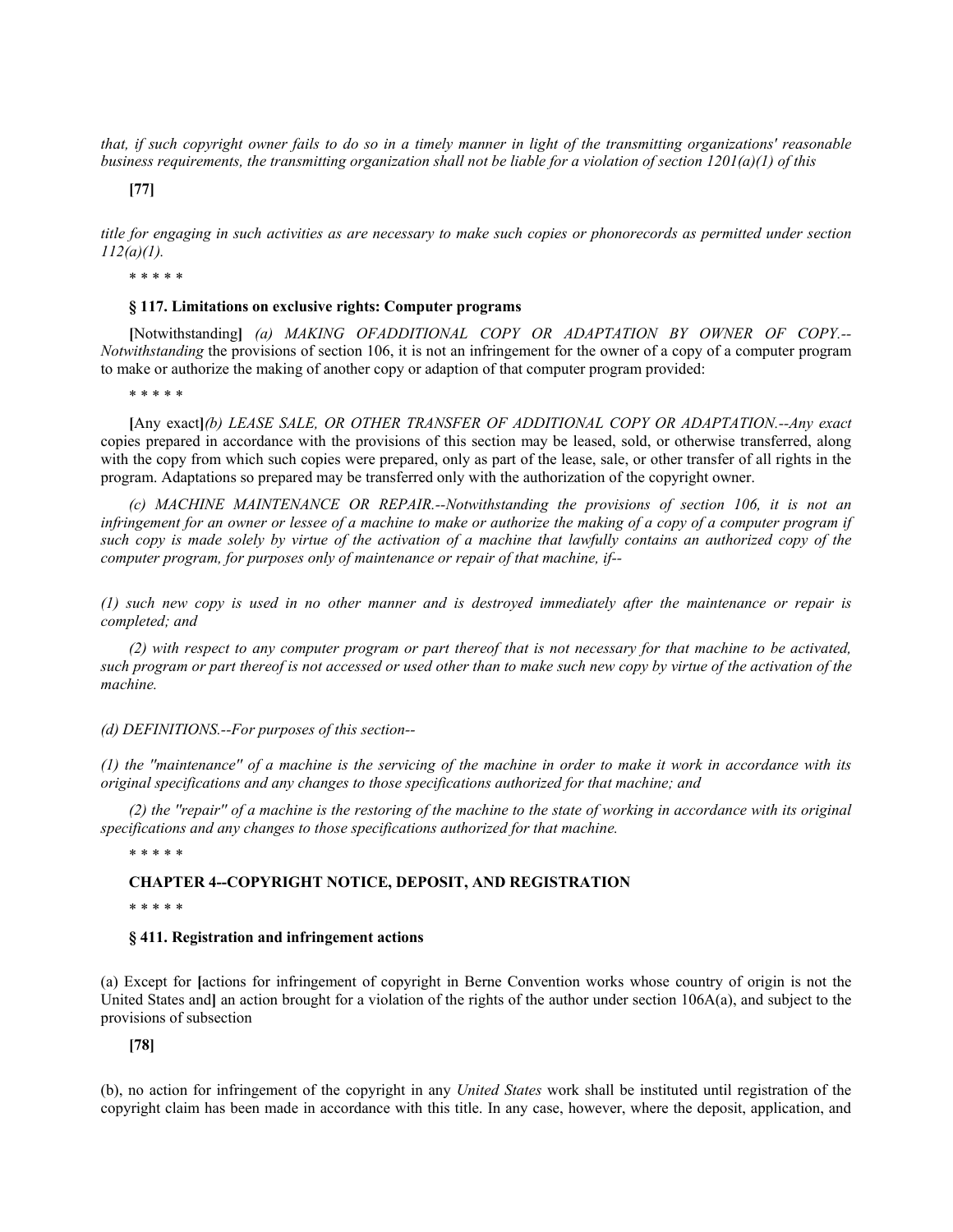fee required for registration have been delivered to the Copyright Office in proper form and registration has been refused, the applicant is entitled to institute an action for infringement if notice thereof, with a copy of the complaint, is served on the Register of Copyrights. The Register may, at his or her option, become a party to the action with respect to the issue of registrability of the copyright claim by entering an appearance within sixty days after such service, but the Register's failure to become a party shall not deprive the court of jurisdiction to determine that issue.

\* \* \* \* \*

### **CHAPTER 5--COPYRIGHT INFRINGEMENT AND REMEDIES**

Sec.

501. Infringement of copyright.

\* \* \* \* \*

511. Liability of States, instrumentalities of States, and State officials for infringement of copyright.

 *512. Liability of service providers for online infringement of copyright.*

\* \* \* \* \*

## **§ 507. Limitations on actions**

(a) CRIMINAL PROCEEDINGS.-- *Except as expressly provided elsewhere in this title,* **[**No**]** *no* criminal proceeding shall be maintained under the provisions of this title unless it is commenced within three years after the cause of action arose.

\* \* \* \* \*

### *§ 512. Liability of service providers for online infringement of copyright*

*(a) DIGITAL NETWORK COMMUNICATIONS. --A service provider shall not be liable for monetary relief, or except as provided in subsection (i) for injunctive or other equitable relief, for infringement for the provider's transmitting, routing, or providing connections for, material through a system or network controlled or operated by or*  for the service provider, or the intermediate and transient storage of such material in the course of such transmitting, *routing or providing connections, if--*

*(1) it was initiated by or at the direction of a person other than the service provider;*

*(2) it is carried out through an automatic technical process without selection of such material by the service provider;*

*(3) the service provider does not select the recipients of such material except as an automatic response to the request of another;*

*(4) no such copy of such material made by the service provider is maintained on the system or network in a manner ordinarily accessible to anyone other than anticipated recipients, and no such copy is maintained on the system or network in a*

### **[79]**

*manner ordinarily accessible to the anticipated recipients for a longer period than is reasonably necessary for the communication; and*

*(5) the material is transmitted without modification to its content.*

*(b) SYSTEM CACHING. --A service provider shall not be liable for monetary relief, or except as provided in subsection (i) for injunctive or other equitable relief, for infringement for the intermediate and temporary storage of material on the system or network controlled or operated by or for the service provider, where (i) such material is made available online by a person other than such service provider, (ii) such material is transmitted from the person described in clause (i) through such system or network to someone other than that person at the direction of such other person, and (iii) the storage is carried out through an automatic technical process for the purpose of making such material*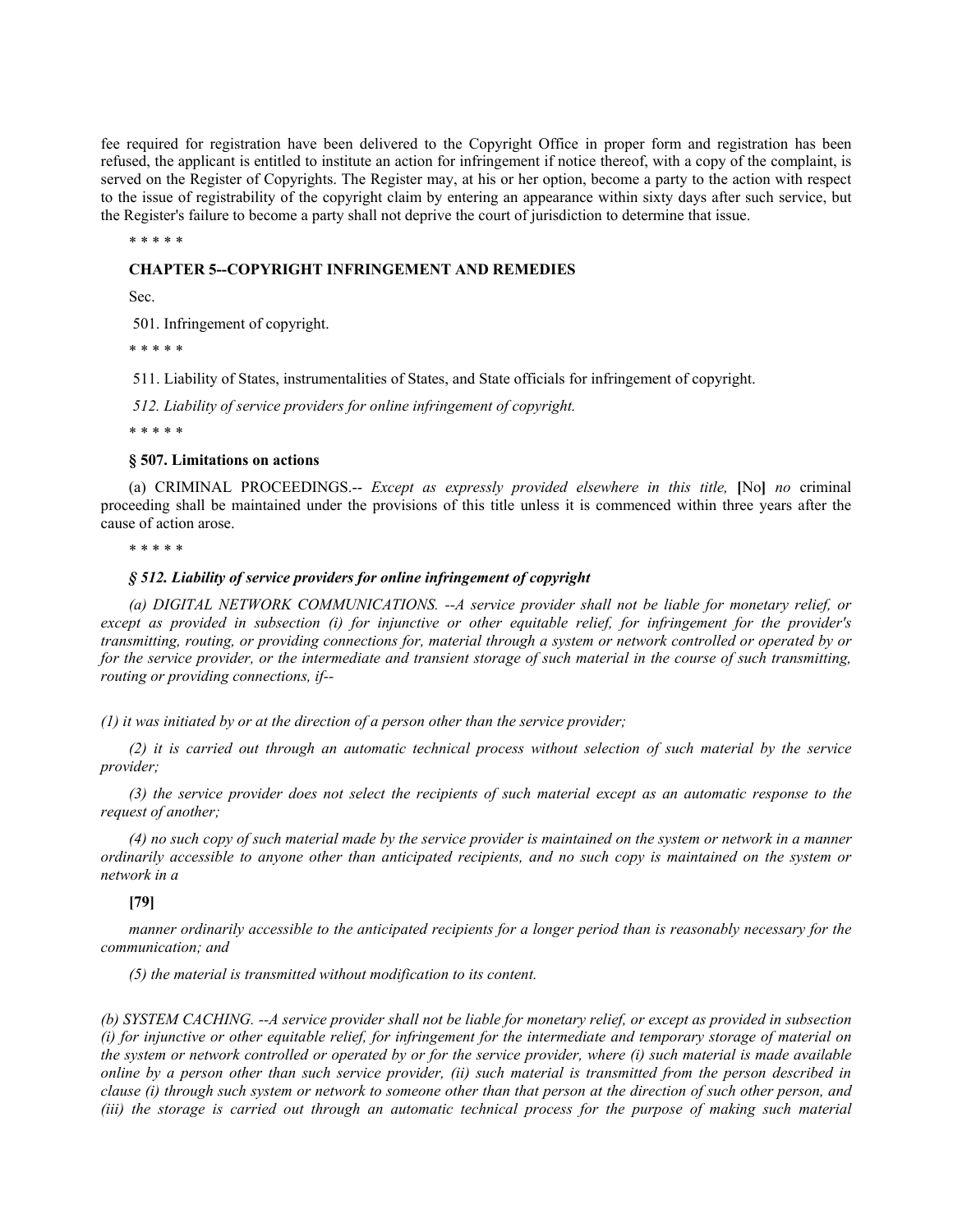*available to users of such system or network who subsequently request access to that material from the person described in clause (i), provided that:*

*(1) such material is transmitted to such subsequent users without modification to its content from the manner in which the material otherwise was transmitted from the person described in clause (i);*

*(2) such service provider complies with rules concerning the refreshing, reloading or other updating of such material when specified by the person making that material available online in accordance with an accepted industry standard data communications protocol for the system or network through which that person makes the material available; provided that the rules are not used by the person described in clause (i) to prevent or unreasonably impair such intermediate storage;*

*(3) such service provider does not interfere with the ability of technology associated with such material that returns to the person described in clause (i) the information that would have been available to such person if such material had been obtained by such subsequent users directly from such person, provided that such technology--*

*(A) does not significantly interfere with the performance of the provider's system or network or with the intermediate storage of the material;*

*(B) is consistent with accepted industry standard communications protocols; and*

*(C) does not extract information from the provider's system or network other than the information that would have been available to such person if such material had been accessed by such users directly from such person;*

*(4) either--*

*(A) the person described in clause (i) does not currently condition access to such material; or*

*(B) if access to such material is so conditioned by such person, by a current individual pre-condition, such as a pre-condition based on payment of a fee, or provision of a password or other information, the service provider permits access to the stored material in significant part only to*

## **[80]**

*users of its system or network that have been so authorized and only in accordance with those conditions; and*

*(5) if the person described in clause (i) makes that material available online without the authorization of the copyright owner, then the service provider responds expeditiously to remove, or disable access to, the material that is claimed to be infringing upon notification of claimed infringements described in subsection (c)(3); provided that the material has previously been removed from the originating site, and the party giving the notification includes in the notification a statement confirming that such material has been removed or access to it has been disabled or ordered to be removed or have access disabled.*

## *(c)INFORMATION STORED ON SERVICE PROVIDERS. --*

*(1) IN GENERAL. --A service provider shall not be liable for monetary relief, or except as provided in subsection (i) for injunctive or other equitable relief, for infringement for the storage at the direction of a user of material that resides on a system or network controlled or operated by or for the service provider, if the service provider--*

*(A)(i) does not have actual knowledge that the material or activity is infringing,*

*(ii) in the absence of such actual knowledge, is not aware of facts or circumstances from which infringing activity is apparent, or*

*(iii) if upon obtaining such knowledge or awareness, the service provider acts expeditiously to remove or disable access to, the material;*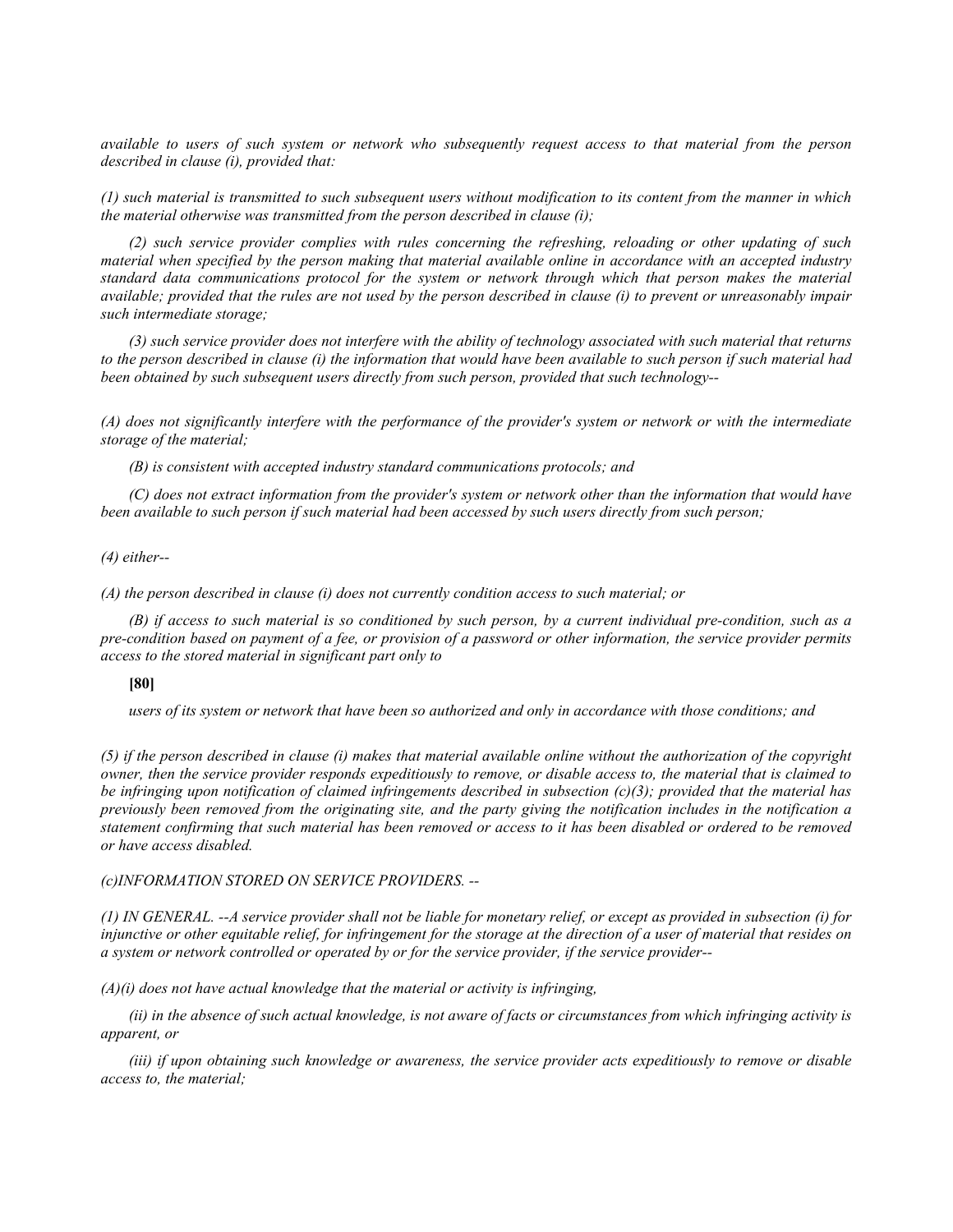*(B) does not receive a financial benefit directly attributable to the infringing activity, where the service provider has the right and ability to control such activity; and*

*(C) in the instance of a notification of claimed infringement as described in paragraph (3), responds expeditiously to remove, or disable access to, the material that is claimed to be infringing or to be the subject of infringing activity.*

*(2) DESIGNATED AGENT. --The limitations on liability established in this subsection apply only if the service provider has designated an agent to receive notifications of claimed infringement described in paragraph (3), by substantially making the name, address, phone number, electronic mail address of such agent, and other contact information deemed appropriate by the Register of Copyrights, available through its service, including on its website, and by providing such information to the Copyright Office. The Register of Copyrights shall maintain a current directory of agents available to the public for inspection, including through the Internet, in both electronic and hard copy formats.*

*(3) ELEMENTS OF NOTIFICATION. --*

*(A) To be effective under this subsection, a notification of claimed infringement means any written communication provided to the service provider's designated agent that includes substantially the following:*

*(i) a physical or electronic signature of a person authorized to act on behalf of the owner of an exclusive right that is allegedly infringed;*

# **[81]**

*(ii) identification of the copyrighted work claimed to have been infringed, or, if multiple such works at a single online site are covered by a single notification, a representative list of such works at that site;*

*(iii) identification of the material that is claimed to be infringing or to be the subject of infringing activity that is to be removed or access to which is to be disabled, and information reasonably sufficient to permit the service provider to locate the material;*

*(iv) information reasonably sufficient to permit the service provider to contact the complaining party, such as an address, telephone number, and, if available an electronic mail address at which the complaining party may be contacted;*

*(v) a statement that the complaining party has a good faith belief that use of the material in the manner complained of is not authorized by the copyright owner, or its agent, or the law; and*

*(vi) a statement that the information in the notification is accurate, and under penalty of perjury, that the complaining party has the authority to enforce the owner's rights that are claimed to be infringed.*

*(B) A notification from the copyright owner or from a person authorized to act on behalf of the copyright owner that fails substantially to conform to the provisions of paragraph (3)(A) shall not be considered under paragraph (1)(A) in determining whether a service provider has actual knowledge or is aware of facts or circumstances from which infringing activity is apparent, provided that the provider promptly attempts to contact the complaining party or takes other reasonable steps to assist in the receipt of notice under paragraph (3)(A) when the notice is provided to the service provider's designated agent and substantially satisfies the provisions of subparagraphs (3)(A)(ii), (iii), and (iv).*

*(d) INFORMATION LOCATION TOOLS. --A service provider shall not be liable for monetary relief, or except as provided in subsection (i) for injunctive or other equitable relief, for infringement for the provider referring or linking users to an online location containing infringing material or activity by using information location tools, including a directory, index, reference, pointer or hypertext link, if the provider--*

*(1) does not have actual knowledge that the material or activity is infringing or, in the absence of such actual knowledge, is not aware of facts or circumstances from which infringing activity is apparent;*

*(2) does not receive a financial benefit directly attributable to the infringing activity, where the service provider has the right and ability to control such activity; and*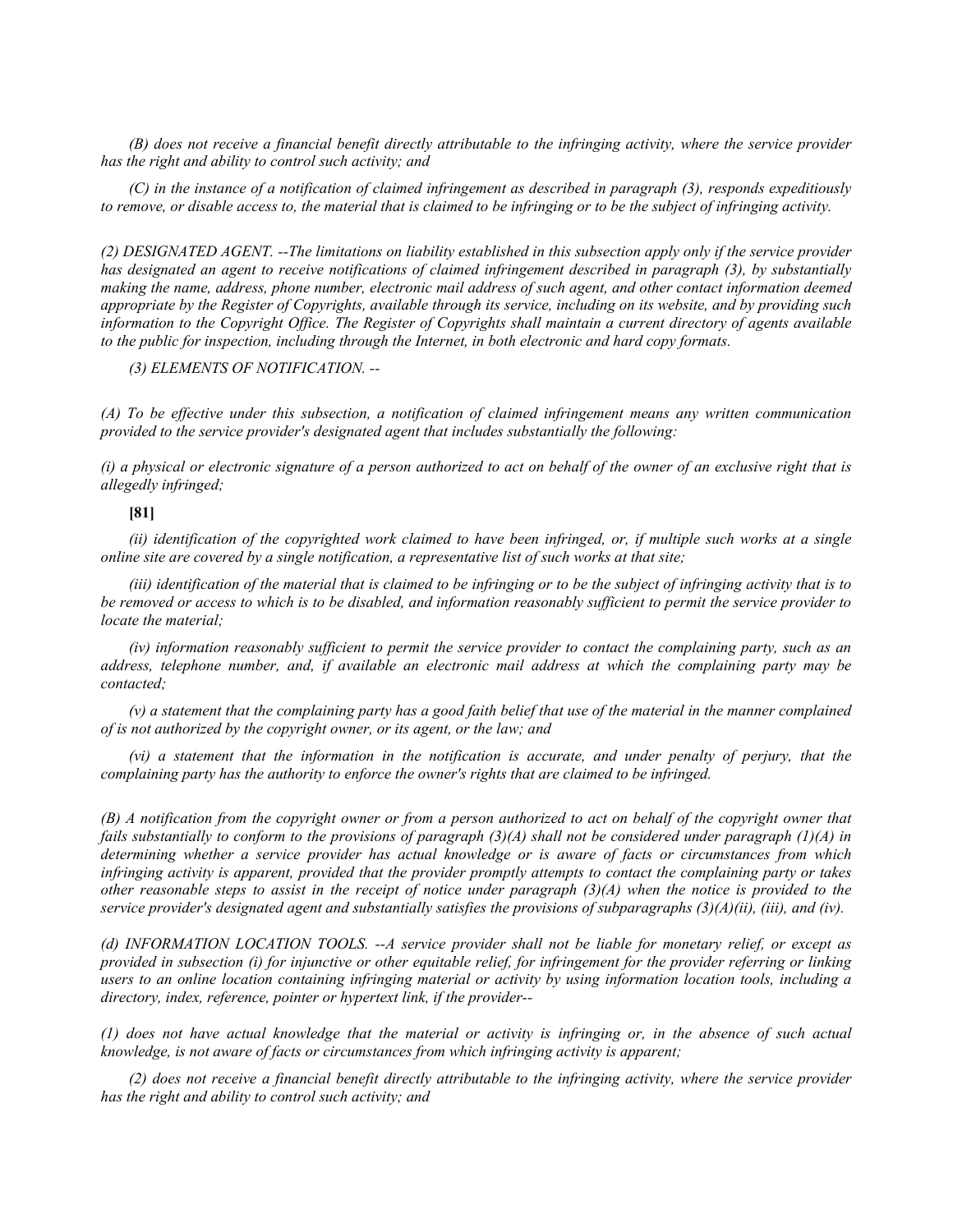*(3) responds expeditiously to remove or disable the reference or link upon notification of claimed infringement as described in subsection (c)(3); provided that for the purposes of this paragraph, the element in subsection (c)(3)(A)(iii) shall be identification of the reference or link, to material or activity claimed to be*

# **[82]**

*infringing, that is to be removed or access to which is to be disabled, and information reasonably sufficient to permit the service provider to locate such reference or link.*

*(e) MISREPRESENTATIONS. --Any person who knowingly materially misrepresents under this section (1) that material or activity is infringing, or (2) that material or activity was removed or disabled by mistake or misidentification, shall be liable for any damages, including costs and attorneys' fees, incurred by the alleged infringer, by any copyright owner or copyright owner's authorized licensee, or by the service provider, who is injured by such misrepresentation, as the result of the service provider relying upon such misrepresentation in removing or disabling access to the material or activity claimed to be infringing, or in replacing the removed material or ceasing to disable access to it.*

*(f) REPLACEMENT OF REMOVED OR DISABLED MATERIAL AND LIMITATION ON OTHER LIABILITY. --*

*(1) Subject to paragraph (2) of this subsection, a service provider shall not be liable to any person for any claim based on the service provider's good faith disabling of access to, or removal of, material or activity claimed to be infringing or based on facts or circumstances from which infringing activity is apparent, regardless or whether the material or activity is ultimately determined to be infringing.*

*(2) Paragraph (1) of this subsection shall not apply with respect to material residing at the direction of a subscriber of the service provider on a system or network controlled or operated by or for the service provider that is removed, or provided under subsection (c)(1)(C), unless the service provider:--*

*(A) takes reasonable steps promptly to notify the subscriber that it has removed or disabled access to the material;*

*(B) upon receipt of a counter notice as described in paragraph (3), promptly provides the person who provided the notice under subsection (c)(1)(C) with a copy of the counter notice, and informs such person that it will replace the removed material or cease disabling access to it in ten business days; and*

*(C) replaces the removed material and ceases disabling access to it not less than ten, nor more than fourteen, business days following receipt of the counter notice, unless its designated agent first receives notice from the person who submitted the notification under subsection (c)(1)(C) that such person has filed an action seeking a court order to restrain the subscriber from engaging in infringing activity relating to the material on the service provider's system or network.*

*(3) To be effective under this subsection, a counter notification means any written communication provided to the service provider's designated agent that includes substantially the following:*

*(A) a physical or electronic signature of the subscriber;*

*(B) identification of the material that has been removed or to which access has been disabled and the location at*

**[83]**

*which such material appeared before it was removed or access was disabled;*

*(C) a statement under penalty of perjury that the subscriber has a good faith belief that the material was removed or disabled as a result of mistake or misidentification of the material to be removed or disabled;*

*(D) the subscriber's name, address and telephone number, and a statement that the subscriber consents to the jurisdiction of Federal Court for the judicial district in which the address is located, or if the subscriber's address is outside of the United States, for any judicial district in which the service provider may be found, and that the subscriber will accept service of process from the person who provided notice under subsection (c)(1)(C) or agent of such person.*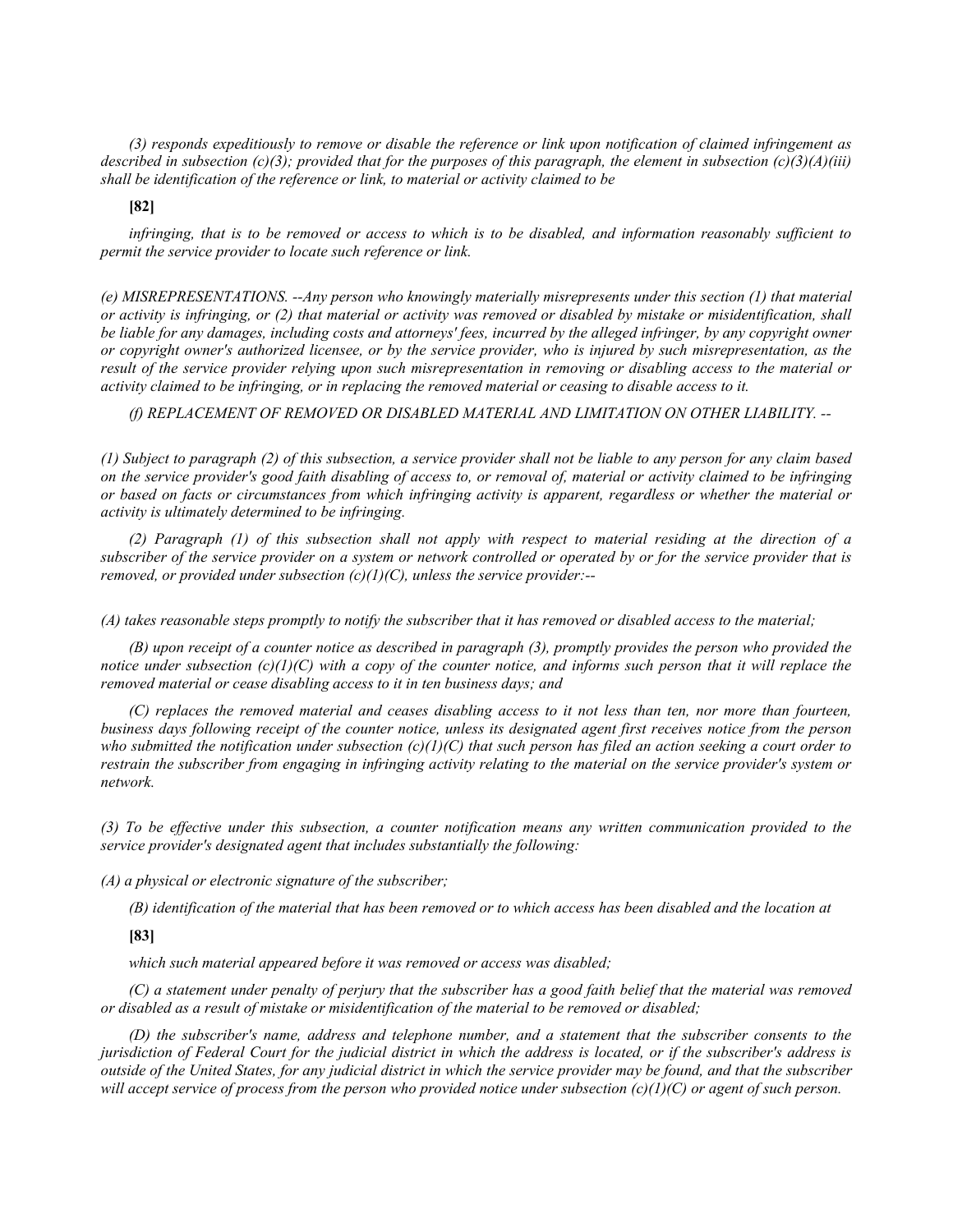*(4) A service provider's compliance with paragraph (2) shall not subject the service provider to liability for copyright infringement with respect to the material identified in the notice provided under subsection (c)(1)(C).*

*(g) IDENTIFICATION OF DIRECT INFRINGER.-- The copyright owner or a person authorized to act on the owner's behalf may request an order for release of identification of an alleged infringer by filing (i) a copy of a notification described in subsection (c)(3)(A), including a proposed order, and (ii) a sworn declaration that the purpose of the order*  is to obtain the identity of an alleged infringer and that such information will only be used for the purpose of this title, *with the clerk of any United States district court. The order shall authorize and order the service provider receiving the notification to disclose expeditiously to the copyright owner or person authorized by the copyright owner information sufficient to identify the alleged direct infringer of the material described in the notification to the extent such information is available to the service provider. The order shall be expeditiously issued if the accompanying notification satisfies the provisions of subsection (c)(3)(A) and the accompanying declaration is properly executed. Upon receipt of the order, either accompanying or subsequent to the receipt of a notification described in subsection (c)(3)(A), a service provider shall expeditiously give to the copyright owner or person authorized by the copyright owner the information required by the order, notwithstanding any other provision of law and regardless of whether the service provider responds to the notification.*

*(h)CONDITIONS FOR ELIGIBILITY.--*

*(1) ACCOMMODATION OF TECHNOLOGY. --The limitations on liability established by this section shall apply only if the service provider--*

*(A) has adopted and reasonably implemented, and informs subscribers of the service of, a policy for the termination of subscribers of the service who are repeat infringers; and*

*(B) accommodates and does not interfere with standard technical measures as defined in this subsection.*

*(2) DEFINITION.--As used in this section, ''standard technical measures'' are technical measures, used by copyright owners to identify or protect copyrighted works, that--*

## **[84]**

*(A) have been developed pursuant to a broad consensus of copyright owners and service providers in an open, fair, voluntary, multi-industry standards process;*

*(B) are available to any person on reasonable and nondiscriminatory terms; and*

*(C) do not impose substantial costs on service providers or substantial burdens on their systems or networks.*

*(i) INJUNCTIONS. --The following rules shall apply in the case of any application for an injunction under section 502 against a service provider that is not subject to monetary remedies by operation of this section:*

*(1)SCOPE OF RELIEF.--*

*(A) With respect to conduct other than that which qualifies for the limitation on remedies as set forth in subsection (a), the court may only grant injunctive relief with respect to a service provider in one or more of the following forms:*

*(i) an order restraining it from providing access to infringing material or activity residing at a particular online site on the provider's system or network;*

*(ii) an order restraining it from providing access to an identified subscriber of the service provider's system or network who is engaging in infringing activity by terminating the specified accounts of such subscriber; or*

*(iii) such other injunctive remedies as the court may consider necessary to prevent or restrain infringement of specified copyrighted material at a particular online location, provided that such remedies are the least burdensome to the service provider that are comparably effective for that purpose.*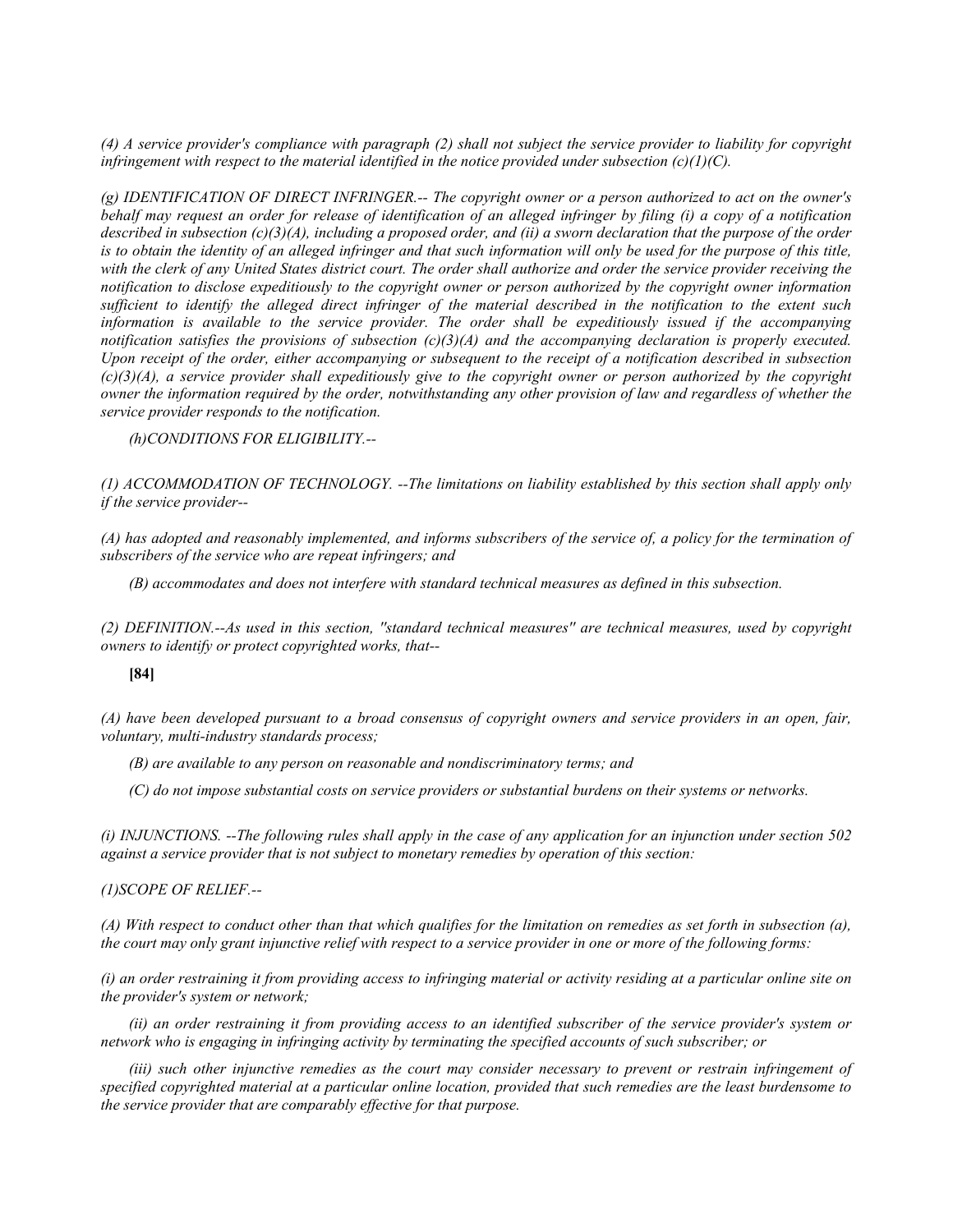*(B) If the service provider qualifies for the limitation on remedies described in subsection (a), the court may only grant injunctive relief in one or both of the following forms:*

*(i) an order restraining it from providing access to an identified subscriber of the service provider's system or network who is using the provider's service to engage in infringing activity by terminating the specified accounts of such subscriber; or*

*(ii) an order restraining it from providing access, by taking specified reasonable steps to block access, to a specific, identified, foreign online location.*

*(2) CONSIDERATIONS. --The court, in considering the relevant criteria for injunctive relief under applicable law, shall consider:*

*(A) whether such an injunction, either alone or in combination with other such injunctions issued against the same service provider under this subsection, would significantly burden either the provider or the operation of the provider's system or network;*

*(B) the magnitude of the harm likely to be suffered by the copyright owner in the digital network environment if steps are not taken to prevent or restrain the infringement;*

*(C) whether implementation of such an injunction would be technically feasible and effective, and would not interfere*

## **[85]**

*with access to noninfringing material at other online locations; and*

*(D) whether other less burdensome and comparably effective means of preventing or restraining access to the infringing material are available.*

*(3) NOTICE AND EX PARTE ORDERS.--Injunctive relief under this subsection shall not be available without notice to the service provider and an opportunity for such provider to appear, except for orders ensuring the preservation of evidence or other orders having no material adverse effect on the operation of the service provider's communications network.*

### *(j)DEFINITIONS.--*

*(1)(A) As used in subsection (a), the term ''service provider'' means an entity offering the transmission, routing or providing of connections for digital online communications, between or among points specified by a user, of material of the user's choosing, without modification to the content of the material as sent or received.*

*(B) As used in any other subsection of this section, the term ''service provider'' means a provider of online services or network access, or the operator of facilities therefor, and includes an entity described in the preceding paragraph of this subsection.*

*(2) As used in this section, the term ''monetary relief'' means damages, costs, attorneys' fees, and any other form of monetary payment.*

*(k) OTHER DEFENSES NOT AFFECTED. --The failure of a service provider's conduct to qualify for limitation of*  liability under this section shall not bear adversely upon the consideration of a defense by the service provider that the *service provider's conduct is not infringing under this title or any other defense.*

*(l) PROTECTION OF PRIVACY.-- Nothing in this section shall be construed to condition the applicability of subsections (a) through (d) on--*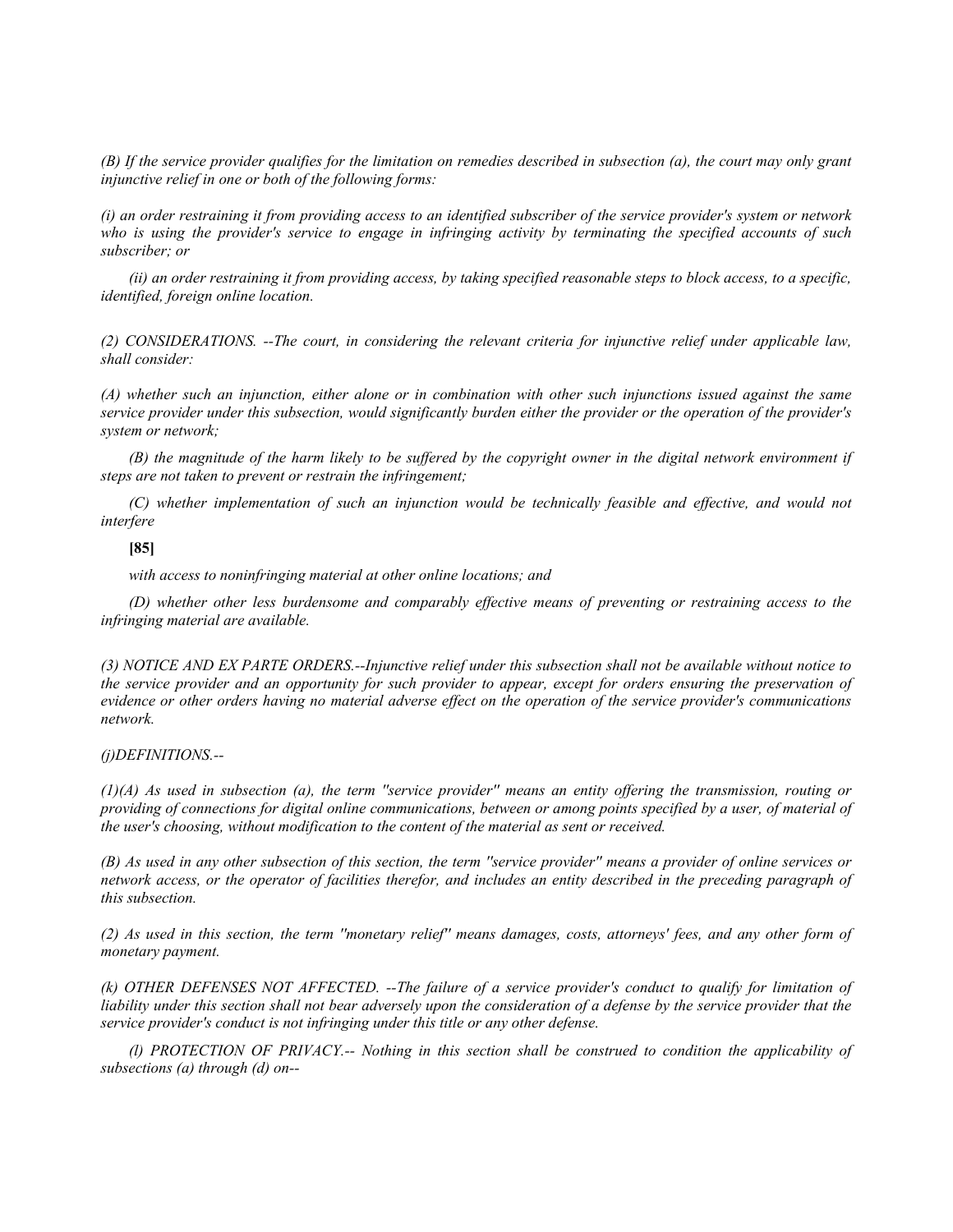*(1) a service provider monitoring its service or affirmatively seeking facts indicating infringing activity except to the extent consistent with a standard technical measure complying with the provisions of subsection (h); or*

*(2) a service provider accessing, removing, or disabling access to material where such conduct is prohibited by law.*

*(m) RULE OF CONSTRUCTION.-- Subsections (a), (b), (c), and (d) are intended to describe separate and distinct functions for purposes of analysis under this section. Whether a service provider qualifies for the limitation on liability in any one such subsection and shall be based solely on the criteria in each such subsection and shall not affect a determination of whether such service provider qualifies for the limitations on liability under any other such subsection.*

\* \* \* \* \*

# **CHAPTER 12--COPYRIGHT PROTECTION AND MANAGEMENT SYSTEMS**

*Sec.*

 *1201. Circumvention of copyright protection systems.*

**[86]**

 *1202. Integrity of copyright management information.*

 *1203. Civil remedies.*

 *1204. Criminal offenses and penalties.*

 *1205. Savings Clause.\_\_\_\_\_\_\_\_\_\_\_\_\_\_\_\_\_*

### *§ 1201. Circumvention of copyright protection systems*

*(a) VIOLATIONS REGARDING CIRCUMVENTION OF TECHNOLOGICAL PROTECTION MEASURES.-- (1) No person shall circumvent a technological protection measure that effectively controls access to a work protected under this title.*

*(2) No person shall manufacture, import, offer to the public, provide or otherwise traffic in any technology, product, service, device, component, or part thereof that--*

*(A) is primarily designed or produced for the purpose of circumventing a technological protection measure that effectively controls access to a work protected under this title;*

*(B) has only limited commercially significant purpose or use other than to circumvent a technological protection measure that effectively controls access to a work protected under this title; or*

*(C) is marketed by that person or another acting in concert with that person with that person's knowledge for use in circumventing a technological protection measure that effectively controls access to a work protected under this title.*

*(3) As used in this subsection--*

*(A) to ''circumvent a technological protection measure'' means to descramble a work, to decrypt an encrypted work, or otherwise to avoid, bypass, remove, deactivate, or impair a technological protection measure, without the authority of the copyright owner; and*

*(B) a technological protection measure ''effectively controls access to a work'' if the measure, in the ordinary course of its operation, requires the application of information, or a process or a treatment, with the authority of the copyright owner, to gain access to the work.*

*(b) ADDITIONAL VIOLATIONS.-- (1) No person shall manufacture, import, offer to the public, provide, or otherwise traffic in any technology, product, service, device, component, or part thereof that--*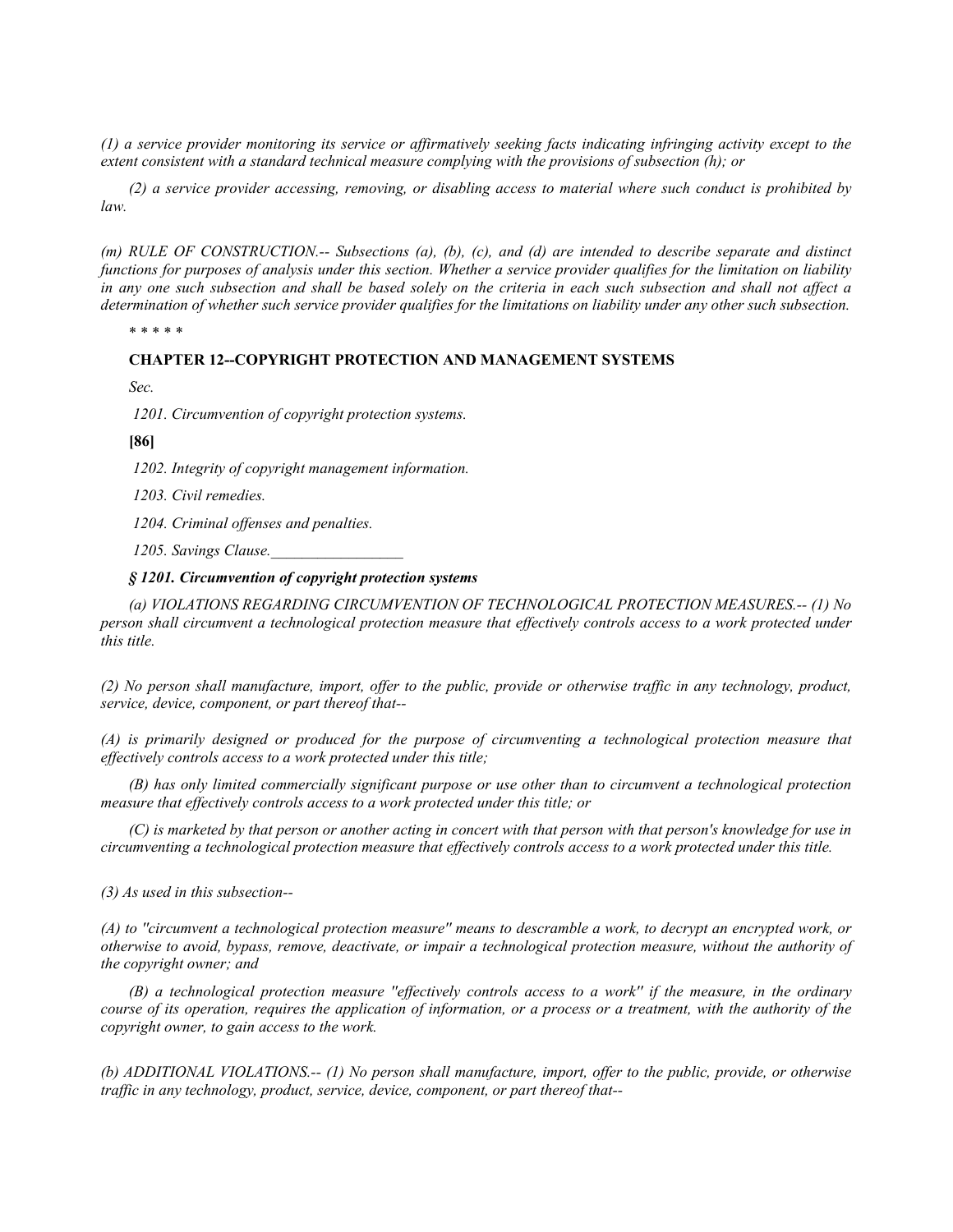*(A) is primarily designed or produced for the purpose of circumventing protection afforded by a technological protection measure that effectively protects a right of a copyright owner under this title in a work or a portion thereof;*

*(B) has only limited commercially significant purpose or use other than to circumvent protection afforded by a technological protection measure that effectively protects a right of a copyright owner under this title in a work or a portion thereof; or*

*(C) is marketed by that person or another acting in concert with that person with that person's knowledge for use in circumventing protection afforded by a technological protection measure that effectively protects a right of a copyright owner under this title in a work or a portion thereof.*

*(2) As used in this subsection--*

*(A) to ''circumvent protection afforded by a technological protection measure'' means avoiding, bypassing, removing, deactivating,*

### **[87]**

*or otherwise impairing a technological protection measure; and*

*(B) a technological protection measure ''effectively protects a right of a copyright owner under this title'' if the measure, in the ordinary course of its operation, prevents, restricts, or otherwise limits the exercise of a right of a copyright owner under this title.*

*(c) IMPORTATION.-- The importation into the United States, the sale for importation, or the sale within the United States after importation by the owner, importer, or consignee of any technology, product, service, device, component, or part thereof as described in subsection (a) or (b) shall be actionable under section 337 of the Tariff Act of 1930 (19 U.S.C. 1337).*

*(d) OTHER RIGHTS, ETC., NOT AFFECTED.-- (1) Nothing in this section shall affect rights, remedies, limitations, or defenses to copyright infringement, including fair use, under this title.*

*(2) Nothing in this section shall enlarge or diminish vicarious or contributory liability for copyright infringement in connection with any technology, product, service, device, component or part thereof.*

*(3) Nothing in this section shall require that the design of, or design and selection of parts and components for, a consumer electronics, telecommunications, or computing product provide for a response to any particular technological protection measure, so long as such part or component or the product, in which such part or component is integrated, does not otherwise fall within the prohibitions of subsections (a)(2) or (b)(1).*

*(e) EXEMPTION FOR NONPROFIT LIBRARIES, ARCHIVES, AND EDUCATIONAL INSTITUTIONS.-- (1) A nonprofit library, archives, or educational institution which gains access to a commercially exploited copyrighted work solely in order to make a good faith determination of whether to acquire a copy of that work for the sole purpose of engaging in conduct permitted under this title shall not be in violation of subsection (a)(1). A copy of a work to which access has been gained under this paragraph--*

*(A) may not be retained longer than necessary to make such good faith determination; and*

*(B) may not be used for any other purpose.*

*(2) The exemption made available under paragraph (1) shall only apply with respect to a work when an identical copy of that work is not reasonably available in another form.*

*(3) A nonprofit library, archives, or educational institution that willfully for the purpose of commercial advantage or financial gain violates paragraph (1)--*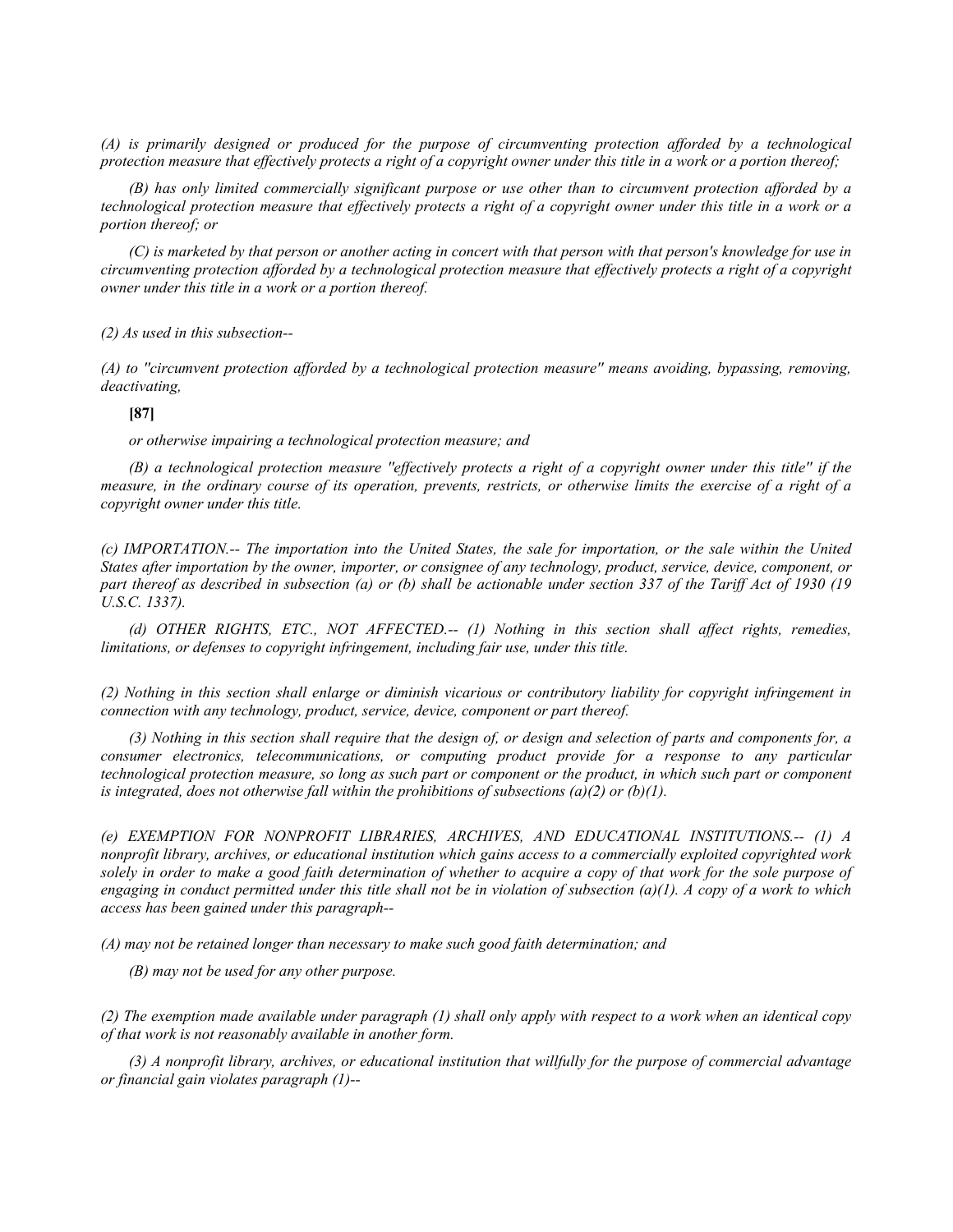### *(A) shall, for the first offense, be subject to the civil remedies under section 1203; and*

*(B) shall, for repeated or subsequent offenses, in addition to the civil remedies under section 1203, forfeit the exemption provided under paragraph (1).*

*(4) This subsection may not be used as a defense to a claim under subsection (a)(2) or (b), nor may this subsection permit a nonprofit library, archives, or educational institution to manufacture, import, offer to the public, provide or otherwise traffic in any technology which circumvents a technological protection measure.*

## **[88]**

*(5) In order for a library or archives to qualify for the exemption under this subsection, the collections of that library or archives shall be--*

## *(A) open to the public;*

*(B) available not only to researchers affiliated with the library or archives or with the institution of which it is a part, but also to other persons doing research in a specialized field.*

*(f) LAW ENFORCEMENT AND INTELLIGENCE ACTIVITIES. --This section does not prohibit any lawfully authorized investigative, protective, or intelligence activity of an officer, agent or employee of the United States, a State, or a political subdivision of a State, or a person acting pursuant to a contract with such entities.*

*(g) Notwithstanding the provisions of subsection 1201(a)(1), a person who has lawfully obtained the right to use a copy of a computer program may circumvent a technological protection measure that effectively controls access to a particular portion of that program for the sole purpose of identifying and analyzing those elements of the program that are necessary to achieve interoperability of an independently created computer program with other programs, and that have not previously been readily available to the person engaging in the circumvention, to the extent any such acts of identification and analysis do not constitute infringement under this title.*

*(h) Notwithstanding the provisions of subsections 1201(a)(2) and (b), a person may develop and employ technological means to circumvent for the identification and analysis described in subsection (g), or for the limited purpose of achieving interoperability of an independently created computer program with other programs, where such means are necessary to achieve such interoperability, to the extent that doing so does not constitute infringement under this title.*

*(i) The information acquired through the acts permitted under subsection (g), and the means permitted under subsection (h), may be made available to others if the person referred to in subsections (g) or (h) provides such information or means solely for the purpose of achieving interoperability of an independently created computer program with other programs, and to the extent that doing so does not constitute infringement under this title, or violate applicable law other than this title.*

*(j) For purposes of subsections (g), (h) and (i), the term ''interoperability'' means the ability of computer programs to exchange information, and for such programs mutually to use the information which has been exchanged.*

*(k) In applying subsection (a) to a component or part, the court may consider the necessity for its intended and actual incorporation in a technology, product, service or device, which (i) does not itself violate the provisions of this chapter and (ii) has the sole purpose to prevent the access of minors to material on the Internet.*

#### *§ 1202. Integrity of copyright management information*

*(a) FALSE COPYRIGHT MANAGEMENT INFORMATION. --No person shall knowingly--*

#### *(1) provide copyright management information that is false, or*

**[89]**

*(2) distribute or import for distribution copyright management information that is false, with the intent to induce, enable, facilitate or conceal infringement.*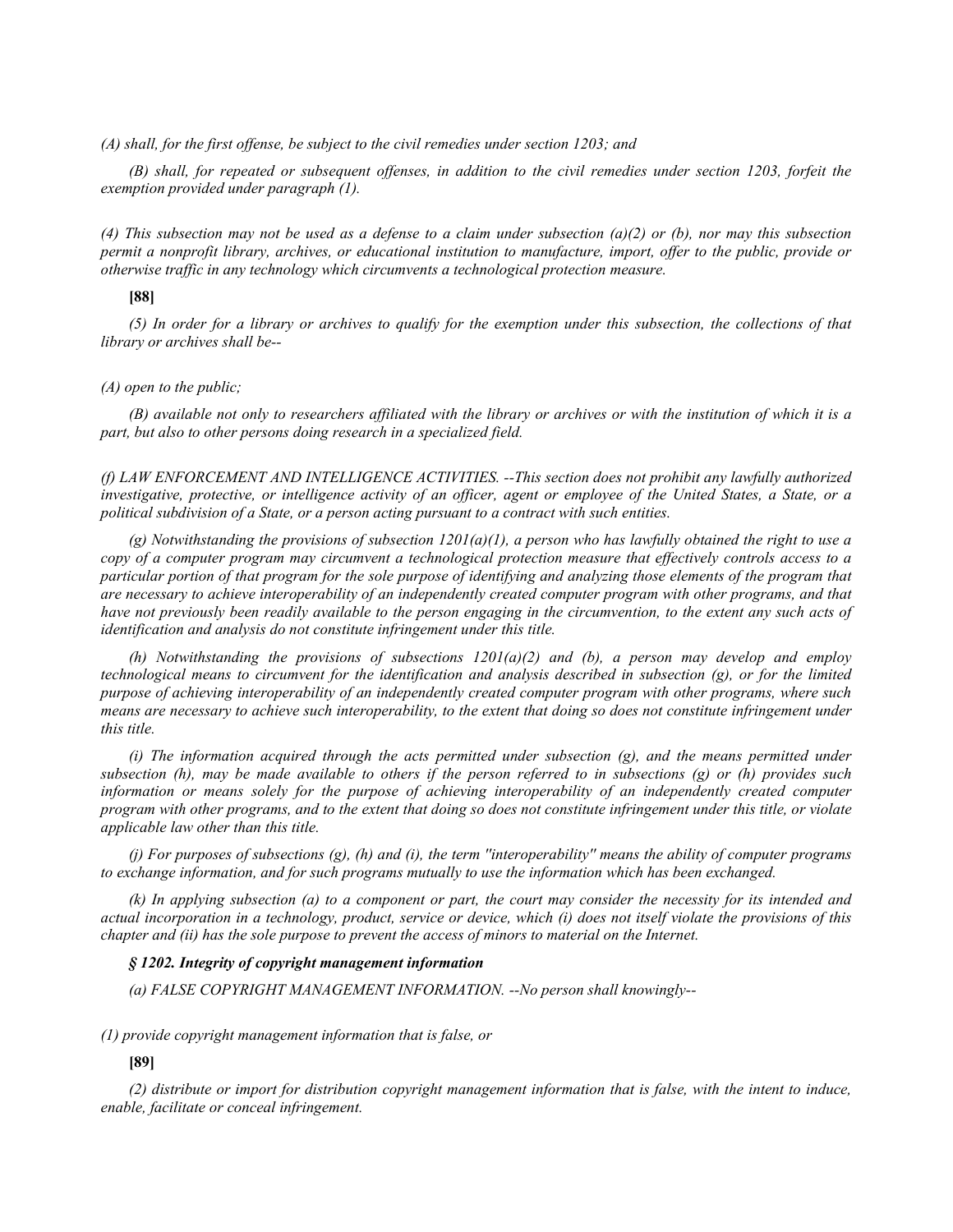*(b) REMOVAL OR ALTERATION OF COPYRIGHT MANAGEMENT INFORMATION. --No person shall, without the authority of the copyright owner or the law--*

*(1) intentionally remove or alter any copyright management information,*

*(2) distribute or import for distribution copyright management information knowing that the copyright management information has been removed or altered without authority of the copyright owner or the law, or*

*(3) distribute, import for distribution, or publicly perform works, copies of works, or phonorecords, knowing that copyright management information has been removed or altered without authority of the copyright owner or the law, knowing, or, with respect to civil remedies under section 1203, having reasonable grounds to know, that it will induce, enable, facilitate or conceal an infringement of any right under this title.*

*(c) DEFINITION. --As used in this chapter, copyright management information means the following information conveyed in connection with copies or phonorecords of a work or performances or displays of a work, including in digital form--*

*(1) the title and other information identifying the work, including the information set forth on a notice of copyright;*

*(2) the name of, and other identifying information about, the author of a work;*

*(3) the name of, and other identifying information about, the copyright owner of the work, including the information set forth in a notice of copyright;*

*(4) with the exception of public performances of works by radio and television broadcast stations the name of, and other identifying information about, a performer whose performance is fixed in a work other than an audiovisual work;*

*(5) with the exception of public performances of works by radio and television broadcast stations, in the case of an audiovisual work, the name of, and other identifying information about, a writer, performer, or director who is credited in the audiovisual work;*

*(6) identifying numbers of symbols referring to such information or links to such information; or*

*(7) such other information as the Register of Copyrights may prescribe by regulation, except that the Register of Copyrights may not require the provision of any information concerning the user of a copyrighted work.*

*(d) LAW ENFORCEMENT AND INTELLIGENCE ACTIVITIES. --This section does not prohibit any lawfully authorized investigative, protective, or intelligence activity of an officer, agent, or employee of the United States, a State, or a political subdivision of a State, or a person acting pursuant to a contract with such entities.*

*(e)LIMITATIONS ON LIABILITY. --*

*(1) ANALOG TRANSMISSIONS. --In the case of an analog transmission, a person who is making transmissions in its capacity as a radio or television broadcast station, or as a cable system,*

# **[90]**

*or someone who provides programming to such station or system, shall not be liable for a violation of subsection (b) if--*

*(A) avoiding the activity that constitutes such violation is not technically feasible or would create an undue financial hardship on such person; and*

*(B) such person did not intend, by engaging in such activity, to induce, enable, facilitate or conceal infringement.*

*(2)DIGITAL TRANSMISSIONS. --*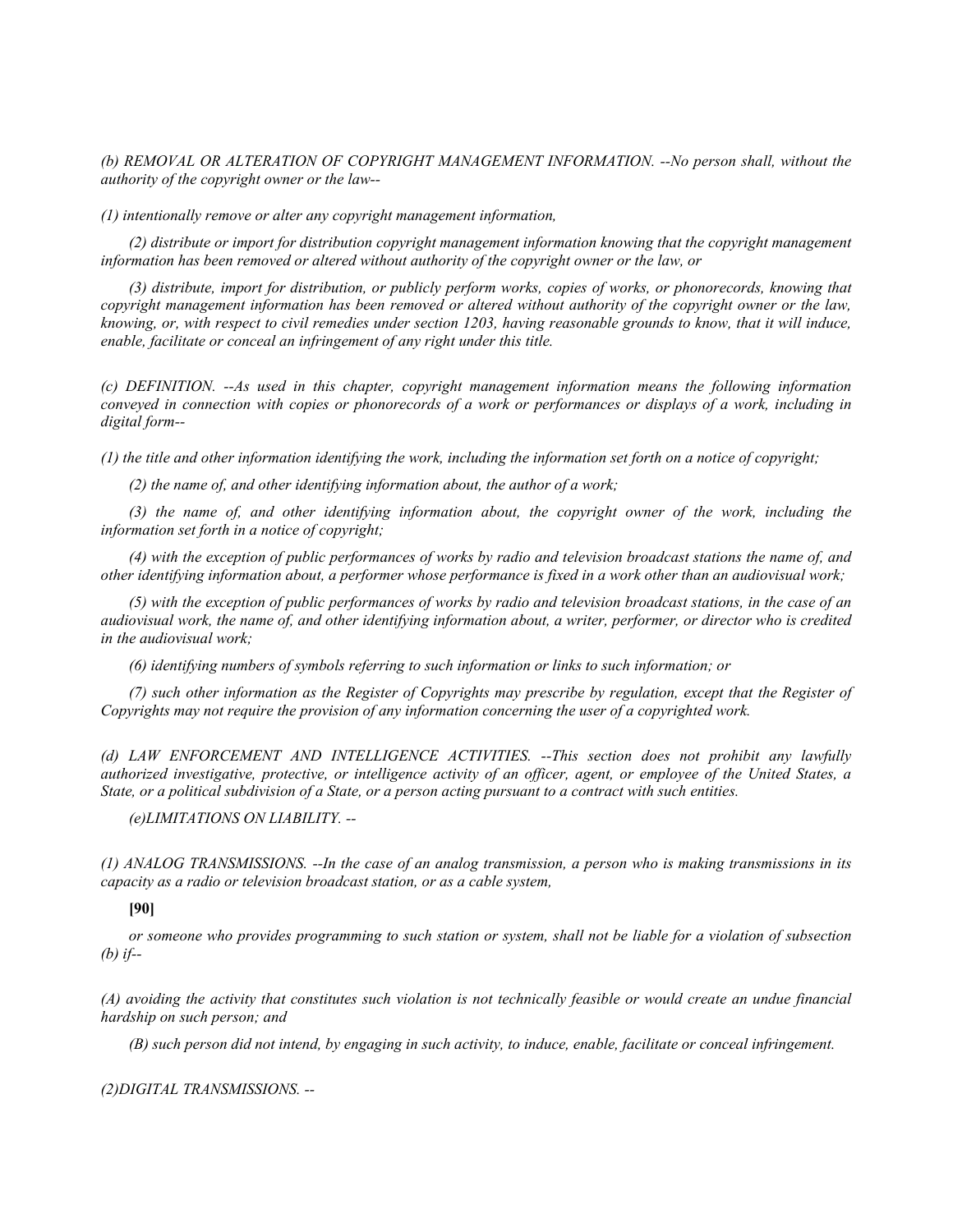*(A) If a digital transmission standard for the placement of copyright management information for a category of works is set in a voluntary, consensus standard-setting process involving a representative cross-section or radio or television broadcast stations or cable systems and copyright owners of a category of works that are intended for public performance by such stations or systems, a person identified in subsection (e)(1) shall not be liable for a violation of subsection (b) with respect to the particular copyright management information addressed by such standard if--*

*(i) the placement of such information by someone other than such person is not in accordance with such standard; and*

*(ii) the activity that constitutes such violation is not intended to induce, enable, facilitate or conceal infringement.*

*(B) Until a digital transmission standard has been set pursuant to subparagraph (A) with respect to the placement of copyright management information for a category or works, a person identified in subsection (e)(1) shall not be liable for a violation of subsection (b) with respect to such copyright management information, where the activity that constitutes such violation is not intended to induce, enable, facilitate or conceal infringement, if--*

*(i) the transmission of such information by such person would result in a perceptible visual or aural degradation of the digital signal; or*

*(ii) the transmission of such information by such person would conflict with*

*(I) an applicable government regulation relating to transmission of information in a digital signal;*

*(II) an applicable industry-wide standard relating to the transmission of information in a digital signal that was adopted by a voluntary consensus standards body prior to the effective date of this section; or*

*(III) an applicable industry-wide standard relating to the transmission of information in a digital signal that was adopted in a voluntary, consensus standards-setting process open to participation by a representative cross-section of radio or television broadcast stations or cable systems and copyright owners of a category of works that are intended for public performance by such stations or systems.*

## **[91]**

#### *§ 1203. Civil remedies*

*(a) CIVIL ACTIONS. --Any person injured by a violation of section 1201 or 1202 may bring a civil action in an appropriate United States district court for such violation.*

*(b) POWERS OF THE COURT. --In an action brought under subsection (a), the court--*

*(1) may grant temporary and permanent injunctions on such terms as it deems reasonable to prevent or restrain a violation;*

*(2) at any time while an action is pending, may order the impounding, on such terms as it deems reasonable, or any device or product that is in the custody or control of the alleged violator and that the court has reasonable cause to believe was involved in a violation;*

*(3) may award damages under subsection(c);*

*(4) in its discretion may allow the recovery of costs by or against any party other than the United States or an officer thereof;*

*(5) in its discretion may award reasonable attorney's fees to the prevailing party; and*

*(6) may, as part of a final judgment or decree finding a violation, order the remedial modification or the destruction of any device or product involved in the violation that is in the custody or control of the violator or has been impounded under paragraph (2).*

*(c)AWARD OF DAMAGES. --*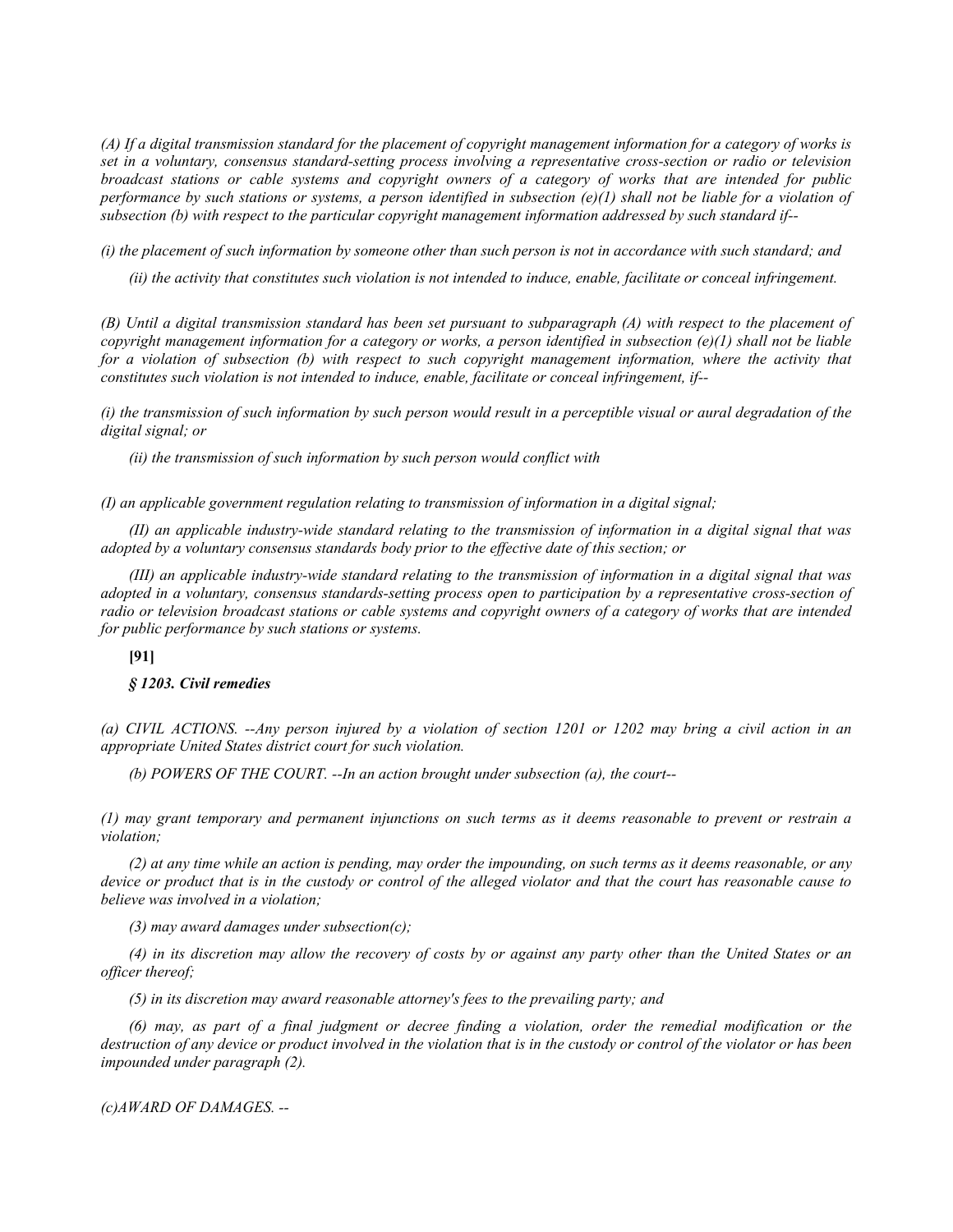*(1) IN GENERAL. --Except as otherwise provided in this chapter, a person committing a violation of section 1201 or 1202 is liable for either--*

*(A) the actual damages and any additional profits of the violator, as provided in paragraph (2), or*

*(B) statutory damages, as provided in paragraph (3).*

*(2) ACTUAL DAMAGES. --The court shall award to the complaining party the actual damages suffered by the party as a result of the violation, and any profits of the violator that are attributable to the violation and are not taken into account in computing the actual damages, if the complaining party elects such damages at any time before final judgment is entered.*

*(3)STATUTORY DAMAGES. --*

*(A) At any time before final judgment is entered, a complaining party may elect to recover an award of statutory damages for each violation of section 1201 in the sum of not less than \$ 200 or more than \$ 2,500 per act of circumvention, device, product, component, offer, or performance of service, as the court considers just.*

*(B) At any time before final judgment is entered, a complaining party may elect to recover an award of statutory damages for each violation of section 1202 in the sum of not less than \$ 2,500 or more than \$ 25,000.*

*(4) REPEATED VIOLATIONS. --In any case in which the injured party sustains the burden of proving, and the court finds, that a person has violated section 1201 or 1202 within three years after a final judgment as entered against the person for another such violation, the court may increase the award of damages*

**[92]**

*up to triple the amount that would otherwise be awarded, as the court considers just.*

*(5)INNOCENT VIOLATIONS. --*

*(A) IN GENERAL. --The court in its discretion may reduce or remit the total award of damages in any case in which the violator sustains the burden of proving, and the court finds, that the violator was not aware and had no reason to believe that its acts constituted a violation.*

*(B) NONPROFIT LIBRARY, ARCHIVES, OR EDUCATIONAL INSTITUTIONS. --In the case of a nonprofit library, archives, or educational institution, the court shall remit damages in any case in which the library archives, or educational institution sustains the burden of proving, and the court finds, that the library, archives, or educational institution was not aware and had no reason to believe that its acts constituted a violation.*

## *§ 1204. Criminal offenses and penalties*

*(a) IN GENERAL. --Any person who violates section 1201 or 1202 willfully and for purposes of commercial advantage or private financial gain--*

*(1) shall be fined not more than \$ 500,000 or imprisoned for not more than 5 years, or both for the first offense; and*

*(2) shall be fined not more than \$ 1,000,000 or imprisoned for not more than 10 years, or both for any or subsequent offense.*

*(b) LIMITATION FOR NONPROFIT LIBRARY, ARCHIVES, OR EDUCATIONAL INSTITUTION.--Subsection (a) shall not apply to a nonprofit library, archives, or educational institution.*

*(c) STATUTE OF LIMITATIONS. --Notwithstanding section 507(a) of this title, no criminal proceeding shall be brought under this section unless such proceeding is commenced within five years after the cause of action arose.*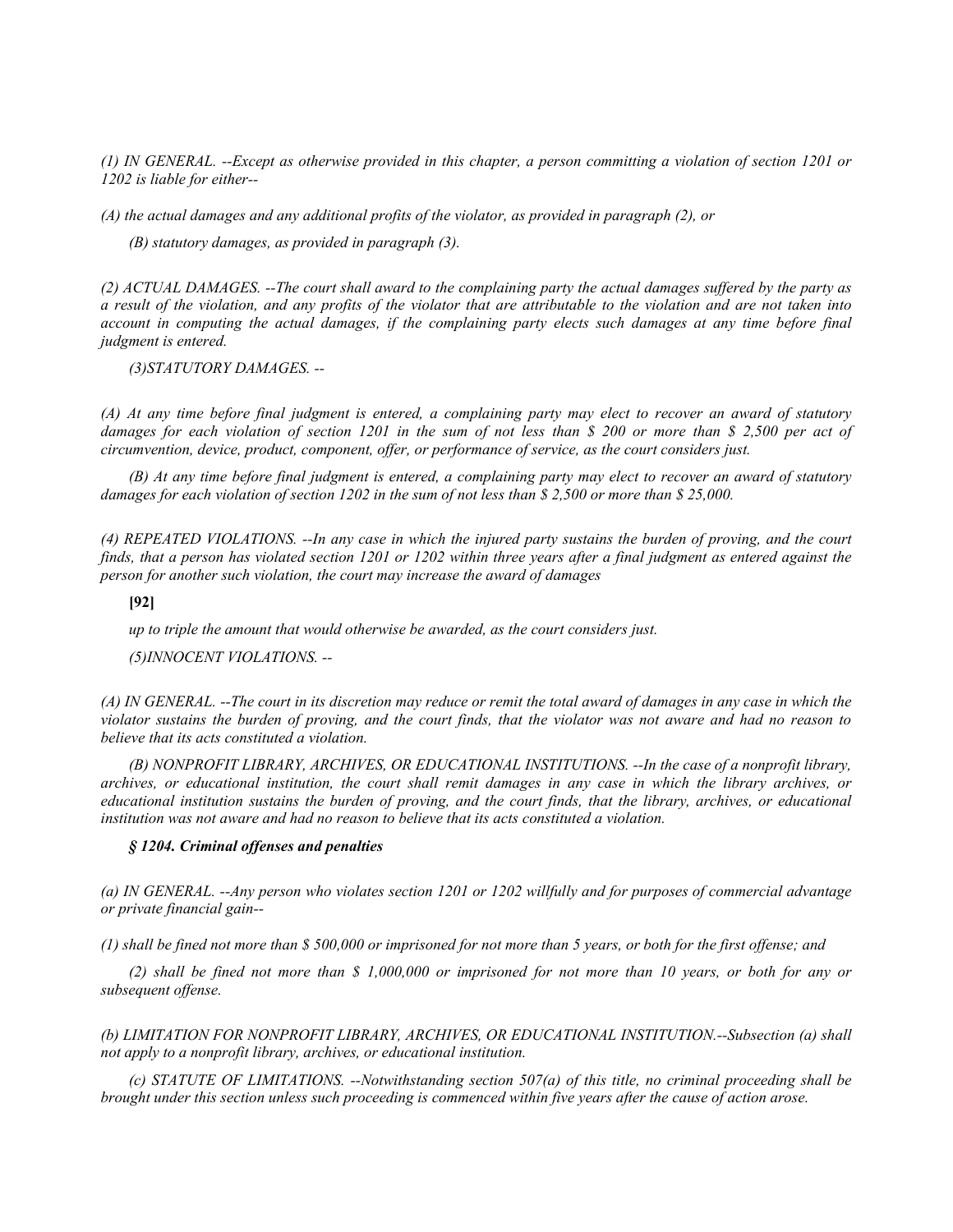# *§ 1205. Savings Clause*

*Nothing in this chapter abrogates, diminishes or weakens the provisions of, nor provides any defense or element or mitigation in a criminal prosecution or civil action under, any federal or state law that prevents the violation of the privacy of an individual in connection with the individual's use of the Internet.*

#### FOOTNOTES:

[n1] Footnote 1. *White-Smith Music Publishing Co. v.Apollo Co., 209 U.S. 1 (1908).*

[n2] Footnote 2. *Sony Corporation of America v. Universal City Studios, Inc., 464 U.S. 417 (1984).*

[n3] Footnote 3. Information Infrastructure Task Force, Intellectual Property and the National Information Infrastructure: The Report of the Working Group on Intellectual Property Rights 1 (1995). The ''National Information Infrastructure'' encompasses digital, interactive services now available, such as the Internet, as well as those contemplated for the future.

[n4] Footnote 4. Id. at 2.

[n5] Footnote 5. See Request for Comments on Intellectual Property Issues Involved in the National Information Infrastructure Initiative, *58 Fed. Reg. 53,917* (Oct. 19, 1993).

[n6] Footnote 6. See Information Infrastructure Task Force, Working Group on Intellectual Property Rights, Intellectual Property and the National Information Infrastructure: A Preliminary Draft of the Report of the Working Group on Intellectual Property Rights (July 1994).

[n7] Footnote 7. See Notice of Hearings and Request for Comments on Preliminary Draft of the Report of the Working Group on Intellectual Property Rights, *59 Fed. Reg. 42,819* (Aug. 19, 1994); Extension of Deadline for Comments on Preliminary Draft of the Report of the Working Group on Intellectual Property Rights, *59 Fed. Reg. 50,222* (Oct. 3, 1994).

[n8] Footnote 8. See, supra note 3, at 4 (1995).

[n9] Footnote 9. See The Conference on Fair Use; An Interim Report to the Commissioner (December 1996); Report to the Commissioner on the Conclusion of the First Phase of the Conference on Fair Use (September 1997).

[n10] Footnote 10. See, supra note 3, at 5 (1995).

[n11] Footnote 11. Representatives Coble, Bono, Burr, Minge, Luther, and Jacobs cosponsored H.R. 2241.

[n12] Footnote 12. Basic Proposal for the Substantive Provisions of the Treaty on Certain Questions Concerning the Protection of Literary and Artistic Works to Be Considered by the Diplomatic Conference on Certain Copyright and Neighboring Rights Questions, WIPO Document AB/XX/2, Annex A, item PRG.02(2), paragraph 1 (Aug. 30, 1996).

[n13] Footnote 13. World Intellectual Property Organization, Basic Proposal for the Substantive Provisions of the Treaty on Certain Questions Concerning the Protection of Literary and Artistic Works to Be Considered by the Diplomatic Conference, art. 7(1) (Aug. 30, 1996).

[n14] Footnote 14. Diplomatic Conference on Certain Copyright and Neighboring Rights Questions, WIPO Copyright Treaty, art. 11, WIPO Document CRNR/DC/94 (December 20, 1996).

[n15] Footnote 15. Representatives Hyde, Conyers, Frank, Bono, McCullum, and Berman cosponsored the bill.

[n16] Footnote 16. Concerning Art. 1(4).

[n17] Footnote 17. Art. 11.

[n18] Footnote 18. Rights management information is ''information which identifies the work, the author of the work, the owner of any right in the work, or information about the terms and conditions of use of the work... which is attached to a copy of a work or appears in connection with communication of the work to the public.'' Art. 12. Rights management information is more commonly referred to in the U.S. as copyright management information (CMI). The purpose of CMI is to facilitate licensing of copyright for use on the Internet and to discourage piracy.